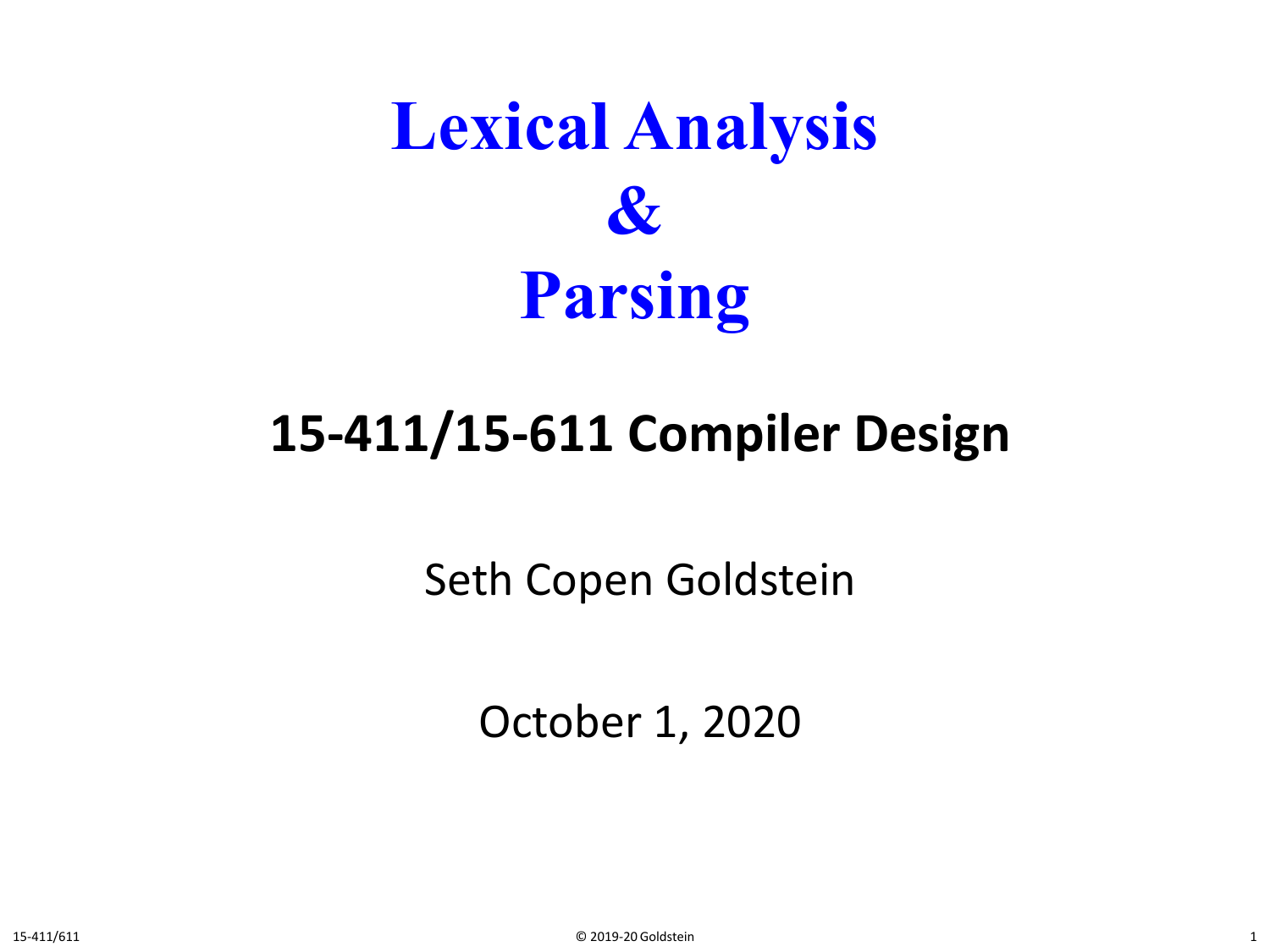## **Today – part 2**

- Languages and Grammars
- Context Free Grammars
- Derivations & Parse Trees
- Ambiguity
- Top-down parsers
- FIRST, FOLLOW, and NULLABLE
- Bottom-up parsers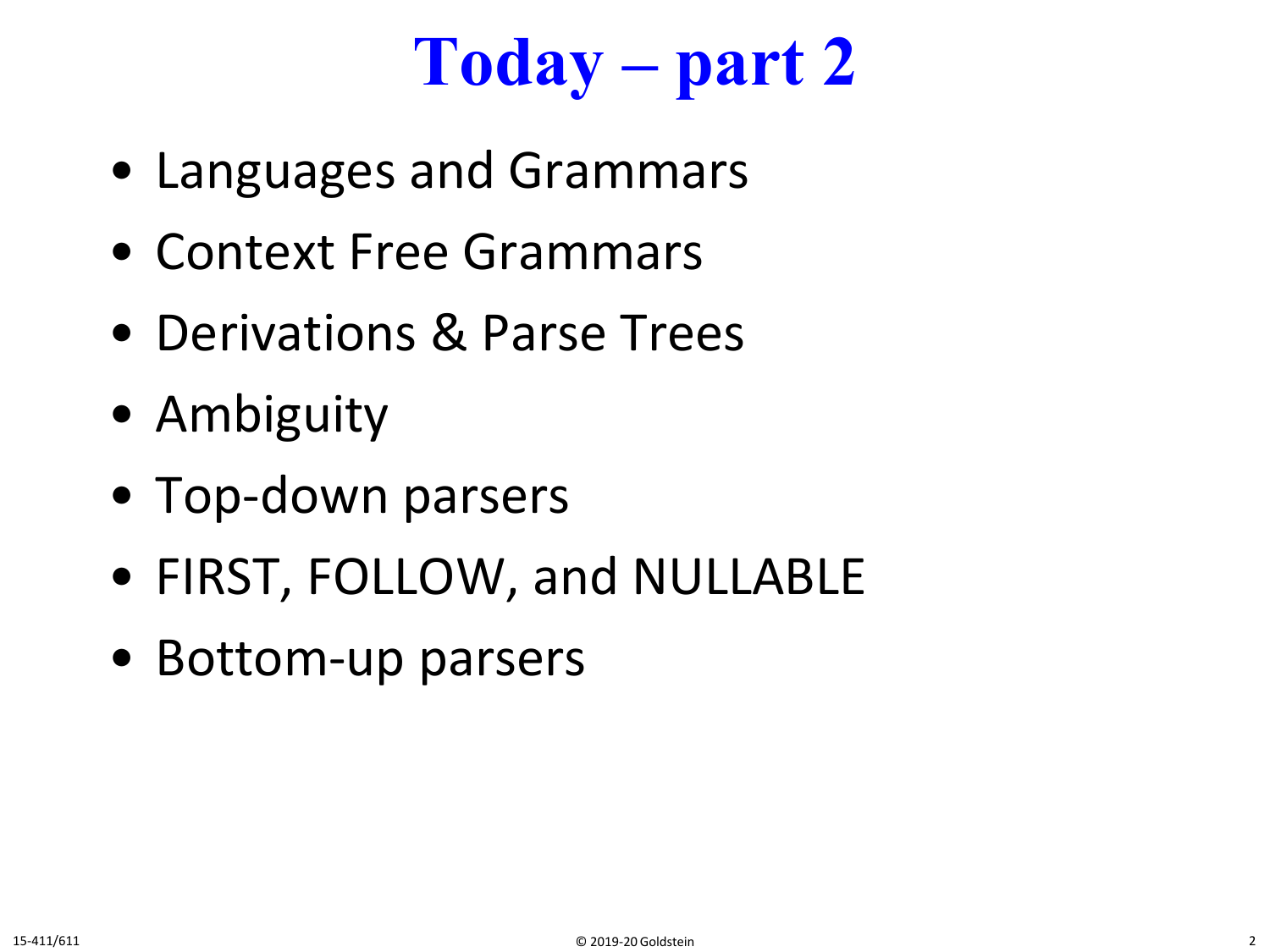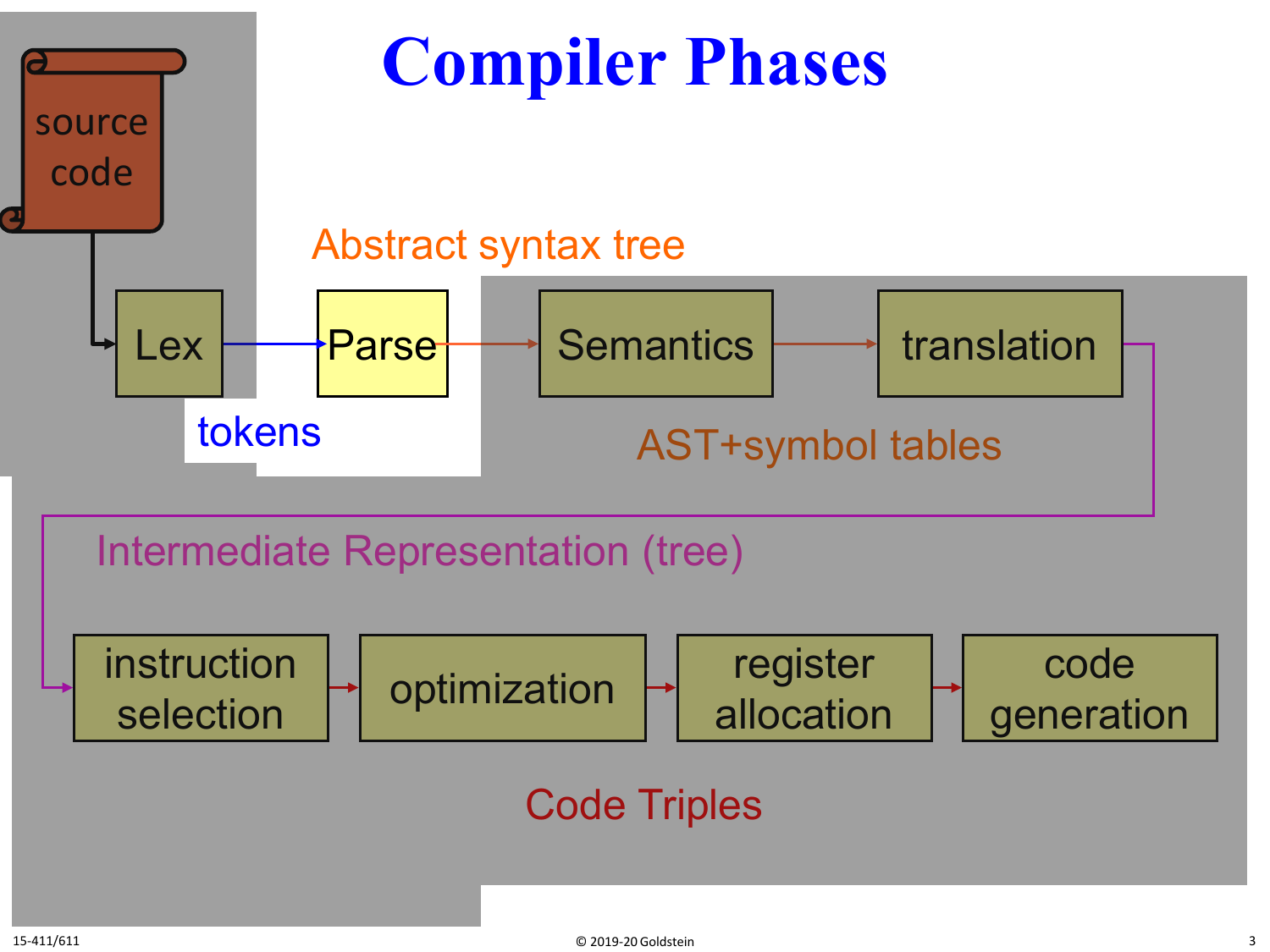## **FIRST sets**

- We use next k characters in input stream to guide the selection of the proper production.
- Given: A :=  $\alpha$  |  $\beta$  we want next input character to decide between  $\alpha$  and  $\beta$ .
- FIRST( $\alpha$ ) = set of terminals that can begin any string derived from  $\alpha$ .
- IOW:  $a \in FIRST(\alpha)$  iff  $\alpha \Rightarrow^* a\gamma$  for some  $\gamma$
- FIRST( $\alpha$ )  $\cap$  FIRST( $\beta$ ) =  $\emptyset \rightarrow$  no backtracking needed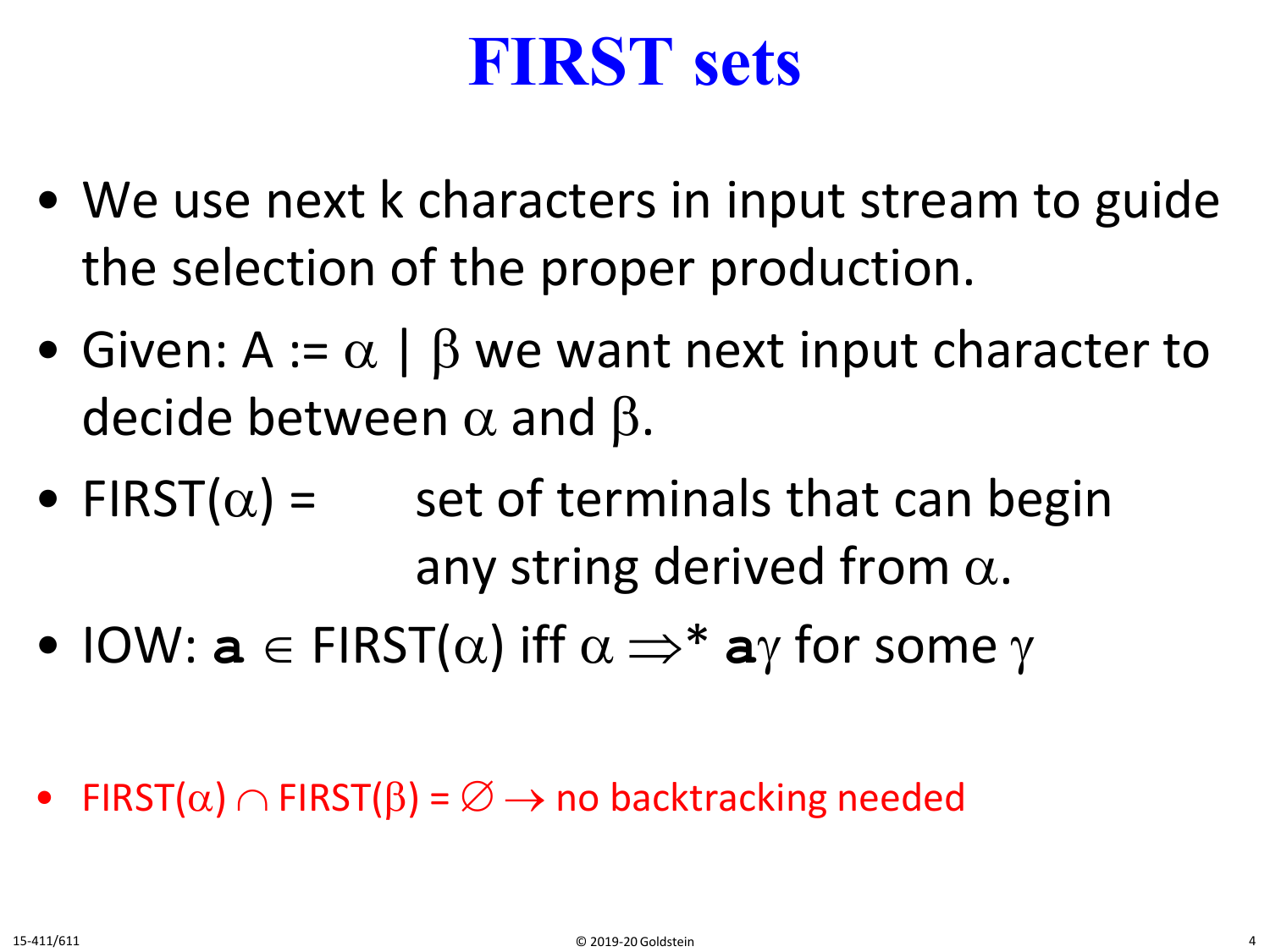## **Computing FIRST(**α**)**

- Given  $X := A B C$ ,  $FIRST(X) = FIRST(A B C)$
- Can we ignore B or C?
- Consider:

$$
A := a
$$
  

$$
B := b
$$
  

$$
A
$$
  

$$
C := c
$$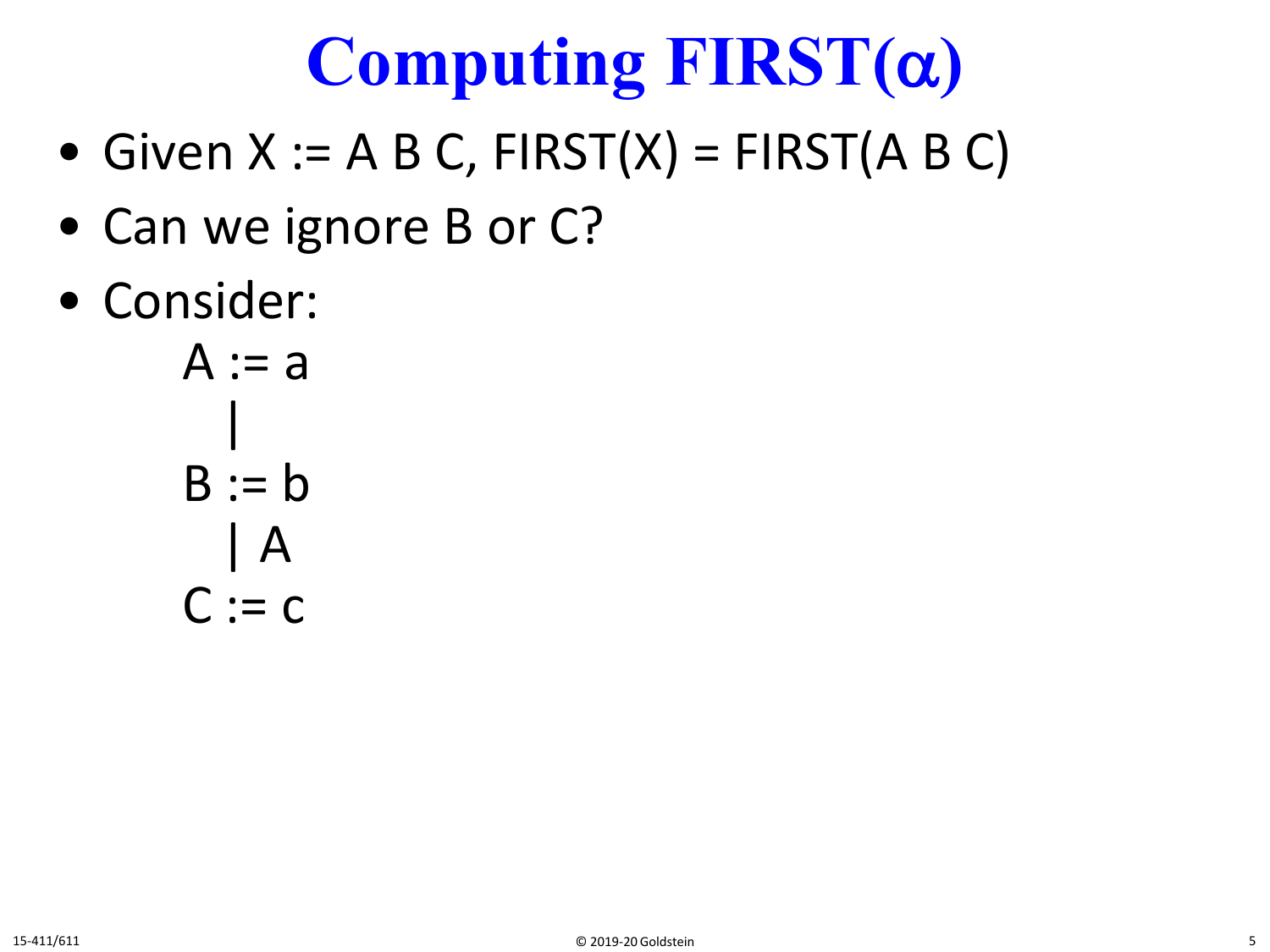# **Computing FIRST(**α**)**

- Given  $X := A B C$ ,  $FIRST(X) = FIRST(A B C)$
- Can we ignore B or C?
- Consider:

 $A := a$ |  $B := b$ | A  $C := c$ 

- FIRST(X) must also include FIRST(C)
- IOW:
	- Must keep track of NTs that are nullable
	- For nullable NTs, determine FOLLOWS(NT)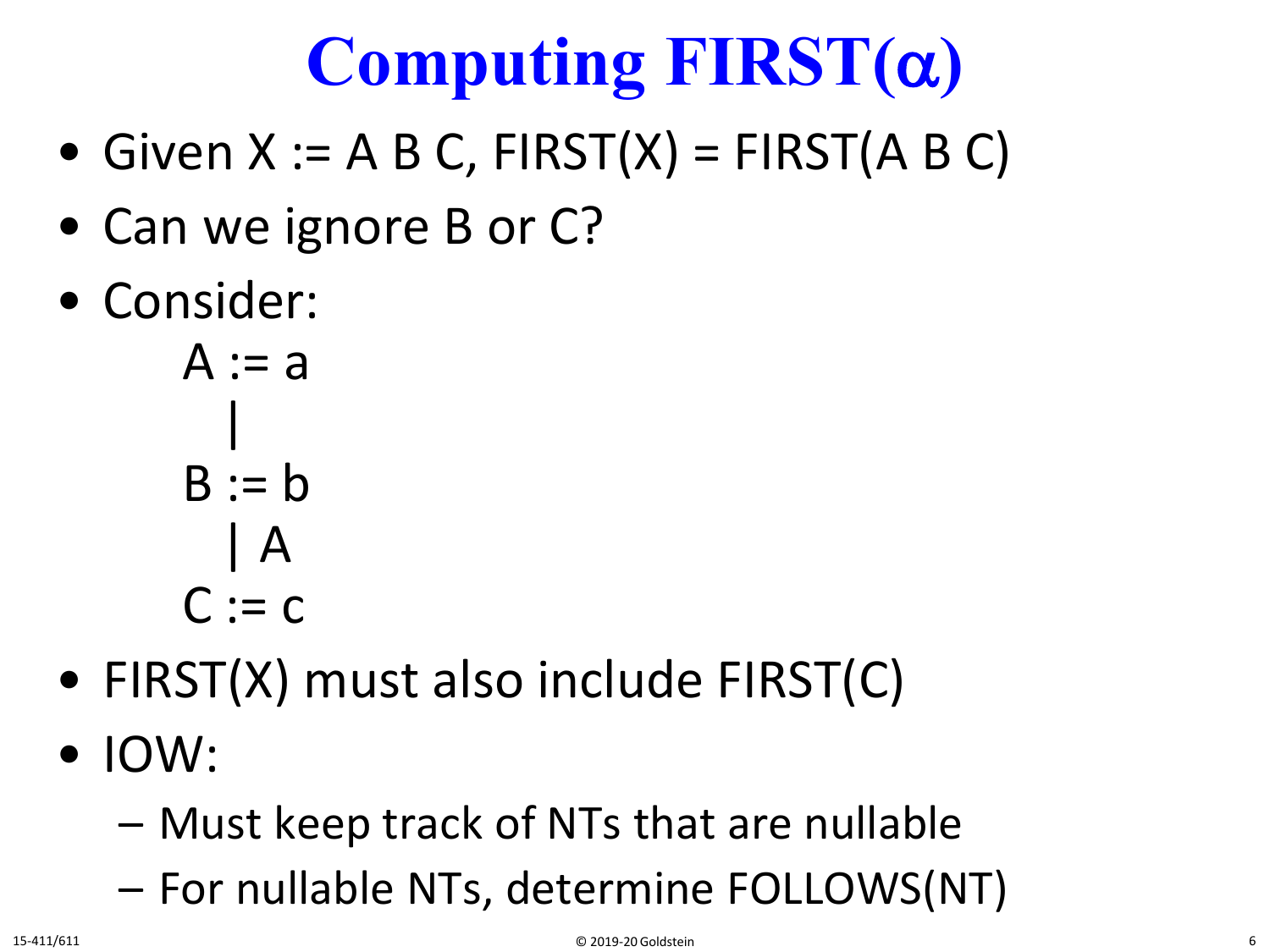## **nullable(A)**

- nullable(A) is true if A can derive the empty string
- For example:
	- $B := X Y b$  $X := x$ | Y Y  $Y :=$

## In this case, nullable $(X)$  = nullable $(Y)$  = true  $nullable(B) = false$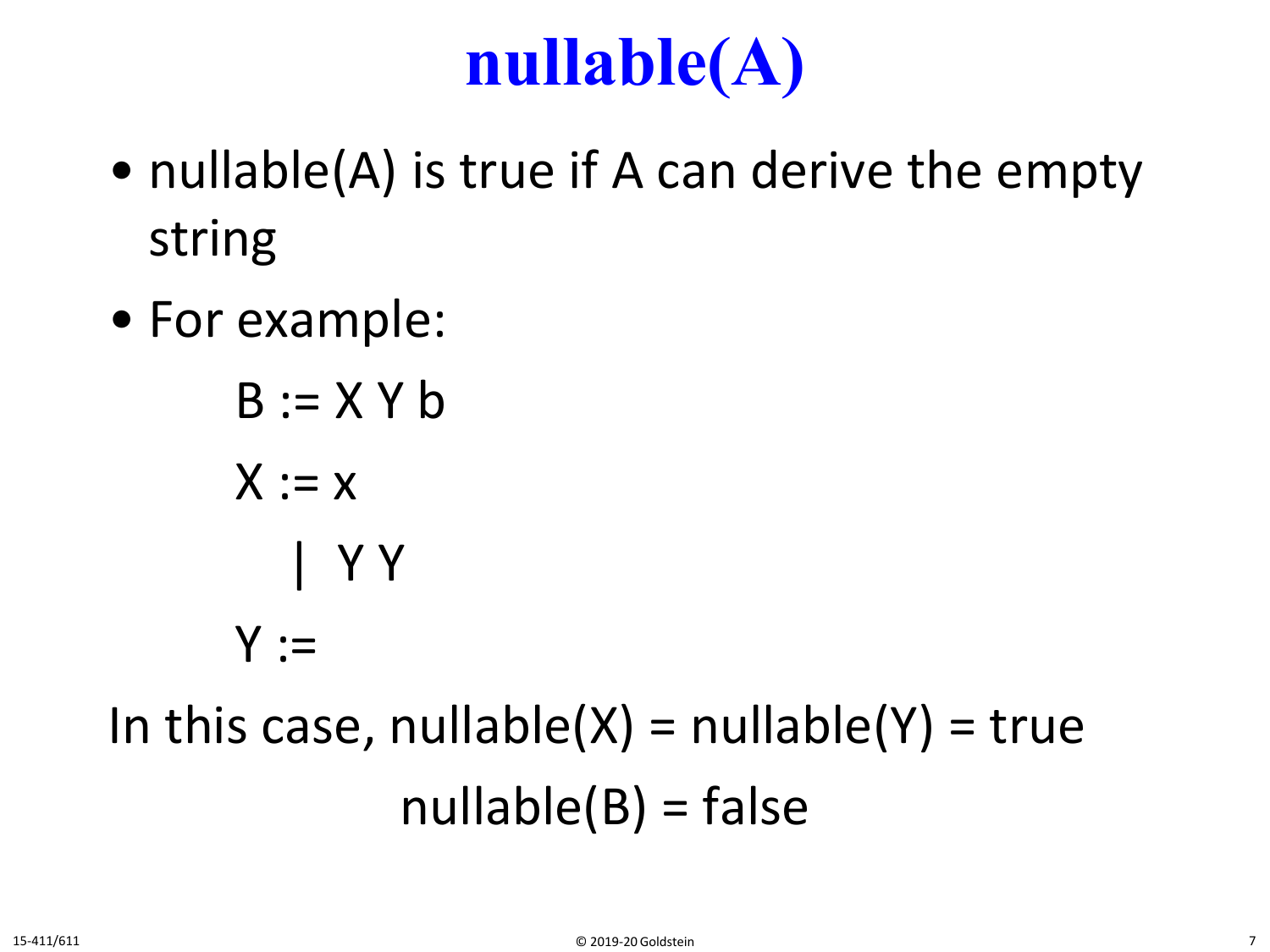## **FOLLOW(A)**

- FOLLOW(A) is the set of terminals that can immediately follow A in a sentential form.
- I.e.,
	- $a \in \text{FOLLOW}(A)$  iff  $S \Rightarrow^* \alpha A \in \beta$  for some  $\alpha$  and  $\beta$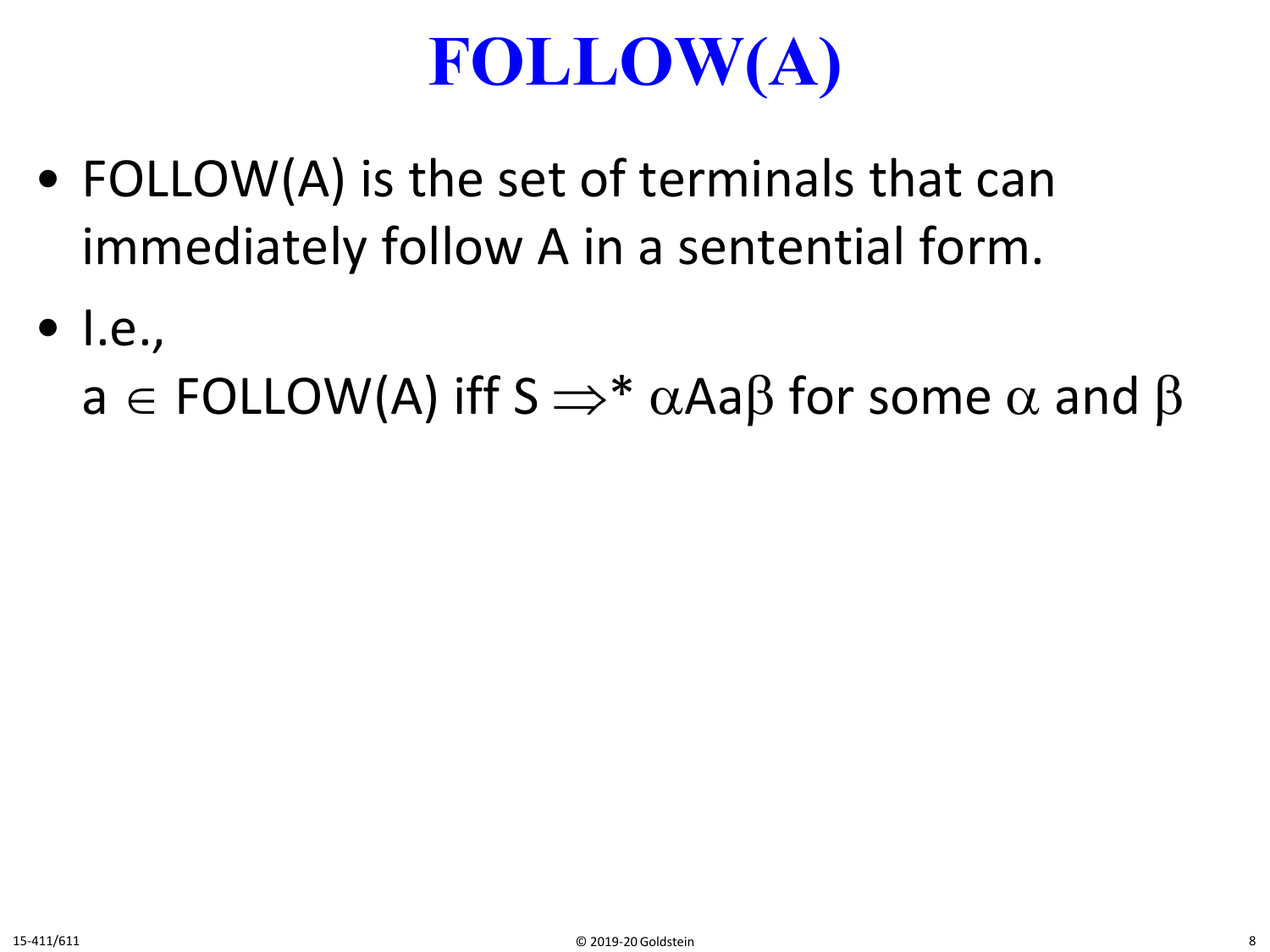## **Top-Down Parsing**

- Can be constructed by hand
- LL(k) grammars can be parsed
	- Left-to-right
	- Leftmost-derivation
	- with k symbols lookahead
- Often requires
	- left-factoring
	- Elimination of left-recursion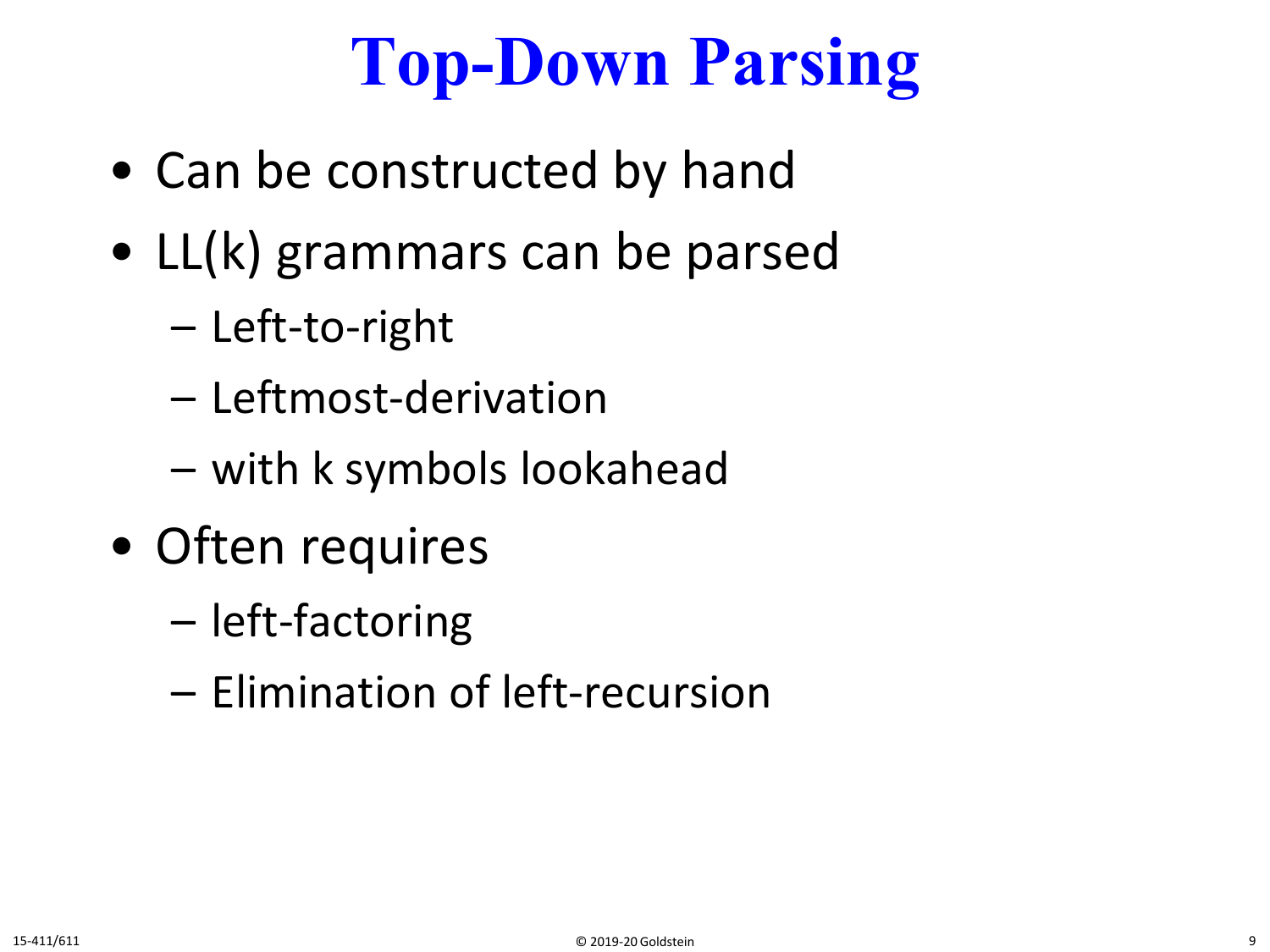## **Bottom-up parsers**

• What is the inherent restriction of topdown parsing, e.g., with LL(k) grammars?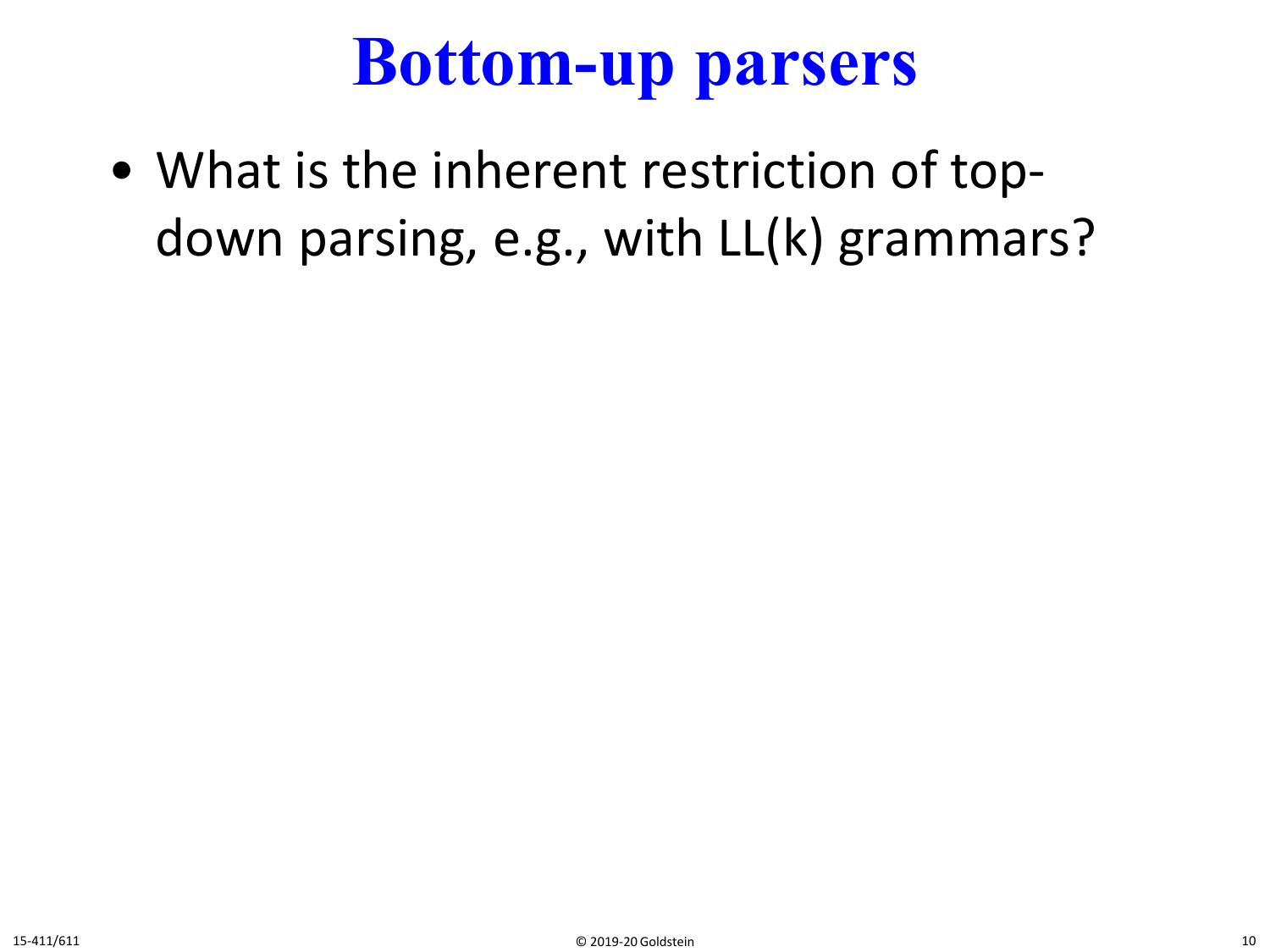## **Bottom-up parsers**

- What is the inherent restriction of topdown parsing, e.g., with LL(k) grammars?
- Bottom-up parsers use the entire righthand side of the production
- $\bullet$  LR(k):
	- Left-to-right parse,
	- Rightmost derivation (in reverse),
	- k look ahead tokens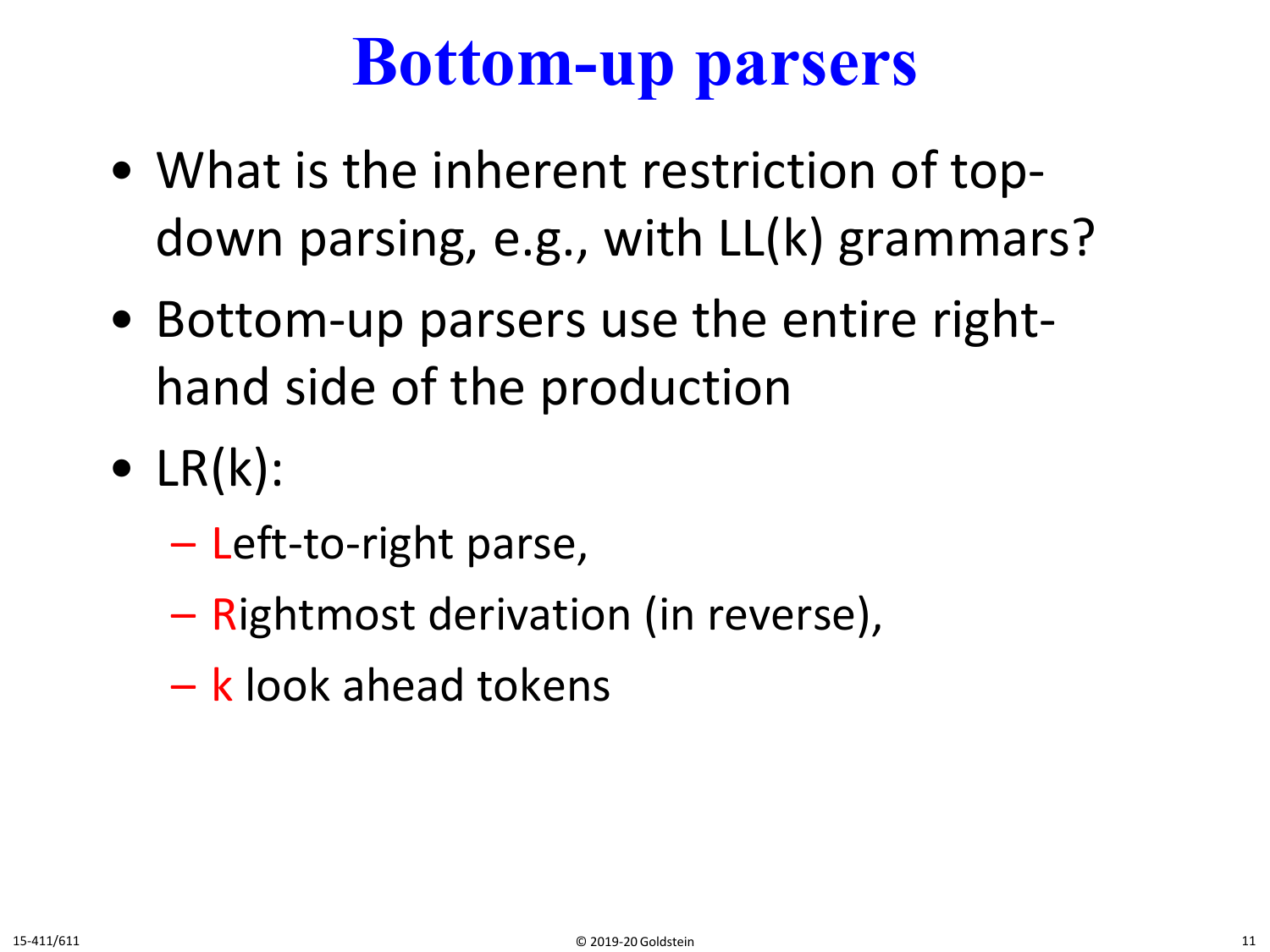## **Top-down vs. Bottom-up**

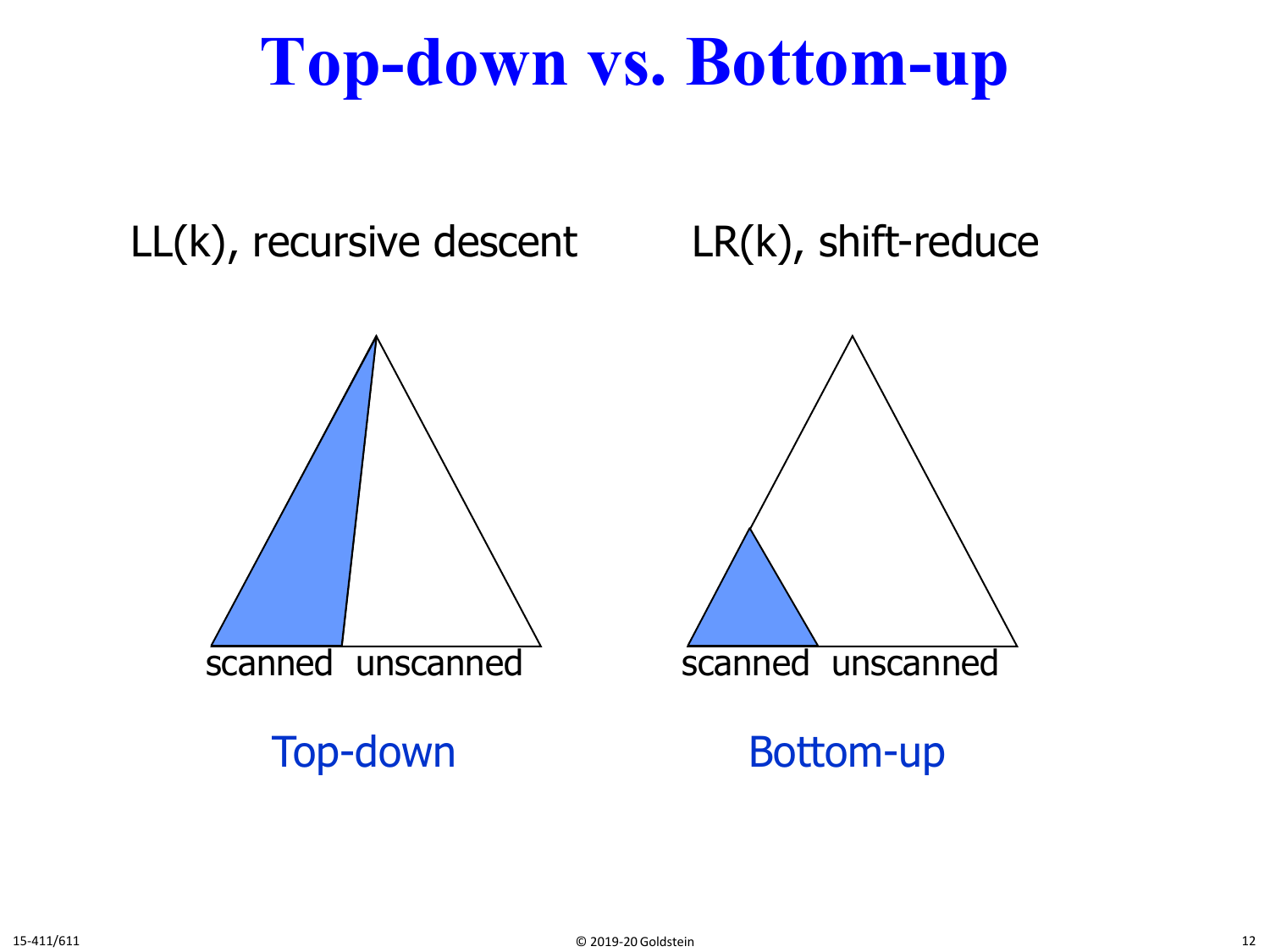## **Example - Top-down**

 $S = X$  $X = X a$  $\mathsf b$ Is this grammar LL(k)? How can we make it LL(k)?

$$
S := X
$$
  

$$
X := b R
$$
  

$$
R := a R
$$

What about a bottom up parse?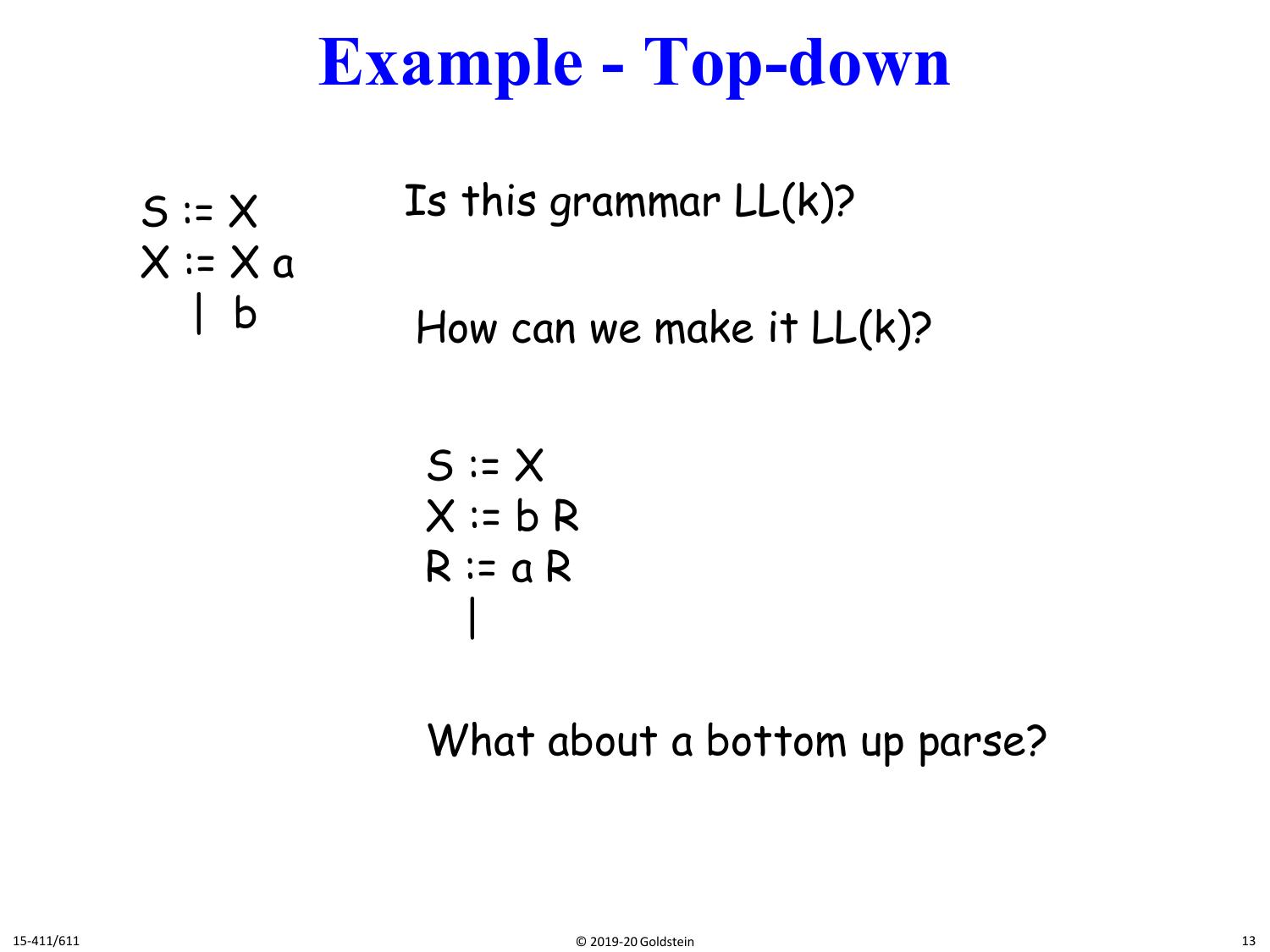## **Example - Bottom-up**

$$
S := X
$$
  

$$
X := X a
$$
  

$$
\begin{array}{c} 1 \quad b \quad \text{and} \quad \\ 1 \quad b \quad \text{and} \quad \\ 1 \quad b \quad \text{and} \quad \\ 1 \quad b \quad \text{and} \quad \\ 1 \quad b \quad \text{and} \quad \\ 1 \quad \text{and} \quad \\ 1 \quad \text{and} \quad \\ 1 \quad \text{and} \quad \\ 1 \quad \text{and} \quad \\ 1 \quad \text{and} \quad \\ 1 \quad \text{and} \quad \\ 1 \quad \text{and} \quad \\ 1 \quad \text{and} \quad \\ 1 \quad \text{and} \quad \\ 1 \quad \text{and} \quad \\ 1 \quad \text{and} \quad \\ 1 \quad \text{and} \quad \\ 1 \quad \text{and} \quad \\ 1 \quad \text{and} \quad \\ 1 \quad \text{and} \quad \\ 1 \quad \text{and} \quad \\ 1 \quad \text{and} \quad \\ 1 \quad \text{and} \quad \\ 1 \quad \text{and} \quad \\ 1 \quad \text{and} \quad \\ 1 \quad \text{and} \quad \\ 1 \quad \text{and} \quad \\ 1 \quad \text{and} \quad \\ 1 \quad \text{and} \quad \\ 1 \quad \text{and} \quad \\ 1 \quad \text{and} \quad \\ 1 \quad \text{and} \quad \\ 1 \quad \text{and} \quad \\ 1 \quad \text{and} \quad \\ 1 \quad \text{and} \quad \\ 1 \quad \text{and} \quad \\ 1 \quad \text{and} \quad \\ 1 \quad \text{and} \quad \\ 1 \quad \text{and} \quad \\ 1 \quad \text{and} \quad \\ 1 \quad \text{and} \quad \\ 1 \quad \text{and} \quad \\ 1 \quad \text{and} \quad \\ 1 \quad \text{and} \quad \\ 1 \quad \text{and} \quad \\ 1 \quad \text{and} \quad \\ 1 \quad \text{and} \quad \\ 1 \quad \text{and} \quad \\ 1 \quad \text{and} \quad \\ 1 \quad \text{and} \quad \\ 1 \quad \text{and} \quad \\ 1 \quad \text{and} \quad \\ 1 \quad \text{and} \quad \\ 1 \quad \text{and} \quad \\ 1 \quad \text{and} \quad \\ 1 \quad \text{and} \quad \\ 1 \quad \text{and} \quad \\ 1 \quad \text{and} \quad \\ 1 \quad \text{and} \quad \\ 1 \
$$

right-most derivation:

S ⇒ Xa ⇒ Xaa ⇒ Xaa ⇒ baada ⇒ baada ⇒ baada ⇒ baada ⇒ baada ⇒ baada ⇒ baada ⇒ baada ⇒ baada ⇒ baada ⇒ baada ⇒ b<br>S → baada → baada → baada → baada → baada → baada → baada → baada → baada → baada → baada → baada → baada → ba X LR parser gets to look at an entire right hand side.

Left-to-Right, Rightmost in reverse baa Xaa Xa X S b

 $\chi)$  (a

 $\mathbf a$ 

S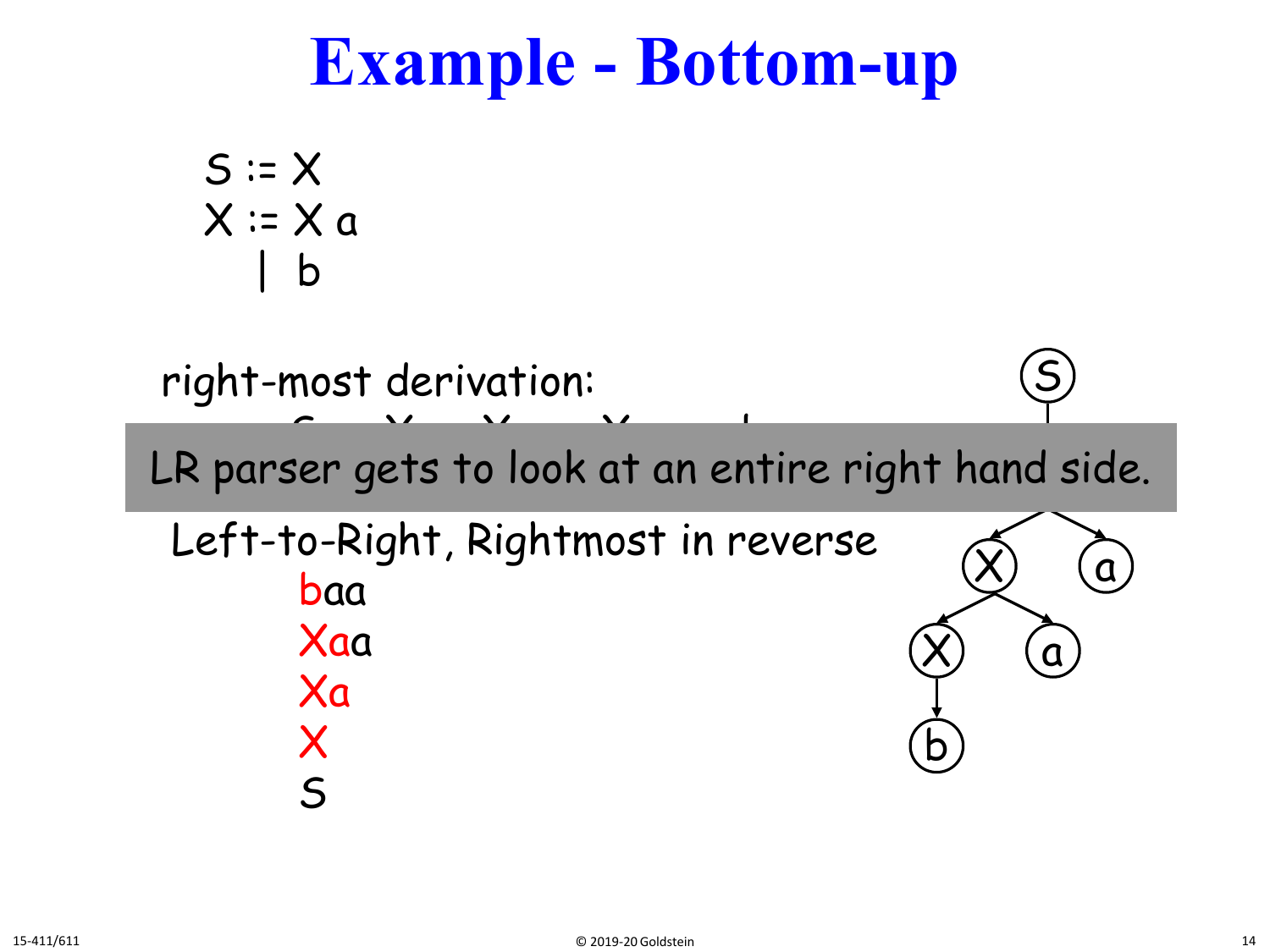## **Top-down vs. Bottom-up**

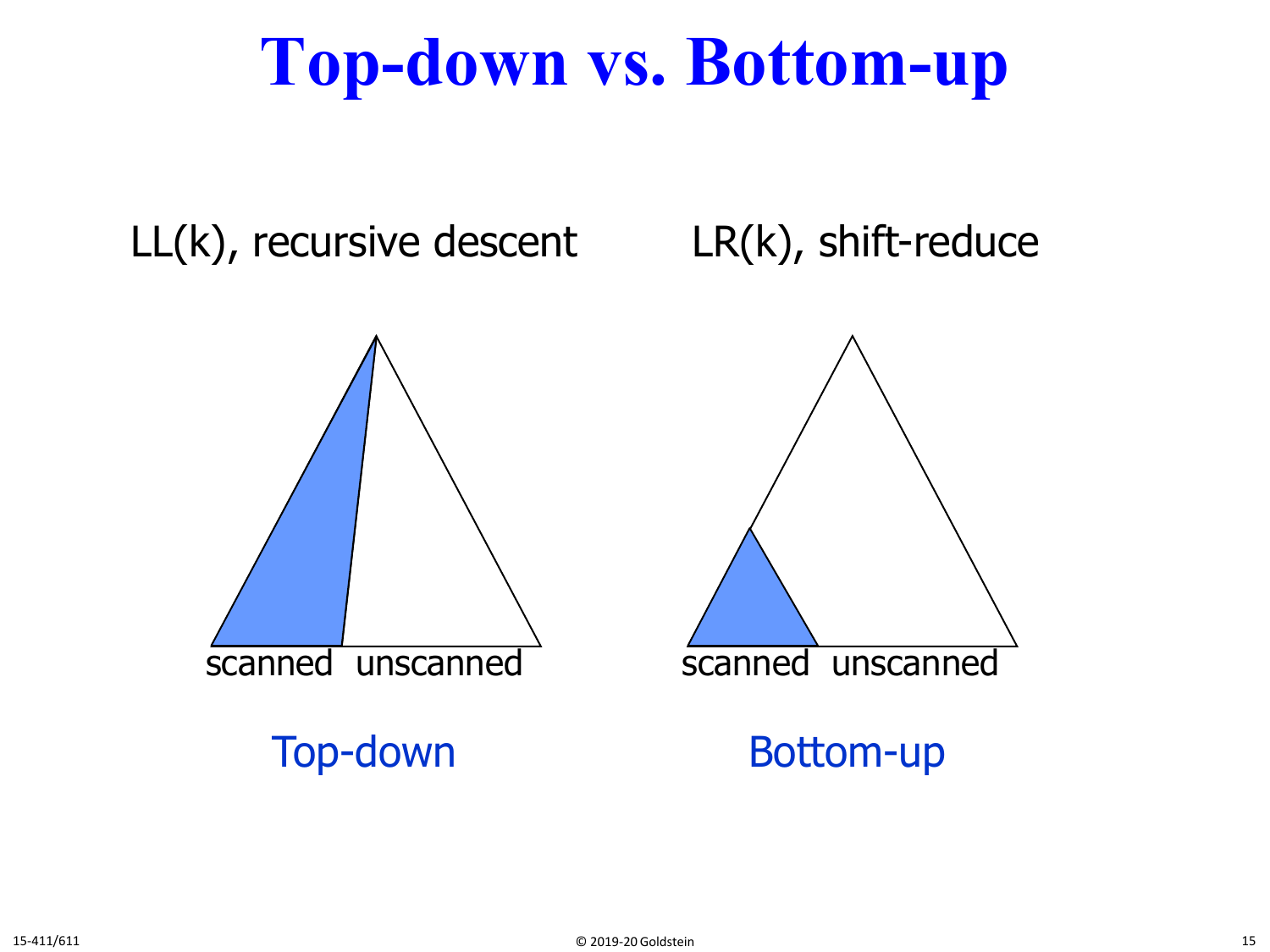## **A Rightmost Derivation**

- $1 S$  := Exp
- 2 Exp  $:=$  Exp + Term
- 3 Exp := Exp Term
- 4 Exp := Term
- 5 Term := Term \* Factor
- 6 Term := Term / Factor
- 7 Term := Factor
- 8 Factor := **id**
- 9 Factor := **int**

#### S

by  $1 \Rightarrow Exp$ 

- by  $2 \Rightarrow Exp + Term$
- by  $5 \Rightarrow$  Exp + Term \* Factor
- by  $8 \Rightarrow$  Exp + Term  $*$  id<sub>x</sub>
- by  $7 \implies$  Exp + Factor  $*$  **id**<sub>x</sub>
- by  $9 \implies$  Exp +  $\texttt{int}_3$  \*  $\texttt{id}_x$
- by  $4 \Rightarrow$  Term +  $int_3 * id$ <sub>x</sub>
- by  $7 \Rightarrow$  Factor +  $\texttt{int}_3$   $*$   $\texttt{id}_x$
- $by 9 \Rightarrow$  **int**<sub>2</sub> + **int**<sub>3</sub> \* **id**<sub>x</sub>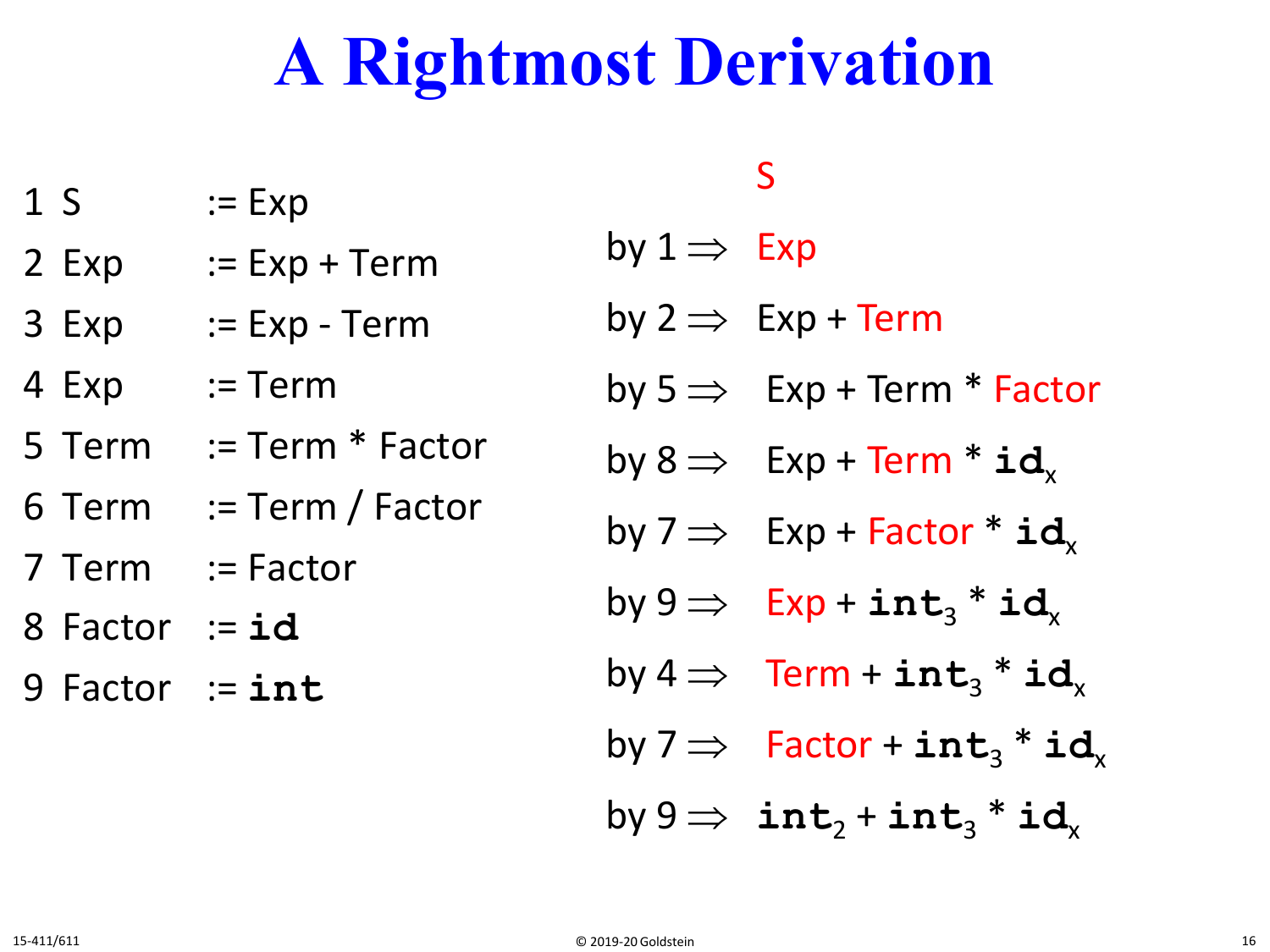```
int_2 + int_3 * id<sub>x</sub>
Factor + int_3 * idTerm + int3 * idx
Exp +
Exp + Factor * id<sub>x</sub>
Exp + Term * id<sub>x</sub>
Exp + Term * Factor
Exp + Term
Exp
        Lets keep track of where we are in the input.
```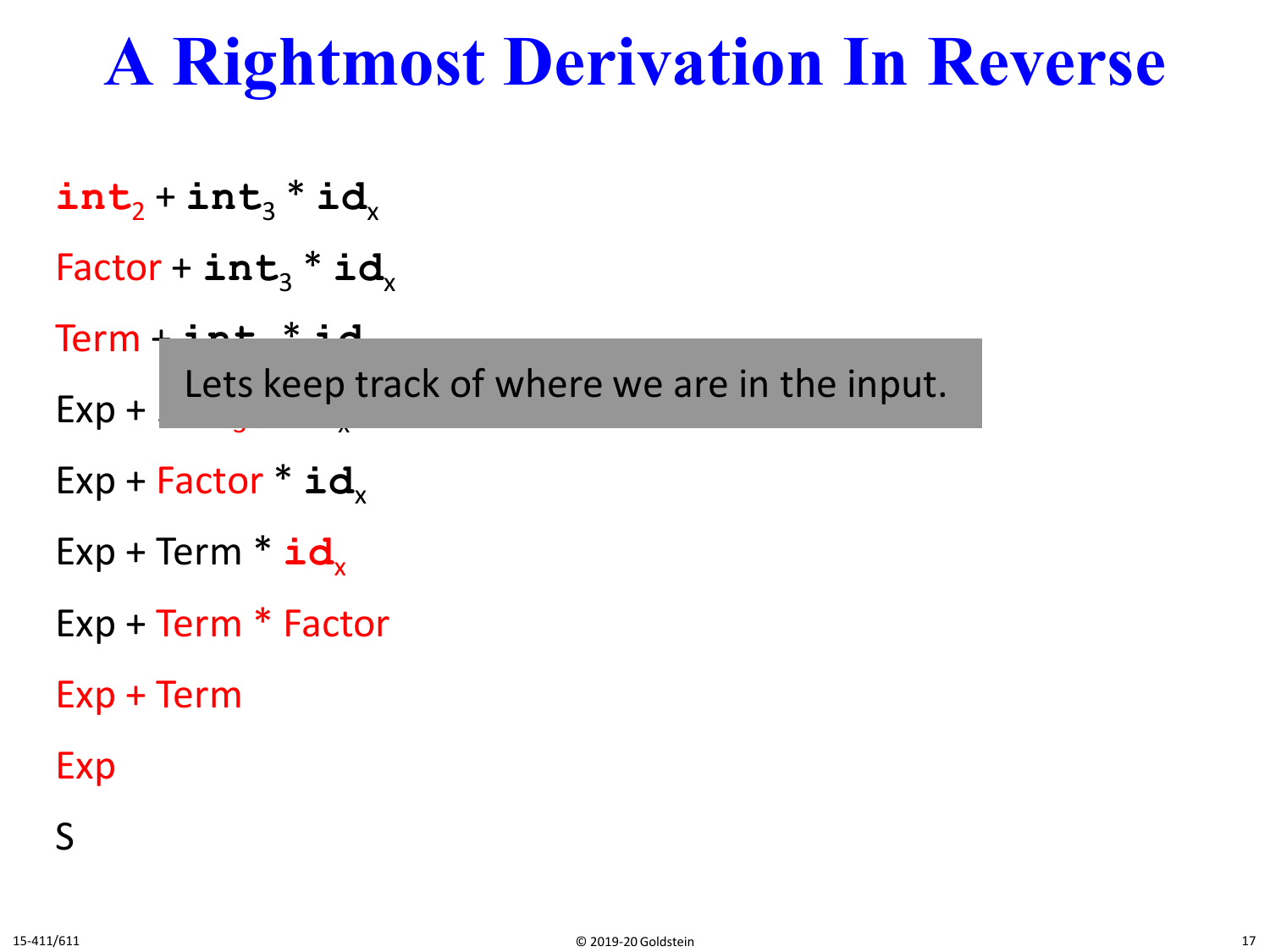$int_2 + int_3 * id$ <sub>x</sub>  $Factor + int_3 * id$  $Term + int_3 * id$  $Exp + int_3 * id$  $Exp + Factor * id$ <sub>x</sub> Exp + Term  $*$  **id**<sub>x</sub> Exp + Term \* Factor Exp + Term Exp

 $\mathbf{int}_{2} \bullet + \mathbf{int}_{3} * \mathbf{id}_{3}$  $Factor \cdot \textbf{int}_3 * \textbf{id}_3$ Term  $\bullet$  +  $\texttt{int}_3$  \*  $\texttt{id}_x$  $Exp + int_3 \bullet * id$  $Exp + Factor \cdot * id$ <sub>x</sub>  $Exp + Term * id \bullet$ Exp + Term  $*$  Factor  $\bullet$ Exp + Term Exp  $\bullet$ S

S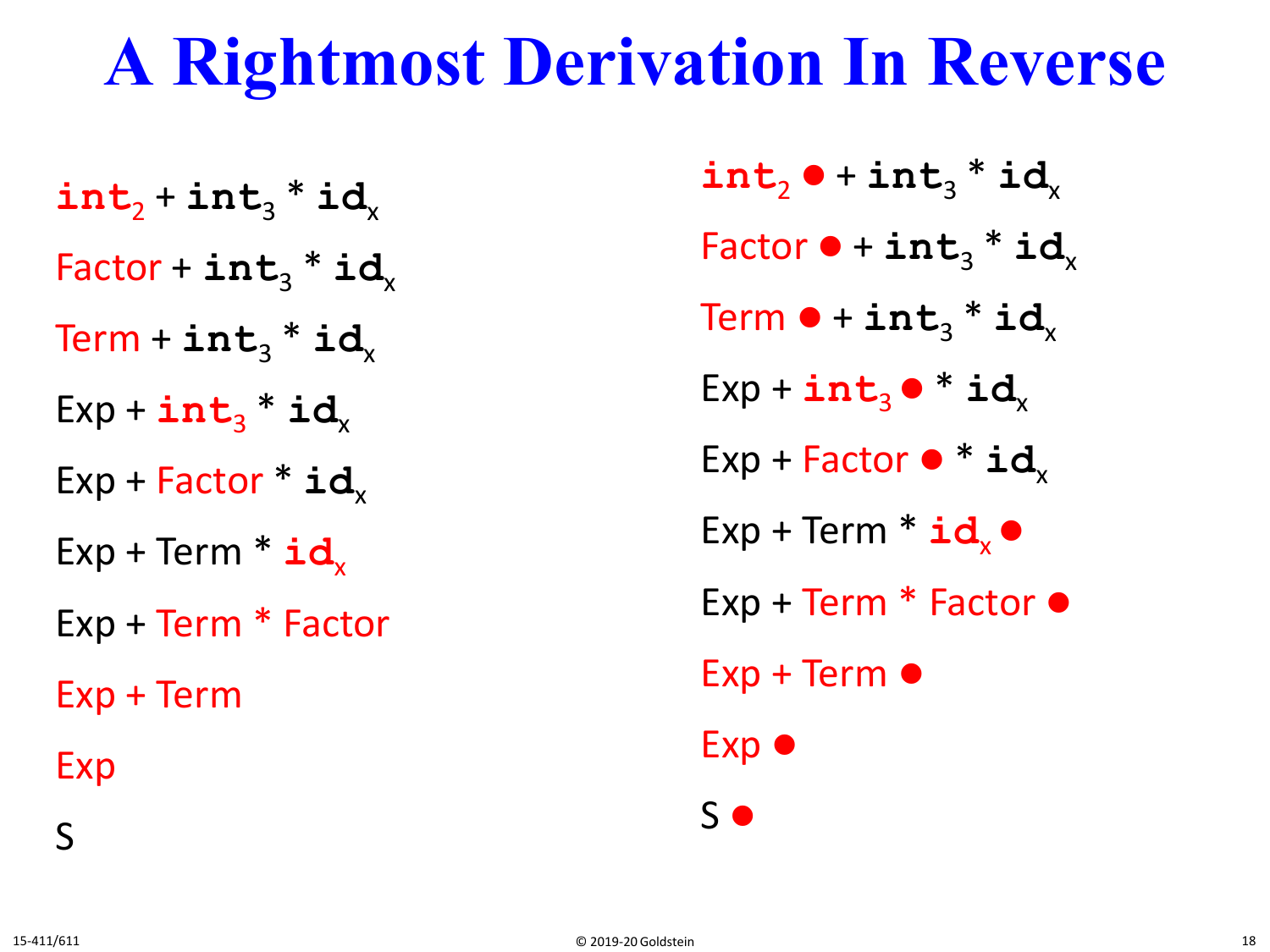| $int_2 + int_3 * id$      | int, $\bullet$ + int, * id,                                                                                  |
|---------------------------|--------------------------------------------------------------------------------------------------------------|
| Factor + $int_3$ * $id_x$ | Factor $\bullet$ + int <sub>3</sub> * id <sub>x</sub>                                                        |
| Term + $int_3$ * $id_x$   | Term $\bullet$ + int <sub>3</sub> * id <sub>x</sub>                                                          |
| $Exp + int_3 * id_x$      | $Exp + int_3 \bullet * id_x$                                                                                 |
| $Exp + Factor * id$       | $Exp + Factor \cdot \mathbf{id}_x$                                                                           |
| $Exp + Term * id$         | $Exp + Term * id \bullet$                                                                                    |
| $Exp + Term$ <sup>*</sup> | Factor $\bullet$<br>Lets format this differently,<br><prefix form="" of="" sentential=""><br/>input</prefix> |
| $Exp + Term$              |                                                                                                              |
| Exp                       | $Exp$ $\bullet$                                                                                              |
| S                         | $S$ $\bullet$                                                                                                |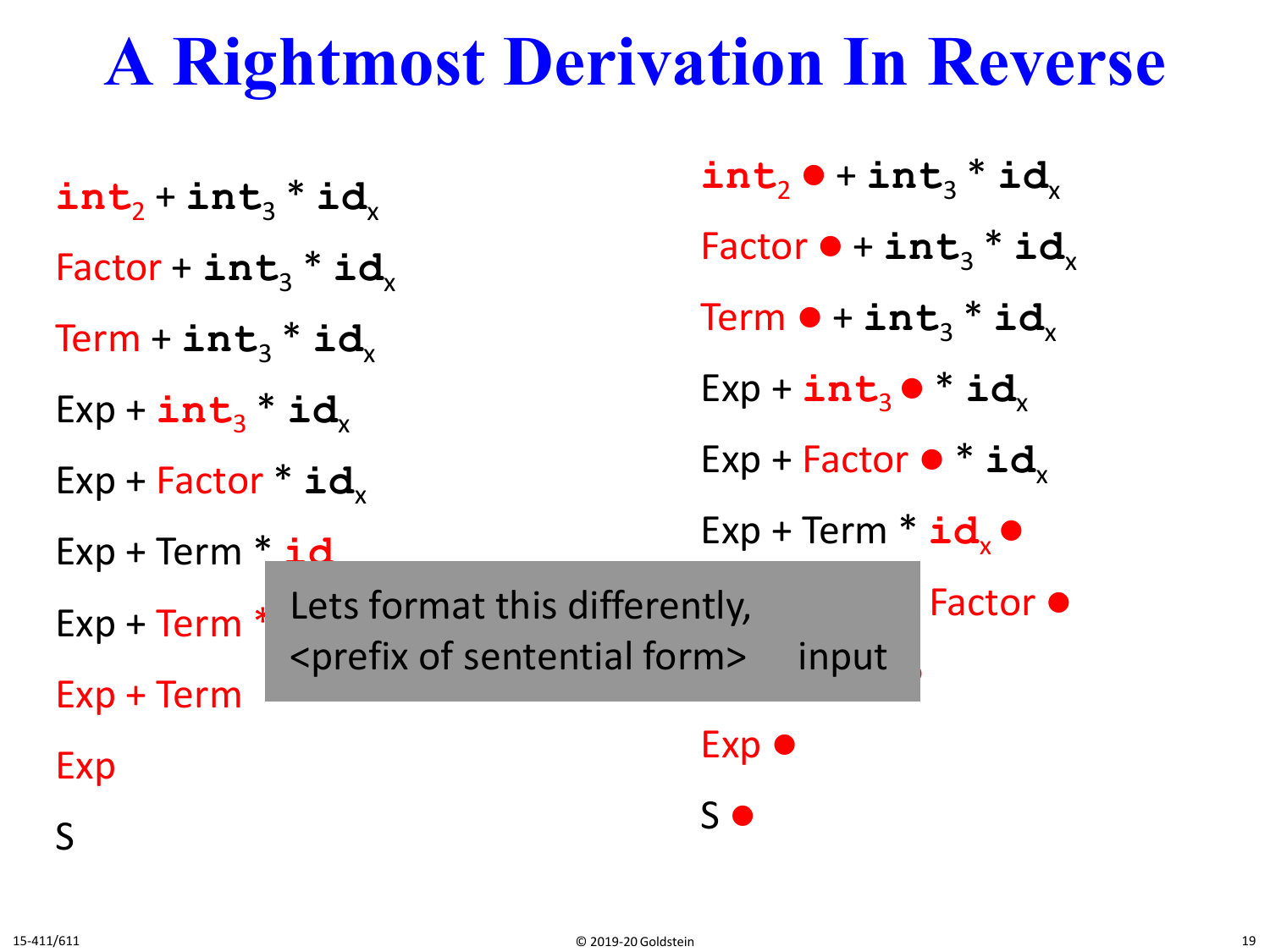|                     | $int_2 + int_3 * id_x \$                    |
|---------------------|---------------------------------------------|
| $\texttt{int}_2$    | + int <sub>3</sub> $*$ id <sub>x</sub> \$   |
| Factor              | + int <sub>3</sub> $*$ id <sub>x</sub> \$   |
| <b>Term</b>         | $+$ int <sub>3</sub> $*$ id <sub>x</sub> \$ |
| Exp                 | + int <sub>3</sub> $*$ id <sub>x</sub> \$   |
| $Exp +$             | $int_3 * id_x$ \$                           |
| $Exp + int_3$       | $*id_{x}$ \$                                |
| Exp + Factor        | $*id_{x}$ \$                                |
| $Exp + Term$        | $*id_{x}$ \$                                |
| $Exp + Term *$      | $id_x \, \zeta$                             |
| $Exp + Term * id$   | \$                                          |
| Exp + Term * Factor | \$                                          |
| Exp + Term          | \$                                          |
| Exp                 | \$                                          |
|                     |                                             |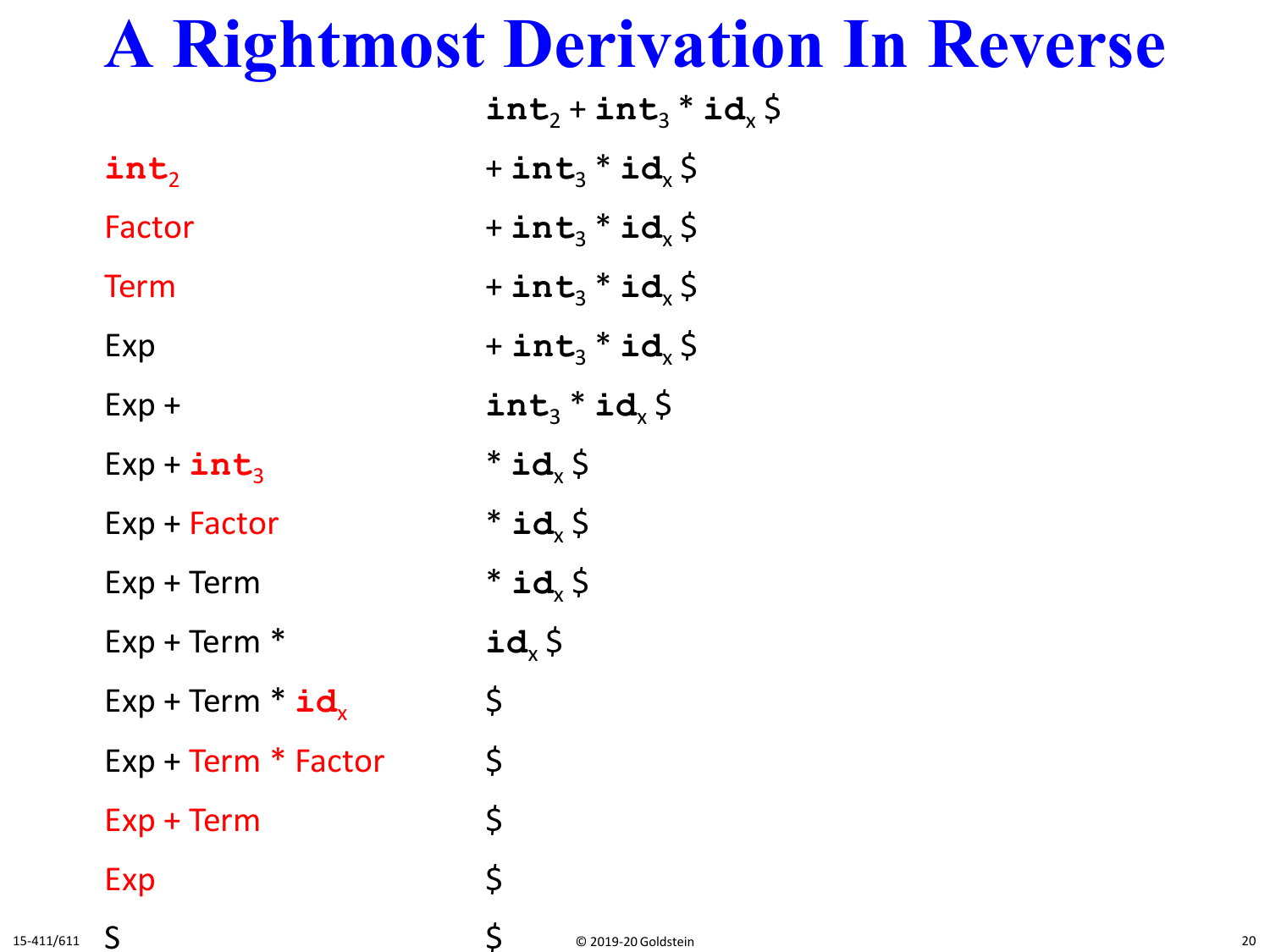|                             | $int_2 + int_3 * id_2 \$                    |
|-----------------------------|---------------------------------------------|
| $\texttt{int}_2$            | + int <sub>3</sub> $*$ id <sub>x</sub> \$   |
| Factor                      | $+$ int <sub>3</sub> $*$ id <sub>x</sub> \$ |
| <b>Term</b>                 | $+$ int <sub>3</sub> $*$ id <sub>x</sub> \$ |
| Exp                         | $+$ int <sub>3</sub> $*$ id <sub>x</sub> \$ |
| $Exp +$                     | $int_3 * id_x$ \$                           |
| $Exp + int_3$               | $*id_{x}$ \$                                |
| $Exp + Factor$              | $*id_{x}$ \$                                |
| $Exp + Term$                | $*id_{x}$ \$                                |
| $Exp + Term *$              | $id_x \, \zeta$                             |
| $Exp + Term * id$           | $\zeta$                                     |
| LR-Parser either:           |                                             |
| 1. shifts a terminal or     |                                             |
| 2. reduces by a production. |                                             |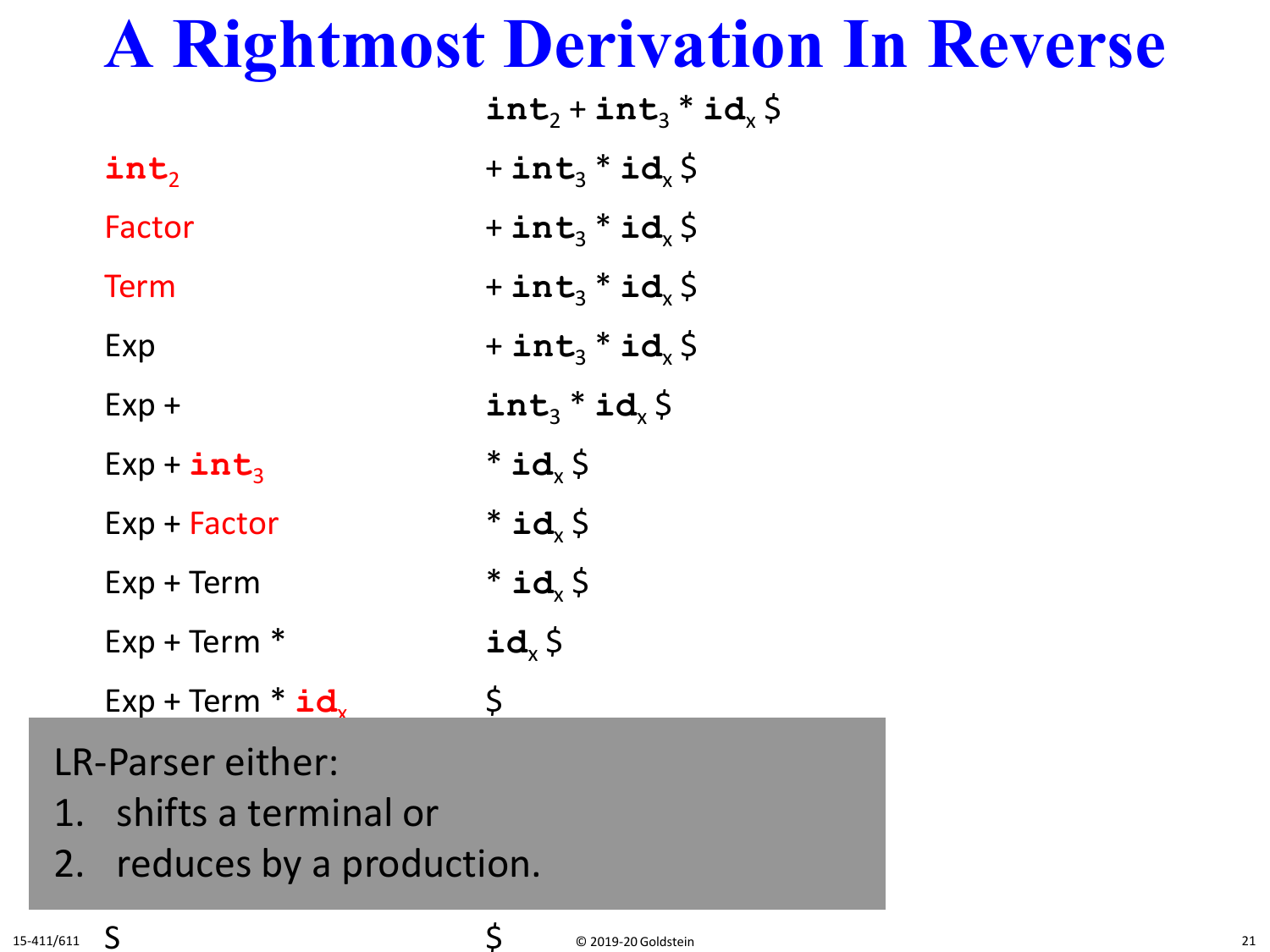|                       | $int_2 + int_3 * id_x \xi$ shift 2        |  |
|-----------------------|-------------------------------------------|--|
| $\texttt{int}_2$      | + int <sub>3</sub> $*$ id <sub>x</sub> \$ |  |
| Factor                | + $int_3$ * $id_x$ \$                     |  |
| <b>Term</b>           | + int <sub>3</sub> $*$ id <sub>x</sub> \$ |  |
| Exp                   | + int <sub>3</sub> $*$ id <sub>x</sub> \$ |  |
| $Exp +$               | $int_3 * id_x$ \$                         |  |
| $Exp + int_3$         | $*id_{x}$ \$                              |  |
| Exp + Factor          | $*id_{x}$ \$                              |  |
| $Exp + Term$          | $*id_{x}$ \$                              |  |
| $Exp + Term *$        | $id_x \, \zeta$                           |  |
| $Exp + Term * id$     | $\varsigma$                               |  |
| $Exp + Term * Factor$ | $\varsigma$                               |  |
| $Exp + Term$          | \$                                        |  |
| Exp                   | \$                                        |  |
| S                     | $\zeta$                                   |  |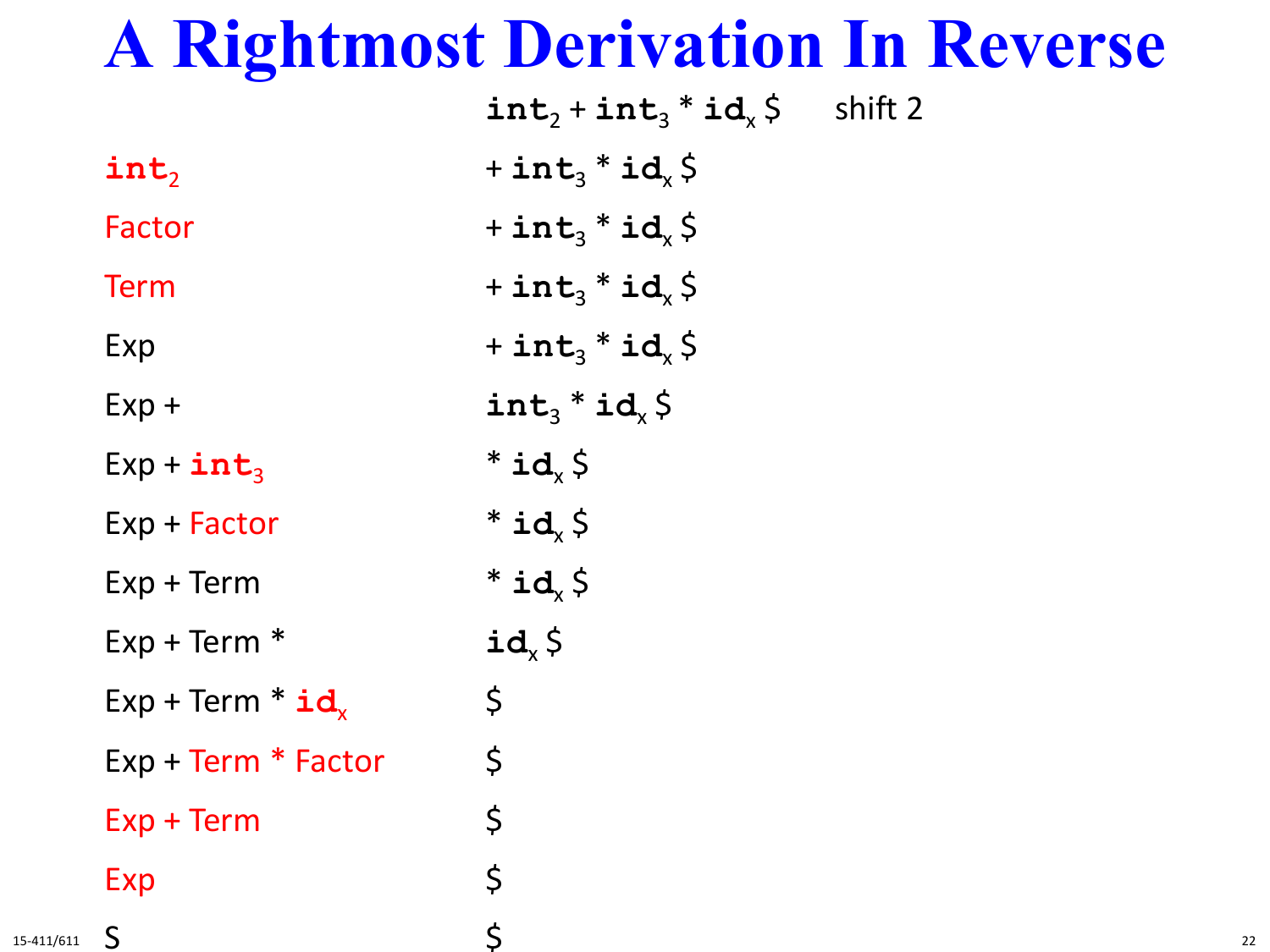| <b>A Rightmost Derivation In Reverse</b> |                                                                   |                               |
|------------------------------------------|-------------------------------------------------------------------|-------------------------------|
|                                          | $int_2 + int_3 * id_x$ \$                                         | shift 2                       |
| int,                                     | $+$ int <sub>3</sub> $*$ id <sub>x</sub> \$                       | reduce by $F \rightarrow int$ |
| Factor                                   | When we reduce by a production: $A \rightarrow \beta$ ,           |                               |
| <b>Term</b>                              | $\beta$ is on right side of sentential form.                      |                               |
| Exp                                      |                                                                   |                               |
| $Exp +$                                  | E.g., here $\beta$ is 'int' and production is $F \rightarrow int$ |                               |
| $Exp + int_3$                            | $*$ id $\zeta$                                                    |                               |
| $Exp + Factor$                           | $*id_{x}$ \$                                                      |                               |
| $Exp + Term$                             | $*id_{x}$ \$                                                      |                               |
| $Exp + Term *$                           | $id_x \, \zeta$                                                   |                               |
| $Exp + Term * id$                        | $\varsigma$                                                       |                               |
| $Exp + Term * Factor$                    | \$                                                                |                               |
| $Exp + Term$                             |                                                                   |                               |
| <b>Exp</b>                               | \$                                                                |                               |
| $\mathsf{S}$                             | $\mathsf{S}$                                                      |                               |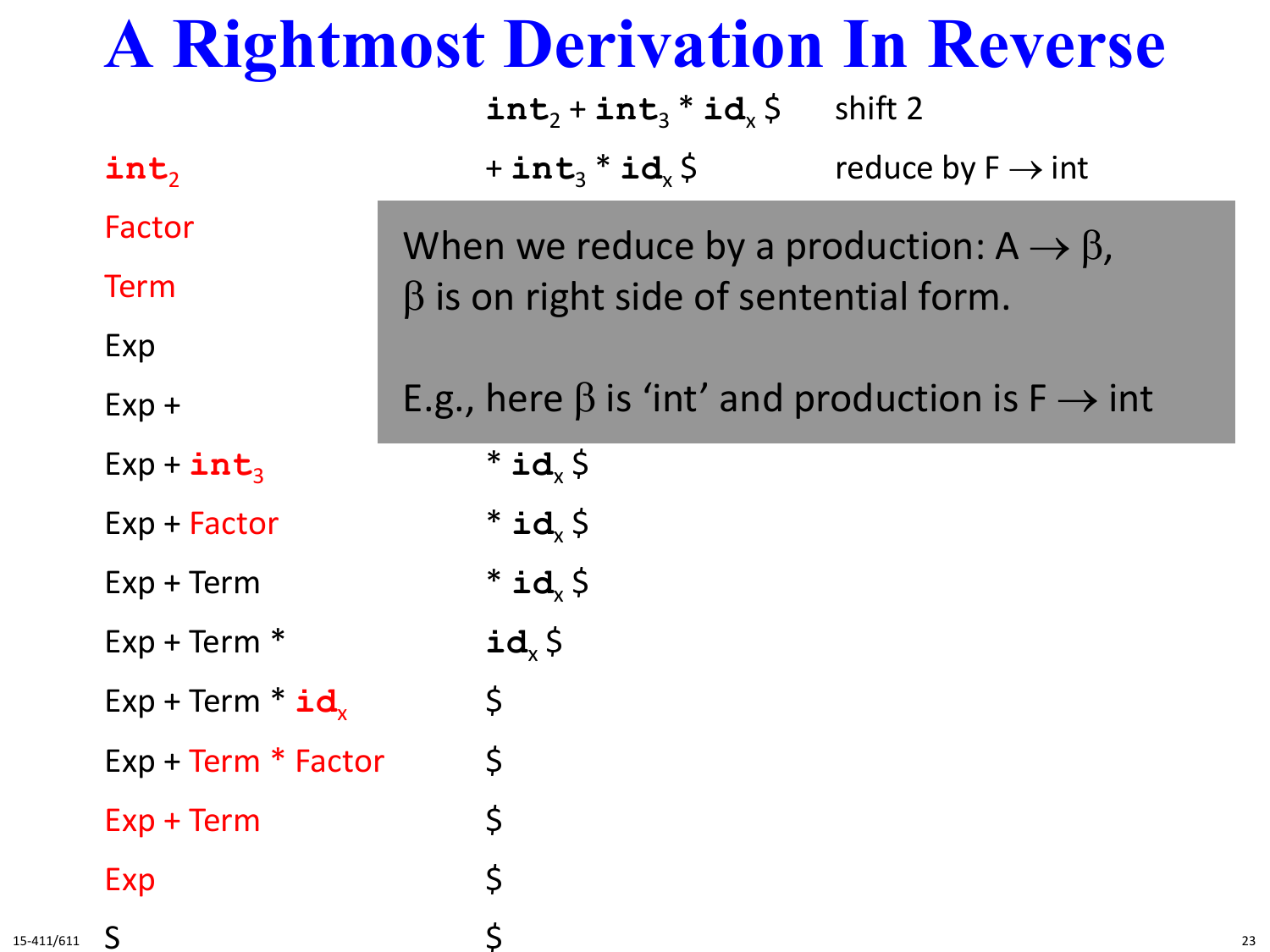| $\frac{1}{2}$         | <u>STIP COOLS TO THE STAT</u> |                               |
|-----------------------|-------------------------------|-------------------------------|
|                       | $int_2 + int_3 * id_x S$      | shift 2                       |
| int,                  | + $int_3$ * $id_x$ \$         | reduce by $F \rightarrow int$ |
| Factor                | + $int_3$ * $id_x$ \$         | reduce by $T \rightarrow F$   |
| <b>Term</b>           | + $int_3$ * $id_x$ \$         |                               |
| Exp                   | + $int_3$ * $id_x$ \$         |                               |
| $Exp +$               | $int_3 * id_x$ \$             |                               |
| $Exp + int_3$         | $*id_{x}$ \$                  |                               |
| $Exp + Factor$        | $*id_{x}$ \$                  |                               |
| $Exp + Term$          | $*id_{x}$ \$                  |                               |
| $Exp + Term *$        | $id_x \, \zeta$               |                               |
| $Exp + Term * id$     | \$                            |                               |
| $Exp + Term * Factor$ | \$                            |                               |
| $Exp + Term$          | \$                            |                               |
| Exp                   | \$                            |                               |
| $\mathsf{S}$          | $\zeta$                       |                               |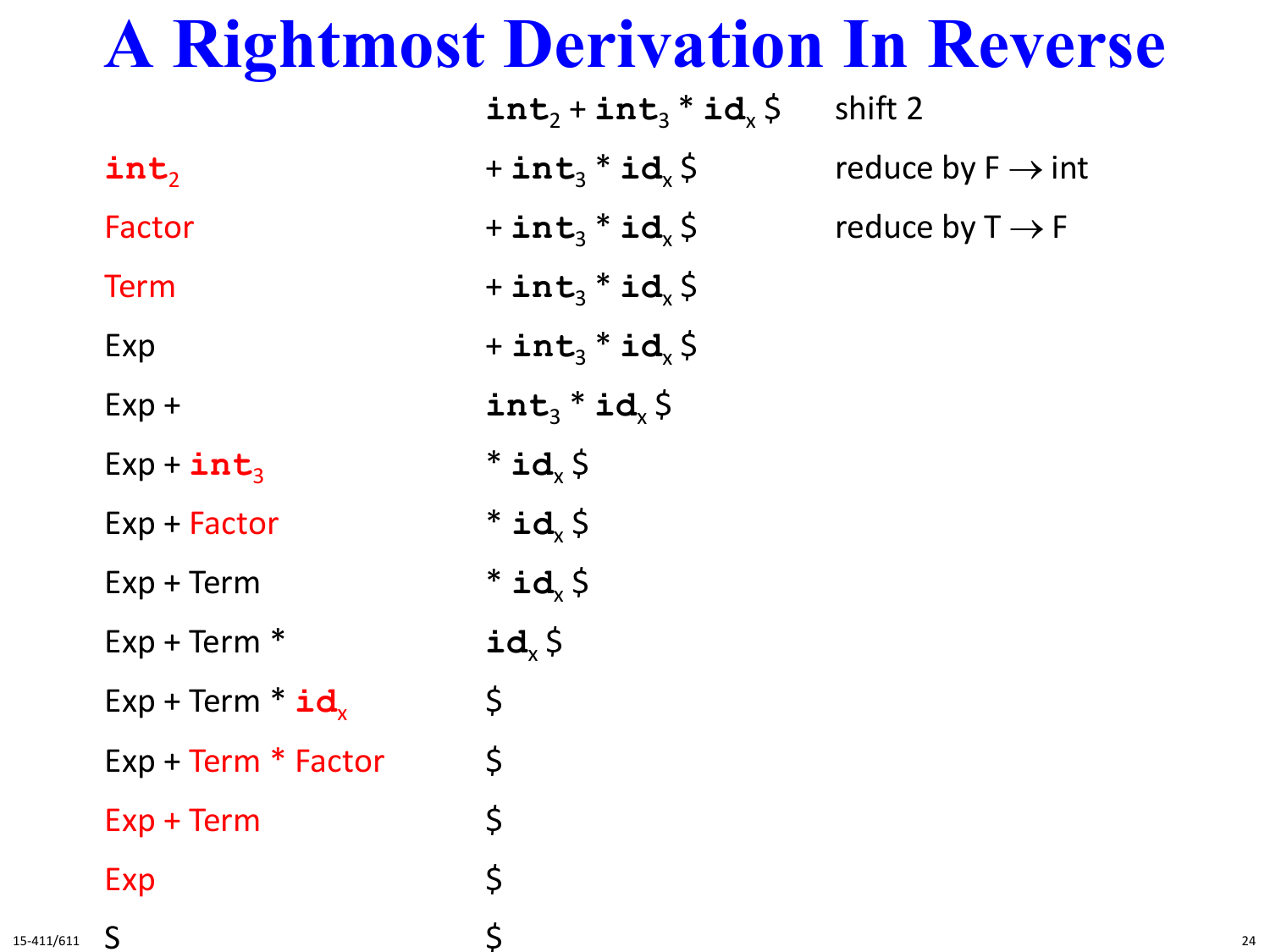|                       | $int_2 + int_3 * id_x$ \$                 | shift 2                       |
|-----------------------|-------------------------------------------|-------------------------------|
| $\texttt{int}_2$      | + int <sub>3</sub> $*$ id <sub>x</sub> \$ | reduce by $F \rightarrow int$ |
| Factor                | + $int_3$ * $id_x$ \$                     | reduce by $T \rightarrow F$   |
| <b>Term</b>           | + $int_3$ * $id_x$ \$                     | reduce by $T \rightarrow E$   |
| Exp                   | + $int_3$ * $id_x$ \$                     |                               |
| $Exp +$               | $int_3 * id_x$ \$                         |                               |
| $Exp + int_3$         | $*id_{x}$ \$                              |                               |
| Exp + Factor          | $*id_{x}$ \$                              |                               |
| $Exp + Term$          | $*id_{x}$ \$                              |                               |
| $Exp + Term *$        | $id_x \, \zeta$                           |                               |
| $Exp + Term * id$     | $\varsigma$                               |                               |
| $Exp + Term * Factor$ | $\varsigma$                               |                               |
| Exp + Term            | $\zeta$                                   |                               |
| Exp                   | \$                                        |                               |
| $\mathsf{S}$          | $\zeta$                                   |                               |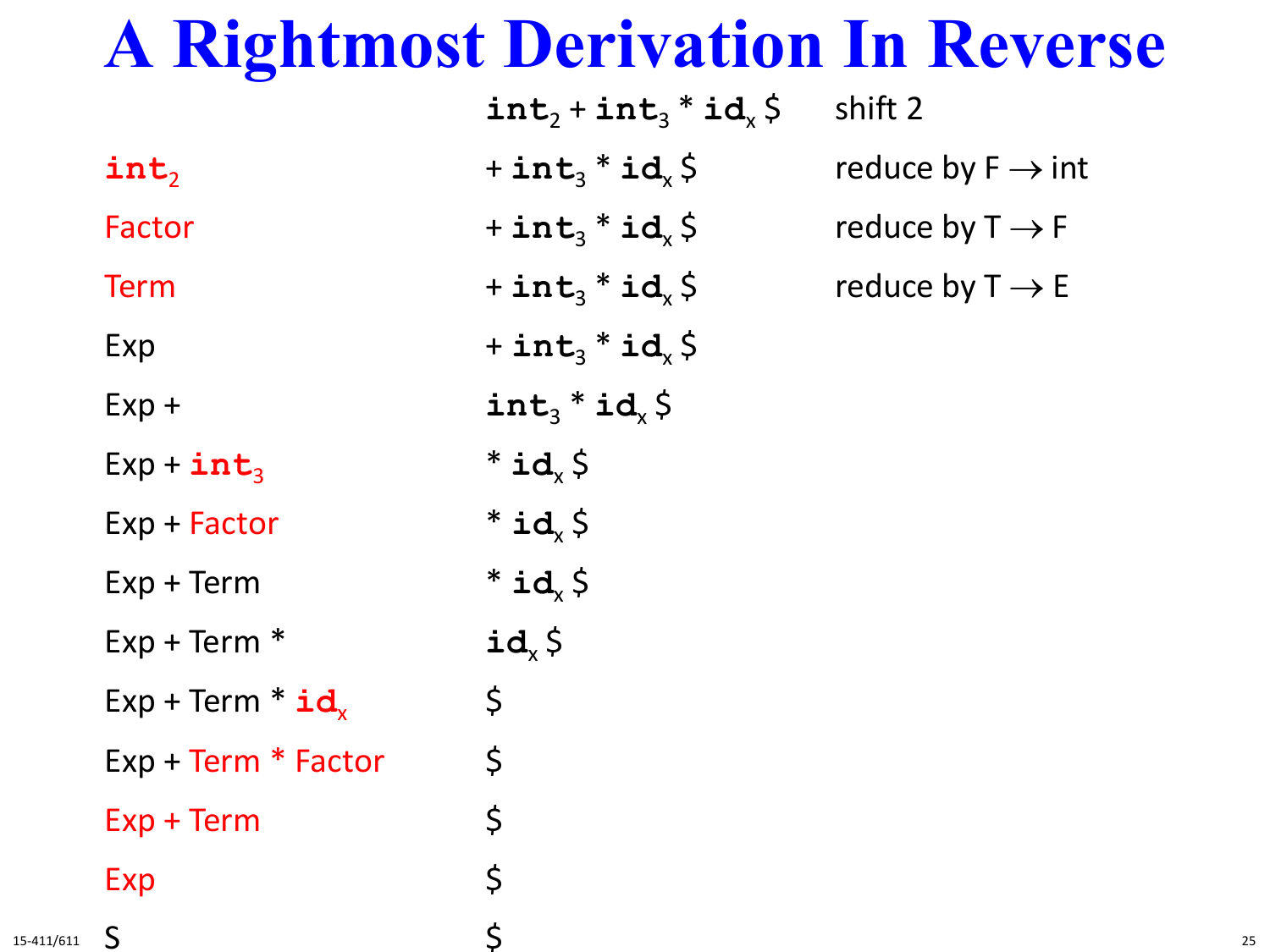| $\bullet$             |                                             |                                      |
|-----------------------|---------------------------------------------|--------------------------------------|
|                       | $int_2 + int_3 * id_x \, \zeta$             | shift 2                              |
| $\texttt{int}_2$      | + $int_3$ * $id_x$ \$                       | reduce by $F \rightarrow \text{int}$ |
| Factor                | + $int_3$ * $id_x$ \$                       | reduce by $T \rightarrow F$          |
| <b>Term</b>           | + $int_3$ * $id_x$ \$                       | reduce by $T \rightarrow E$          |
| Exp                   | $+$ int <sub>3</sub> $*$ id <sub>x</sub> \$ | shift $+$                            |
| $Exp +$               | $int_3 * id_x$ \$                           |                                      |
| $Exp + int_3$         | $*id_{x}$ \$                                |                                      |
| $Exp + Factor$        | $*id_{x}$ \$                                |                                      |
| $Exp + Term$          | $*id_{x}$ \$                                |                                      |
| $Exp + Term *$        | $id_x \, \zeta$                             |                                      |
| $Exp + Term * id_x$   | \$                                          |                                      |
| $Exp + Term * Factor$ | \$                                          |                                      |
| $Exp + Term$          | $\varsigma$                                 |                                      |
| Exp                   | \$                                          |                                      |
| S                     | $\mathsf{S}$                                |                                      |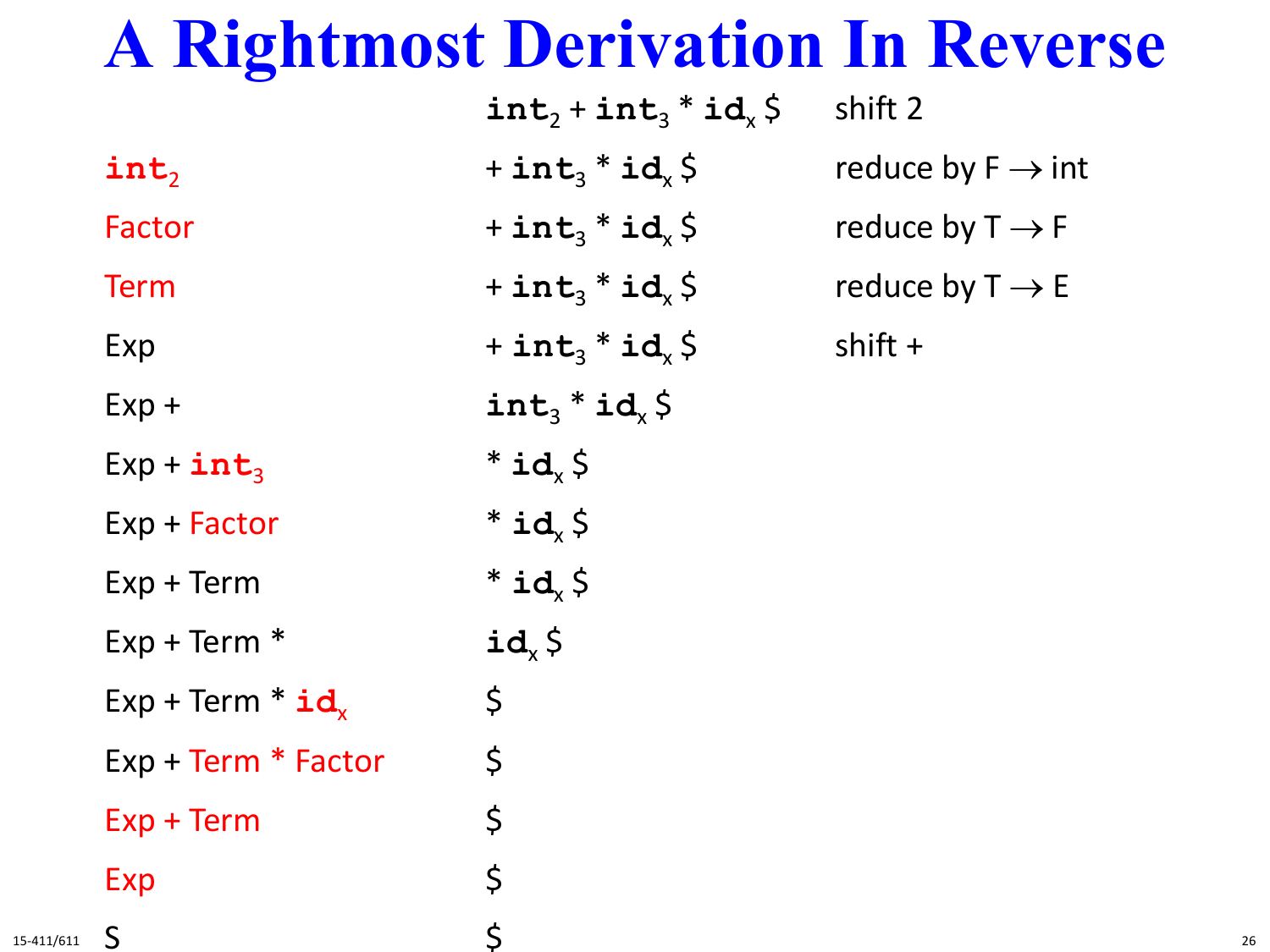| $\bullet$                      |                           |                                      |
|--------------------------------|---------------------------|--------------------------------------|
|                                | $int_2 + int_3 * id_x$ \$ | shift 2                              |
| int,                           | + $int_3$ * $id_x$ \$     | reduce by $F \rightarrow \text{int}$ |
| Factor                         | + $int_3$ * $id_x$ \$     | reduce by $T \rightarrow F$          |
| <b>Term</b>                    | + $int_3$ * $id_x$ \$     | reduce by $T \rightarrow E$          |
| Exp                            | + $int_3$ * $id_x$ \$     | shift +                              |
| $Exp +$                        | $int_3 * id_x$ \$         | shift 3                              |
| $Exp + int_3$                  | $*id_{x}$ \$              |                                      |
| $Exp + Factor$                 | $*id_{x}$ \$              |                                      |
| $Exp + Term$                   | $*id_{x}$ \$              |                                      |
| $Exp + Term *$                 | $id_x \, \zeta$           |                                      |
| $Exp + Term * id$ <sub>x</sub> | \$                        |                                      |
| $Exp + Term * Factor$          | \$                        |                                      |
| $Exp + Term$                   | \$                        |                                      |
| Exp                            | \$                        |                                      |
| $\mathsf{S}$                   | $\mathsf{S}$              |                                      |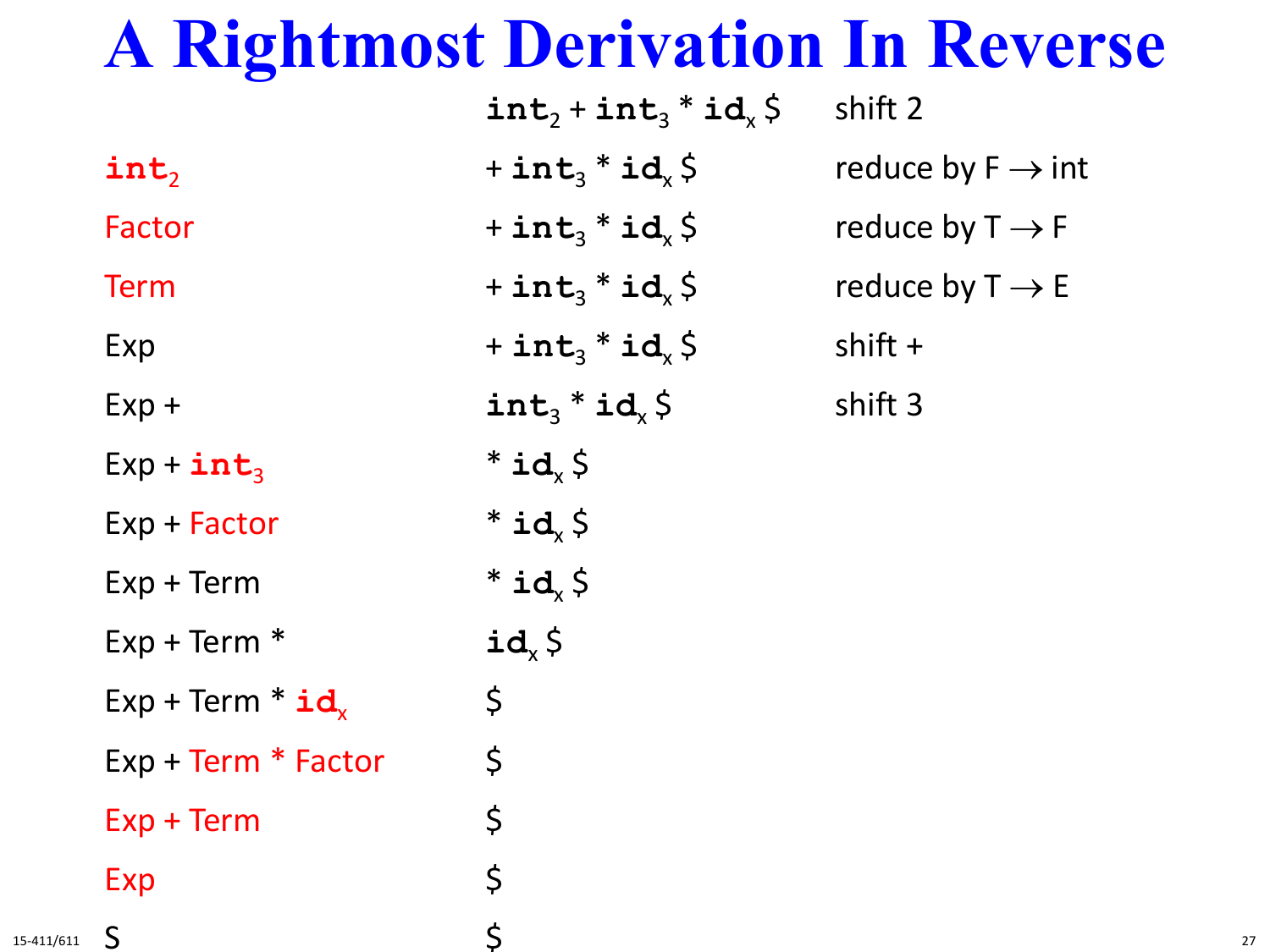|                       | $int_2 + int_3 * id_x$                    | shift 2                              |
|-----------------------|-------------------------------------------|--------------------------------------|
| int,                  | + $int_3$ * $id_x$ \$                     | reduce by $F \rightarrow \text{int}$ |
| Factor                | + $int_3$ * $id_x$ \$                     | reduce by $T \rightarrow F$          |
| <b>Term</b>           | + $int_3$ * $id_x$ \$                     | reduce by $T \rightarrow E$          |
| Exp                   | + int <sub>3</sub> $*$ id <sub>x</sub> \$ | shift $+$                            |
| $Exp +$               | $int_3 * id_x$ \$                         | shift 3                              |
| $Exp + int_3$         | $*$ id $\zeta$                            | reduce by $F \rightarrow \text{int}$ |
| $Exp + Factor$        | $*id_{x}$ \$                              |                                      |
| $Exp + Term$          | $*id_{x}$ \$                              |                                      |
| $Exp + Term *$        | $id_x \, \zeta$                           |                                      |
| $Exp + Term * id_x$   | \$                                        |                                      |
| $Exp + Term * Factor$ | \$                                        |                                      |
| $Exp + Term$          | \$                                        |                                      |
| Exp                   | \$                                        |                                      |

 $\mathsf{S}$  and  $\mathsf{S}$ 

15-411/611  $\Box$  28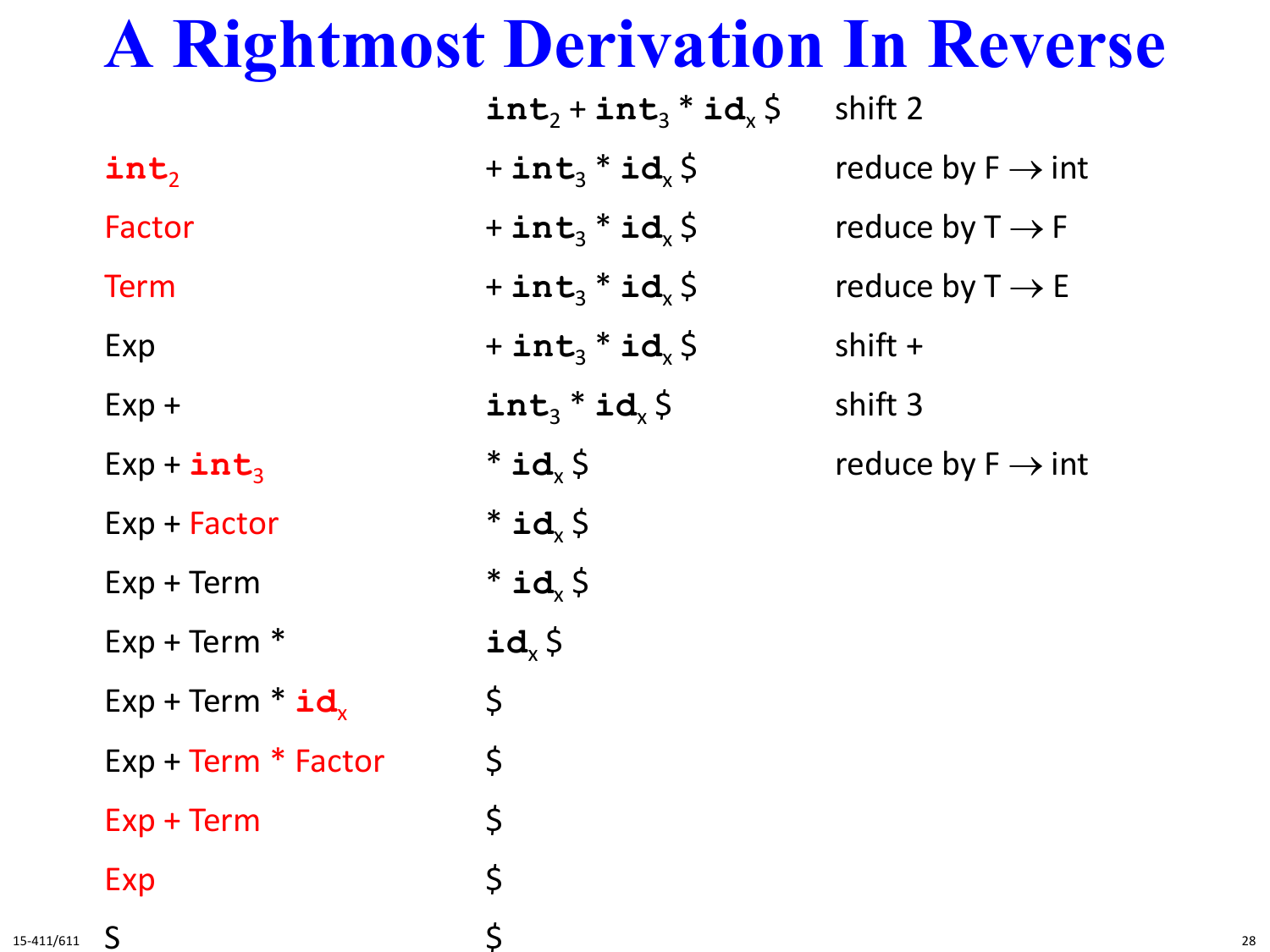|                     | $int_2 + int_3 * id_x$ \$                   | shift 2                              |
|---------------------|---------------------------------------------|--------------------------------------|
| int,                | + $int_3$ * $id_x$ \$                       | reduce by $F \rightarrow \text{int}$ |
| Factor              | + $int_3$ * $id_x$ \$                       | reduce by $T \rightarrow F$          |
| <b>Term</b>         | + $int_3$ * $id_x$ \$                       | reduce by $T \rightarrow E$          |
| Exp                 | $+$ int <sub>3</sub> $*$ id <sub>x</sub> \$ | $shift +$                            |
| $Exp +$             | $int_3 * id_x$ \$                           | shift 3                              |
| $Exp + int_3$       | $*id_{x}$ \$                                | reduce by $F \rightarrow \text{int}$ |
| $Exp + Factor$      | $*id_{x}$ \$                                | reduce by $F \rightarrow T$          |
| $Exp + Term$        | $*id_{x}$ \$                                |                                      |
| $Exp + Term *$      | $id_x \, \zeta$                             |                                      |
| $Exp + Term * id$   | \$                                          |                                      |
| Exp + Term * Factor | \$                                          |                                      |
| $Exp + Term$        | \$                                          |                                      |
| Exp                 | \$                                          |                                      |

 $\mathsf{S}$  and  $\mathsf{S}$ 

15-411/611  $\Box$  29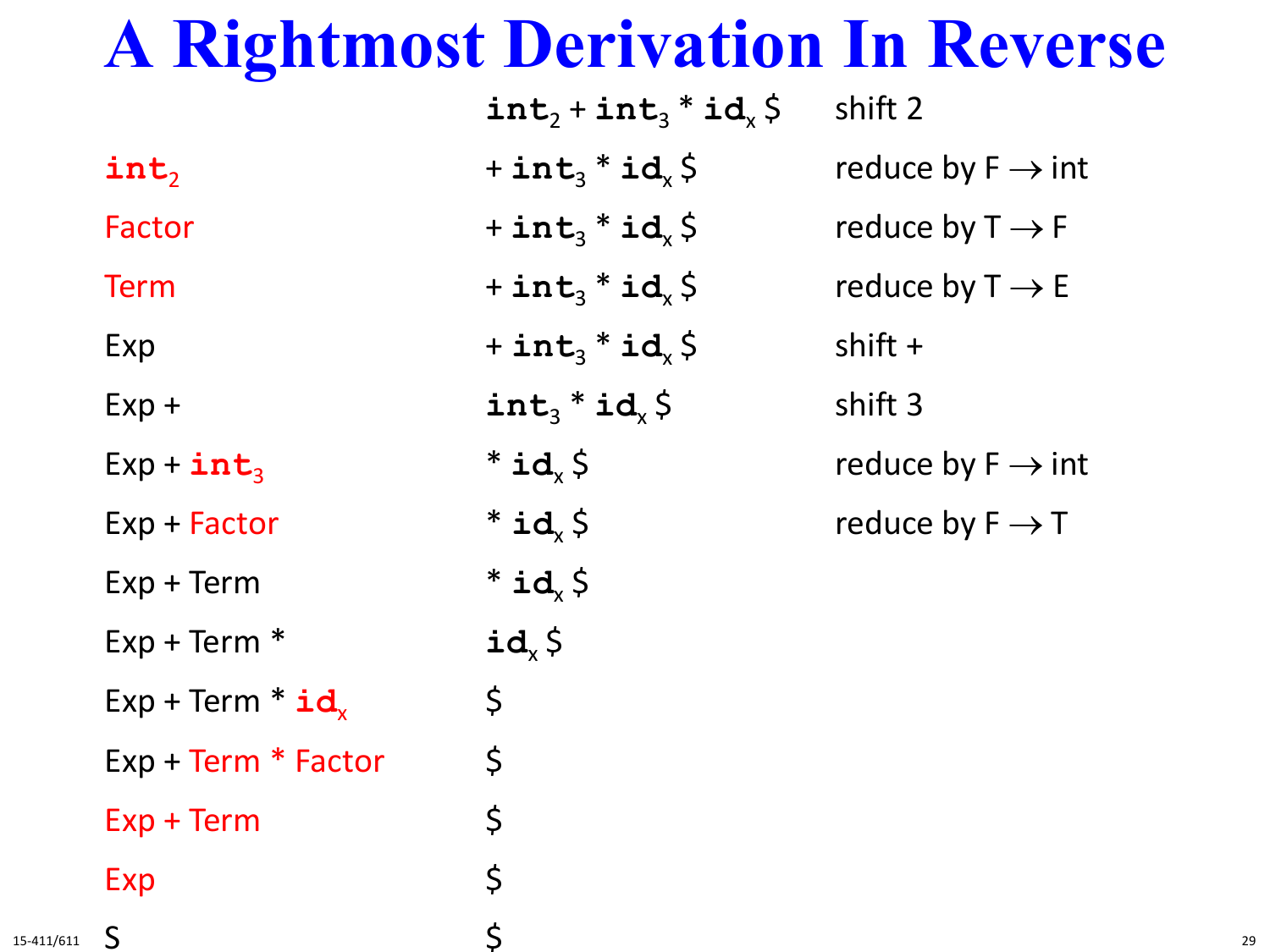|                       | $int_2 + int_3 * id_x \xi$                  | shift 2                              |
|-----------------------|---------------------------------------------|--------------------------------------|
| int,                  | $+$ int <sub>3</sub> $*$ id <sub>x</sub> \$ | reduce by $F \rightarrow \text{int}$ |
| Factor                | $+$ int <sub>3</sub> $*$ id <sub>x</sub> \$ | reduce by $T \rightarrow F$          |
| <b>Term</b>           | $+$ int <sub>3</sub> $*$ id <sub>x</sub> \$ | reduce by $T \rightarrow E$          |
| Exp                   | $+$ int <sub>3</sub> $*$ id <sub>x</sub> \$ | shift $+$                            |
| $Exp +$               | $int_3 * id_x$ \$                           | shift 3                              |
| $Exp + int_3$         | $*id_{x}$ \$                                | reduce by $F \rightarrow int$        |
| $Exp + Factor$        | $*id_{x}$ \$                                | reduce by $F \rightarrow T$          |
| $Exp + Term$          | $*id_{x}$ \$                                | shift *                              |
| $Exp + Term *$        | $id_{x}$ \$                                 |                                      |
| $Exp + Term * id$     | $\zeta$                                     |                                      |
| $Exp + Term * Factor$ | $\zeta$                                     |                                      |
| Exp + Term            | \$                                          |                                      |
| Exp                   | \$                                          |                                      |

 $\mathsf{S}$  and  $\mathsf{S}$ 

15-411/611  $\Box$  30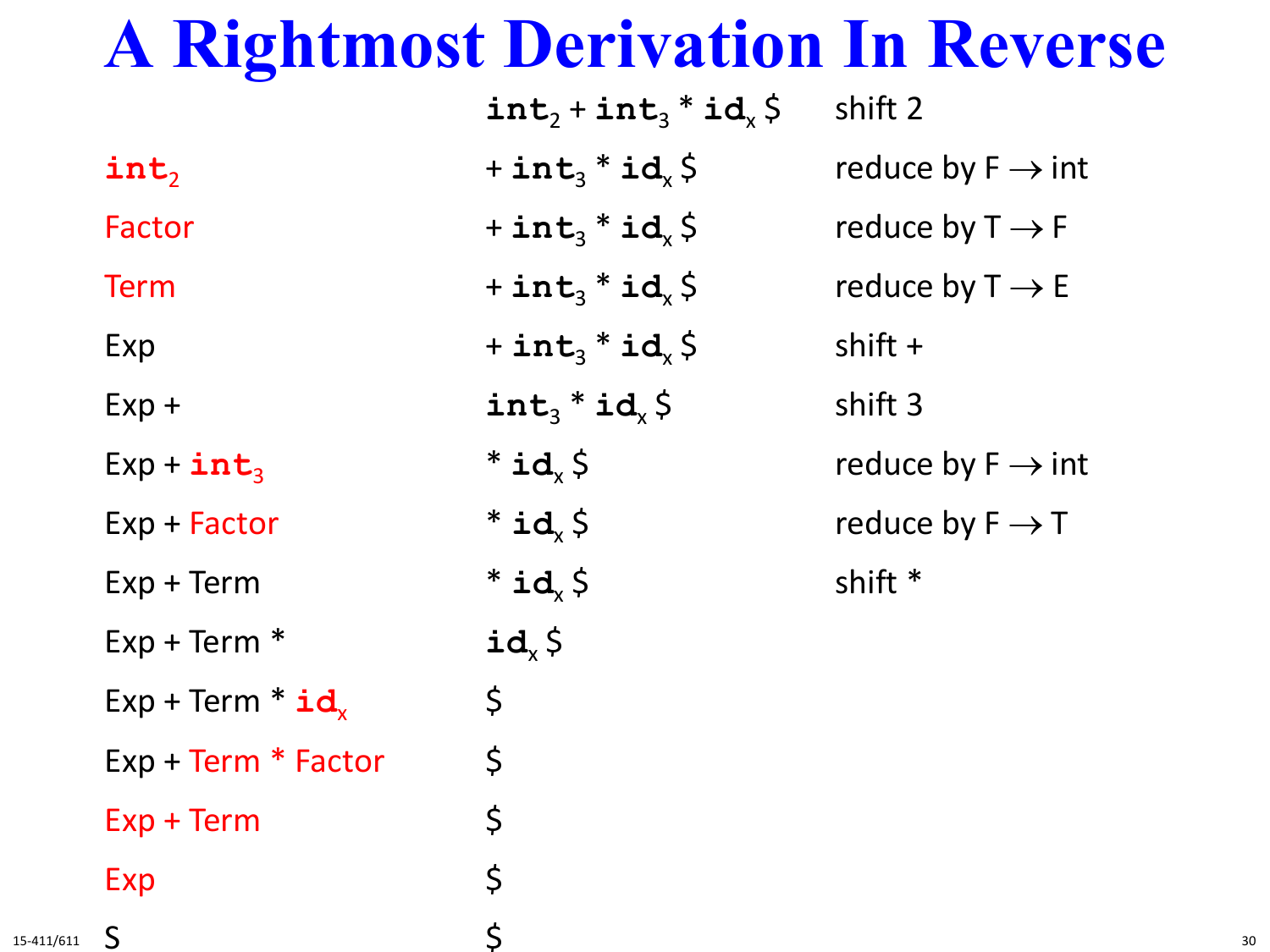|                       | $int_2 + int_3 * id_x \$                    | shift 2                              |
|-----------------------|---------------------------------------------|--------------------------------------|
| int,                  | + int <sub>3</sub> $*$ id <sub>x</sub> \$   | reduce by $F \rightarrow \text{int}$ |
| Factor                | + $int_3$ * $id_x$ \$                       | reduce by $T \rightarrow F$          |
| <b>Term</b>           | $+$ int <sub>3</sub> $*$ id <sub>x</sub> \$ | reduce by $T \rightarrow E$          |
| Exp                   | + int <sub>3</sub> $*$ id <sub>x</sub> \$   | shift $+$                            |
| $Exp +$               | $int_3 * id_x$ \$                           | shift 3                              |
| $Exp + int_3$         | $*id_{x}$ \$                                | reduce by $F \rightarrow \text{int}$ |
| $Exp + Factor$        | $*id_{x}$ \$                                | reduce by $F \rightarrow T$          |
| $Exp + Term$          | $*id_{x}$ \$                                | shift *                              |
| $Exp + Term *$        | $id_{x}$ \$                                 | shift x                              |
| $Exp + Term * id$     | \$                                          |                                      |
| $Exp + Term * Factor$ | \$                                          |                                      |
| $Exp + Term$          | \$                                          |                                      |
| Exp                   | \$                                          |                                      |

 $\mathsf{S}$  and  $\mathsf{S}$ 

15-411/611  $\sum$  31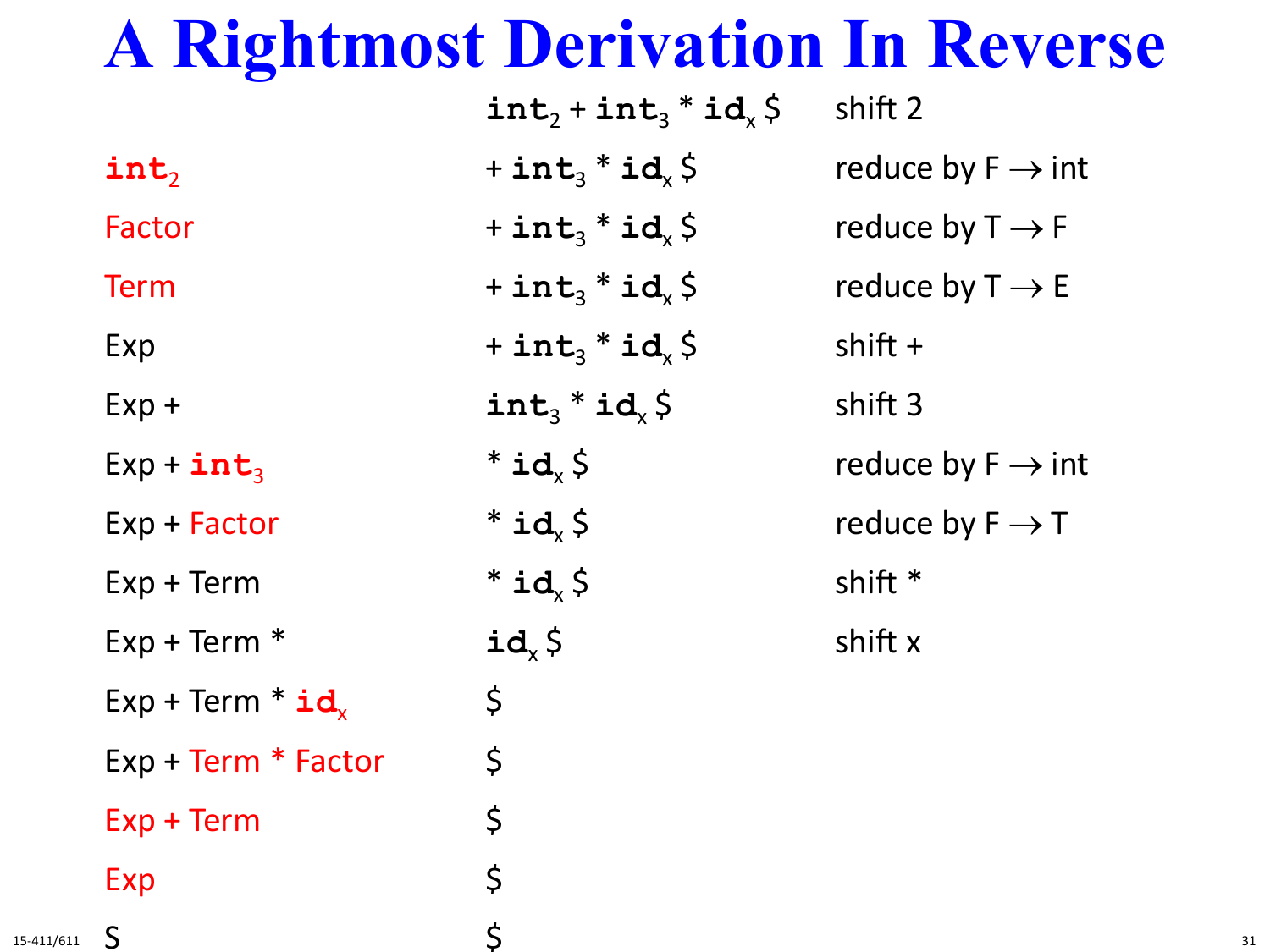|                                | $int_2 + int_3 * id_x$ \$                   | shift 2                              |
|--------------------------------|---------------------------------------------|--------------------------------------|
| int,                           | + int <sub>3</sub> $*$ id <sub>x</sub> \$   | reduce by $F \rightarrow \text{int}$ |
| Factor                         | $+$ int <sub>3</sub> $*$ id <sub>x</sub> \$ | reduce by $T \rightarrow F$          |
| <b>Term</b>                    | + $int_3$ * $id_x$ \$                       | reduce by $T \rightarrow E$          |
| Exp                            | + int <sub>3</sub> $*$ id <sub>x</sub> \$   | shift $+$                            |
| $Exp +$                        | $int_3 * id_2$ \$                           | shift 3                              |
| $Exp + int_3$                  | $*id$ , $\zeta$                             | reduce by $F \rightarrow int$        |
| $Exp + Factor$                 | $*id_{x}$ \$                                | reduce by $F \rightarrow T$          |
| $Exp + Term$                   | $*id_{x}$ \$                                | shift *                              |
| $Exp + Term *$                 | $id_x \, \zeta$                             | shift x                              |
| $Exp + Term * id$ <sub>x</sub> | \$                                          | reduce by $F \rightarrow id$         |
| Exp + Term * Factor            | \$                                          |                                      |
| $Exp + Term$                   | \$                                          |                                      |
| Exp                            | \$                                          |                                      |

 $\mathsf{S}$  and  $\mathsf{S}$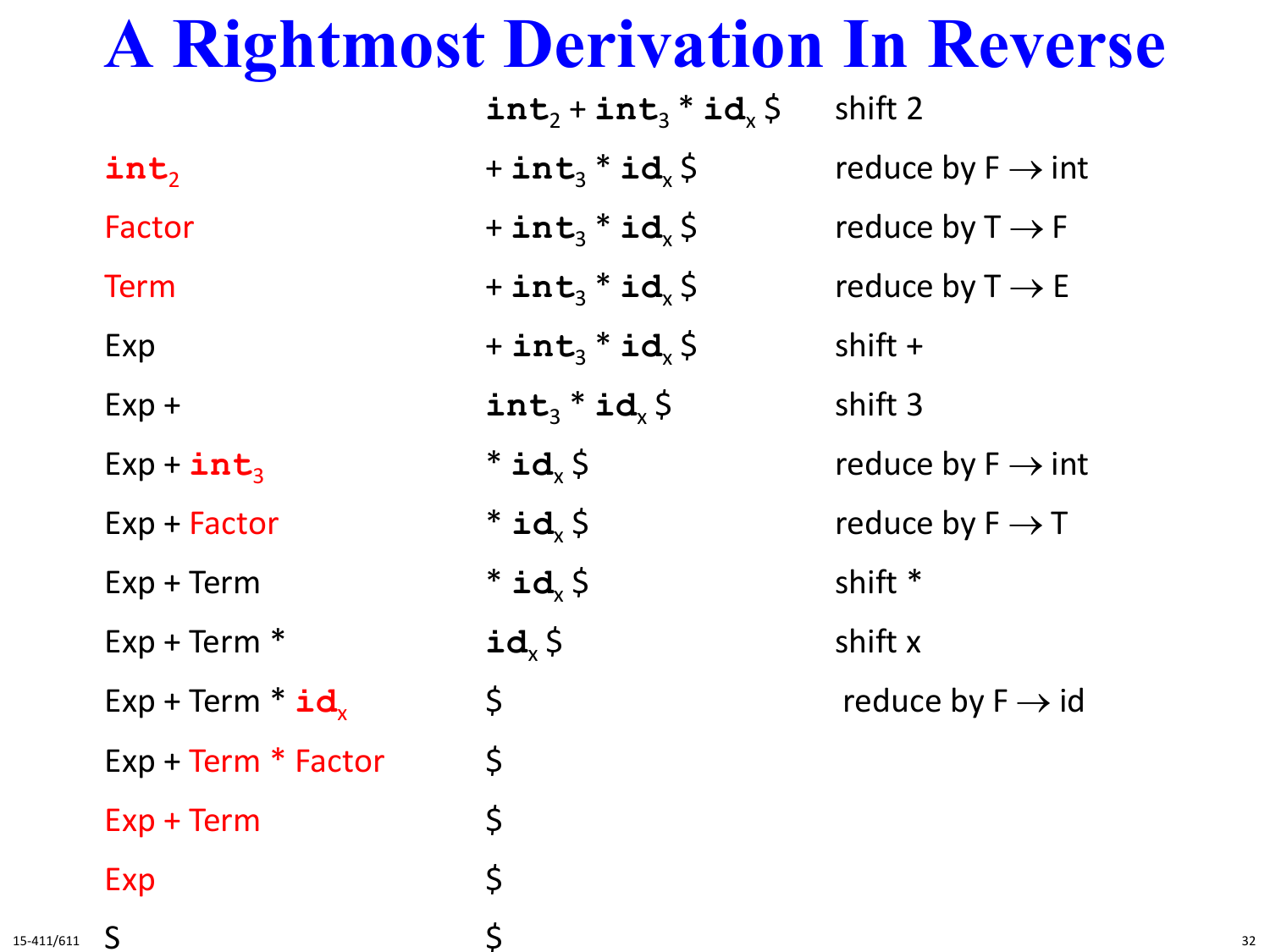|                       | $int_2 + int_3 * id_x$ \$                 | shift 2                              |
|-----------------------|-------------------------------------------|--------------------------------------|
| int,                  | + int <sub>3</sub> $*$ id <sub>x</sub> \$ | reduce by $F \rightarrow \text{int}$ |
| Factor                | + int <sub>3</sub> $*$ id <sub>x</sub> \$ | reduce by $T \rightarrow F$          |
| <b>Term</b>           | + $int_3$ * $id_x$ \$                     | reduce by $T \rightarrow E$          |
| Exp                   | + int <sub>3</sub> $*$ id <sub>x</sub> \$ | shift $+$                            |
| $Exp +$               | $int_3 * id_x$ \$                         | shift 3                              |
| $Exp + int_3$         | $*id_{x}$ \$                              | reduce by $F \rightarrow \text{int}$ |
| $Exp + Factor$        | $*id_{x}$ \$                              | reduce by $F \rightarrow T$          |
| $Exp + Term$          | $*id_{x}$ \$                              | shift *                              |
| $Exp + Term *$        | $id_{x}$ \$                               | shift x                              |
| $Exp + Term * id$     | \$                                        | reduce by $F \rightarrow id$         |
| $Exp + Term * Factor$ | \$                                        | reduce by $T \rightarrow T * F$      |
| $Exp + Term$          | \$                                        |                                      |
| Exp                   | \$                                        |                                      |

 $\mathsf{S}$  and  $\mathsf{S}$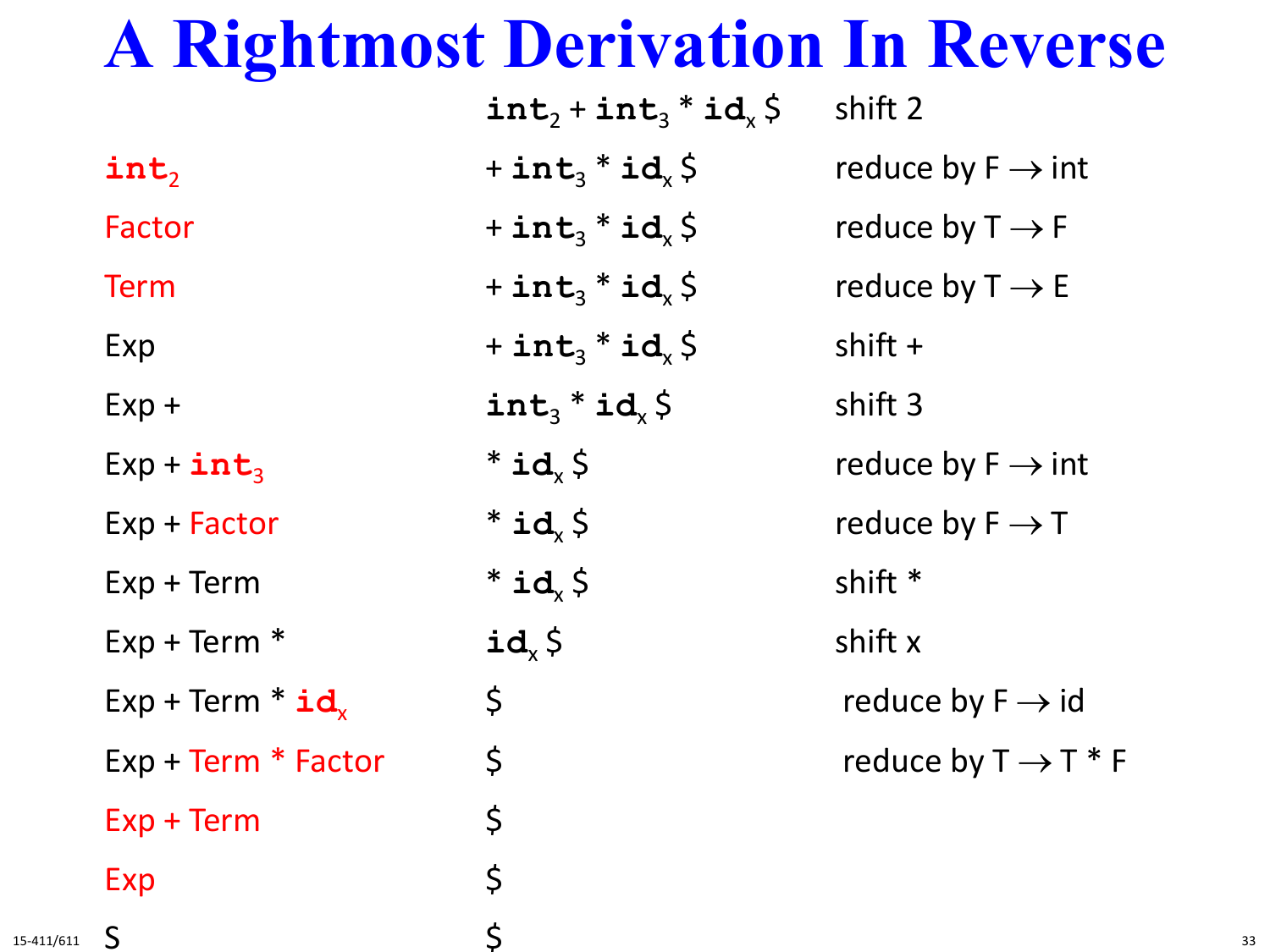|                       | $int_2 + int_3 * id_x$ \$               | shift 2                              |
|-----------------------|-----------------------------------------|--------------------------------------|
| int,                  | + $int_3$ * $id_x$ \$                   | reduce by $F \rightarrow int$        |
| Factor                | + int <sub>3</sub> * id <sub>x</sub> \$ | reduce by $T \rightarrow F$          |
| <b>Term</b>           | + $int_3$ * $id_x$ \$                   | reduce by $T \rightarrow E$          |
| Exp                   | + $int_3$ * $id_x$ \$                   | shift $+$                            |
| $Exp +$               | $int_3 * id_x$ \$                       | shift 3                              |
| $Exp + int_3$         | $*id_{x}$ \$                            | reduce by $F \rightarrow \text{int}$ |
| $Exp + Factor$        | $*id_{x}$ \$                            | reduce by $F \rightarrow T$          |
| $Exp + Term$          | $*id$ , $\zeta$                         | shift *                              |
| $Exp + Term *$        | $id_{x}$ \$                             | shift x                              |
| $Exp + Term * id$     | \$                                      | reduce by $F \rightarrow id$         |
| $Exp + Term * Factor$ | \$                                      | reduce by $T \rightarrow T * F$      |
| $Exp + Term$          | \$                                      | reduce by $E \rightarrow E + T$      |
| Exp                   | \$                                      |                                      |
|                       |                                         |                                      |

 $\mathsf{S}$  and  $\mathsf{S}$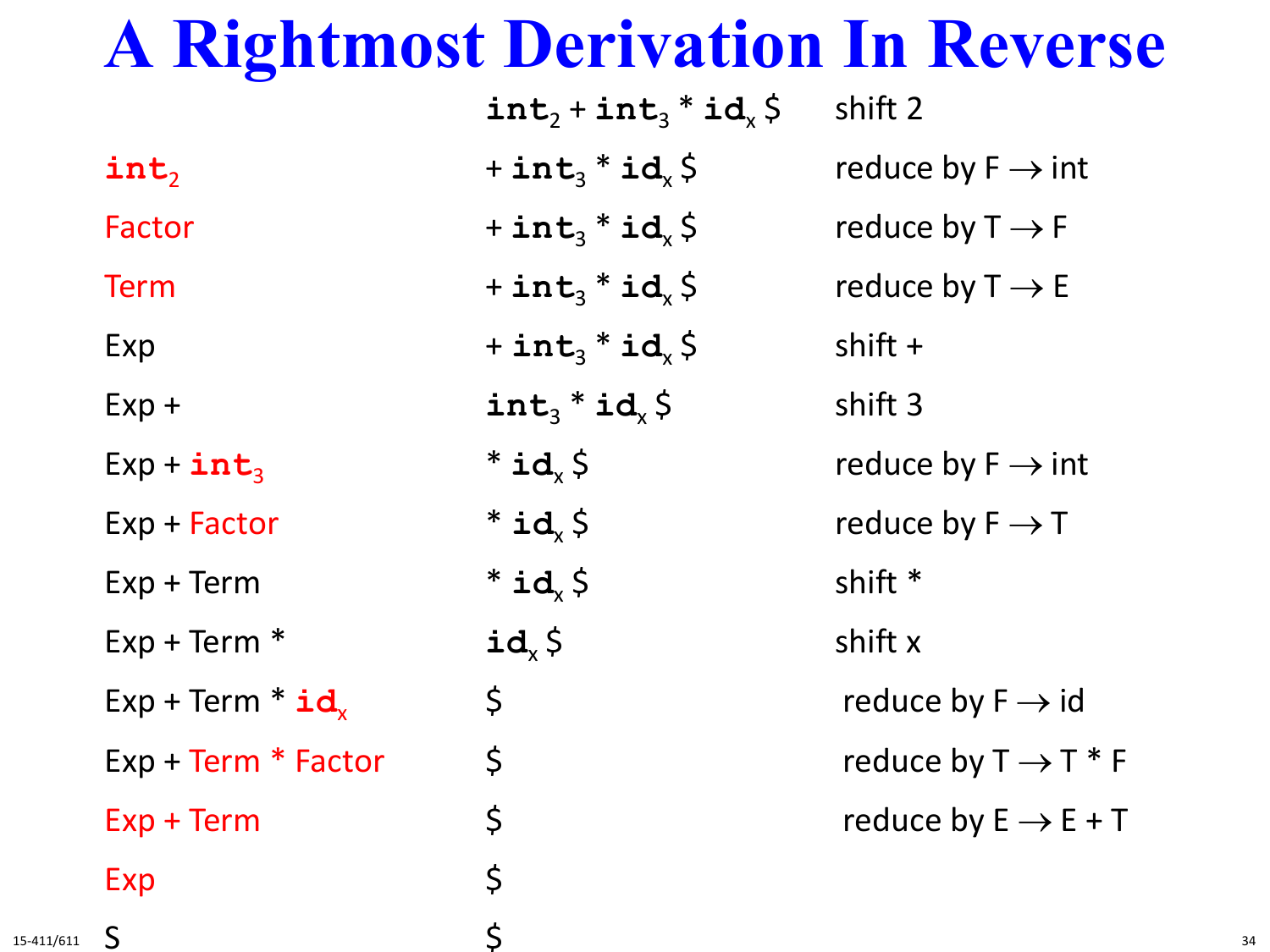|                       | $int_2 + int_3 * id_1 \$                  | shift 2                              |
|-----------------------|-------------------------------------------|--------------------------------------|
| int,                  | + $int_3$ * $id_x$ \$                     | reduce by $F \rightarrow \text{int}$ |
| Factor                | + $int_3$ * $id_x$ \$                     | reduce by $T \rightarrow F$          |
| <b>Term</b>           | + $int_3$ * $id_x$ \$                     | reduce by $T \rightarrow E$          |
| Exp                   | + int <sub>3</sub> $*$ id <sub>x</sub> \$ | shift $+$                            |
| $Exp +$               | $int_3 * id_x$ \$                         | shift 3                              |
| $Exp + int_3$         | $*id_{x}$ \$                              | reduce by $F \rightarrow \text{int}$ |
| Exp + Factor          | $*id_{x}$ \$                              | reduce by $F \rightarrow T$          |
| $Exp + Term$          | $*id_{x}$ \$                              | shift *                              |
| $Exp + Term *$        | $id_{x}$ \$                               | shift x                              |
| $Exp + Term * id$     | \$                                        | reduce by $F \rightarrow id$         |
| $Exp + Term * Factor$ | \$                                        | reduce by $T \rightarrow T * F$      |
| $Exp + Term$          | \$                                        | reduce by $E \rightarrow E + T$      |
| Exp                   | \$                                        | reduce by $S \rightarrow E$          |
| $\mathsf{S}$          | \$                                        |                                      |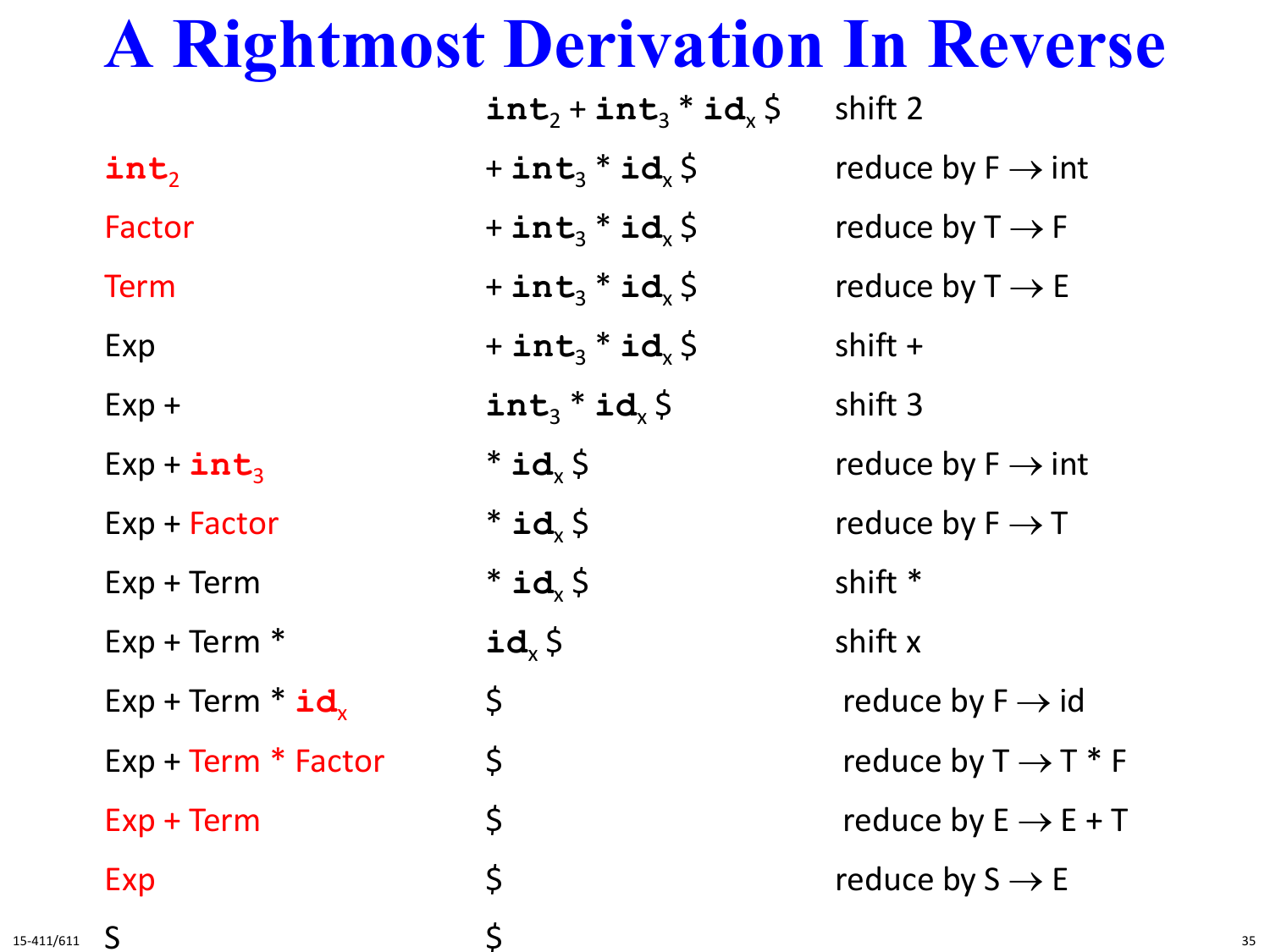|            |                                | $int_2 + int_3 * id_x$ | shift 2                              |    |
|------------|--------------------------------|------------------------|--------------------------------------|----|
|            | int,                           | + $int_3$ * $id_x$ \$  | reduce by $F \rightarrow int$        |    |
|            | Factor                         | + $int_3$ * $id_x$ \$  | reduce by $T \rightarrow F$          |    |
|            | <b>Term</b>                    | + $int_3$ * $id_x$ \$  | reduce by $T \rightarrow E$          |    |
|            | Exp                            | + $int_3$ * $id_x$ \$  | shift $+$                            |    |
|            | $Exp +$                        | $int_3 * id_x$ \$      | shift 3                              |    |
|            | $Exp + int_3$                  | $*id_{x}$ \$           | reduce by $F \rightarrow \text{int}$ |    |
|            | $Exp + Factor$                 | $*id_{x}$ \$           | reduce by $F \rightarrow T$          |    |
|            | $Exp + Term$                   | $*id_{x}$ \$           | shift *                              |    |
|            | $Exp + Term *$                 | $id_x \, \zeta$        | shift x                              |    |
|            | $Exp + Term * id$ <sub>x</sub> | $\varsigma$            | reduce by $F \rightarrow id$         |    |
|            | $Exp + Term * Factor$          | \$                     | reduce by $T \rightarrow T^*F$       |    |
|            | $Exp + Term$                   | $\varsigma$            | reduce by $E \rightarrow E + T$      |    |
|            | Exp                            | \$                     | reduce by $S \rightarrow E$          |    |
| 15-411/611 | S.                             | $\mathsf{S}$           | accept!                              | 36 |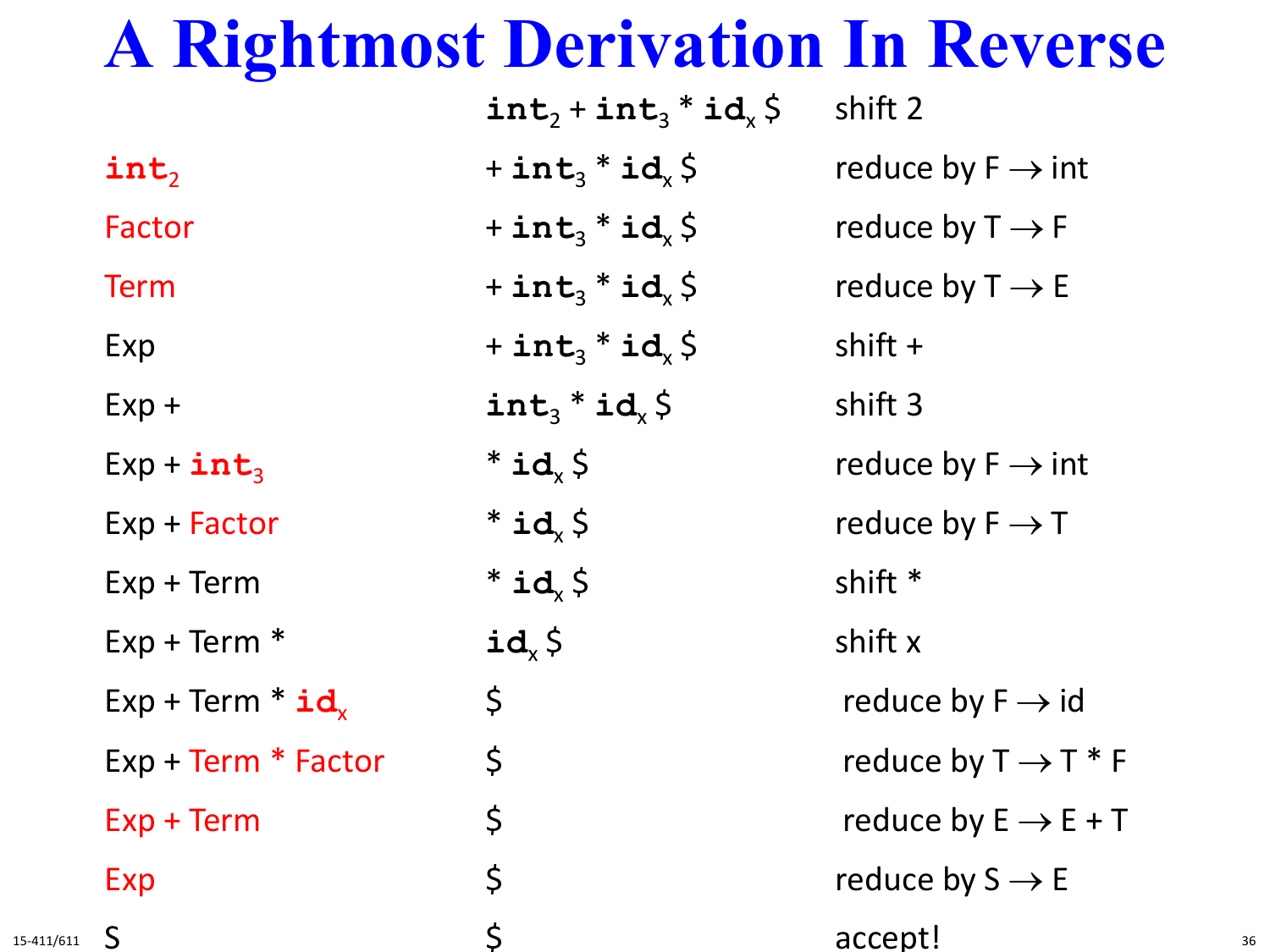|            |                                | $int_2 + int_3 * id_x \xi$ shift 2        |    |
|------------|--------------------------------|-------------------------------------------|----|
|            | $\texttt{int}_2$               | + $int_3$ * $id_x$ \$                     |    |
|            | Factor                         | + $int_3$ * $id_x$ \$                     |    |
|            | <b>Term</b>                    | + $int_3$ * $id_x$ \$                     |    |
|            | Exp                            | + int <sub>3</sub> $*$ id <sub>x</sub> \$ |    |
|            | $Exp +$                        | $int_3 * id_x S$                          |    |
|            | $Exp + int_3$                  | $*id_{x}$ \$                              |    |
|            | Exp + Factor                   | $*id_{x}$ \$                              |    |
|            | $Exp + Term$                   | $*id_{x}$ \$                              |    |
|            | $Exp + Term *$                 | $id_x \, \zeta$                           |    |
|            | $Exp + Term * id$ <sub>x</sub> | $\varsigma$                               |    |
|            | Exp + Term * Factor            | \$                                        |    |
|            | $Exp + Term$                   | \$                                        |    |
|            | Exp                            | \$                                        |    |
| 15-411/611 | S                              | $\mathsf{S}$                              | 37 |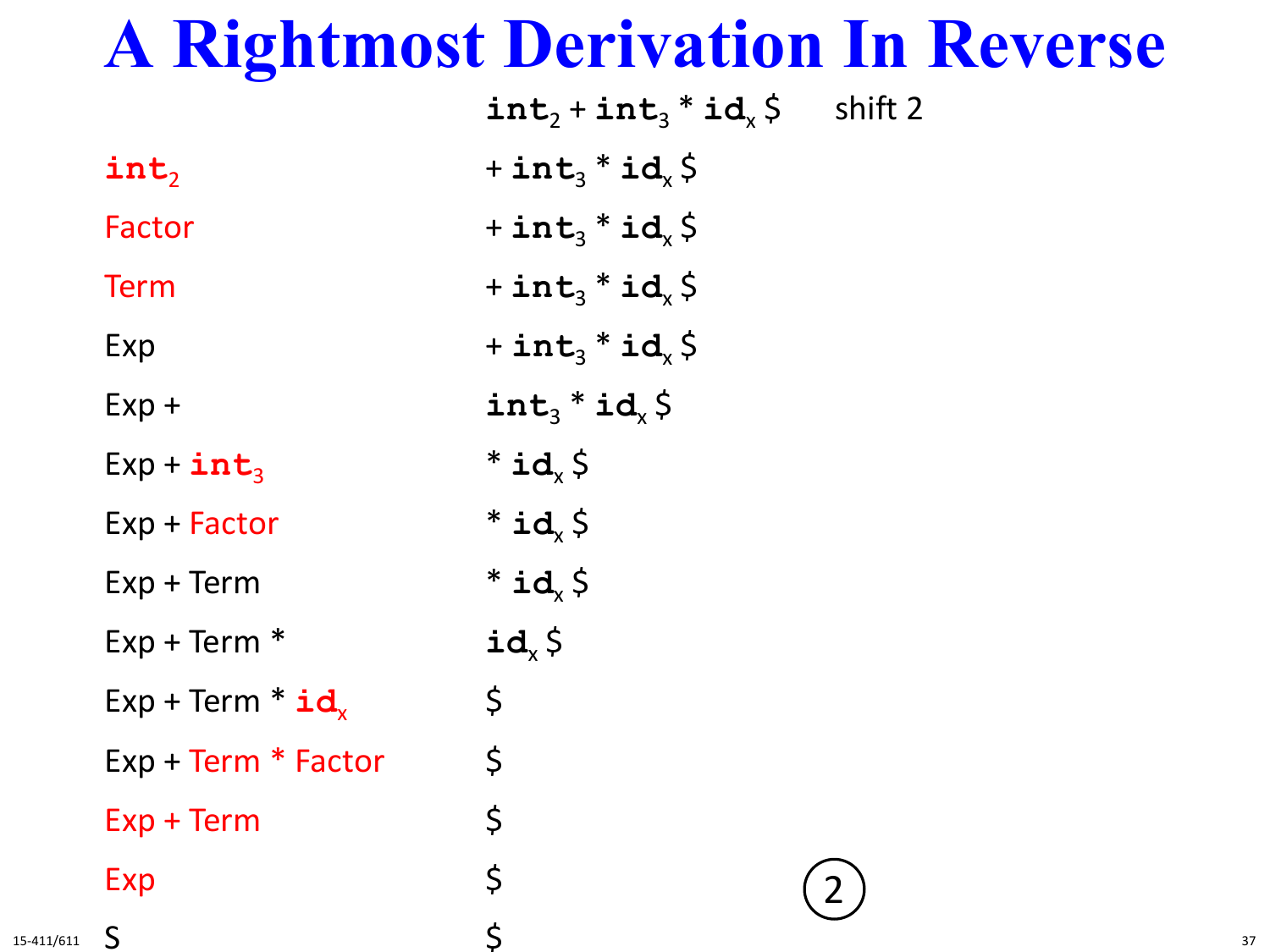| $\bullet$                      |                                           |                               |
|--------------------------------|-------------------------------------------|-------------------------------|
|                                | $int_2 + int_3 * id_x$ \$                 | shift 2                       |
| $\texttt{int}_2$               | + int <sub>3</sub> $*$ id <sub>x</sub> \$ | reduce by $F \rightarrow int$ |
| Factor                         | + $int_3$ * $id_x$ \$                     |                               |
| <b>Term</b>                    | + int <sub>3</sub> $*$ id <sub>x</sub> \$ |                               |
| Exp                            | + int <sub>3</sub> $*$ id <sub>x</sub> \$ |                               |
| $Exp +$                        | $int_3 * id_x$ \$                         |                               |
| $Exp + int_3$                  | $*id_{x}$ \$                              |                               |
| Exp + Factor                   | $*id_{x}$ \$                              |                               |
| $Exp + Term$                   | $*id_{x}$ \$                              |                               |
| $Exp + Term *$                 | $id_x \, \zeta$                           |                               |
| $Exp + Term * id$ <sub>x</sub> | $\varsigma$                               |                               |
| Exp + Term * Factor            | $\varsigma$                               | F.                            |
| $Exp + Term$                   | \$                                        |                               |
| Exp                            | \$                                        |                               |
| $\mathsf{S}$                   | $\zeta$                                   |                               |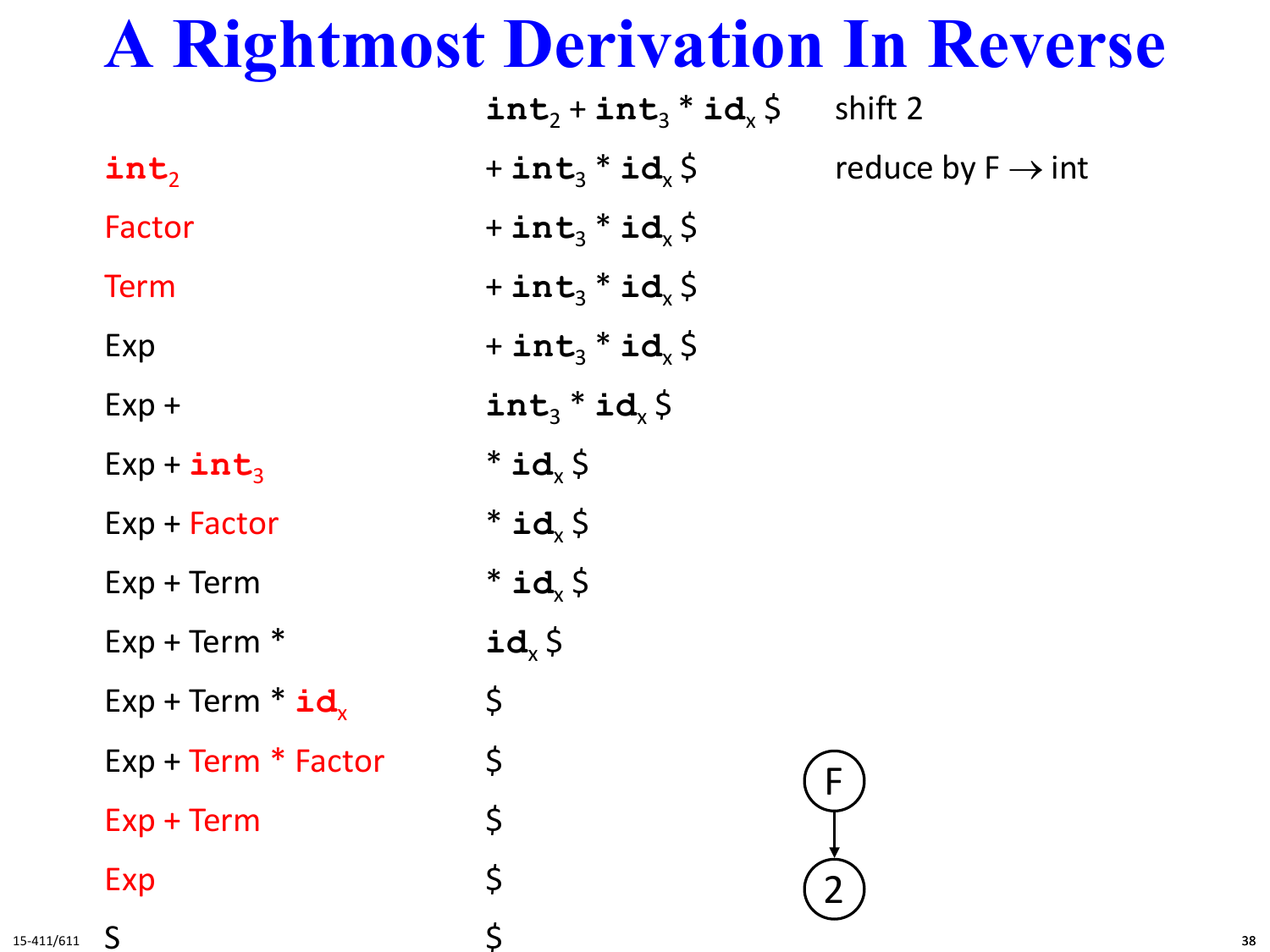| $\sim$ $\sim$ $\sim$ $\sim$ |                                           |                               |
|-----------------------------|-------------------------------------------|-------------------------------|
|                             | $int_2 + int_3 * id_x$ \$                 | shift 2                       |
| $\texttt{int}_2$            | + int <sub>3</sub> $*$ id <sub>x</sub> \$ | reduce by $F \rightarrow int$ |
| Factor                      | + $int_3$ * $id_x$ \$                     | reduce by $T \rightarrow F$   |
| <b>Term</b>                 | + $int_3$ * $id_x$ \$                     | reduce by $T \rightarrow E$   |
| Exp                         | + $int_3$ * $id_x$ \$                     |                               |
| $Exp +$                     | $int_3 * id_x S$                          |                               |
| $Exp + int_3$               | $*id_{x}$ \$                              |                               |
| Exp + Factor                | $*id_{x}$ \$                              |                               |
| $Exp + Term$                | $*id_{x}$ \$                              | E                             |
| $Exp + Term *$              | $id_x \, \zeta$                           |                               |
| $Exp + Term * id$           | $\varsigma$                               |                               |
| $Exp + Term * Factor$       | $\varsigma$                               | F                             |
| $Exp + Term$                | \$                                        |                               |
| Exp                         | \$                                        |                               |
| $\mathsf{S}$                | $\zeta$                                   |                               |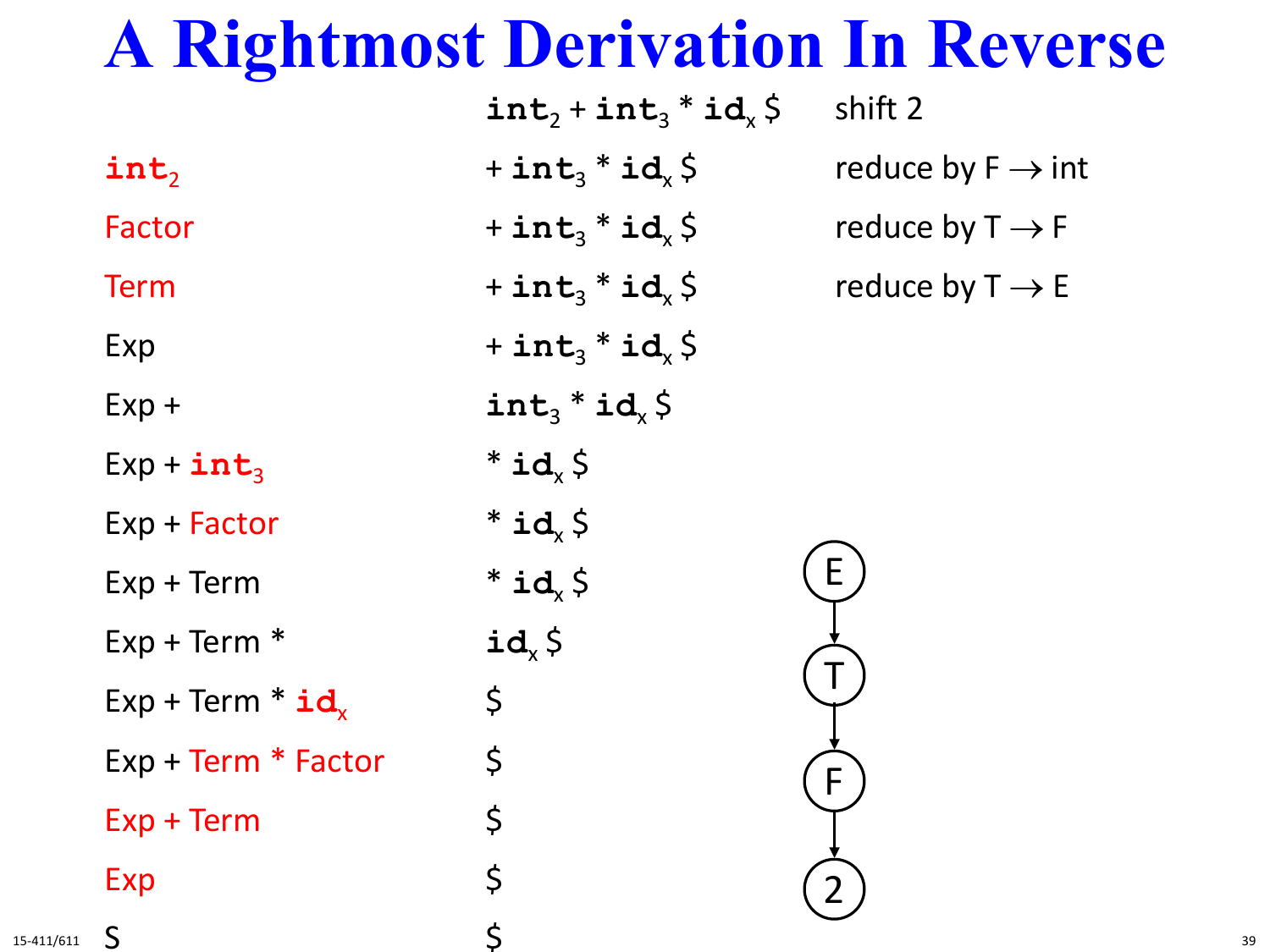|                     | $int_2 + int_3 * id_x \, \zeta$ | shift 2                       |
|---------------------|---------------------------------|-------------------------------|
| int,                | + $int_3$ * $id_x$ \$           | reduce by $F \rightarrow int$ |
| Factor              | + $int_3$ * $id_x$ \$           | reduce by $T \rightarrow F$   |
| <b>Term</b>         | + $int_3$ * $id_x$ \$           | reduce by $T \rightarrow E$   |
| Exp                 | + $int_3$ * $id_x$ \$           | shift +                       |
| $Exp +$             | $int_3 * id_x$ \$               |                               |
| $Exp + int_3$       | $*id_{x}$ \$                    |                               |
| Exp + Factor        | $*id_{x}$ \$                    |                               |
| $Exp + Term$        | $*id_{x}$ \$                    | E                             |
| $Exp + Term *$      | $id_x \, \zeta$                 |                               |
| $Exp + Term * id$   | \$                              |                               |
| Exp + Term * Factor | \$                              | F.                            |
| $Exp + Term$        | \$                              |                               |
| Exp                 | \$                              |                               |
| $\mathsf{S}$        | $\zeta$                         |                               |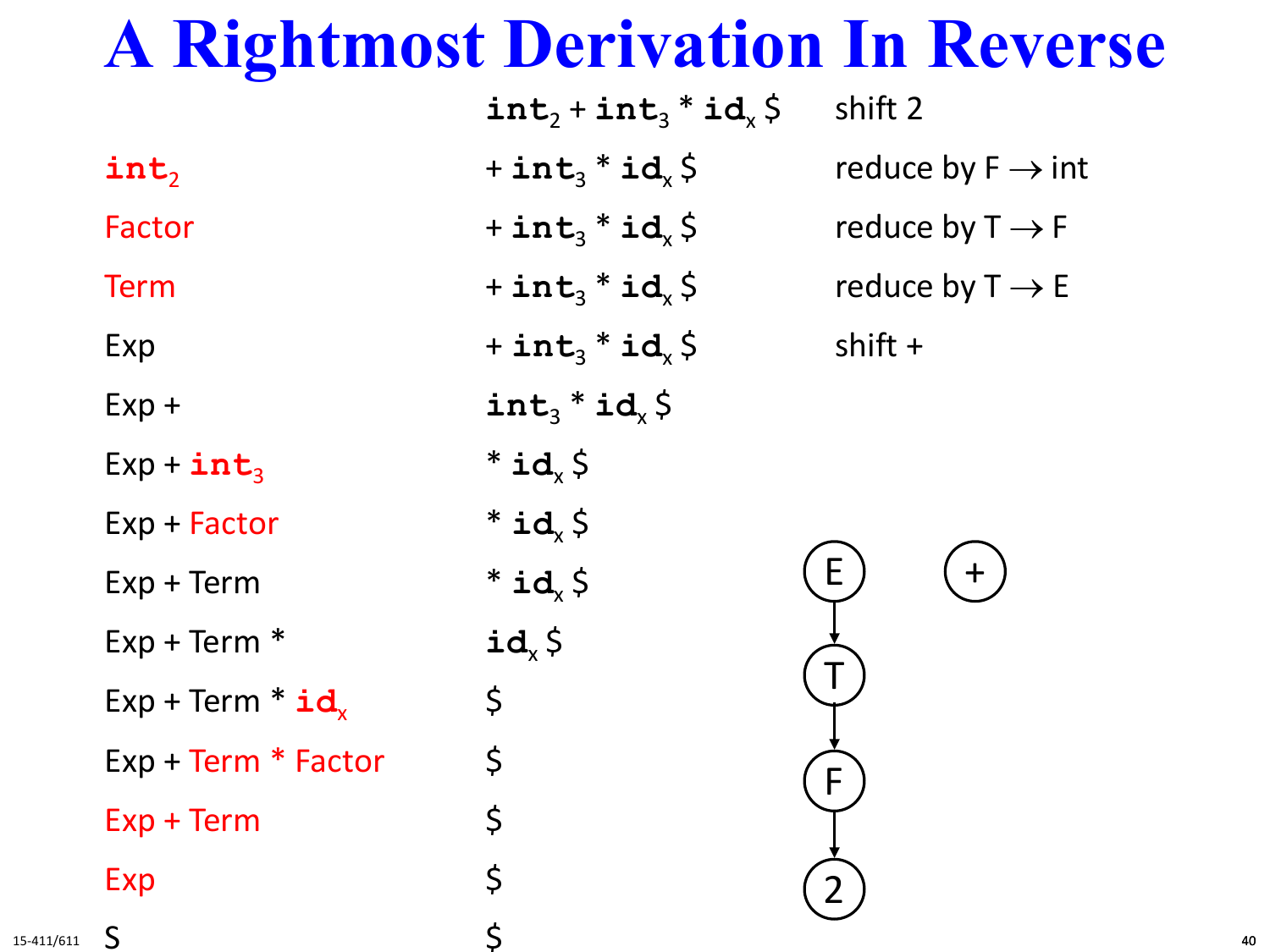|                                | $int_2 + int_3 * id_1 \$                    | shift 2                       |
|--------------------------------|---------------------------------------------|-------------------------------|
| int,                           | + int <sub>3</sub> $*$ id <sub>x</sub> \$   | reduce by $F \rightarrow int$ |
| Factor                         | $+$ int <sub>3</sub> $*$ id <sub>x</sub> \$ | reduce by $T \rightarrow F$   |
| <b>Term</b>                    | + $int_3$ * $id_x$ \$                       | reduce by $T \rightarrow E$   |
| Exp                            | + int <sub>3</sub> $*$ id <sub>x</sub> \$   | shift $+$                     |
| $Exp +$                        | $int_3 * id_x$ \$                           | shift 3                       |
| $Exp + int_3$                  | $*id_{x}$ \$                                |                               |
| $Exp + Factor$                 | $*id_{x}$ \$                                |                               |
| $Exp + Term$                   | $*id_{x}$ \$                                | E.                            |
| $Exp + Term *$                 | $id_x \, \zeta$                             |                               |
| $Exp + Term * id$ <sub>x</sub> | $\varsigma$                                 |                               |
| Exp + Term * Factor            | $\varsigma$                                 | F                             |
| $Exp + Term$                   | \$                                          |                               |
| Exp                            | \$                                          |                               |
| $\mathsf{S}$                   | $\mathsf{S}$                                |                               |

15-411/611  $\Box$  41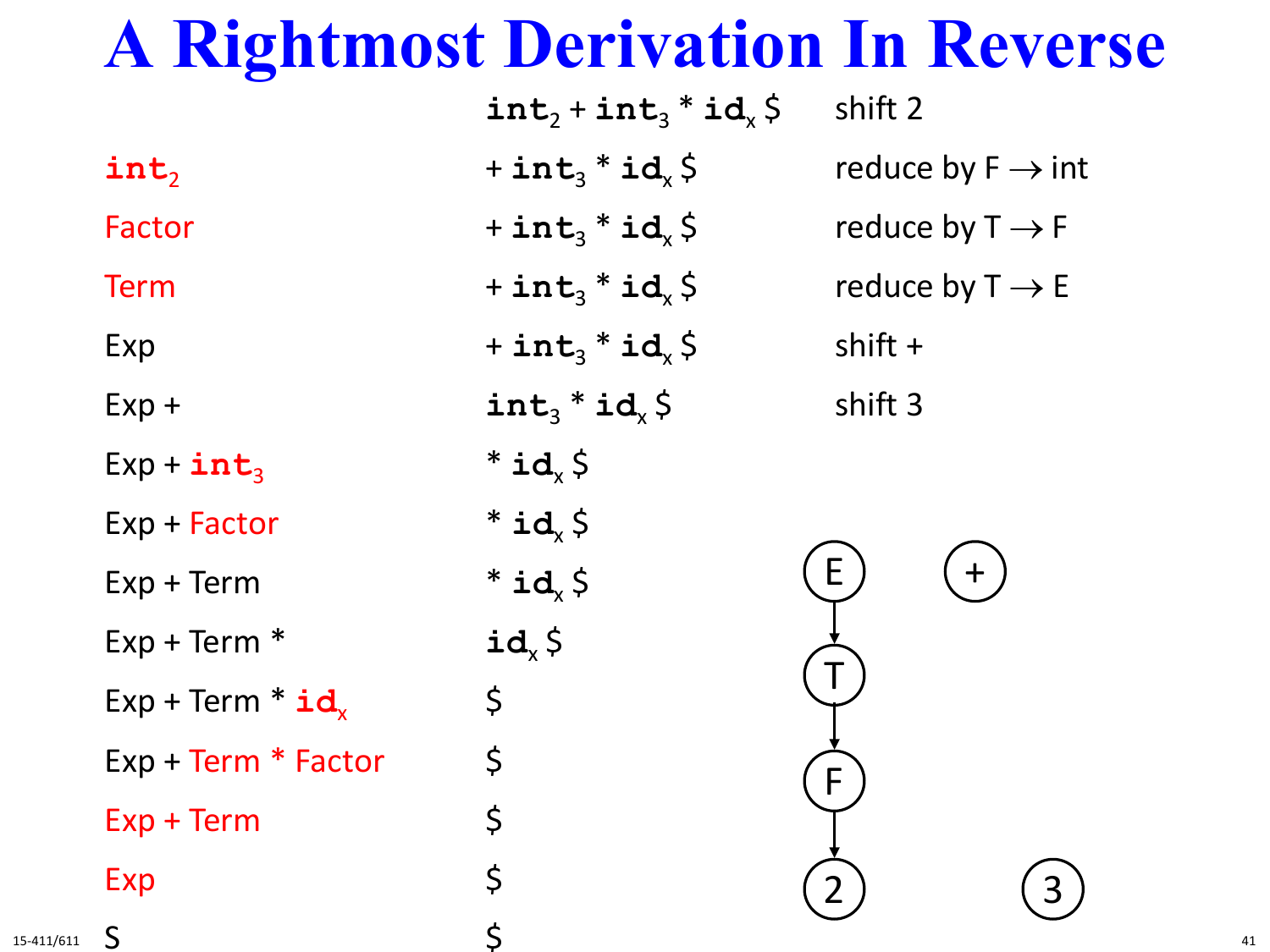|                     | $int_2 + int_3 * id_1 \$                  | shift 2                       |
|---------------------|-------------------------------------------|-------------------------------|
| int,                | + int <sub>3</sub> $*$ id <sub>x</sub> \$ | reduce by $F \rightarrow int$ |
| Factor              | + int <sub>3</sub> $*$ id <sub>x</sub> \$ | reduce by $T \rightarrow F$   |
| <b>Term</b>         | + $int_3$ * $id_x$ \$                     | reduce by $T \rightarrow E$   |
| Exp                 | + $int_3$ * $id_x$ \$                     | shift $+$                     |
| $Exp +$             | $int_3 * id_x$ \$                         | shift 3                       |
| $Exp + int_3$       | $*id_{x}$ \$                              | reduce by $F \rightarrow int$ |
| Exp + Factor        | $*id_{x}$ \$                              |                               |
| $Exp + Term$        | $*id_{x}$ \$                              | E                             |
| $Exp + Term *$      | $id_{x}$ \$                               |                               |
| $Exp + Term * id$   | \$                                        |                               |
| Exp + Term * Factor | \$                                        | F.                            |
| $Exp + Term$        | \$                                        |                               |
| Exp                 | \$                                        |                               |
| $\mathsf{S}$        | $\zeta$                                   |                               |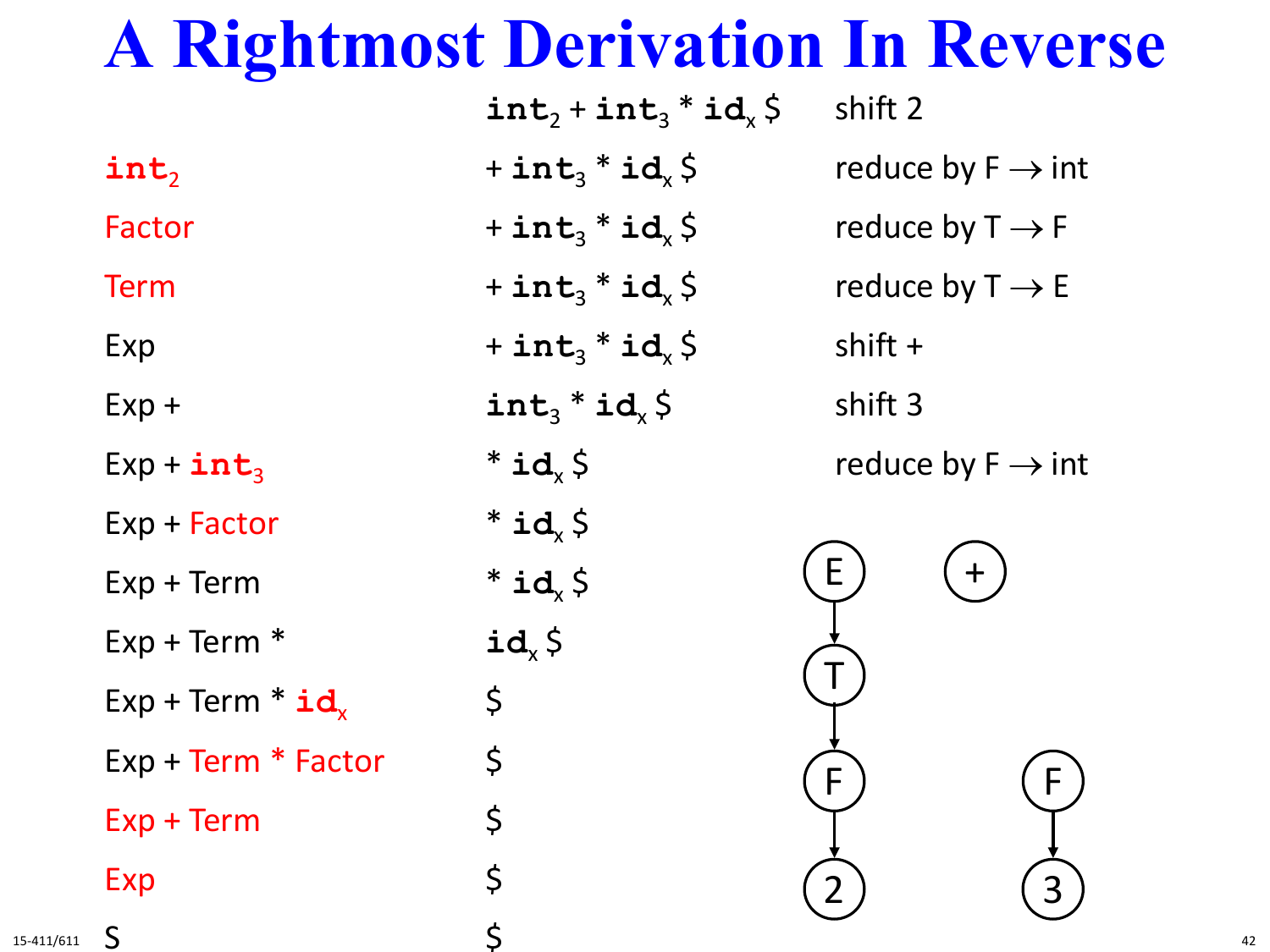#### **Handles**

- LR parsing is handle pruning
- LR parsing finds a rightmost derivation (in reverse)
- A handle in  $\gamma$ , a right-hand sentential form, is
	- $-$  a position in γ matching β
	- a production  $A \rightarrow \beta$

$$
S \rightarrow^* \alpha A w \rightarrow \alpha \beta w
$$

• if a grammar is unambiguous, then every  $\gamma$  has exactly 1 handle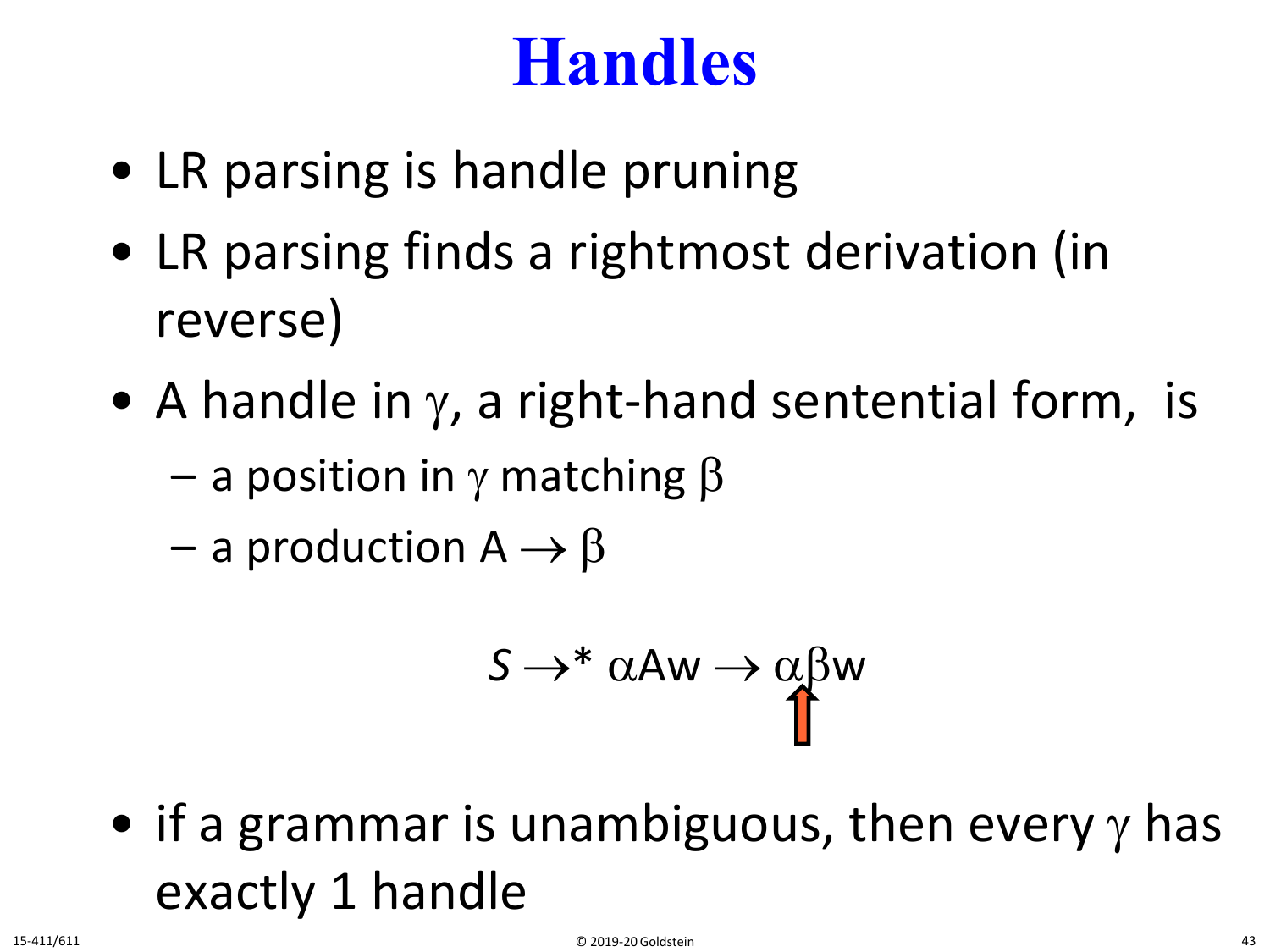|                                | $int_2 + int_3 * id_1 \$ | shift 2   |                               |
|--------------------------------|--------------------------|-----------|-------------------------------|
| int,                           | + $int_3$ * $id_x$ \$    |           | reduce by $F \rightarrow int$ |
| Factor                         | + $int_3$ * $id_x$ \$    |           | reduce by $T \rightarrow F$   |
| <b>Term</b>                    | + $int_3$ * $id_x$ \$    |           | reduce by $T \rightarrow E$   |
| Exp                            | + $int_3$ * $id_x$ \$    | shift $+$ |                               |
| $Exp +$                        | $int_3 * id_x$ \$        | shift 3   |                               |
| $Exp + int_3$                  | $*id_{x}$ \$             |           | reduce by $F \rightarrow int$ |
| Exp + Factor                   | $*id_{x}$ \$             |           |                               |
| $Exp + Term$                   | $*id_{x}$ \$             | E.        |                               |
| $Exp + Term *$                 | $id_x \, \zeta$          |           |                               |
| $Exp + Term * id$ <sub>x</sub> | \$                       |           |                               |
| Exp + Term * Factor            | \$                       | F.        |                               |
| $Exp + Term$                   | \$                       |           |                               |
| Exp                            | \$                       |           |                               |
| $\mathsf{S}$                   | $\zeta$                  |           |                               |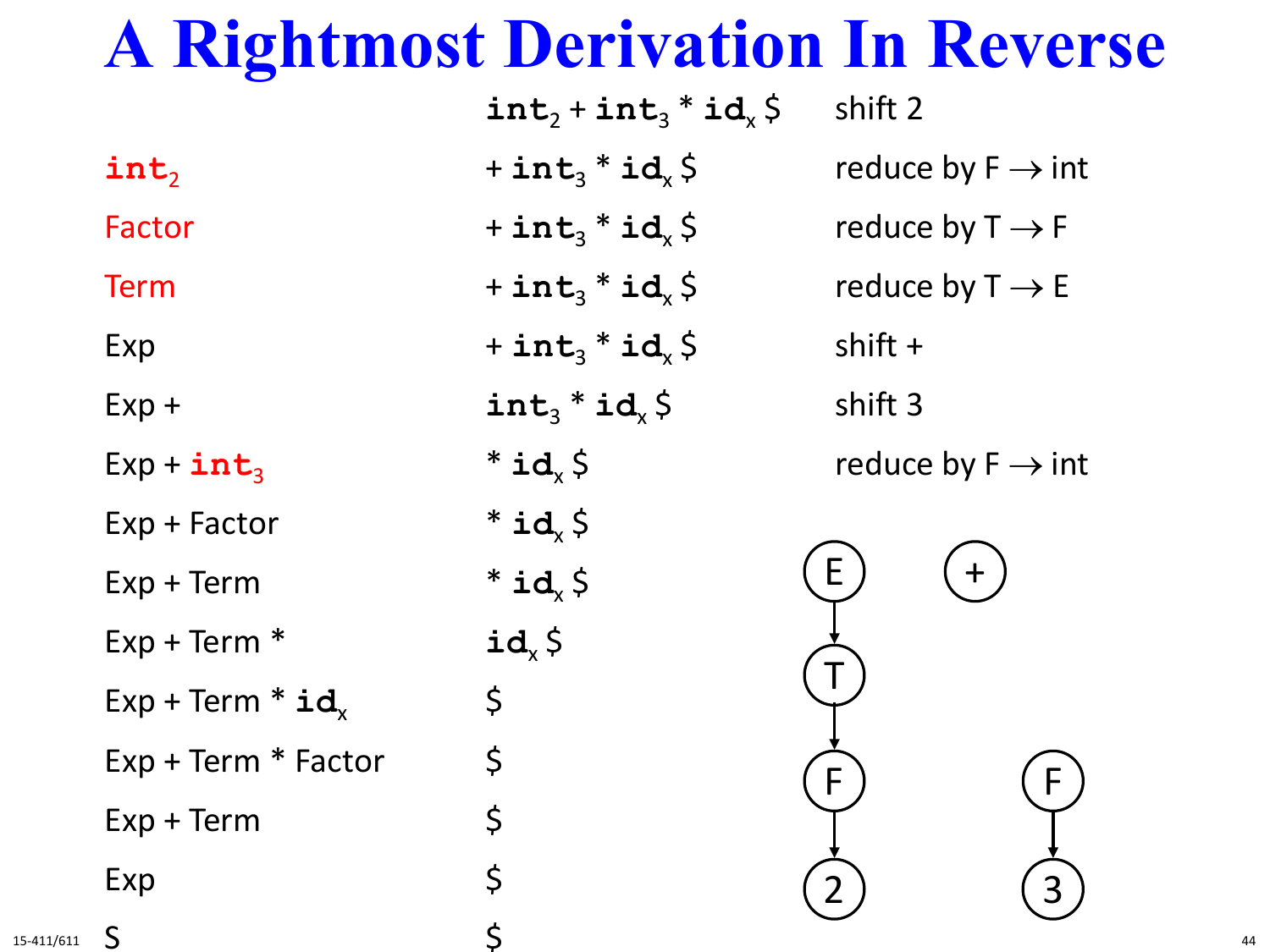| Where is next handle? | $int_2 + int_3 * id_x$ \$                   | shift 2                       |
|-----------------------|---------------------------------------------|-------------------------------|
| $int_2$               | $+$ int <sub>3</sub> $*$ id <sub>x</sub> \$ | reduce by $F \rightarrow int$ |
| Factor                | + int <sub>3</sub> $*$ id <sub>x</sub> \$   | reduce by $T \rightarrow F$   |
| <b>Term</b>           | + $int_3$ * $id_x$ \$                       | reduce by $T \rightarrow E$   |
| Exp                   | + int <sub>3</sub> $*$ id <sub>x</sub> \$   | shift $+$                     |
| $Exp +$               | $int_3 * id_2$ \$                           | shift 3                       |
| $Exp + int_3$         | $*id_{x}$ \$                                | reduce by $F \rightarrow int$ |
| Exp + Factor          | $*id_{x}$ \$                                |                               |
| $Exp + Term$          | $*id_{x}$ \$                                | E.<br>$+$                     |
| $Exp + Term *$        | $id_x \, \zeta$                             |                               |
| $Exp + Term * id_x$   | $\varsigma$                                 |                               |
| Exp + Term * Factor   | \$                                          | F.<br>F.                      |
| $Exp + Term$          | \$                                          |                               |
| Exp                   | \$                                          |                               |
| S<br>411/611          | \$                                          |                               |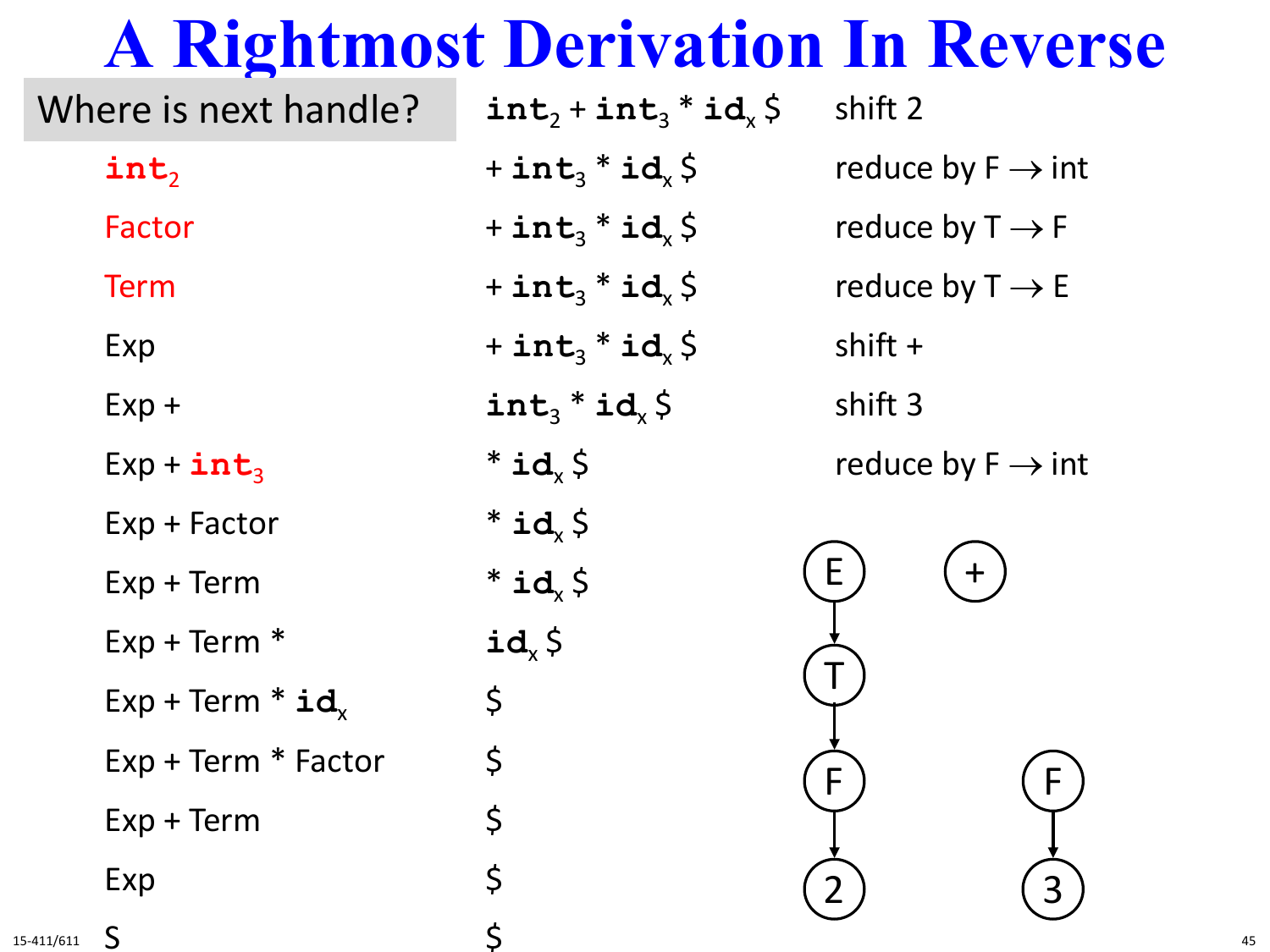|            | Where is next handle?          | $int_2 + int_3 * id_x \, \zeta$           |              |     |   |    |
|------------|--------------------------------|-------------------------------------------|--------------|-----|---|----|
|            | $int_2$                        | + $int_3$ * $id_x$ \$                     |              |     |   |    |
|            | Factor                         | + $int_3$ * $id_x$ \$                     |              |     |   |    |
|            | Term                           | + int <sub>3</sub> $*$ id <sub>x</sub> \$ |              |     |   |    |
|            | Exp                            | + $int_3$ * $id_x$ \$                     |              |     |   |    |
|            | $Exp +$                        | $int_3 * id_x S$                          |              | S   |   |    |
|            | $Exp + int_3$                  | $*id_{x}$ \$                              |              | Е   |   |    |
|            | Exp + Factor                   | $*id_{x}$ \$                              |              |     |   |    |
|            | $Exp + Term$                   | $*id_{x}$ \$                              | E            | $+$ |   |    |
|            | $Exp + Term *$                 | $id_x \, \zeta$                           |              |     |   |    |
|            | $Exp + Term * id$ <sub>x</sub> | $\varsigma$                               |              |     |   |    |
|            | Exp + Term * Factor            | $\varsigma$                               | $\mathsf{F}$ |     | F |    |
|            | $Exp + Term$                   | \$                                        |              |     |   |    |
|            | Exp                            | \$                                        |              |     | 3 |    |
| 15-411/611 | S                              |                                           |              |     |   | 46 |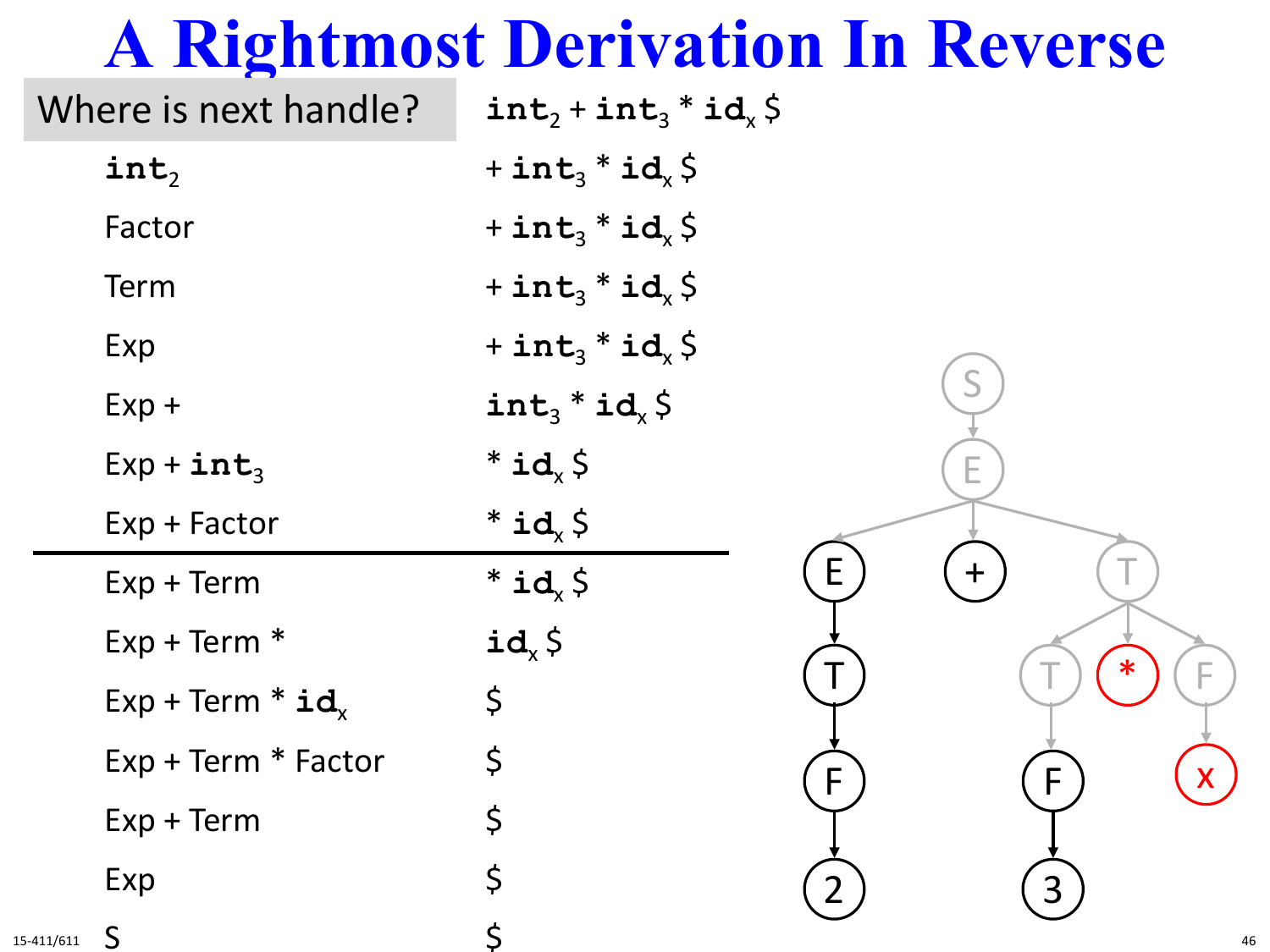|            | Where is next handle? $E+F^*$ x and $T \rightarrow F$ , \$ |                                           |          |
|------------|------------------------------------------------------------|-------------------------------------------|----------|
|            | $int_2$                                                    | $+\ln t_3 * id_x \,$ \$                   |          |
|            | Factor                                                     | + $int_3$ * $id_x$ \$                     |          |
|            | Term                                                       | + $int_3$ * $id_x$ \$                     |          |
|            | Exp                                                        | + int <sub>3</sub> $*$ id <sub>x</sub> \$ |          |
|            | $Exp +$                                                    | int <sub>3</sub> * id <sub>x</sub> \$     |          |
|            | $Exp + int_3$                                              | $*id_{x}$ \$                              | Е        |
|            | Exp + Factor                                               | $*id_{x}$ \$                              |          |
|            | $Exp + Term$                                               | $*id_{x}$ \$                              | E<br>$+$ |
|            | $Exp + Term *$                                             | $id_x \, \zeta$                           |          |
|            | $Exp + Term * id_x$                                        | \$                                        |          |
|            | Exp + Term * Factor                                        | $\varsigma$                               | F.<br>F  |
|            | $Exp + Term$                                               | \$                                        |          |
|            | Exp                                                        | \$                                        |          |
| 15-411/611 | S                                                          |                                           | 47       |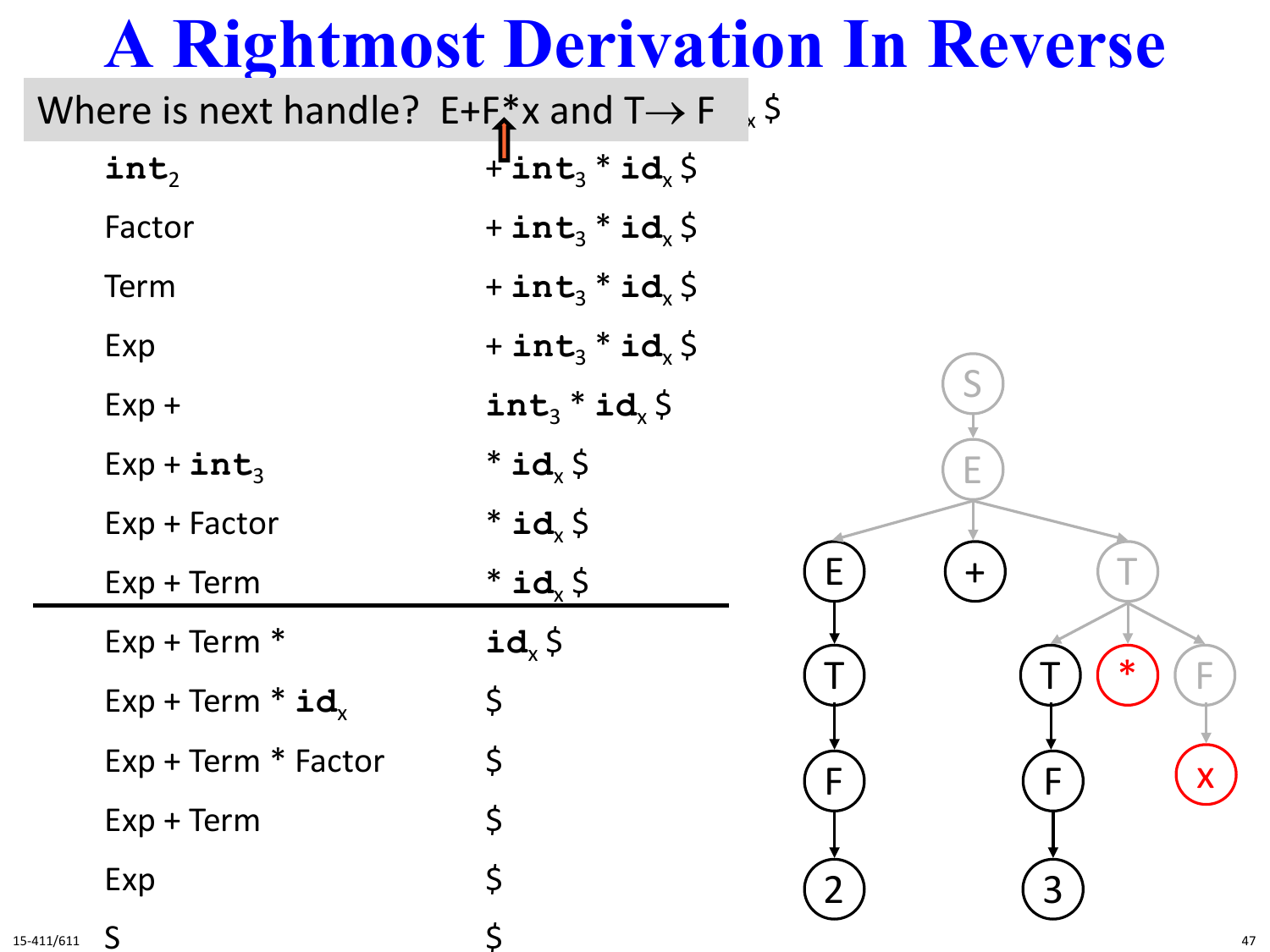### **Handle Pruning**

- LR parsing consists of
	- shifting til there is a handle on the top of the stack
	- reducing handle
- Key is handle is always on top of stack, i.e., if  $\beta$  is a handle with A  $\rightarrow \beta$ , then  $\beta$  can be found on top of stack.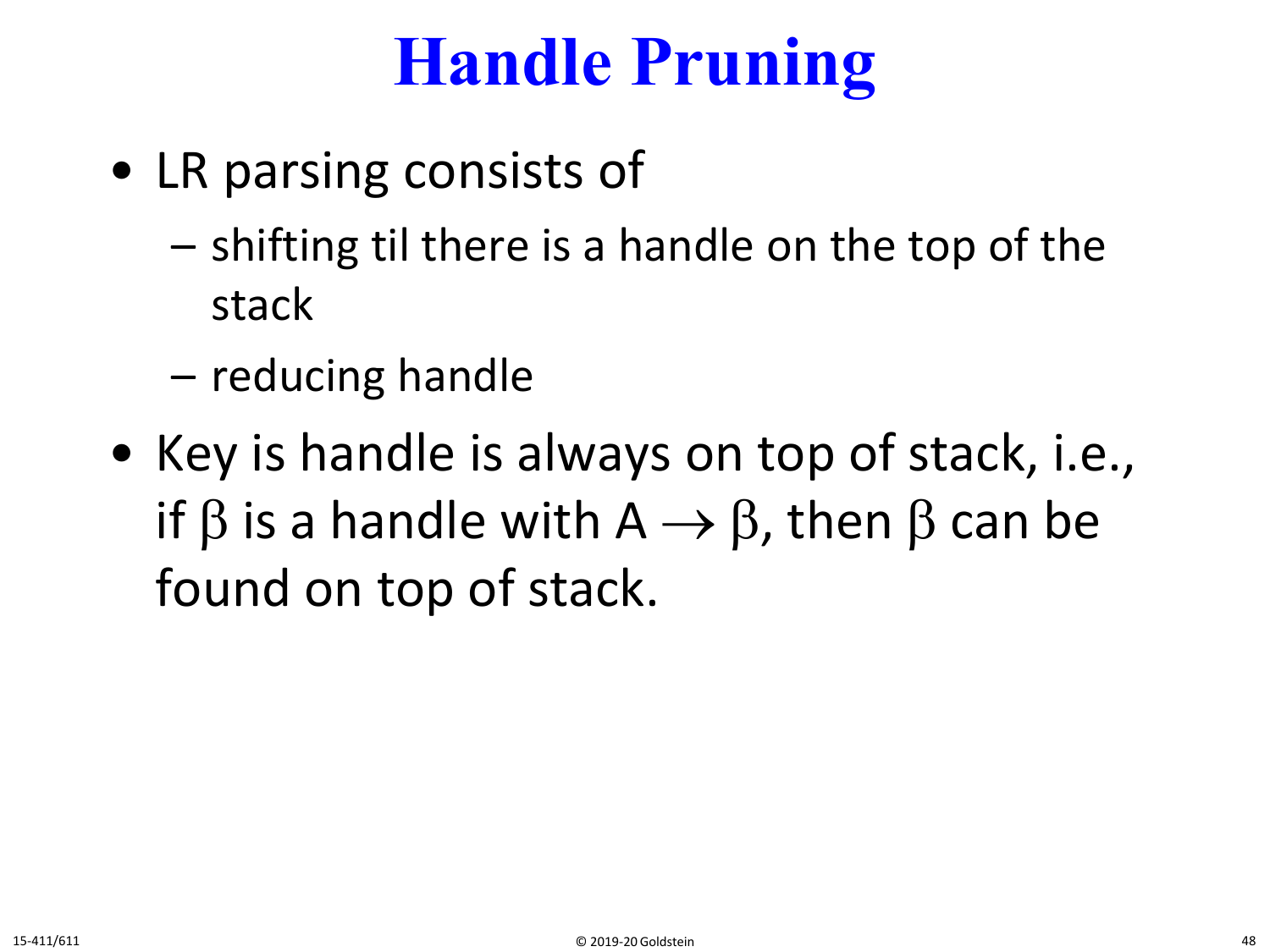|                     | $int_2 + int_3 * id_x$ \$                 |                                     |
|---------------------|-------------------------------------------|-------------------------------------|
| $int_2$             | + int <sub>3</sub> $*$ id <sub>x</sub> \$ | top of stack does                   |
| Factor              | + int <sub>3</sub> $*$ id <sub>x</sub> \$ | not have a handle<br>so must shift. |
| Term                | + $int_3$ * $id_x$ \$                     |                                     |
| Exp                 | + int <sub>3</sub> $*$ id <sub>x</sub> \$ |                                     |
| $Exp +$             | $int_3 * id_2$ \$                         |                                     |
| $Exp + int_3$       | $*id_{x}$ \$                              |                                     |
| $Exp + Factor$      | $*id_{x}$ \$                              |                                     |
| $Exp + Term$        | $*id_x \zeta$                             | E<br>$\mathbf +$                    |
| $Exp + Term *$      | $id_x \, \zeta$                           |                                     |
| $Exp + Term * id_x$ | \$                                        |                                     |
| Exp + Term * Factor | \$                                        | F<br>F                              |
| $Exp + Term$        | \$                                        |                                     |
| Exp                 | \$                                        |                                     |
| $\mathsf{S}$        |                                           |                                     |

top of stack does not have a handle, so must shift.

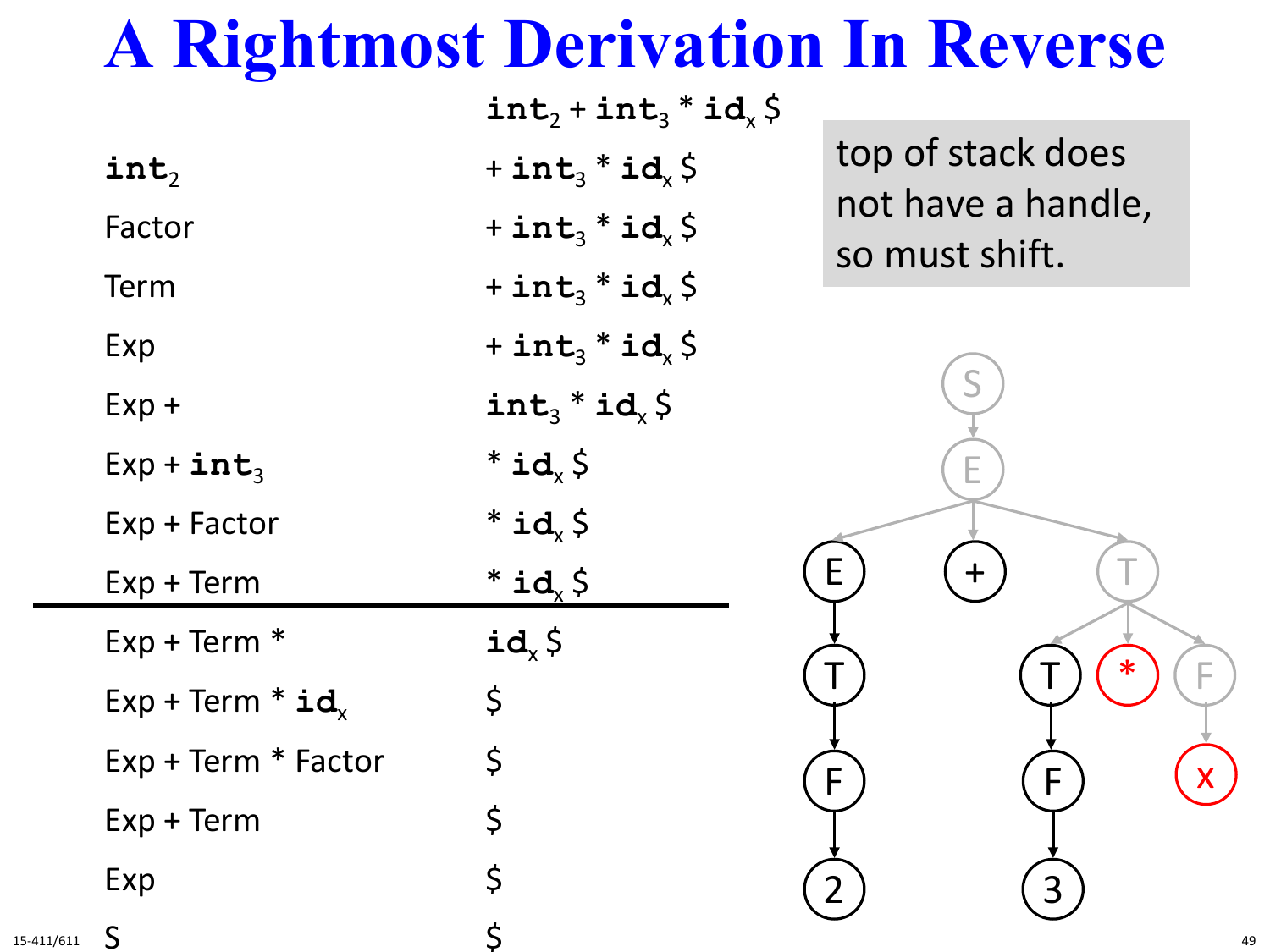|                                | $int_2 + int_3 * id_x \, \zeta$         |                     |
|--------------------------------|-----------------------------------------|---------------------|
| $\texttt{int}_2$               | + $int_3$ * $id_x$ \$                   | Now, x is a handle. |
| Factor                         | + $int_3$ * $id_x$ \$                   |                     |
| Term                           | + $int_3$ * $id_x$ \$                   |                     |
| Exp                            | + int <sub>3</sub> * id <sub>x</sub> \$ |                     |
| $Exp +$                        | $int_3 * id_x S$                        |                     |
| $Exp + int_3$                  | $*id_{x}$ \$                            |                     |
| Exp + Factor                   | $*id_{x}$ \$                            |                     |
| $Exp + Term$                   | $*id_{x}$ \$                            | E<br>╋              |
| $Exp + Term *$                 | $id_x \, \zeta$                         |                     |
| $Exp + Term * id$ <sub>x</sub> | \$                                      |                     |
| Exp + Term * Factor            | $\varsigma$                             | X<br>F<br>F         |
| $Exp + Term$                   | \$                                      |                     |
| Exp                            | \$                                      | 3                   |
| 1 S                            | $\zeta$                                 |                     |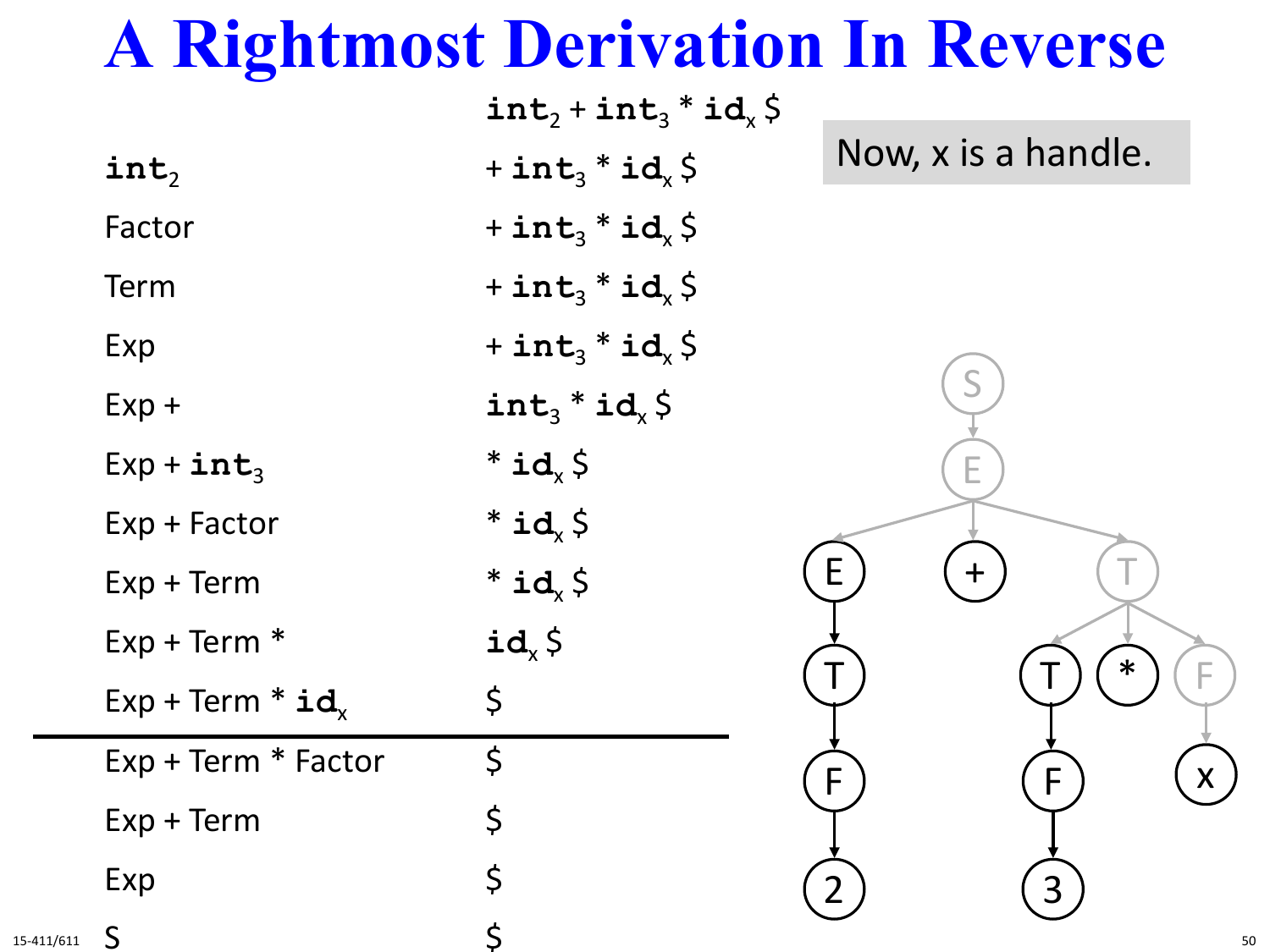### **A Shift-Reduce Parser**

- Stack holds the viable prefixes.
- input stream holds remaining source
- Four actions:
	- shift: push token from input stream onto stack
	- reduce: right-end of a handle ( $\beta$  of A  $\rightarrow$   $\beta$ ) is at top of stack, pop handle (β), push A
	- accept: success
	- error: syntax error discovered

Key is recognizing handles efficiently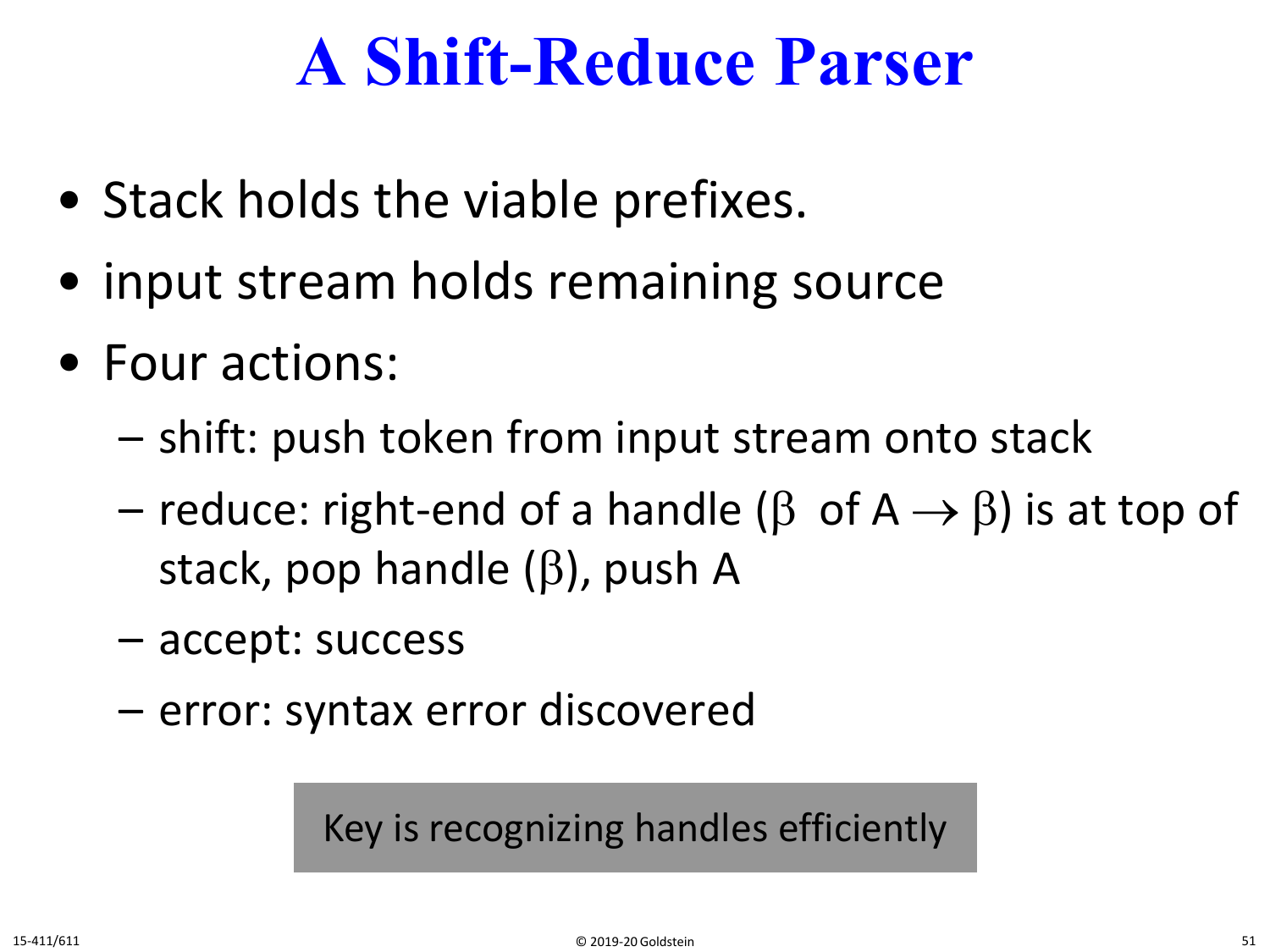### **Table-driven LR(k) parsers**



#### **Push down automata: FSM with stack**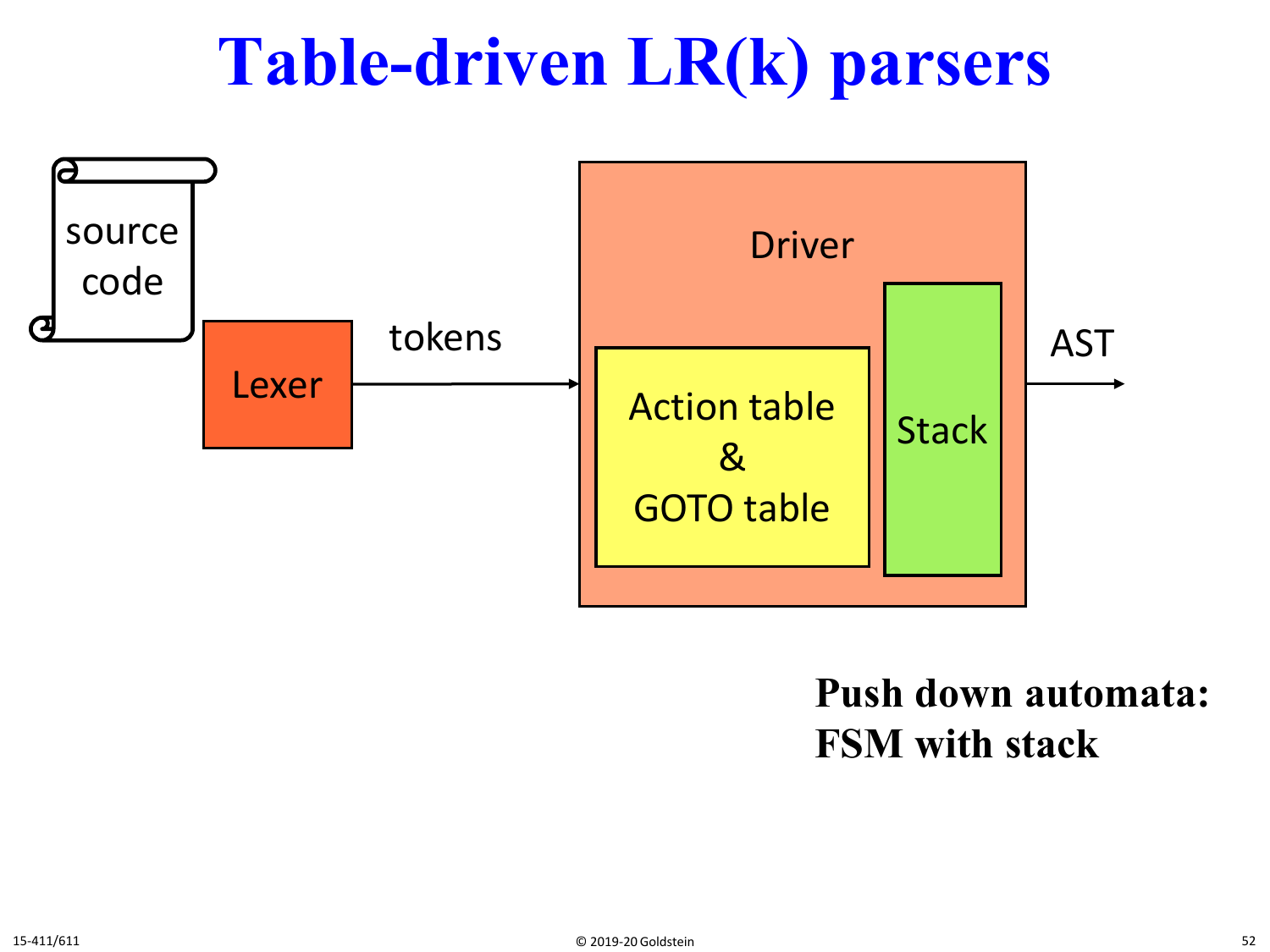### **Parser Loop**

- Same code regardless of grammar
	- only tables change
- (Very) General Algorithm:
	- Based on table contents, top of stack, and current input character either
		- **shift**: pushes onto stack, reads next token
		- **reduce**: manipulate stack to simplify representation of already scanned input
		- **accept**: successfully scanned entire input
		- **error**: input not in language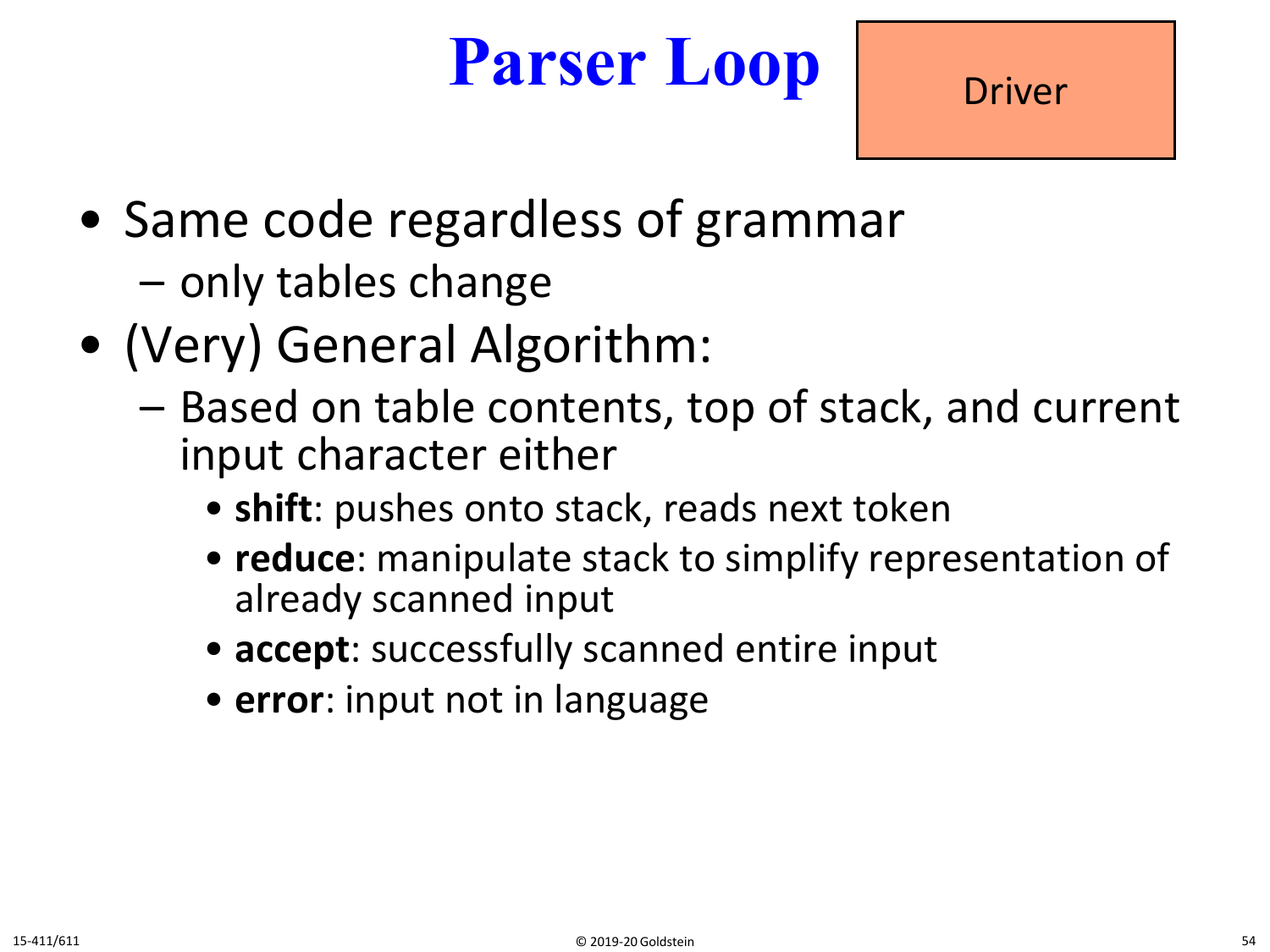### **Stack**

- Represents the scanned input
- Contents?
- Reduced nonterminals not enough
- Must store previously seen *states*
	- the context of the current position
- In fact, nonterminals unnecessary
	- include for readability



T

 $+$ 

T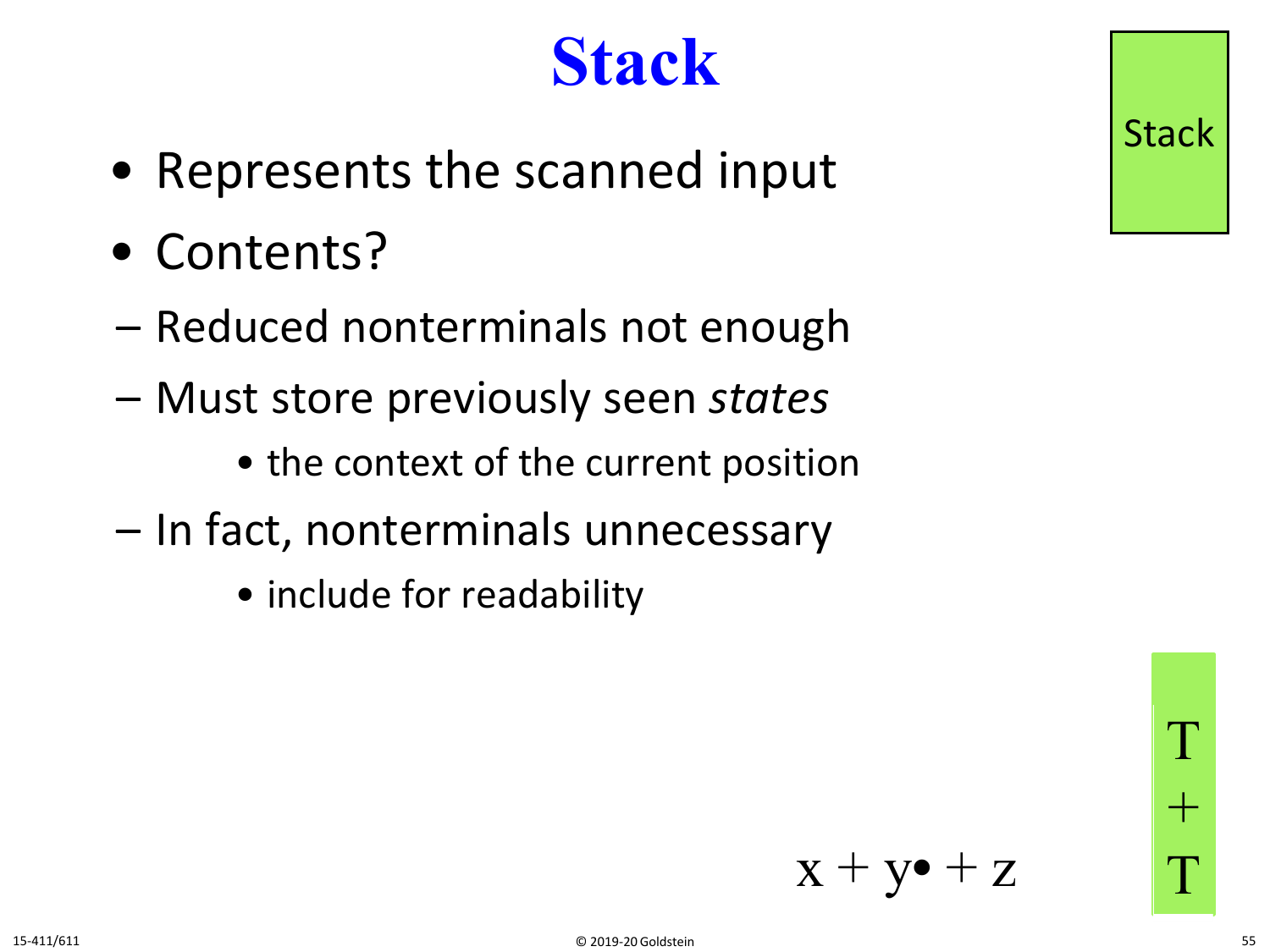#### **Parser Tables**

Action table

Action table & GOTO table

• given state *s* and **terminal** *a* tells parser loop what action (shift, reduce, accept, reject) to perform

Goto table

• used when performing reduction; given a state *s* and **nonterminal** *X* says what state to transition to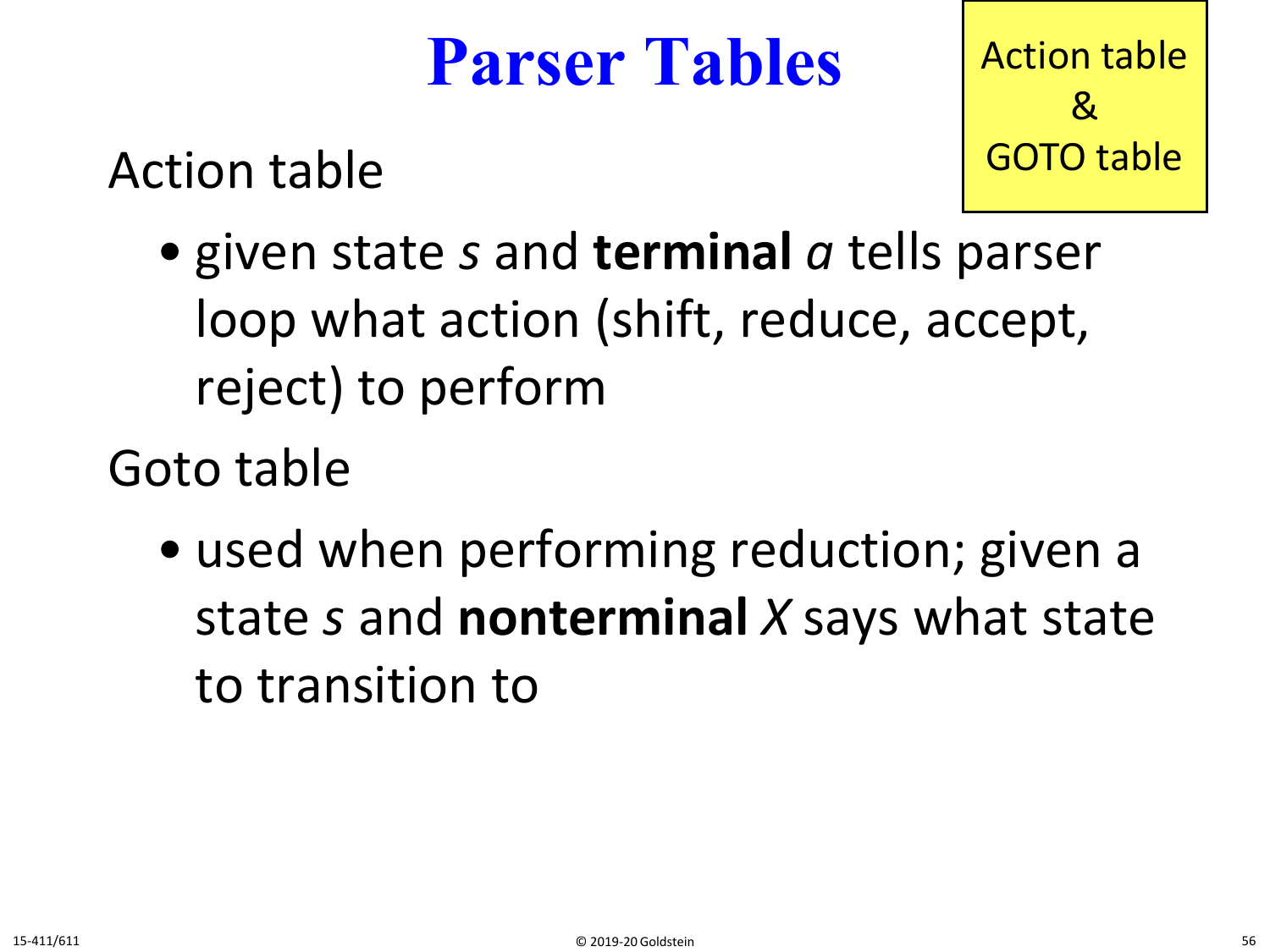#### **Parser Tables** Action table

& GOTO table

- **s***N* push state *N* onto stack
- **r***R* reduce by rule *R*
- **g***N* goto state *N*
- **a** accept

error

|                | action         |                |    | goto           |                |
|----------------|----------------|----------------|----|----------------|----------------|
| state          | ident          | $\ddag$        | \$ | E              |                |
| 0              | s <sub>3</sub> |                |    | g1             | g <sub>2</sub> |
| 1              |                |                | a  |                |                |
| $\overline{2}$ |                | s <sub>4</sub> | r2 |                |                |
| $\overline{3}$ |                | r3             | r3 |                |                |
| $\overline{4}$ | s <sub>3</sub> |                |    | g <sub>5</sub> | g2             |
| 5              |                |                | r1 |                |                |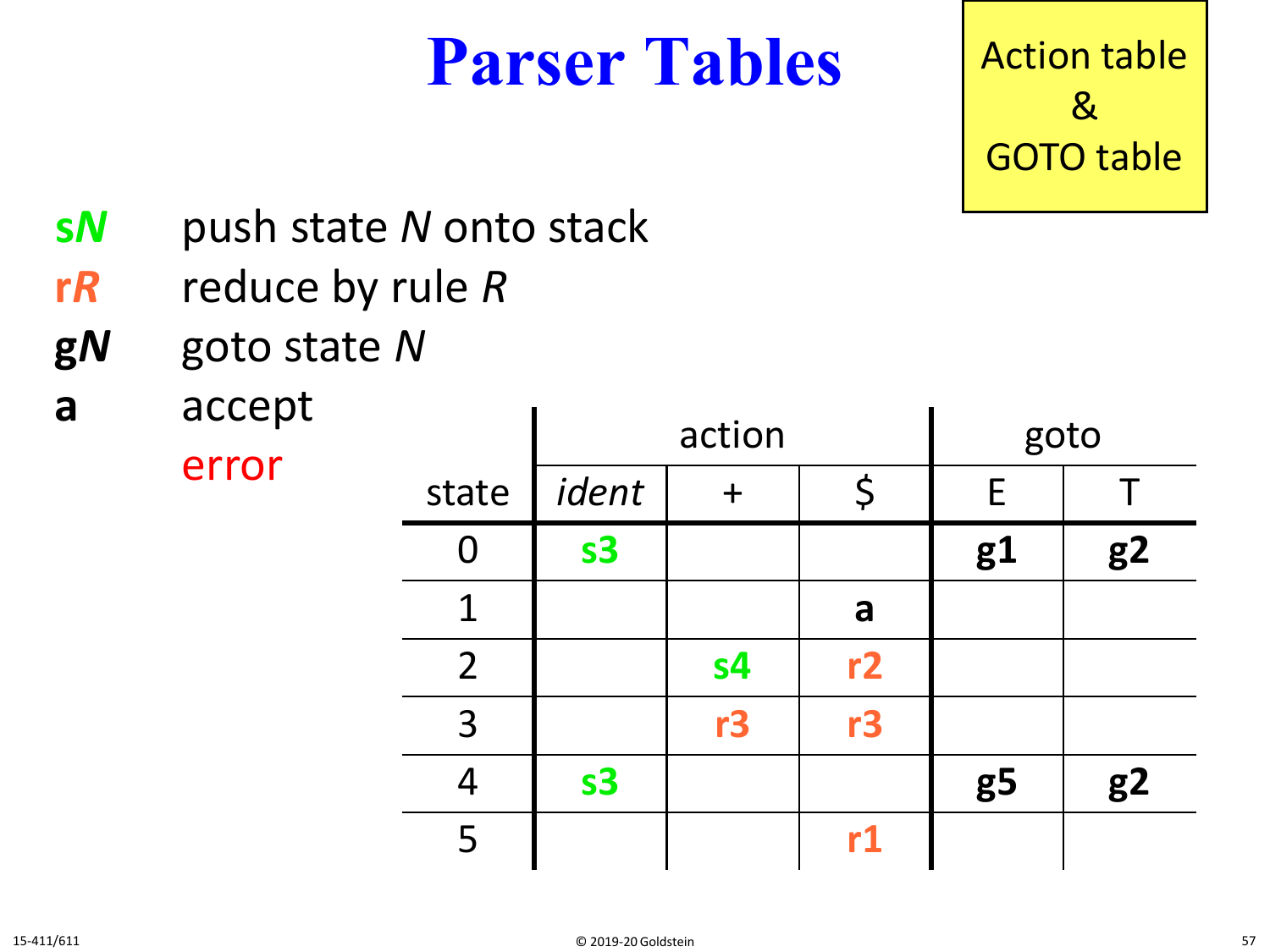### **Parser Loop Revisited** Driver

```
while(true)
s = state on top of stack
a = current input token
if (action[s][a] == sN) shift
  push N
  read next input token
else if(action[s][a] == rR) reduce
  pop rhs of rule R from stack
  X = lhs of rule R
  N = state on top of stack
  push goto[N][X]
else if(action[s][a] == a) accept 
  return success
else error
  return failure
```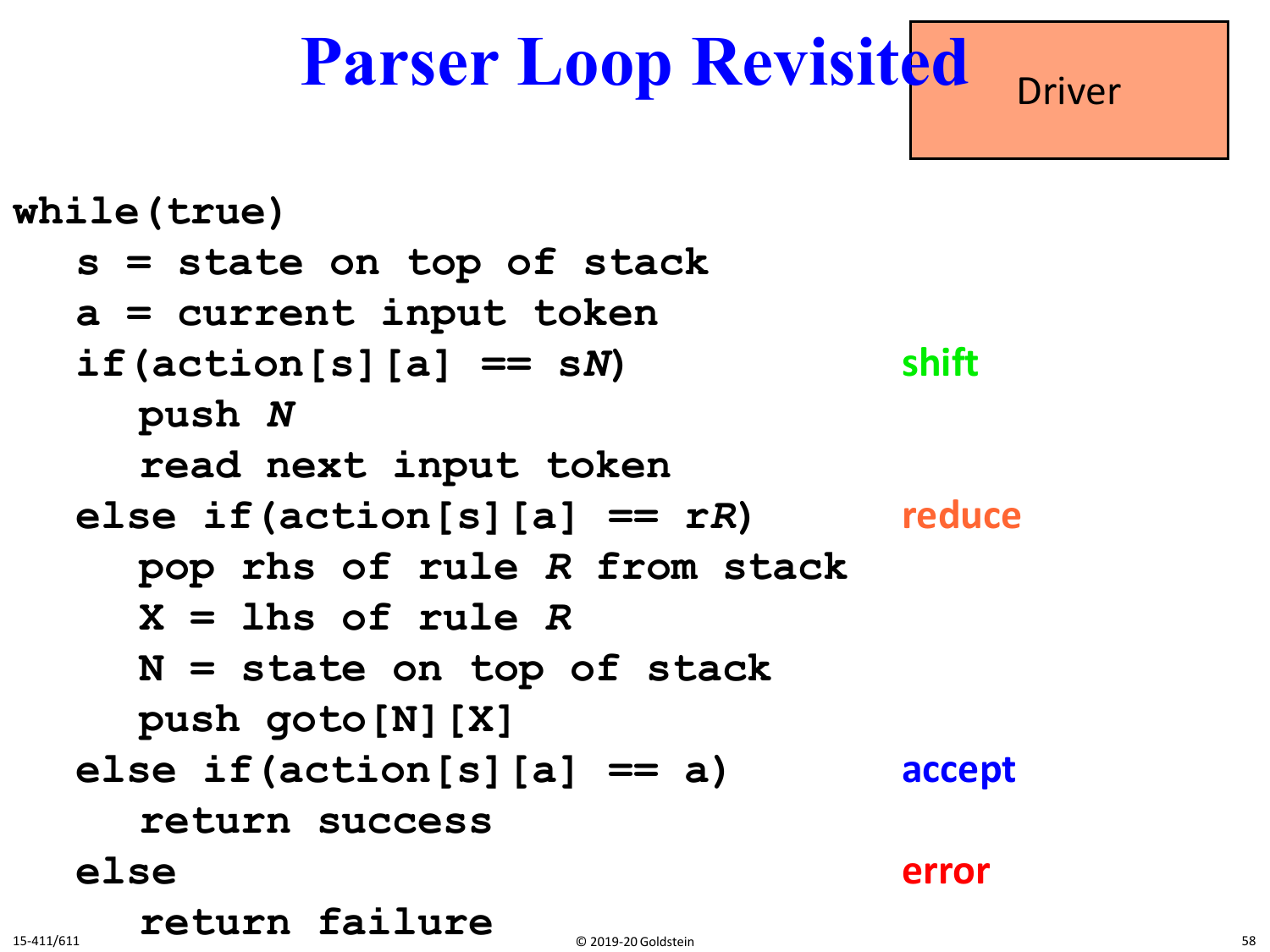|               |                | action         |                         |                | goto           | $\sim$ S $\rightarrow$ E\$  |
|---------------|----------------|----------------|-------------------------|----------------|----------------|-----------------------------|
| state         | ident          | $+$            | \$                      | E              |                | $1 E \rightarrow T + E$     |
|               | s <sub>3</sub> |                |                         | g1             | g <sub>2</sub> | $2E \rightarrow T$          |
|               |                |                | a                       |                |                | $3T \rightarrow identifier$ |
| $\mathcal{P}$ |                | s <sub>4</sub> | r2                      |                |                |                             |
| 3             |                | r3             | r3                      |                |                |                             |
|               | s <sub>3</sub> |                |                         | g <sub>5</sub> | g2             |                             |
|               |                |                | $\mathbf{r} \mathbf{1}$ |                |                |                             |

Current input token = **x** State on top of the stack = **0**

$$
x + yS \tag{0.5}
$$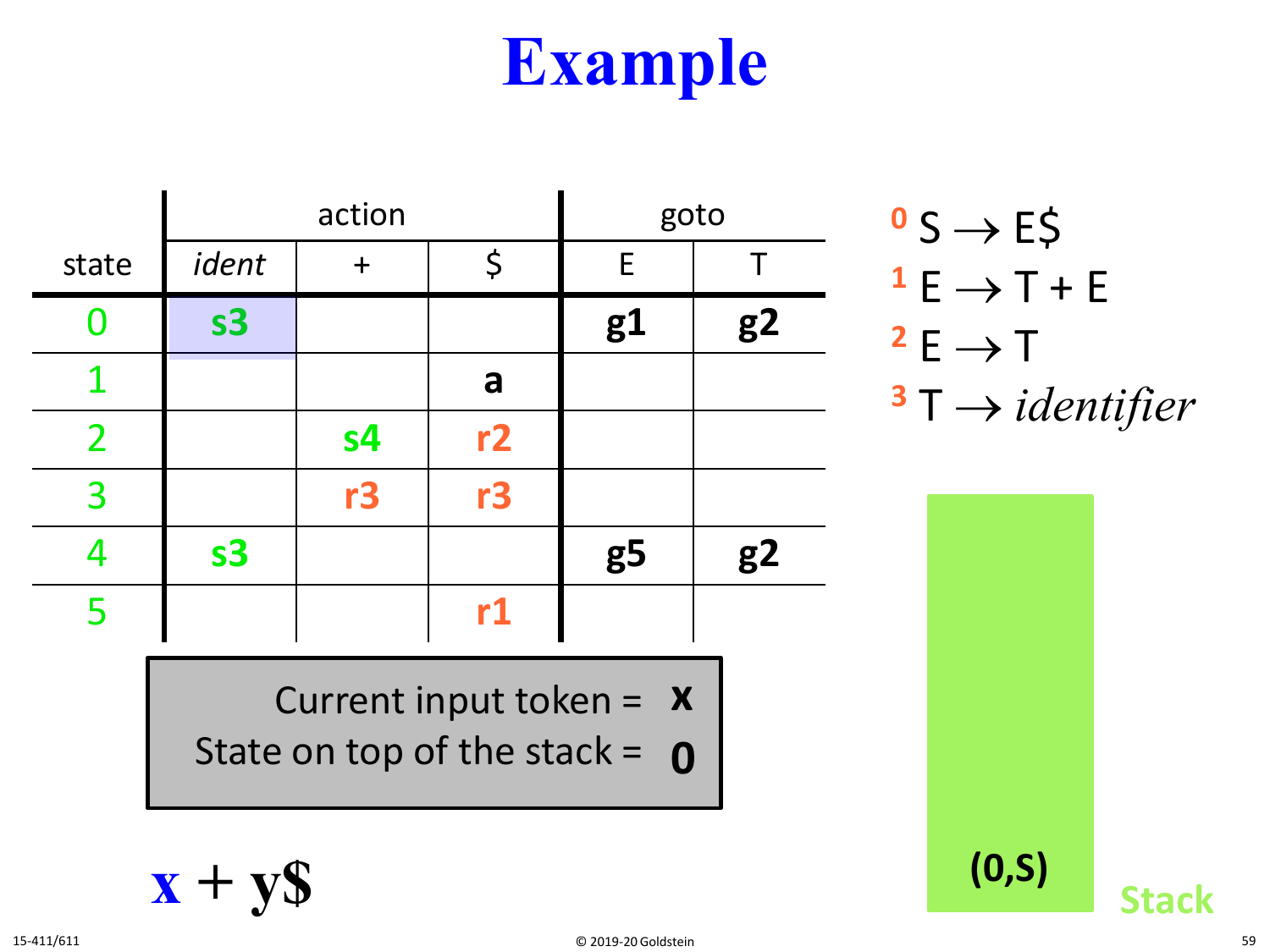|                | action         |                |           |                | goto           |
|----------------|----------------|----------------|-----------|----------------|----------------|
| state          | ident          | $\ddag$        | \$        | E              |                |
| O              | s <sub>3</sub> |                |           | g1             | g <sub>2</sub> |
| 1              |                |                | a         |                |                |
| $\overline{2}$ |                | s <sub>4</sub> | r2        |                |                |
| 3              |                | r3             | r3        |                |                |
| 4              | s <sub>3</sub> |                |           | g <sub>5</sub> | g <sub>2</sub> |
| 5              |                |                | <u>r1</u> |                |                |

Current input token = **+** State on top of the stack = **3**

$$
\mathbf{x} + \mathbf{y}\mathbf{S} \tag{0.5}
$$

$$
0 S \rightarrow E\$
$$
  
\n
$$
1 E \rightarrow T + E
$$
  
\n
$$
2 E \rightarrow T
$$
  
\n
$$
3 T \rightarrow identifier
$$

**(3,x)**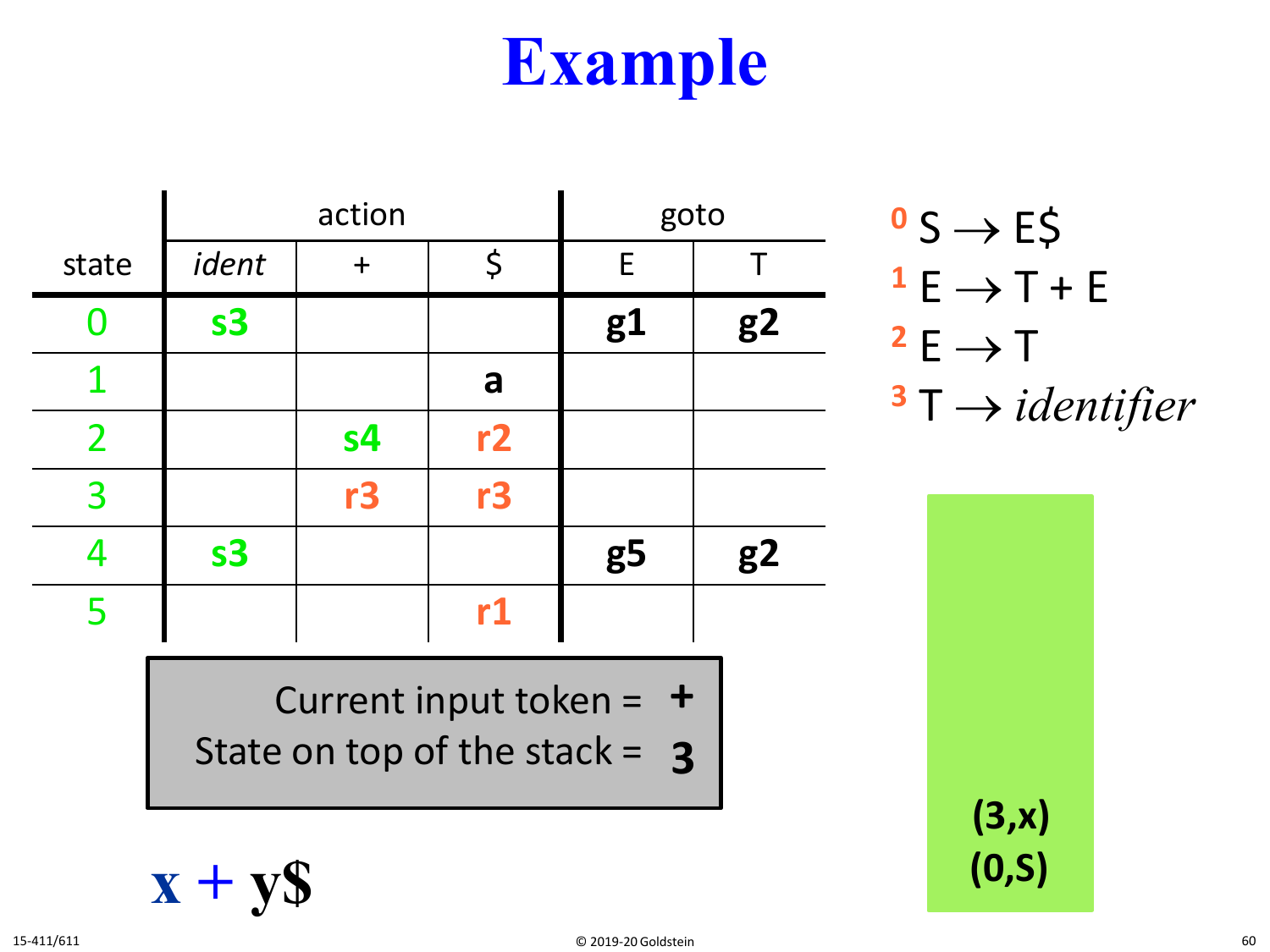|                | action         |                |             |                | goto           |
|----------------|----------------|----------------|-------------|----------------|----------------|
| state          | ident          | $\mathbf +$    | $\varsigma$ | E              |                |
| O              | s <sub>3</sub> |                |             | g1             | g <sub>2</sub> |
| 1              |                |                | a           |                |                |
| $\overline{2}$ |                | s <sub>4</sub> | r2          |                |                |
| 3              |                | r3             | r3          |                |                |
| 4              | s <sub>3</sub> |                |             | g <sub>5</sub> | g <sub>2</sub> |
| 5              |                |                | r1          |                |                |

Current input token = **+** State on top of the stack = **3**

$$
\mathbf{x} + \mathbf{y}\mathbf{S} \tag{0.5}
$$

$$
3 \rightarrow E5
$$
\n
$$
1 E \rightarrow T + E
$$
\n
$$
2 E \rightarrow T
$$
\n
$$
3 T \rightarrow identifier
$$

**<sup>0</sup>** S → E\$

**(3,x)**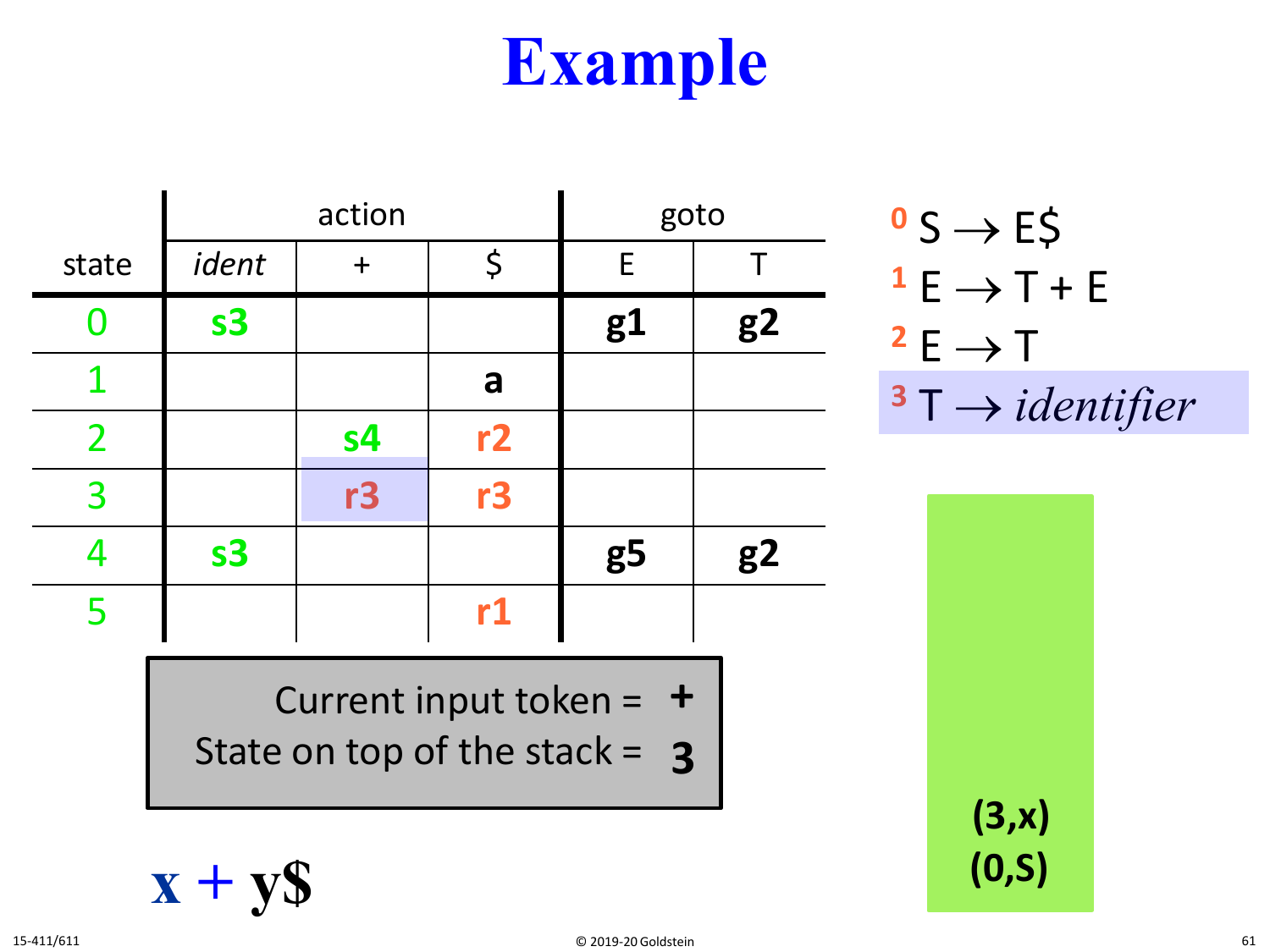|                | action         |         |    |                | goto           |
|----------------|----------------|---------|----|----------------|----------------|
| state          | ident          | $\ddag$ | \$ | E              |                |
| O              | s <sub>3</sub> |         |    | g1             | g <sub>2</sub> |
| 1              |                |         | a  |                |                |
| $\overline{2}$ |                | s4      | r2 |                |                |
| 3              |                | r3      | r3 |                |                |
| $\overline{4}$ | s <sub>3</sub> |         |    | g <sub>5</sub> | g <sub>2</sub> |
| 5              |                |         | r1 |                |                |

Current input token = **+** State on top of the stack =

$$
0 S \rightarrow E\$\n1 E \rightarrow T + E\n2 E \rightarrow T\n3 T \rightarrow identifier
$$

**(3,x)**

**x + y\$ (0,S)**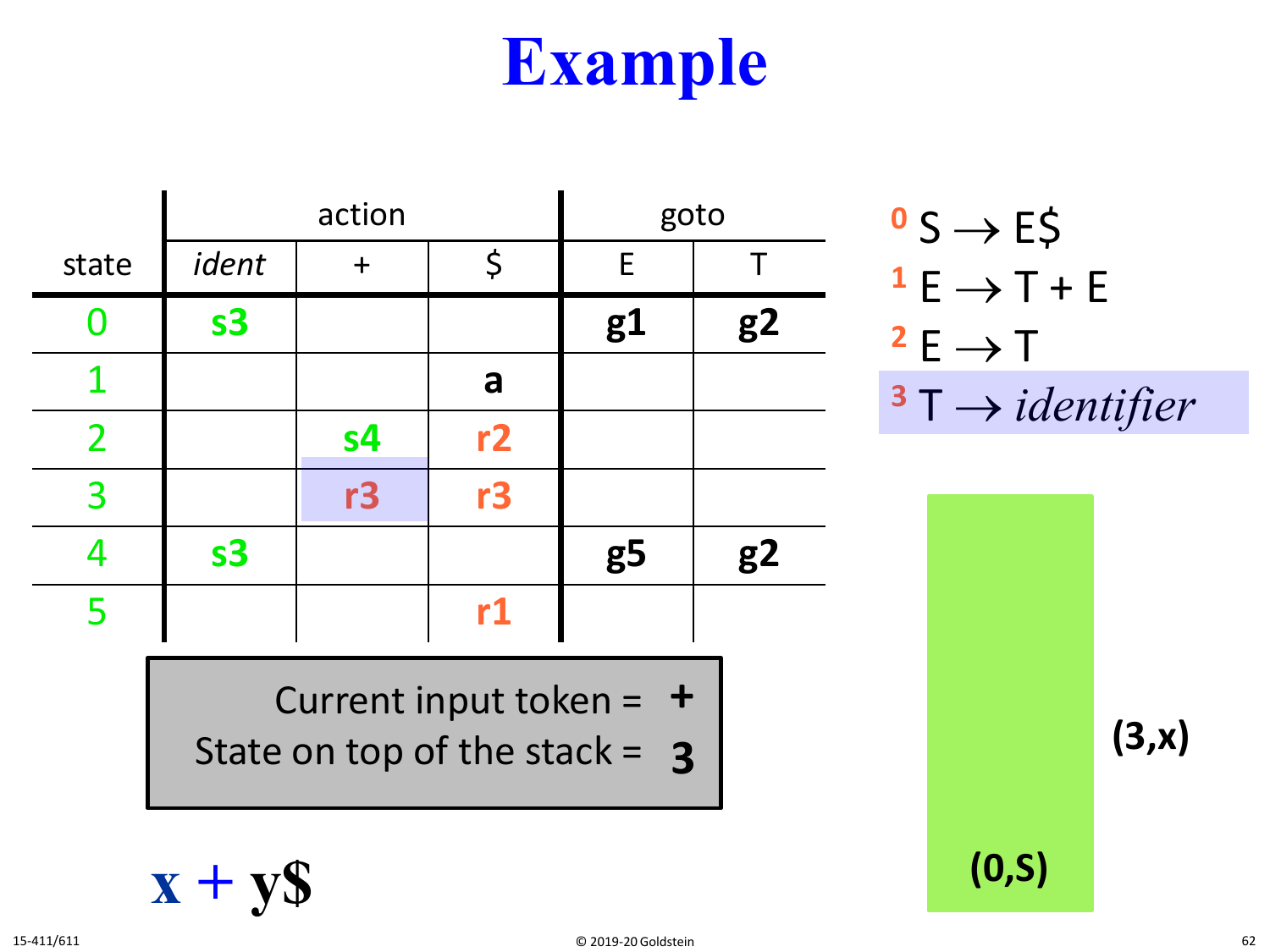|                | action         |                |    |                | goto           |
|----------------|----------------|----------------|----|----------------|----------------|
| state          | ident          | $\ddag$        | \$ | E              |                |
| 0              | s <sub>3</sub> |                |    | g1             | g <sub>2</sub> |
| 1              |                |                | a  |                |                |
| $\overline{2}$ |                | s <sub>4</sub> | r2 |                |                |
| 3              |                | r3             | r3 |                |                |
| 4              | s <sub>3</sub> |                |    | g <sub>5</sub> | g <sub>2</sub> |
| 5              |                |                | r1 |                |                |

Current input token = **+** State on top of the stack =  $\overline{0}$ 

$$
0 S \rightarrow E\$\n1 E \rightarrow T + E\n2 E \rightarrow T\n3 T \rightarrow identifier
$$

**(3,x)**

**x + y\$ (0,S)**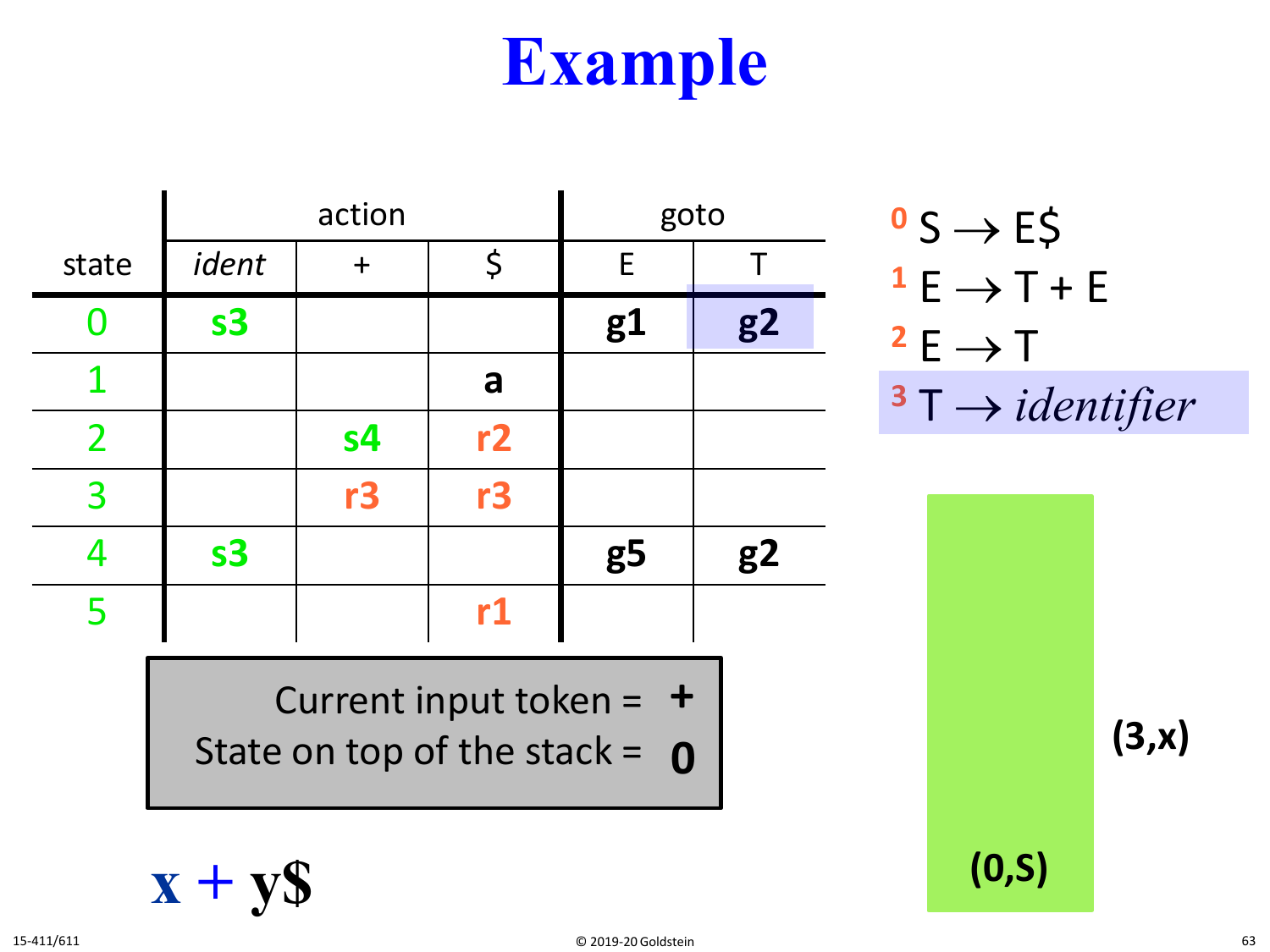|                | action         |                |             |                | goto           |
|----------------|----------------|----------------|-------------|----------------|----------------|
| state          | ident          | $\mathbf +$    | $\varsigma$ | E              |                |
| O              | s <sub>3</sub> |                |             | g1             | g <sub>2</sub> |
| 1              |                |                | a           |                |                |
| $\overline{2}$ |                | s <sub>4</sub> | r2          |                |                |
| 3              |                | r3             | r3          |                |                |
| 4              | s <sub>3</sub> |                |             | g <sub>5</sub> | g <sub>2</sub> |
| 5              |                |                | r1          |                |                |

Current input token = **+** State on top of the stack = **2**

$$
\mathbf{x} + \mathbf{y}\mathbf{S} \tag{0.5}
$$

$$
0 S \rightarrow E\$\n1 E \rightarrow T + E\n2 E \rightarrow T\n3 T \rightarrow identifier
$$

**(2,T)**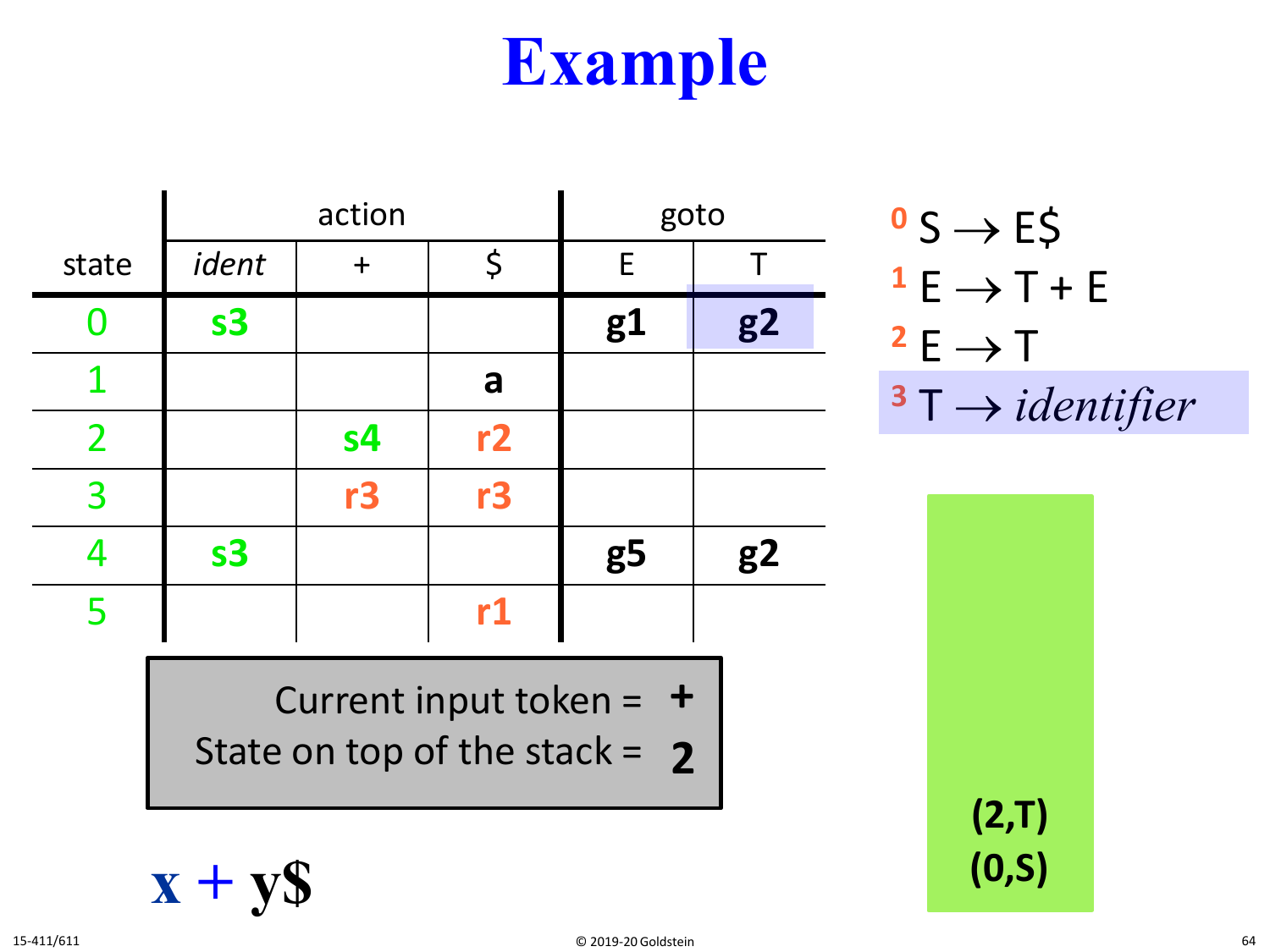|                | action         |                |    |                | goto           |
|----------------|----------------|----------------|----|----------------|----------------|
| state          | ident          |                | \$ | E              |                |
| O              | s <sub>3</sub> |                |    | g1             | g <sub>2</sub> |
|                |                |                | a  |                |                |
| $\overline{2}$ |                | s <sub>4</sub> | r2 |                |                |
| 3              |                | r3             | r3 |                |                |
|                | s <sub>3</sub> |                |    | g <sub>5</sub> | g <sub>2</sub> |
| 5              |                |                | r1 |                |                |

Current input token = **+** State on top of the stack = **2**

$$
\mathbf{x} + \mathbf{y}\mathbf{S} \tag{0.5}
$$

$$
0 S \rightarrow E\$
$$
  
\n
$$
1 E \rightarrow T + E
$$
  
\n
$$
2 E \rightarrow T
$$
  
\n
$$
3 T \rightarrow identityier
$$

**(2,T)**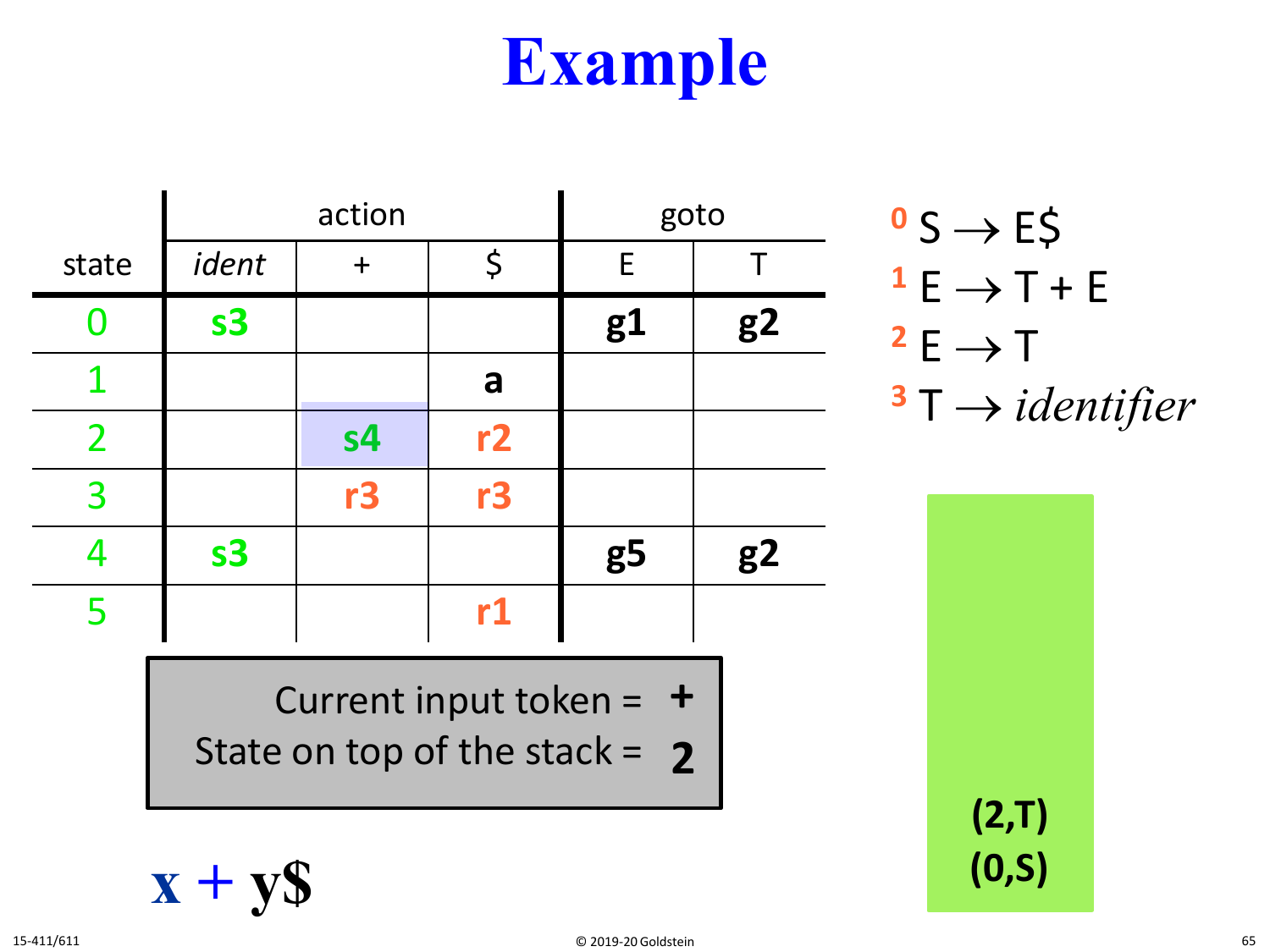|                | action         |                |                        |                | goto           |
|----------------|----------------|----------------|------------------------|----------------|----------------|
| state          | ident          | $\ddag$        | \$                     | E              |                |
| O              | s <sub>3</sub> |                |                        | g1             | g <sub>2</sub> |
|                |                |                | a                      |                |                |
| $\overline{2}$ |                | s <sub>4</sub> | r2                     |                |                |
| 3              |                | r3             | r3                     |                |                |
|                | s <sub>3</sub> |                |                        | g <sub>5</sub> | g <sub>2</sub> |
| 5              |                |                | $\mathsf{r}\mathbf{1}$ |                |                |

Current input token = **y** State on top of the stack =  $\boldsymbol{4}$ 

$$
\mathbf{x} + \mathbf{y}\mathbf{S} \tag{0.5}
$$

$$
0 S \rightarrow E\$\n1 E \rightarrow T + E\n2 E \rightarrow T\n3 T \rightarrow identifier
$$

**(2,T) (4,+)**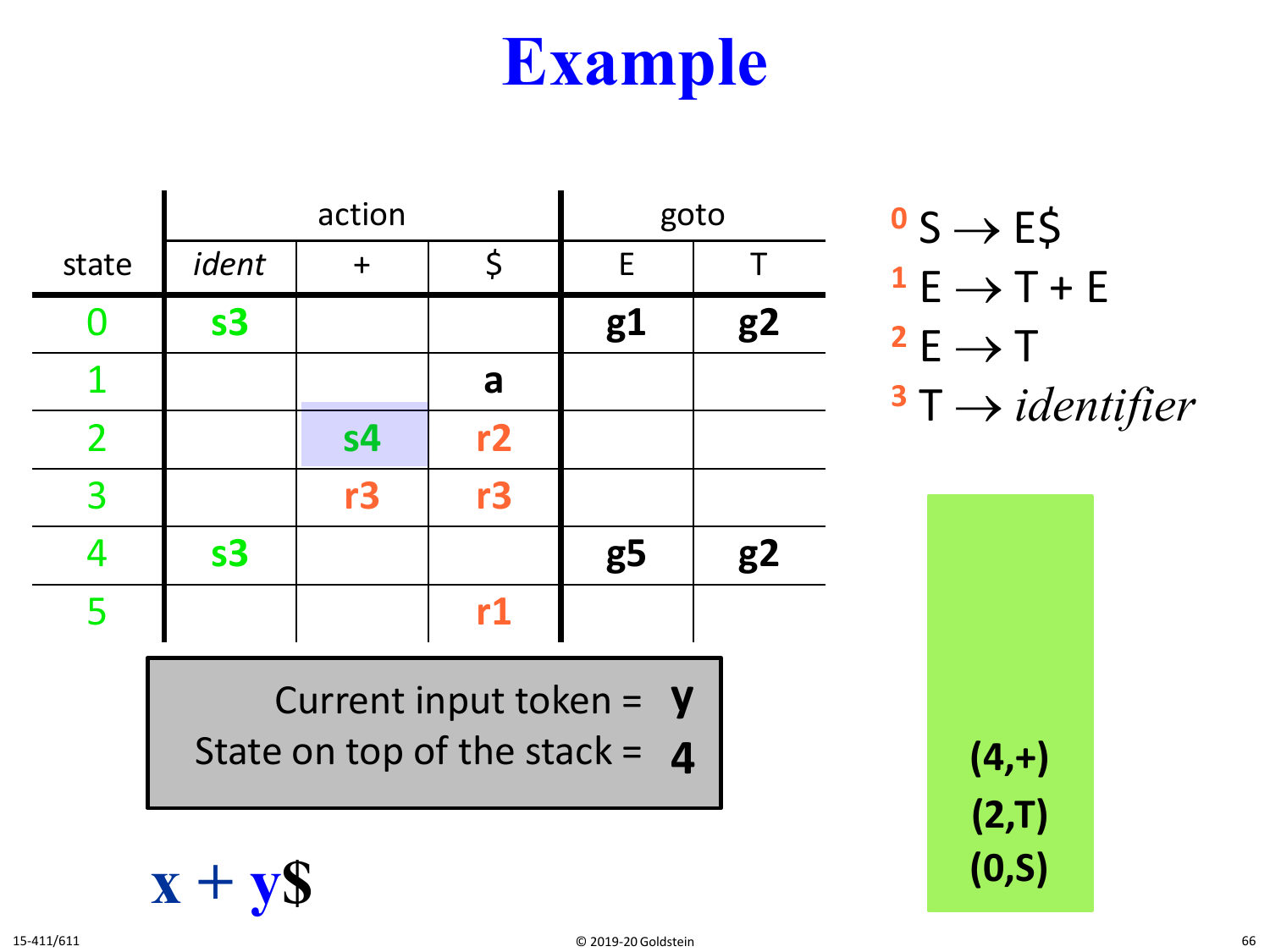|                | action         |                |    | goto           |                |
|----------------|----------------|----------------|----|----------------|----------------|
| state          | ident          | $\ddot{}$      | \$ | E              |                |
| O              | s <sub>3</sub> |                |    | g1             | g <sub>2</sub> |
|                |                |                | a  |                |                |
| $\overline{2}$ |                | s <sub>4</sub> | r2 |                |                |
| 3              |                | r3             | r3 |                |                |
| 4              | s <sub>3</sub> |                |    | g <sub>5</sub> | g <sub>2</sub> |
| 5              |                |                | r1 |                |                |

$$
0 S \rightarrow E\$\n1 E \rightarrow T + E\n2 E \rightarrow T\n3 T \rightarrow identityier
$$

**(2,T)**

**(4,+)**

Current input token = **y** State on top of the stack =  $\boldsymbol{4}$ 

$$
\mathbf{x} + \mathbf{y}\mathbf{\hat{s}}
$$
 (0, s)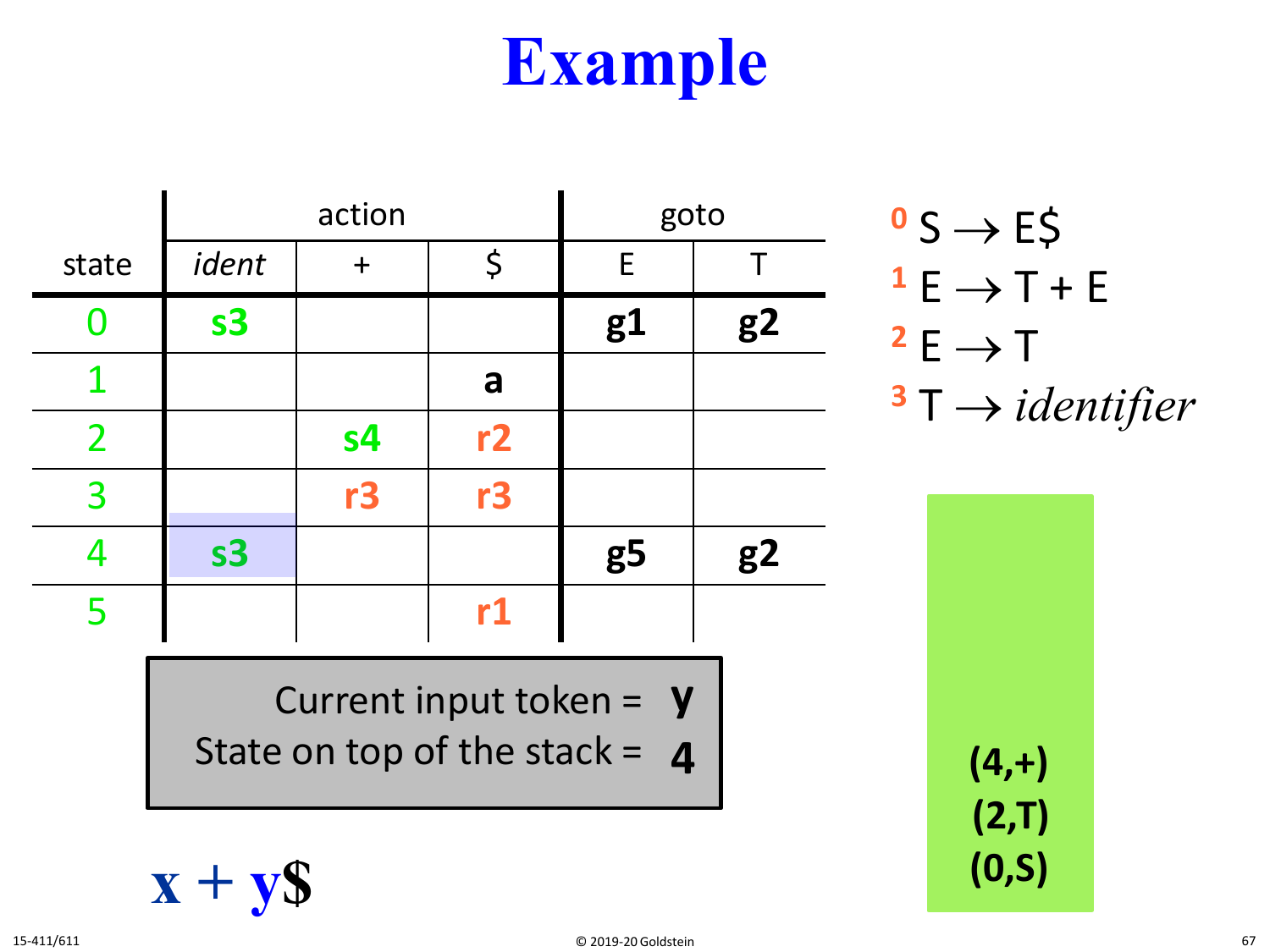|                | action         |                |    | goto           |                |
|----------------|----------------|----------------|----|----------------|----------------|
| state          | ident          | $\div$         | \$ | E              |                |
|                | s <sub>3</sub> |                |    | g1             | g <sub>2</sub> |
| 1              |                |                | a  |                |                |
| $\overline{2}$ |                | s <sub>4</sub> | r2 |                |                |
| 3              |                | r3             | r3 |                |                |
| 4              | s <sub>3</sub> |                |    | g <sub>5</sub> | g <sub>2</sub> |
| 5              |                |                | r1 |                |                |

Current input token = **\$** State on top of the stack = **3**

$$
\mathbf{x} + \mathbf{y}\mathbf{S} \tag{0.5}
$$

$$
0 S \rightarrow E\$\n1 E \rightarrow T + E\n2 E \rightarrow T\n3 T \rightarrow identifier
$$

**(2,T) (4,+) (3,y)**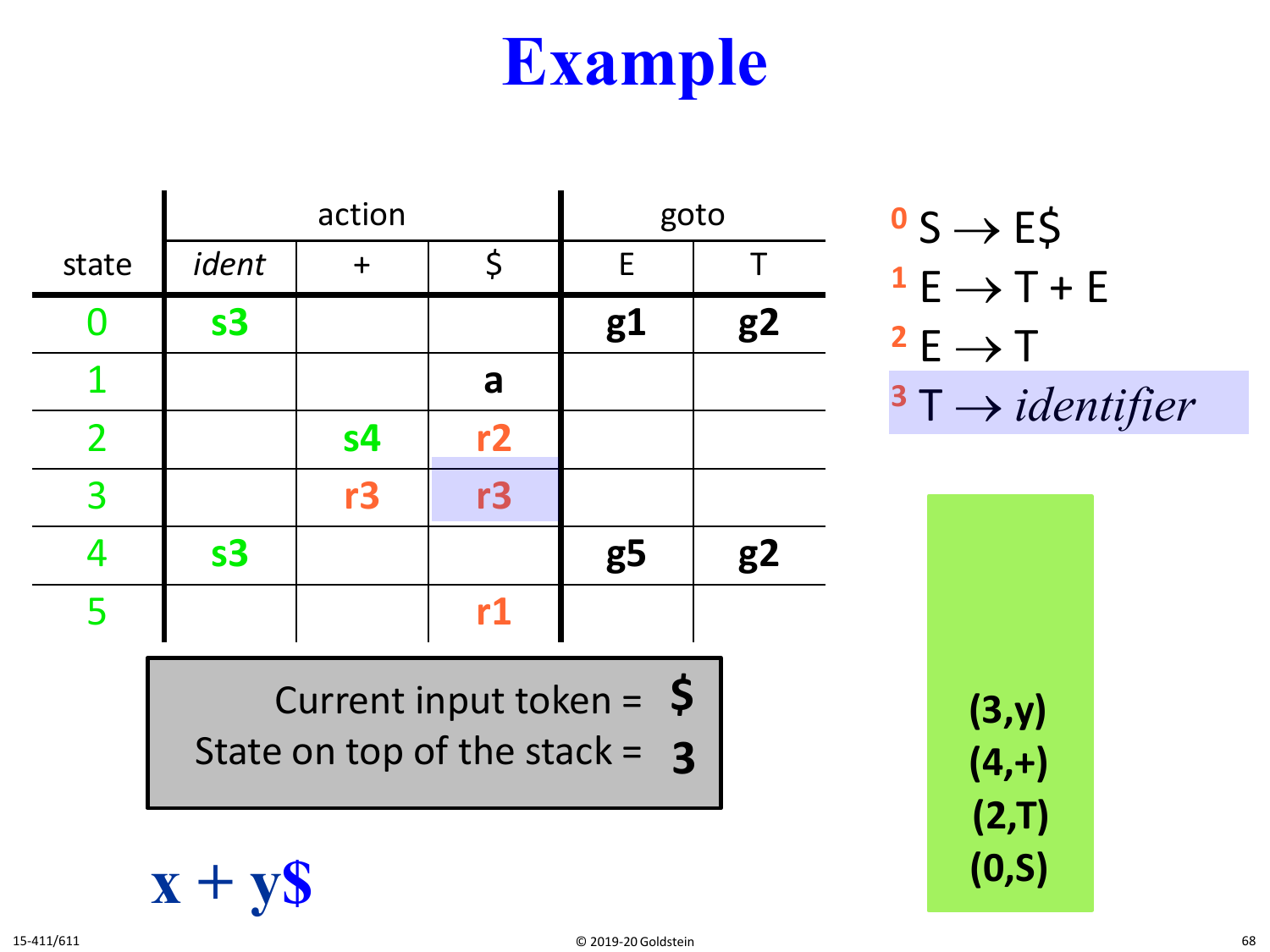|                | action         |                |    |                | goto           |
|----------------|----------------|----------------|----|----------------|----------------|
| state          | ident          | ┿              | \$ | E              |                |
| 0              | s <sub>3</sub> |                |    | g1             | g <sub>2</sub> |
|                |                |                | a  |                |                |
| $\overline{2}$ |                | s <sub>4</sub> | r2 |                |                |
| 3              |                | r3             | r3 |                |                |
| 4              | s <sub>3</sub> |                |    | g <sub>5</sub> | g <sub>2</sub> |
| 5              |                |                | r1 |                |                |

Current input token = **\$** State on top of the stack = **3**

$$
\mathbf{x} + \mathbf{y}\mathbf{S} \tag{0.5}
$$

$$
0 S \rightarrow E\$\n1 E \rightarrow T + E\n2 E \rightarrow T\n3 T \rightarrow identifier
$$

**(?,T)**

**(2,T) (4,+)**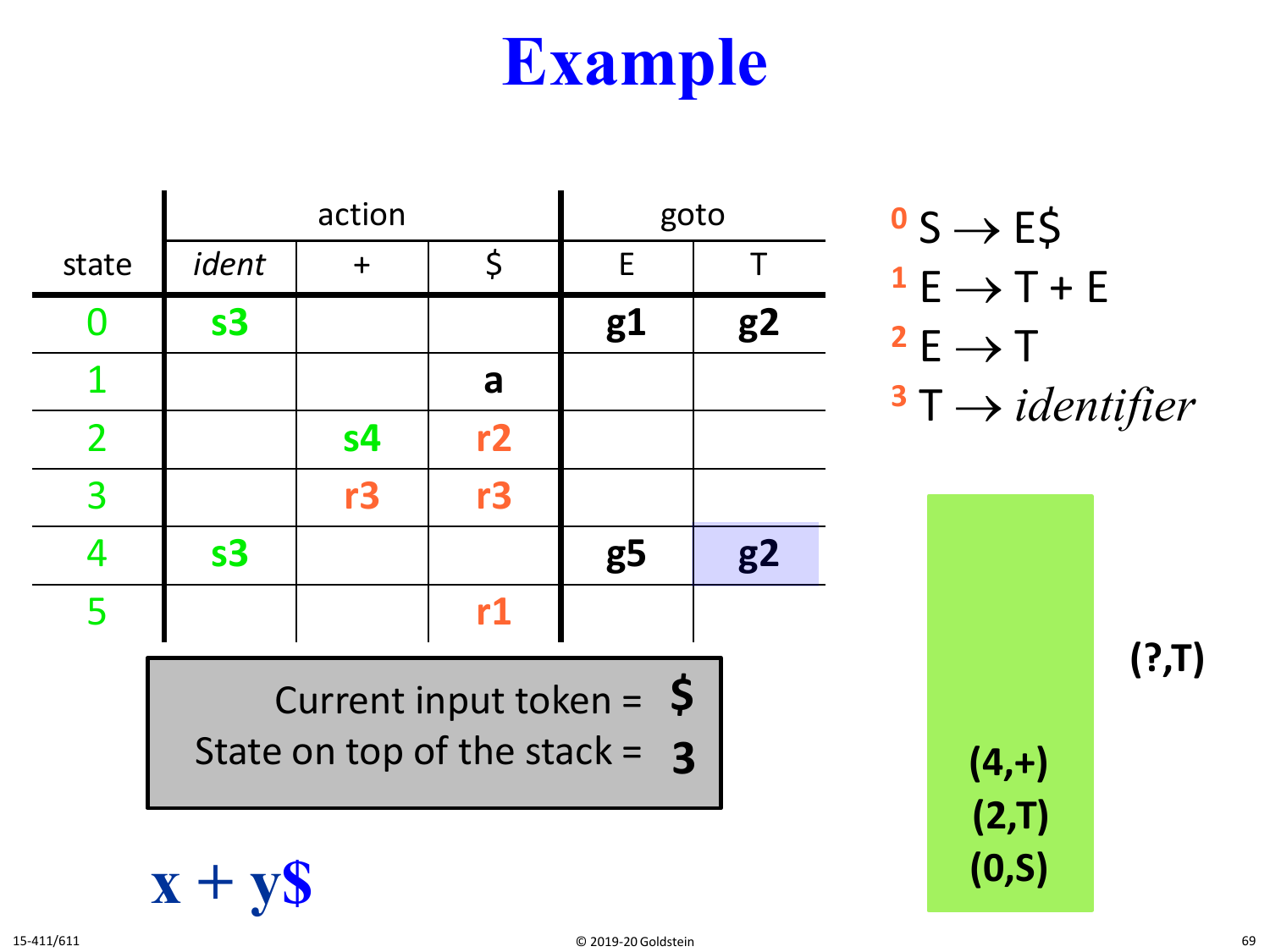|                | action         |                |    | goto           |                |
|----------------|----------------|----------------|----|----------------|----------------|
| state          | ident          | ┿              | \$ | E              |                |
| O              | s <sub>3</sub> |                |    | g1             | g <sub>2</sub> |
|                |                |                | a  |                |                |
| $\overline{2}$ |                | s <sub>4</sub> | r2 |                |                |
| 3              |                | r3             | r3 |                |                |
| 4              | s <sub>3</sub> |                |    | g <sub>5</sub> | g <sub>2</sub> |
| 5              |                |                | r1 |                |                |

$$
0 S \rightarrow E\$\n1 E \rightarrow T + E\n2 E \rightarrow T\n3 T \rightarrow identifier
$$

**(2,T) (4,+) (2,T)**

Current input token = **\$** State on top of the stack = **2**

$$
\mathbf{x} + \mathbf{y}\mathbf{S} \tag{0.5}
$$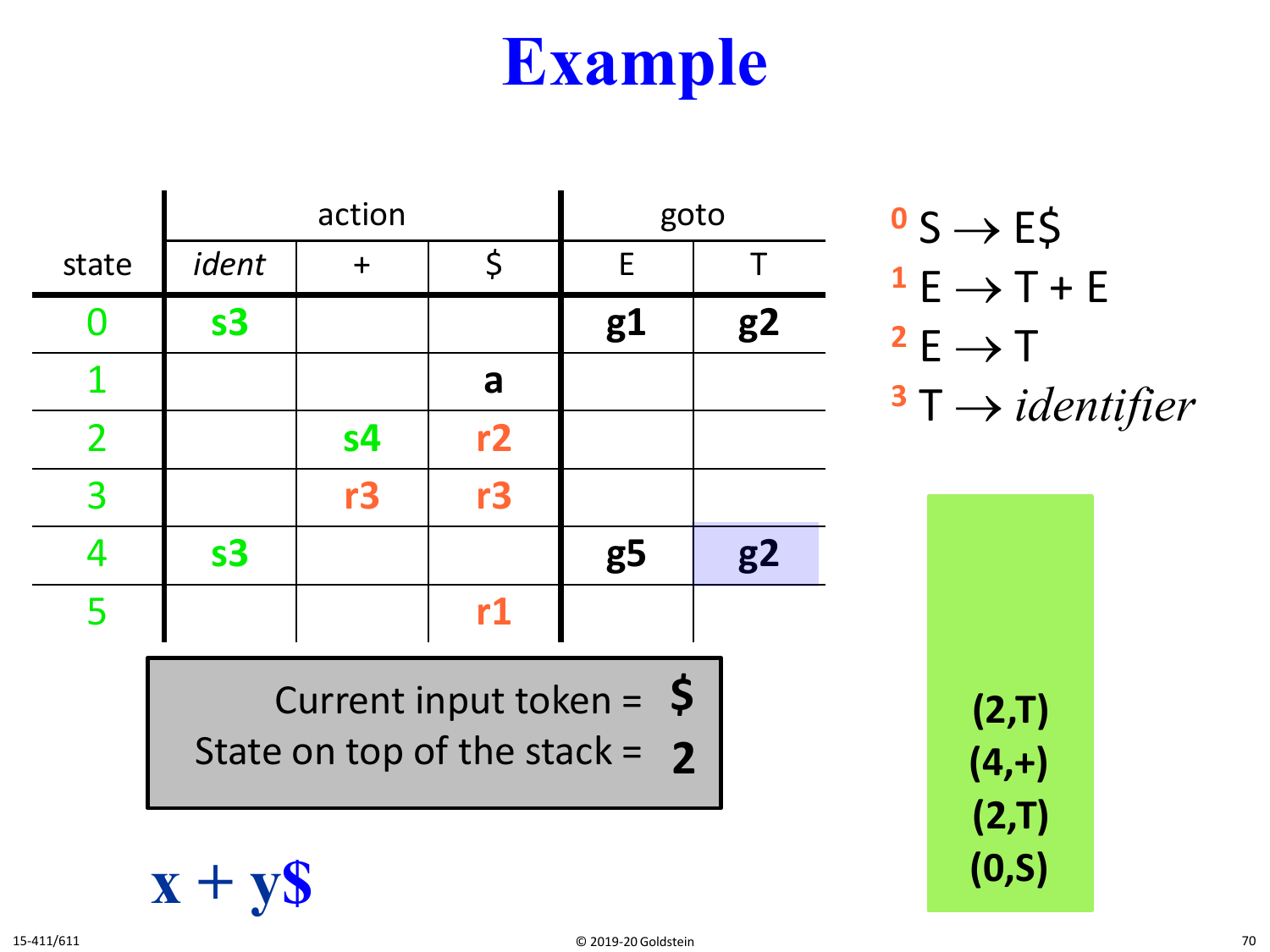|                | action         |                |    | goto           |                |
|----------------|----------------|----------------|----|----------------|----------------|
| state          | ident          | $\mathbf +$    | \$ | E              |                |
| O              | s <sub>3</sub> |                |    | g1             | g <sub>2</sub> |
| 1              |                |                | a  |                |                |
| $\overline{2}$ |                | s <sub>4</sub> | r2 |                |                |
| 3              |                | r3             | r3 |                |                |
| 4              | s <sub>3</sub> |                |    | g <sub>5</sub> | g <sub>2</sub> |
| 5              |                |                | r1 |                |                |

$$
0 S \rightarrow E\$\n1 E \rightarrow T + E\n2 E \rightarrow T\n3 T \rightarrow identifier
$$

**(2,T)**

**(4,+)**

**(2,T)**

Current input token = **\$** State on top of the stack = **2**

$$
\mathbf{x} + \mathbf{y}\mathbf{S} \tag{0.5}
$$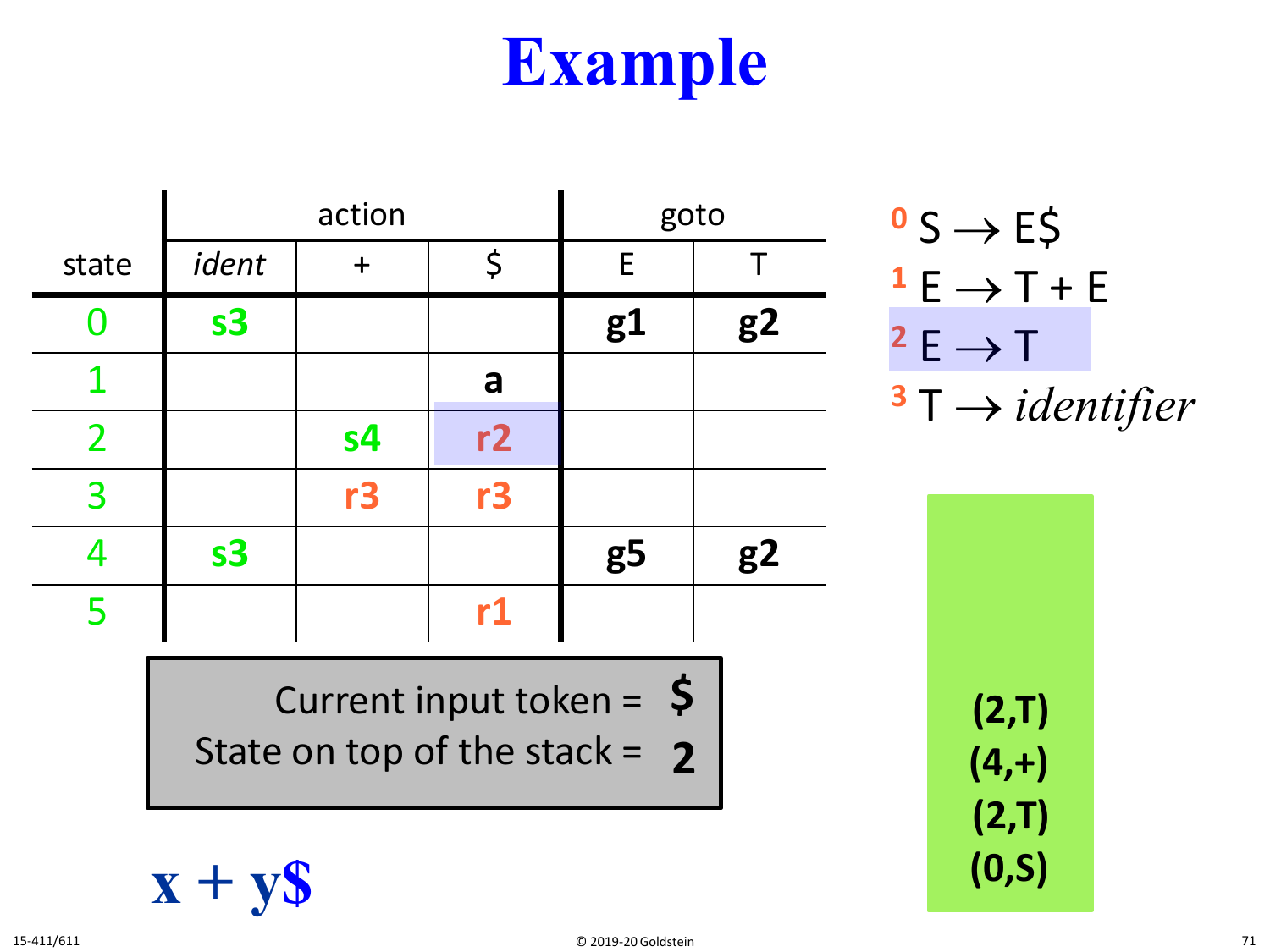**(2,T)**

**(4,+)**

|                | action         |                | goto |                | $0 S \rightarrow E \xi$ |                             |
|----------------|----------------|----------------|------|----------------|-------------------------|-----------------------------|
| state          | ident          | $\ddag$        | \$   | E              |                         | $1 E \rightarrow T + E$     |
| O              | s <sub>3</sub> |                |      | g1             | g <sub>2</sub>          | $2E \rightarrow T$          |
| 1              |                |                | a    |                |                         | $3T \rightarrow identifier$ |
| $\overline{2}$ |                | s <sub>4</sub> | r2   |                |                         |                             |
| 3              |                | r3             | r3   |                |                         |                             |
| 4              | s <sub>3</sub> |                |      | g <sub>5</sub> | g <sub>2</sub>          |                             |
| 5              |                |                | r1   |                |                         |                             |

$$
Current input token = 5
$$
\nState on top of the stack = 2

$$
\mathbf{x} + \mathbf{y}\mathbf{S} \tag{0.5}
$$

**(?,E)**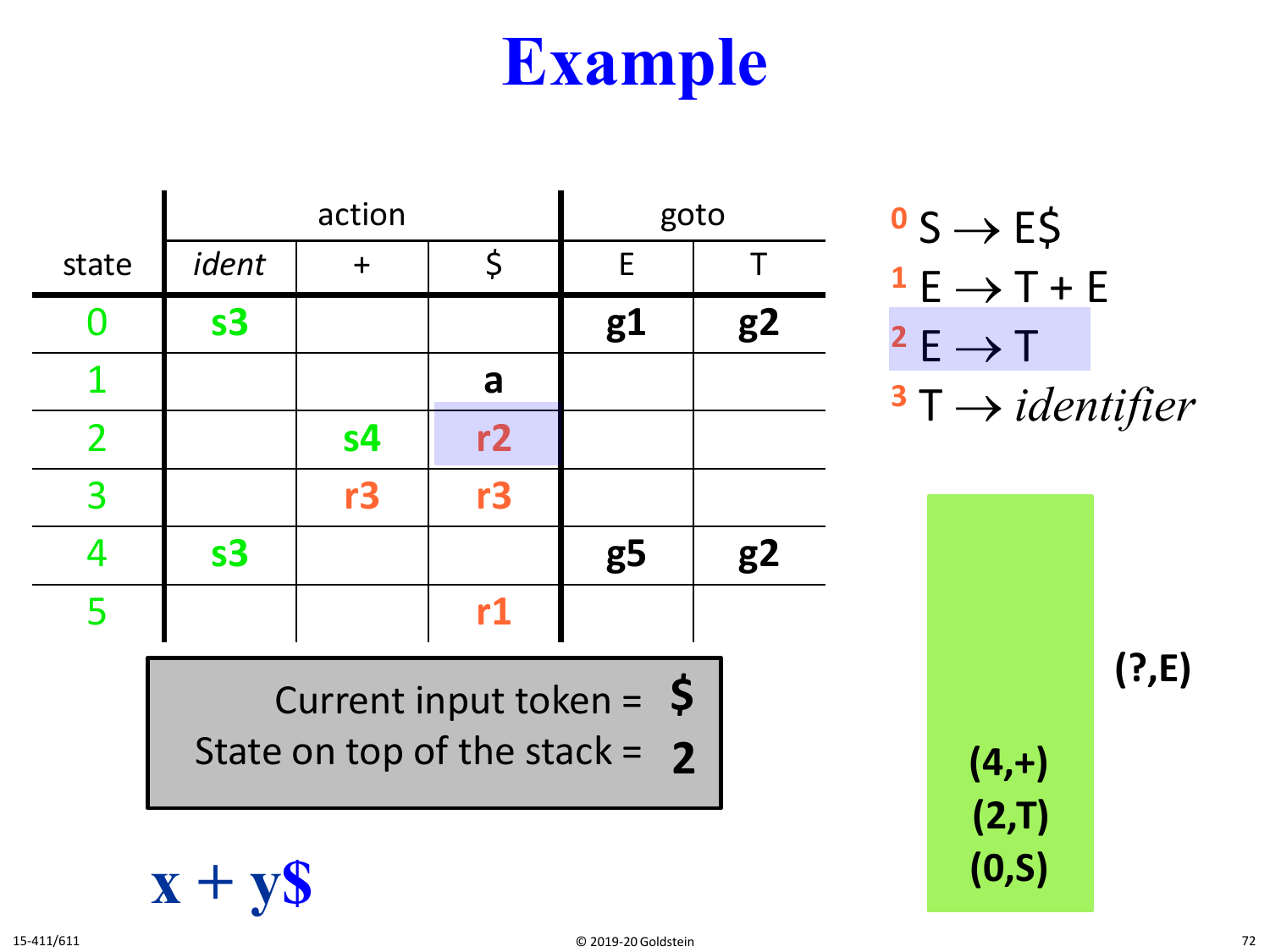|                | action         |                |    | goto           |    |
|----------------|----------------|----------------|----|----------------|----|
| state          | ident          | $+$            | \$ | E              |    |
| O              | s <sub>3</sub> |                |    | g1             | g2 |
|                |                |                | a  |                |    |
| $\overline{2}$ |                | s <sub>4</sub> | r2 |                |    |
| 3              |                | r3             | r3 |                |    |
| 4              | s <sub>3</sub> |                |    | g <sub>5</sub> | g2 |
| 5              |                |                | r1 |                |    |
|                |                |                |    |                |    |

$$
0 S \rightarrow E\$\n1 E \rightarrow T + E\n2 E \rightarrow T\n3 T \rightarrow identifier
$$

**(2,T) (4,+) (5,E)**

Current input token = **\$** State on top of the stack = **5**

$$
\mathbf{x} + \mathbf{y}\mathbf{S} \tag{0.5}
$$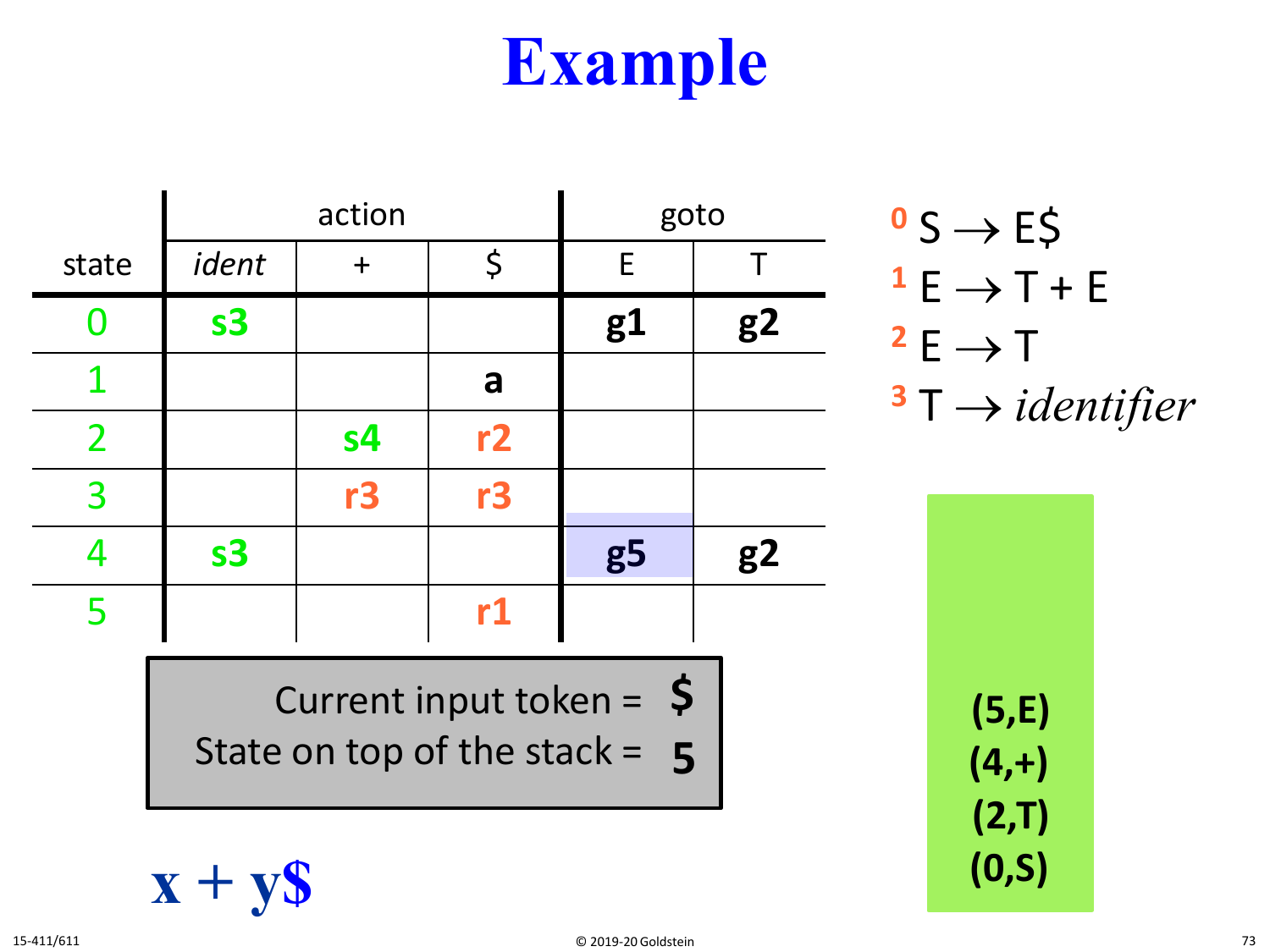|                | action         |                |    | goto           |                |
|----------------|----------------|----------------|----|----------------|----------------|
| state          | ident          | $\ddag$        | \$ | E              |                |
| O              | s <sub>3</sub> |                |    | g1             | g <sub>2</sub> |
|                |                |                | a  |                |                |
| $\overline{2}$ |                | s <sub>4</sub> | r2 |                |                |
| 3              |                | r3             | r3 |                |                |
|                | s <sub>3</sub> |                |    | g <sub>5</sub> | g <sub>2</sub> |
| 5              |                |                | r1 |                |                |
|                |                |                |    |                |                |

Current input token = **\$** State on top of the stack = **5**

$$
\mathbf{x} + \mathbf{y}\mathbf{S} \tag{0.5}
$$

$$
0 S \rightarrow E\zeta
$$
  
\n
$$
1 E \rightarrow T + E
$$
  
\n
$$
2 E \rightarrow T
$$
  
\n
$$
3 T \rightarrow identifier
$$

**(2,T) (4,+) (5,E)**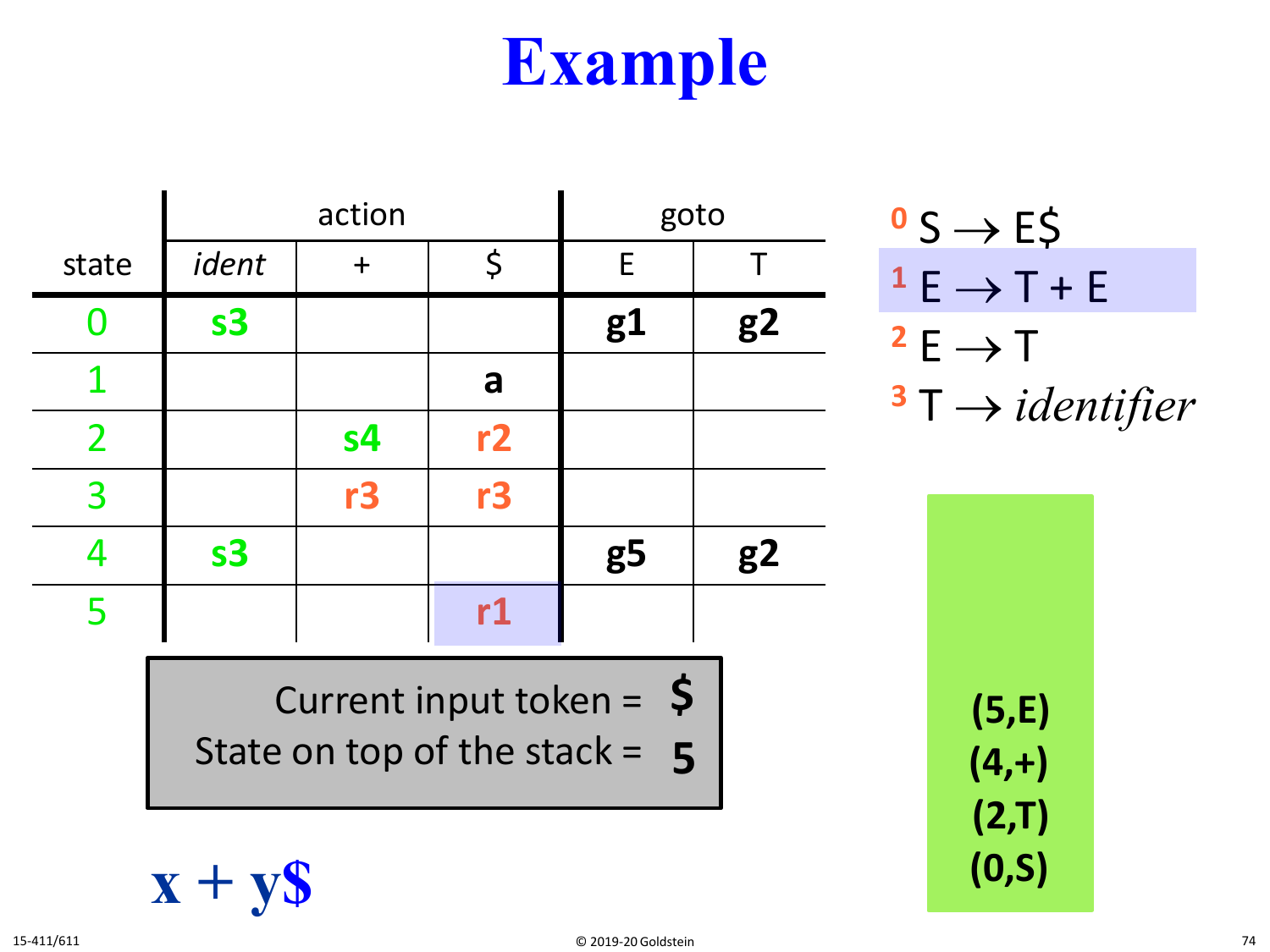|                | action         |                |    | goto           |                |
|----------------|----------------|----------------|----|----------------|----------------|
| state          | ident          |                | \$ | E              |                |
| $\bf{0}$       | s <sub>3</sub> |                |    | g1             | g2             |
|                |                |                | a  |                |                |
| $\overline{2}$ |                | s <sub>4</sub> | r2 |                |                |
| 3              |                | r3             | r3 |                |                |
| 4              | s <sub>3</sub> |                |    | g <sub>5</sub> | g <sub>2</sub> |
| 5              |                |                | r1 |                |                |
|                |                |                |    |                |                |

Current input token = **\$** State on top of the stack =  $5$ 

$$
\mathbf{x} + \mathbf{y}\mathbf{S} \tag{0.5}
$$

$$
0 S \rightarrow E\$\n1 E \rightarrow T + E\n2 E \rightarrow T\n3 T \rightarrow identifier
$$

**5 (2,T) (4,+) (5,E)**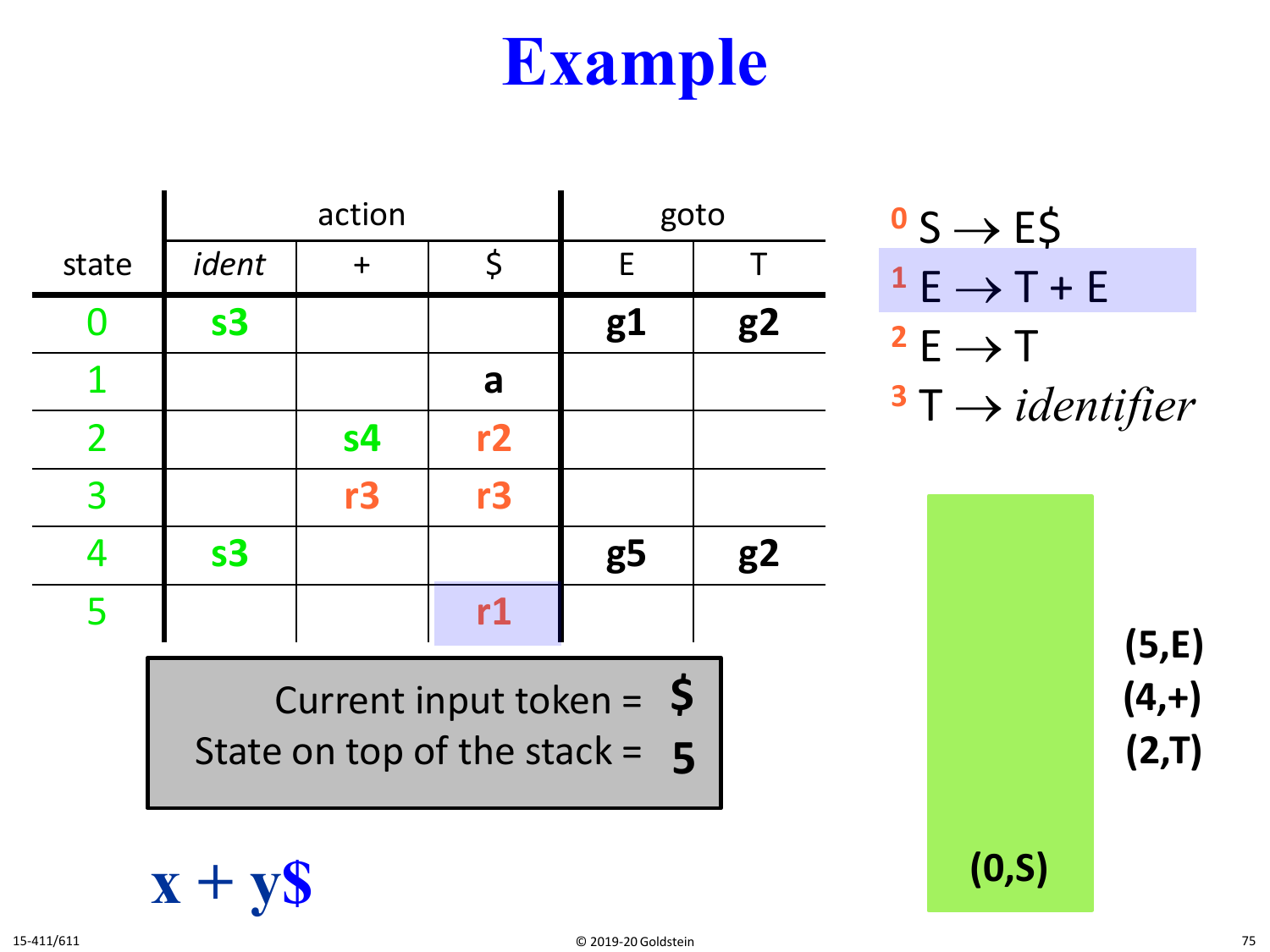|                | action         |                |    | goto           |                |
|----------------|----------------|----------------|----|----------------|----------------|
| state          | ident          | $\ddagger$     | \$ | E              |                |
| O              | s <sub>3</sub> |                |    | g1             | g <sub>2</sub> |
|                |                |                | a  |                |                |
| $\overline{2}$ |                | s <sub>4</sub> | r2 |                |                |
| 3              |                | r3             | r3 |                |                |
| 4              | s <sub>3</sub> |                |    | g <sub>5</sub> | g <sub>2</sub> |
| 5              |                |                | r1 |                |                |

Current input token = **\$**

State on top of the stack =

$$
0 S \rightarrow E\$\n1 E \rightarrow T + E\n2 E \rightarrow T\n3 T \rightarrow identifier
$$

**(1,E)**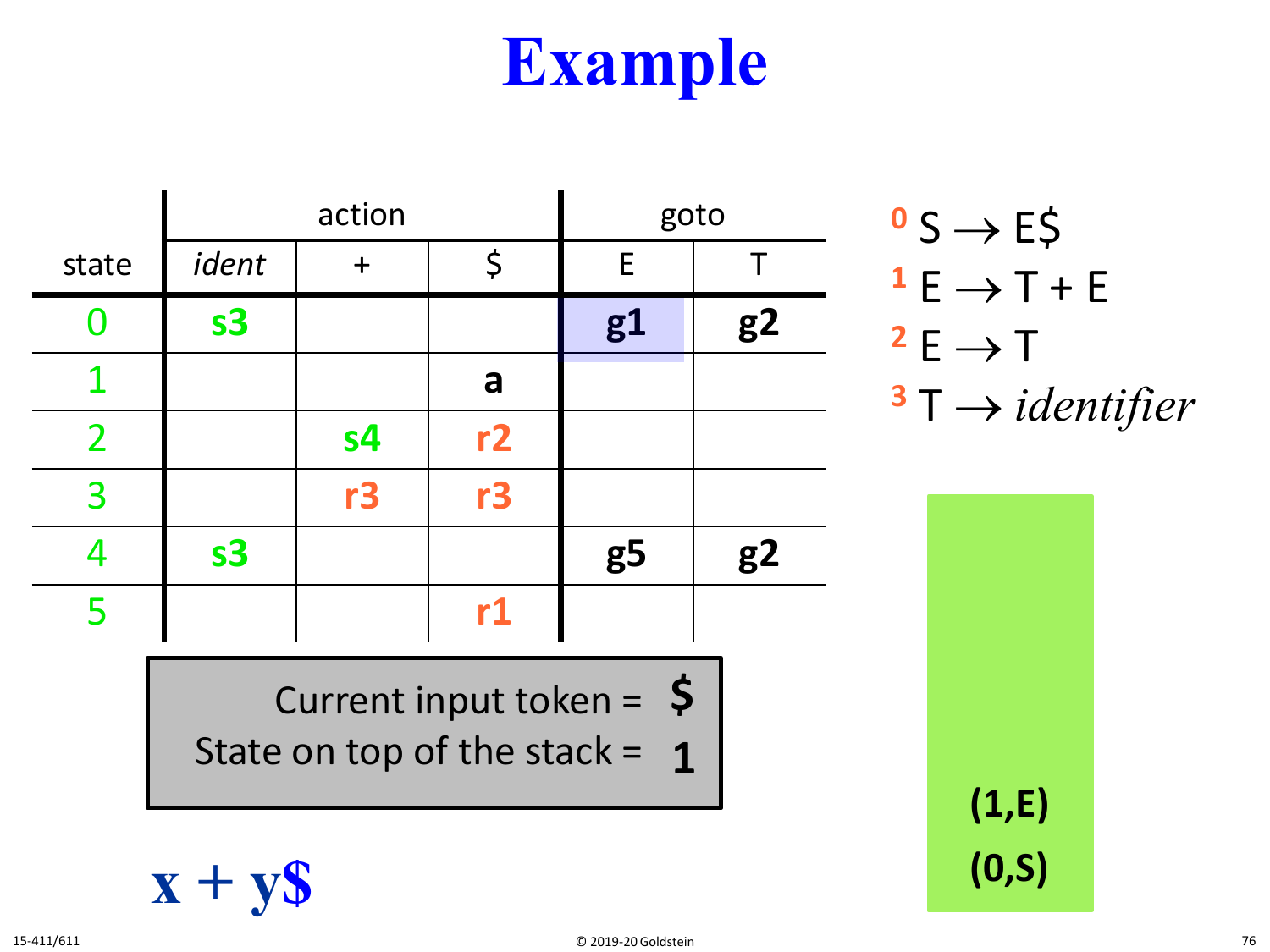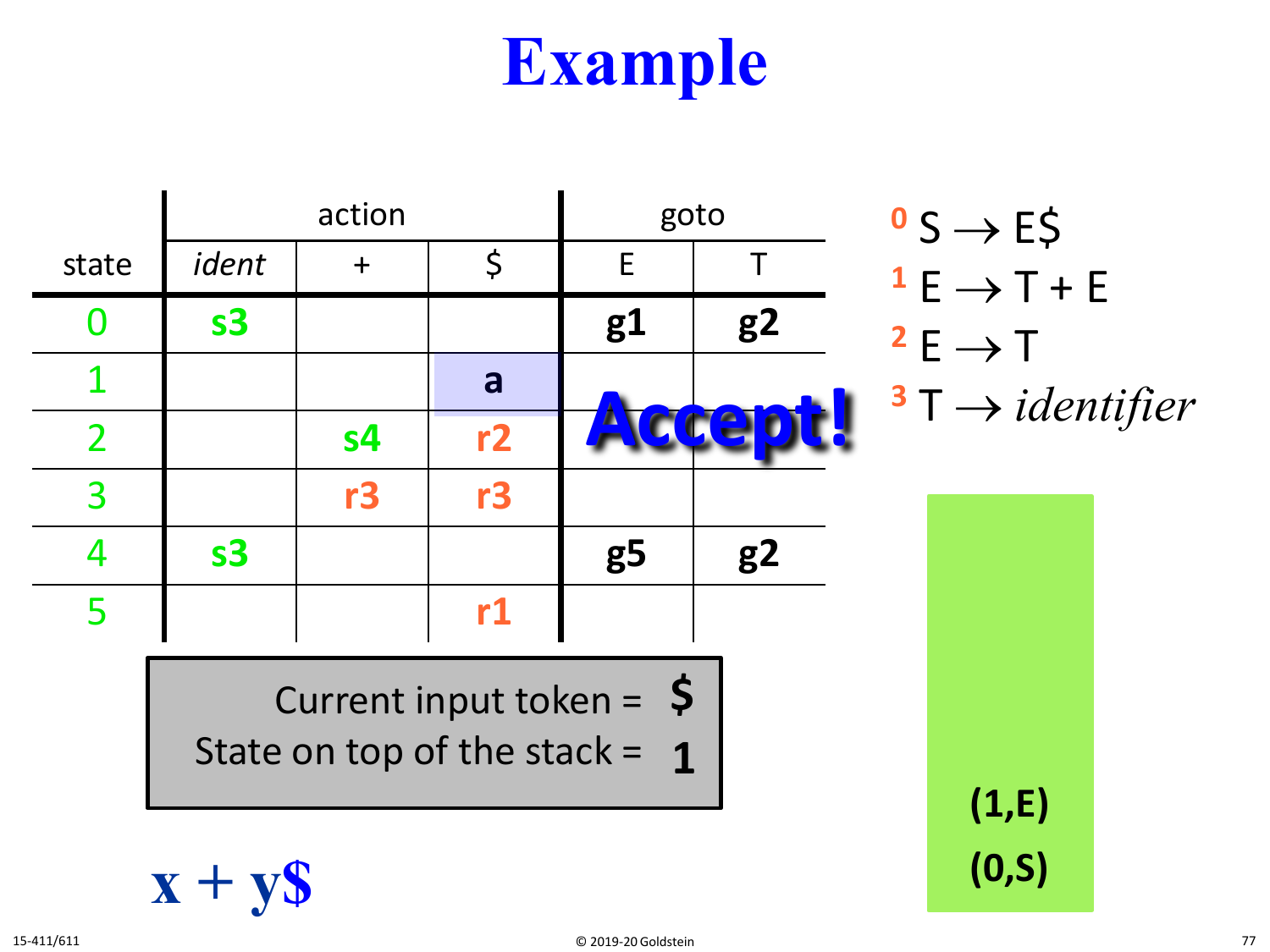#### **Table-driven LR(k) parsers**

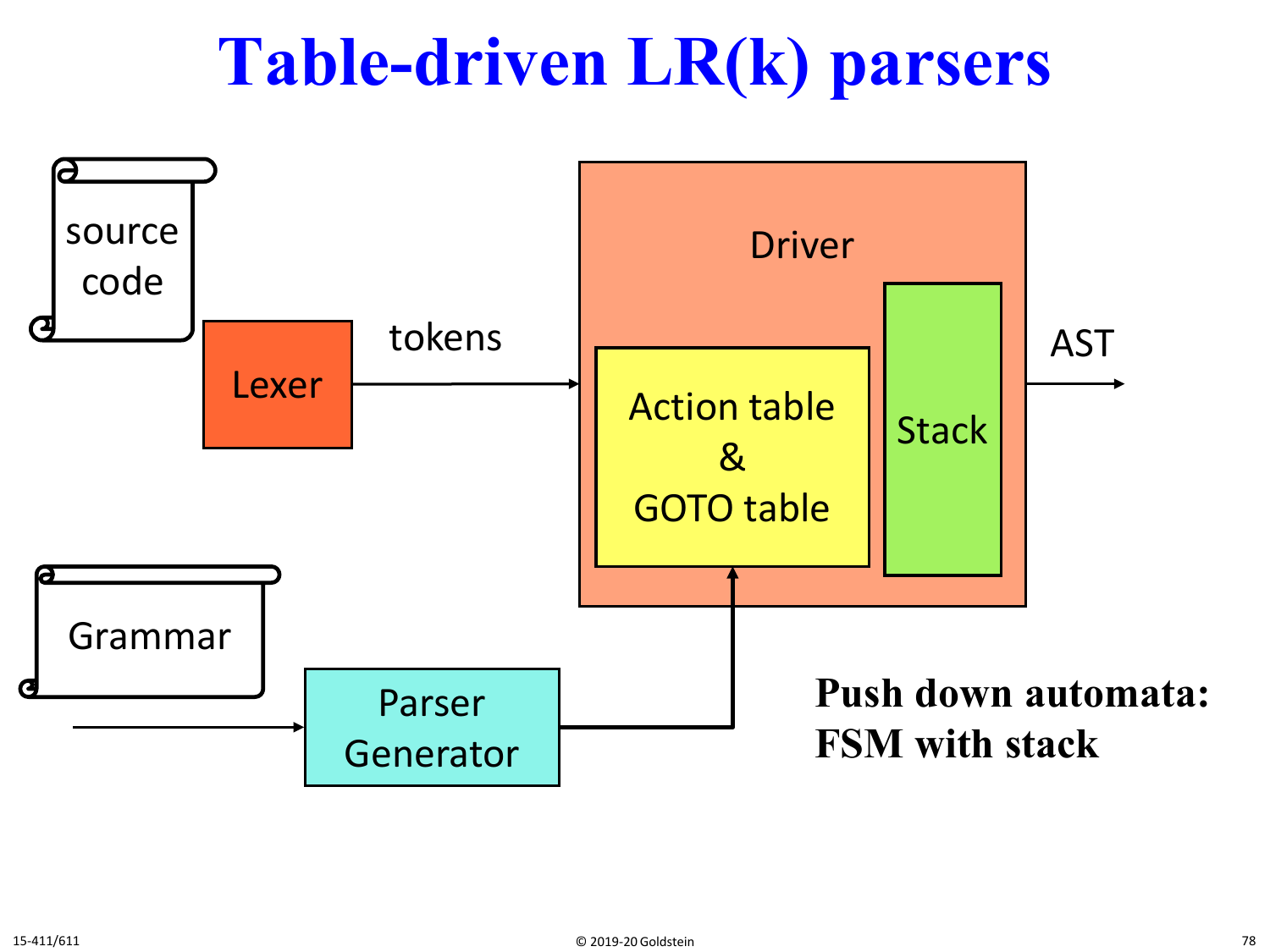## **The parser generator**



- Finds handles
- Creates the action and GOTO tables.
- Creates the states
	- Each state indicates how much of a handle we have seen
	- each state is a set of *items*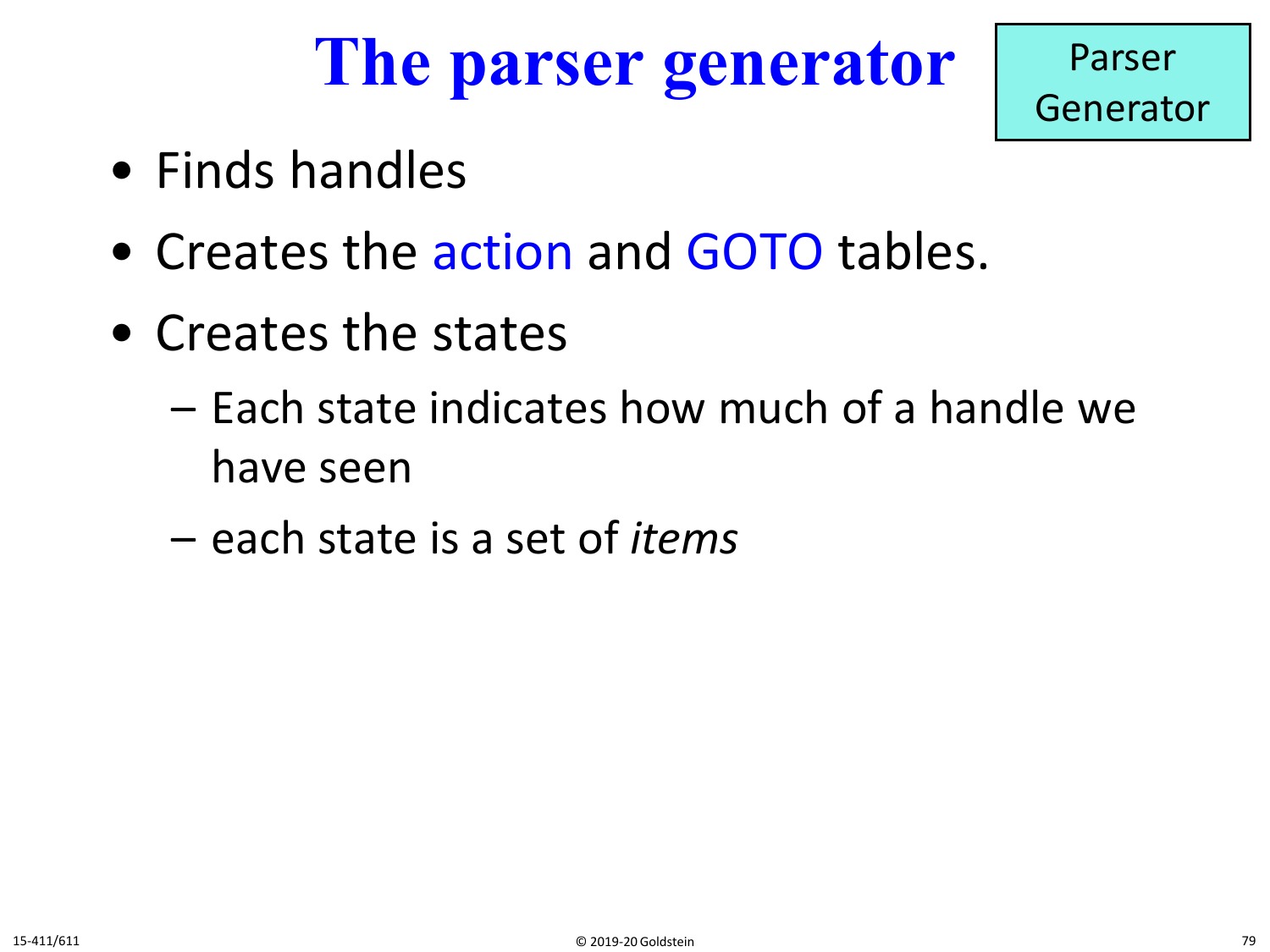#### **Items**

- Items are used to identify handles.
- LR(k) items have the form: [ production-with-dot, lookahead]
- For example,  $A \rightarrow a X b$  has 4 LR(0) items
	- $-[A \rightarrow \bullet a X b]$
	- $[A \rightarrow a \bullet X b]$
	- $[A \rightarrow a X \bullet b]$
	- $-[A \rightarrow a X b \bullet]$

The  $\bullet$  indicates how much of the handle we have recognized.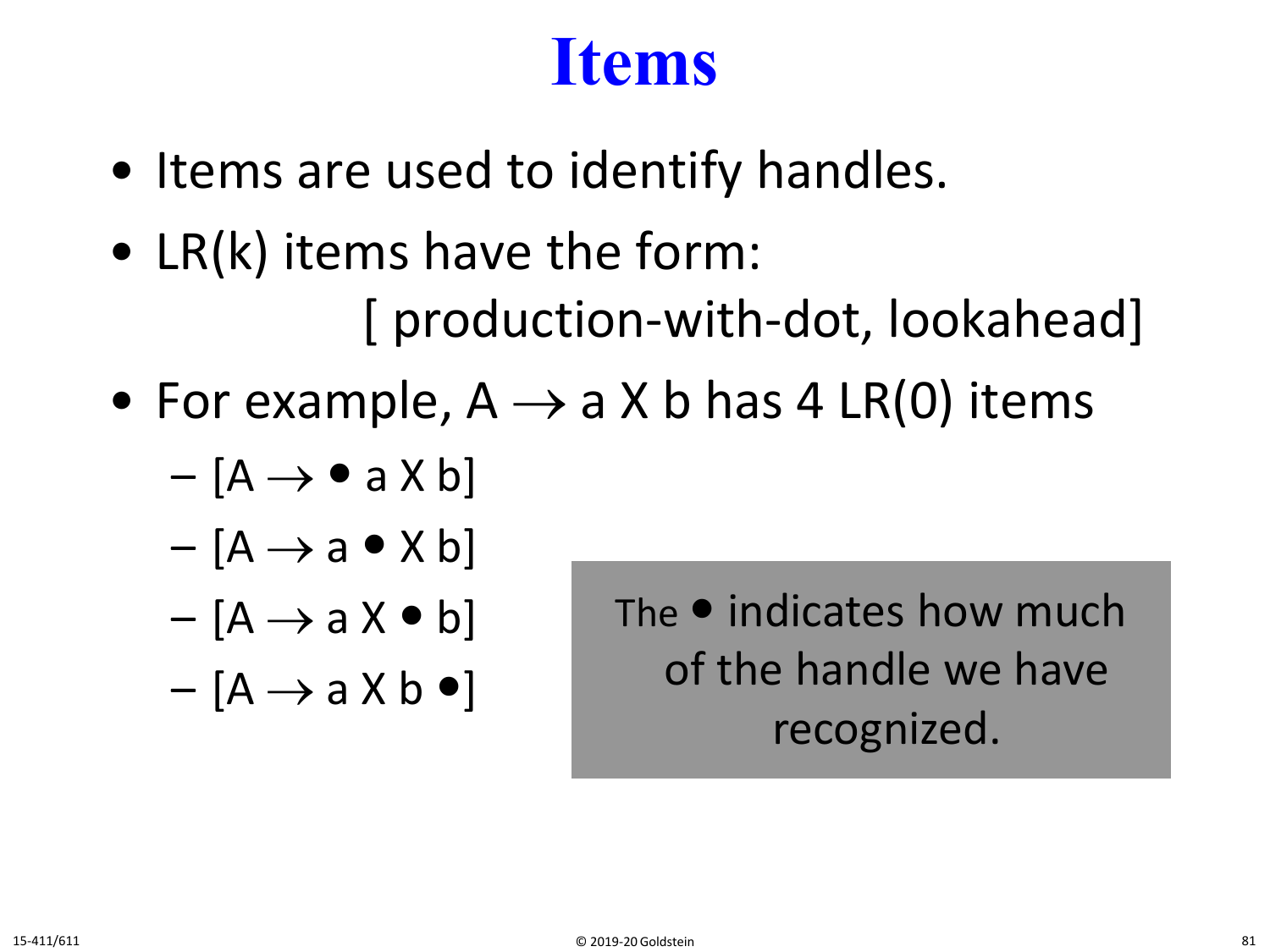# **What LR(0) Items Mean**

- $[X \rightarrow \bullet \alpha \beta \gamma]$ input is consistent with  $X \rightarrow \alpha \beta \gamma$
- $[X \rightarrow \alpha \bullet \beta \gamma]$ input is consistent with  $X \rightarrow \alpha \beta \gamma$  and we have already recognized  $\alpha$
- $[X \rightarrow \alpha \beta \bullet \gamma]$ input is consistent with  $X \rightarrow \alpha \beta \gamma$  and we have already recognized  $\alpha \beta$
- $\bullet \; [X \rightarrow \alpha \; \beta \; \gamma \; \bullet]$ input is consistent with  $X \rightarrow \alpha \beta \gamma$  and we can reduce to X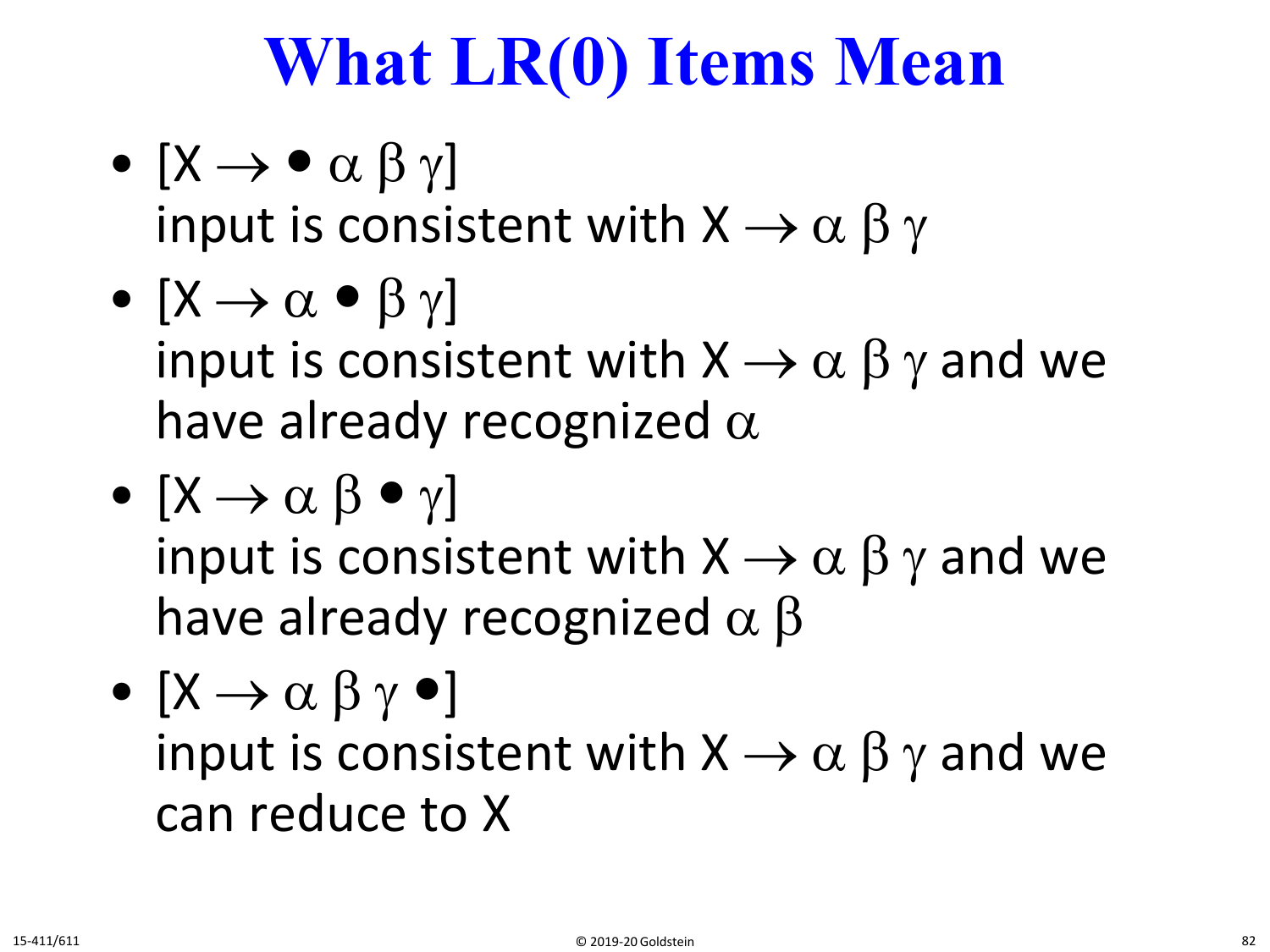# **Generating the States**

- Start with start production.
- In this case, " $S \rightarrow E \xi$ "

$$
S\rightarrow \bullet E\varsigma
$$

- Each state is consistent with what we have already shifted from the input and what is possible to reduce. So, what other items should be in this state?
- $\sim$  S  $\rightarrow$  E\$  $1 E \rightarrow T + E$  $2E \rightarrow T$  $3\text{ T} \rightarrow$  *identifier*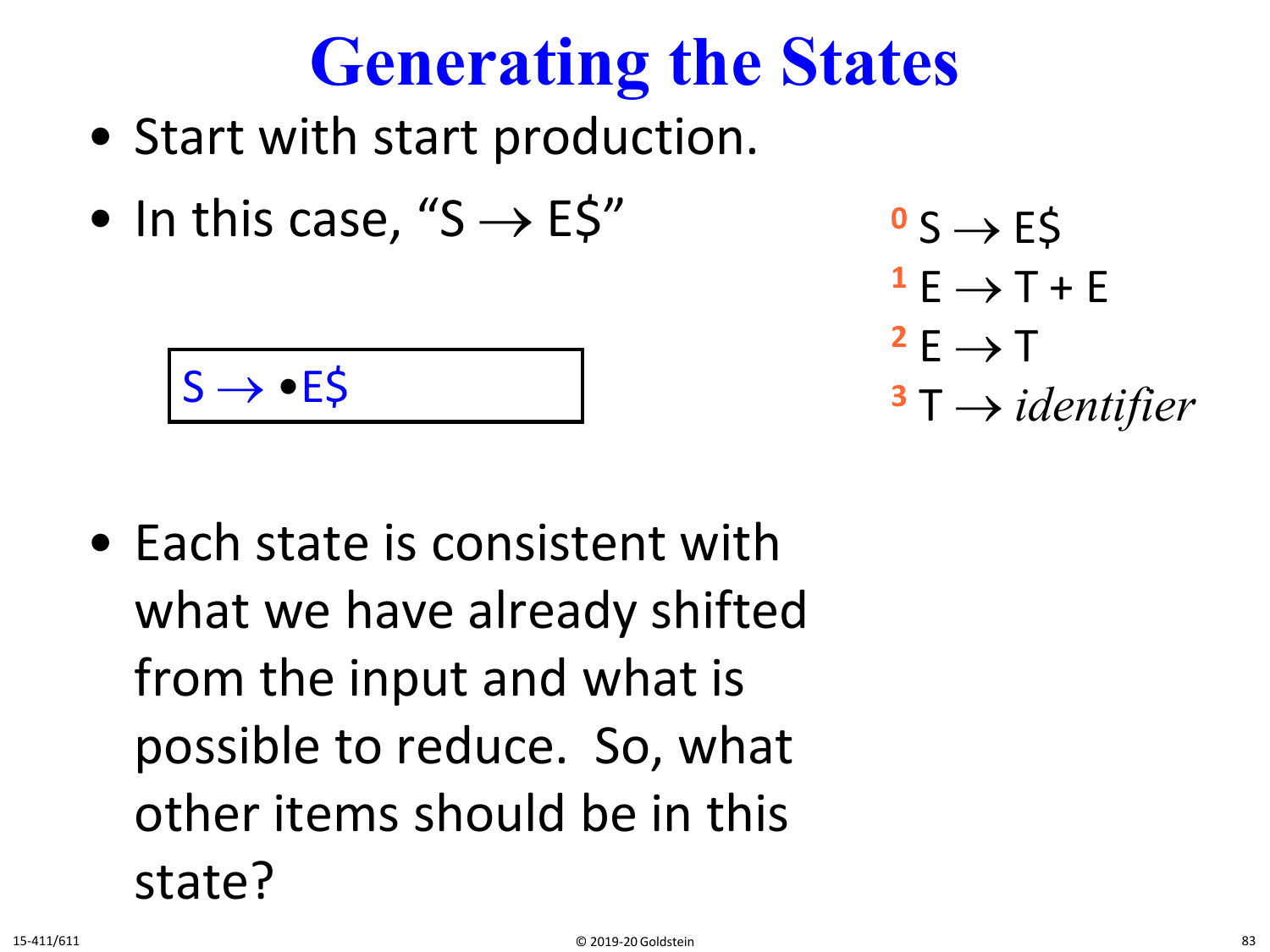# **Completing a state**

• For each item in a state, add in all other consistent items.

> $S \rightarrow \bullet E \s$  $E \rightarrow \bullet T + E$  $E \rightarrow \bullet T$ T → •*identifier*

 $\sim$  S  $\rightarrow$  E\$  $1 E \rightarrow T + E$  $2E \rightarrow T$ **<sup>3</sup>** T → *identifier*

• This is called, taking the closure of the state.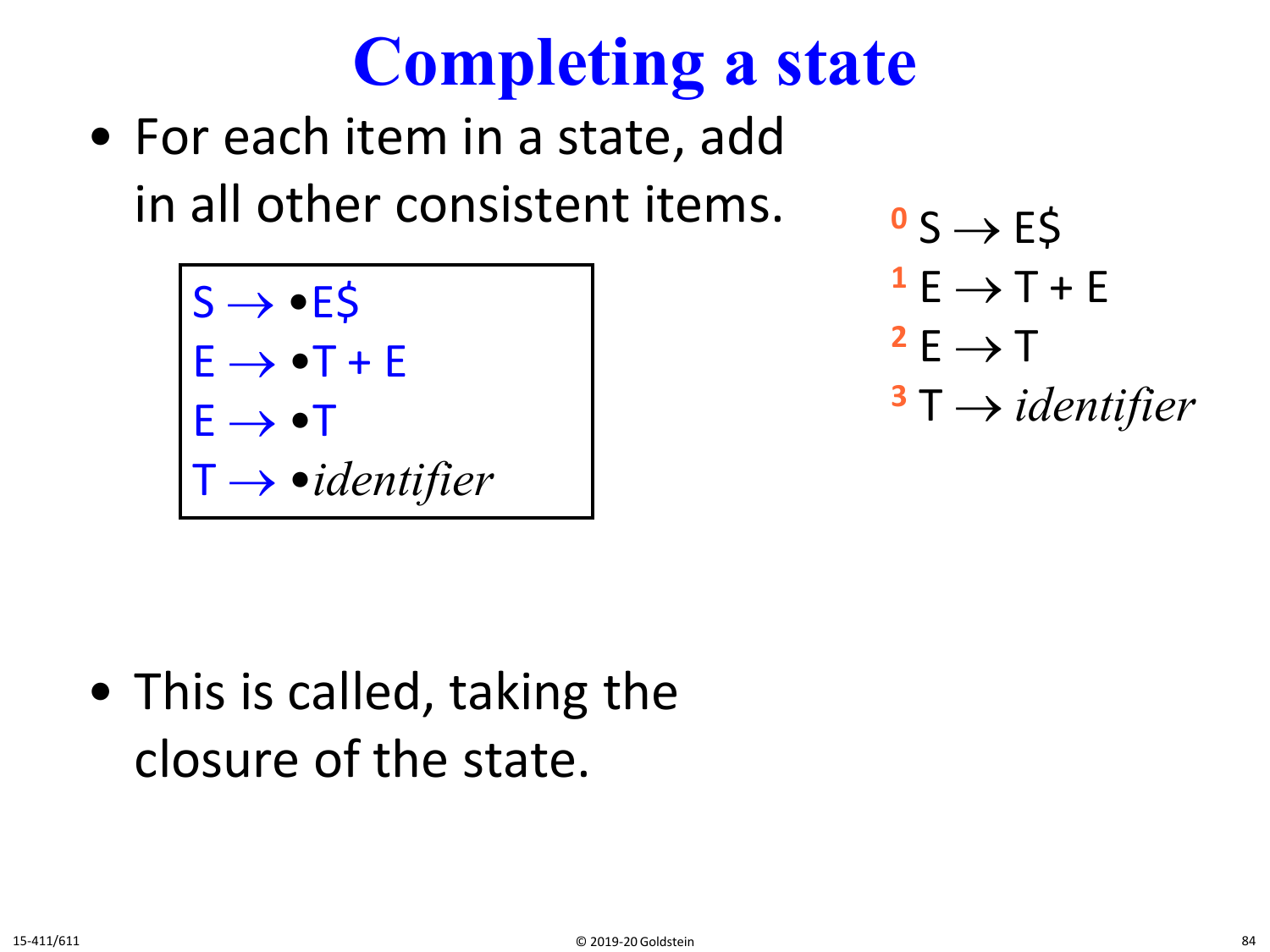#### **Closure\***

#### **closure(state) repeat foreach item A** → *a***•X***b* **in state foreach production X** → *w* state.add $(X \rightarrow \bullet w)$ **until state does not change return state**

*Intuitively:*

*Given a set of items, add all production rules that could produce the nonterminal(s) at the current position in each item*

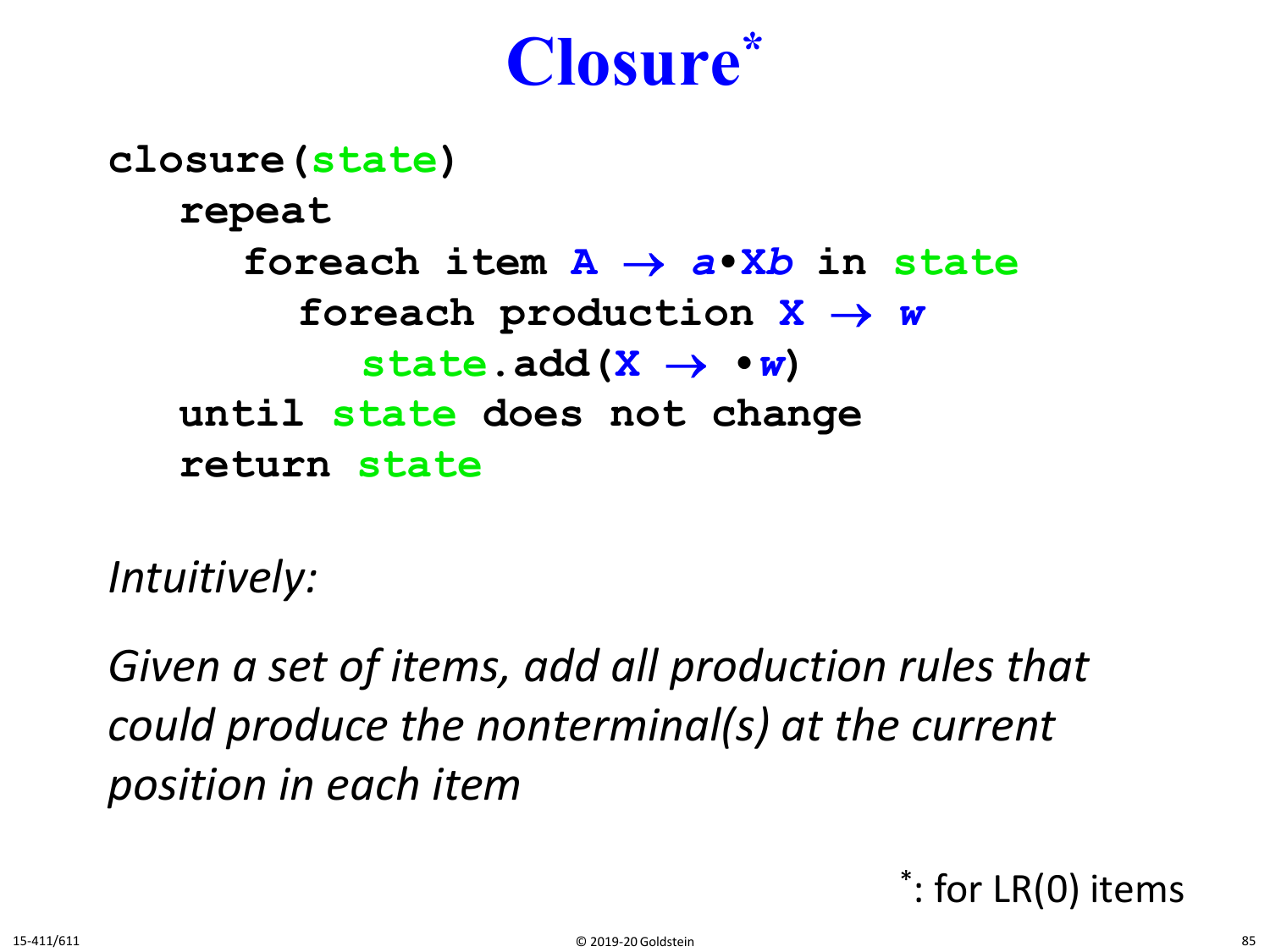#### **What about the other states?**

- How do we decide what the other states are?
- How do we decide what the transitions between states are?

 $\sim$  S  $\rightarrow$  ES  $1 E \rightarrow T + E$  $2E \rightarrow T$  $3\,\mathrm{T} \rightarrow$  *identifier* 

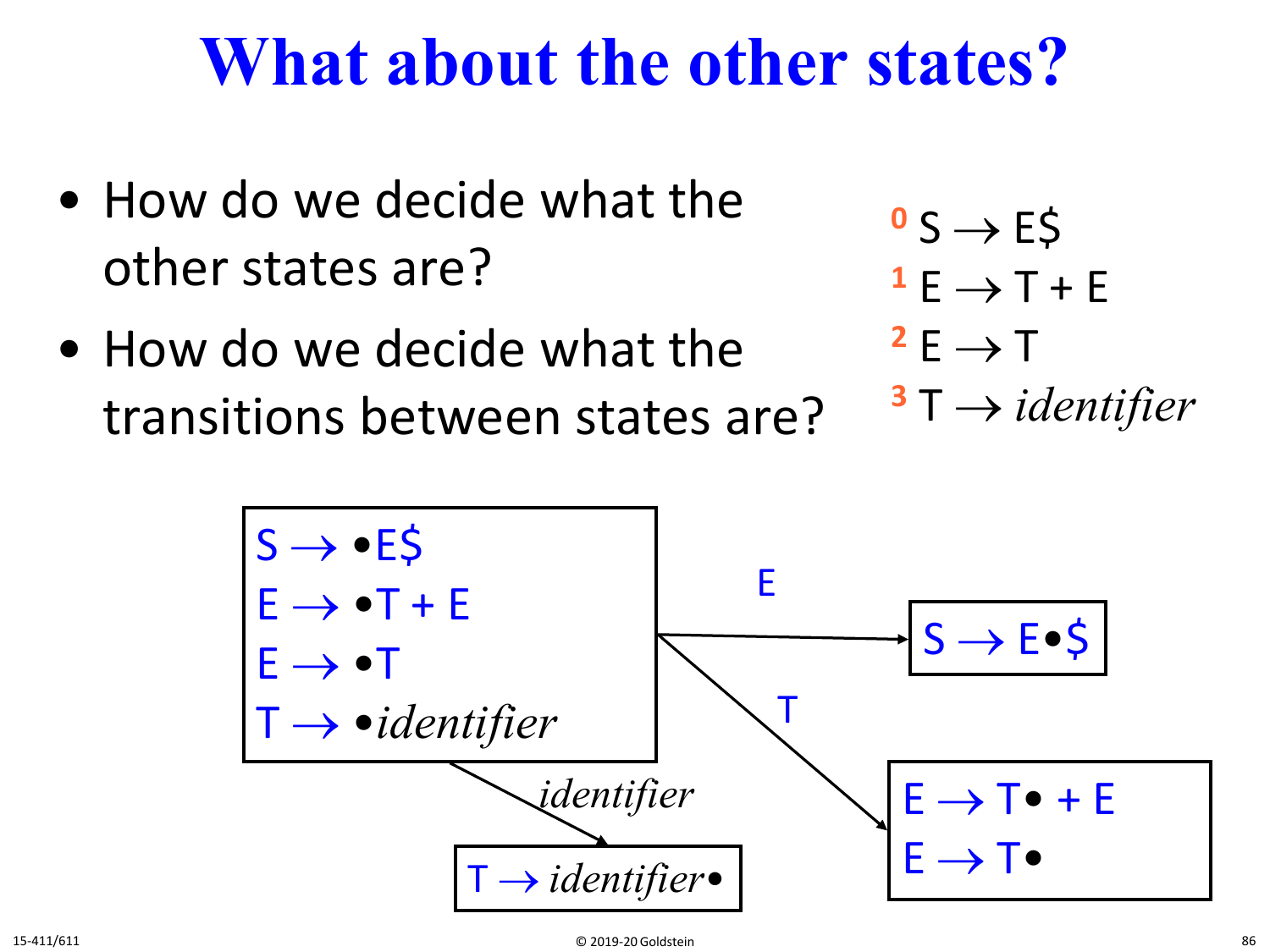## **Next(state, sym)**

- Next function determines what state to goto based on current state and symbol being recognized.
- For Non-terminal, this is used to determine the GOTO table.
- For terminal, this is used to determine the shift action.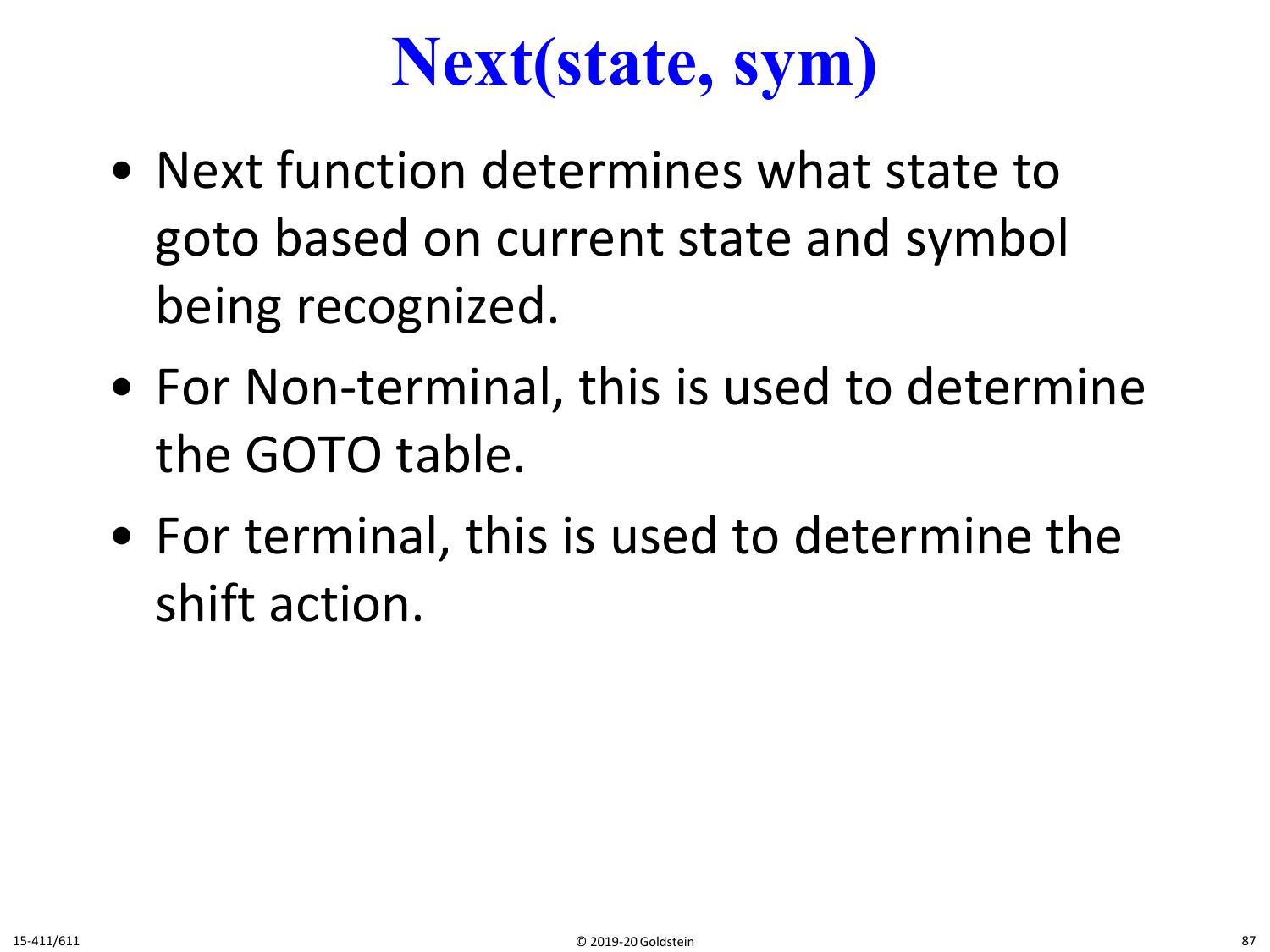#### **Constructing states**

**initial\_state = closure({start production}) state\_set.add(initial\_state) state\_queue.push(initial\_state)**

```
while(!state_queue.empty()) 
s = state_queue.pop()
foreach item A → a•Xb in s
   n = closure(next(s, X))
   if(!state_set.contains(n))
      state set.add(n)
      state queue.push(n)
                                   A state is a set of 
                                      LR(0) items
                                    get "next" state
```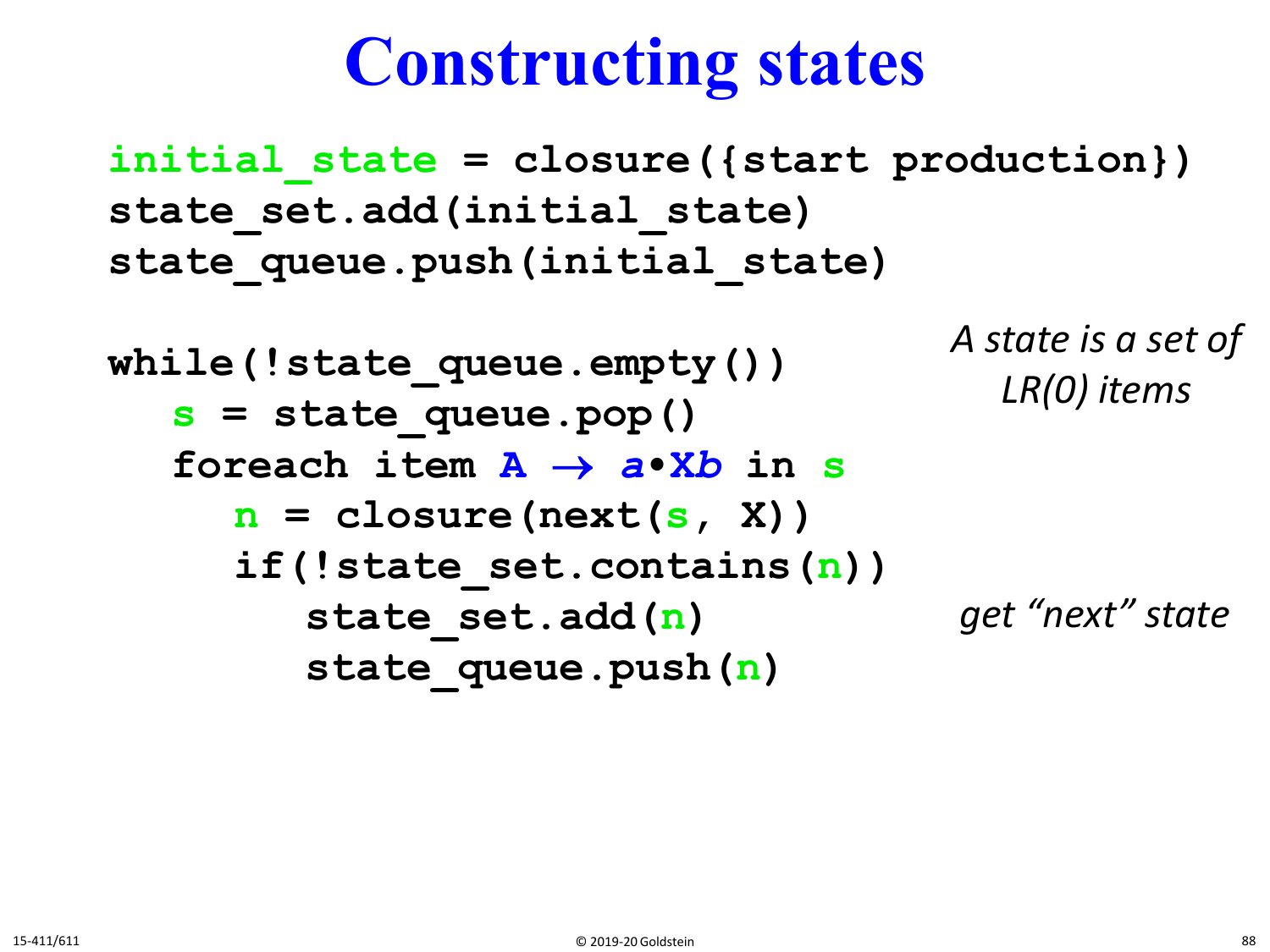

- closure( $\{S \rightarrow \bullet E \$ ) =
	- $S \rightarrow \bullet E5$

 $\sim$  S  $\rightarrow$  E\$  $1 E \rightarrow T + E$  $2E \rightarrow T$ **<sup>3</sup>** T → *identifier*

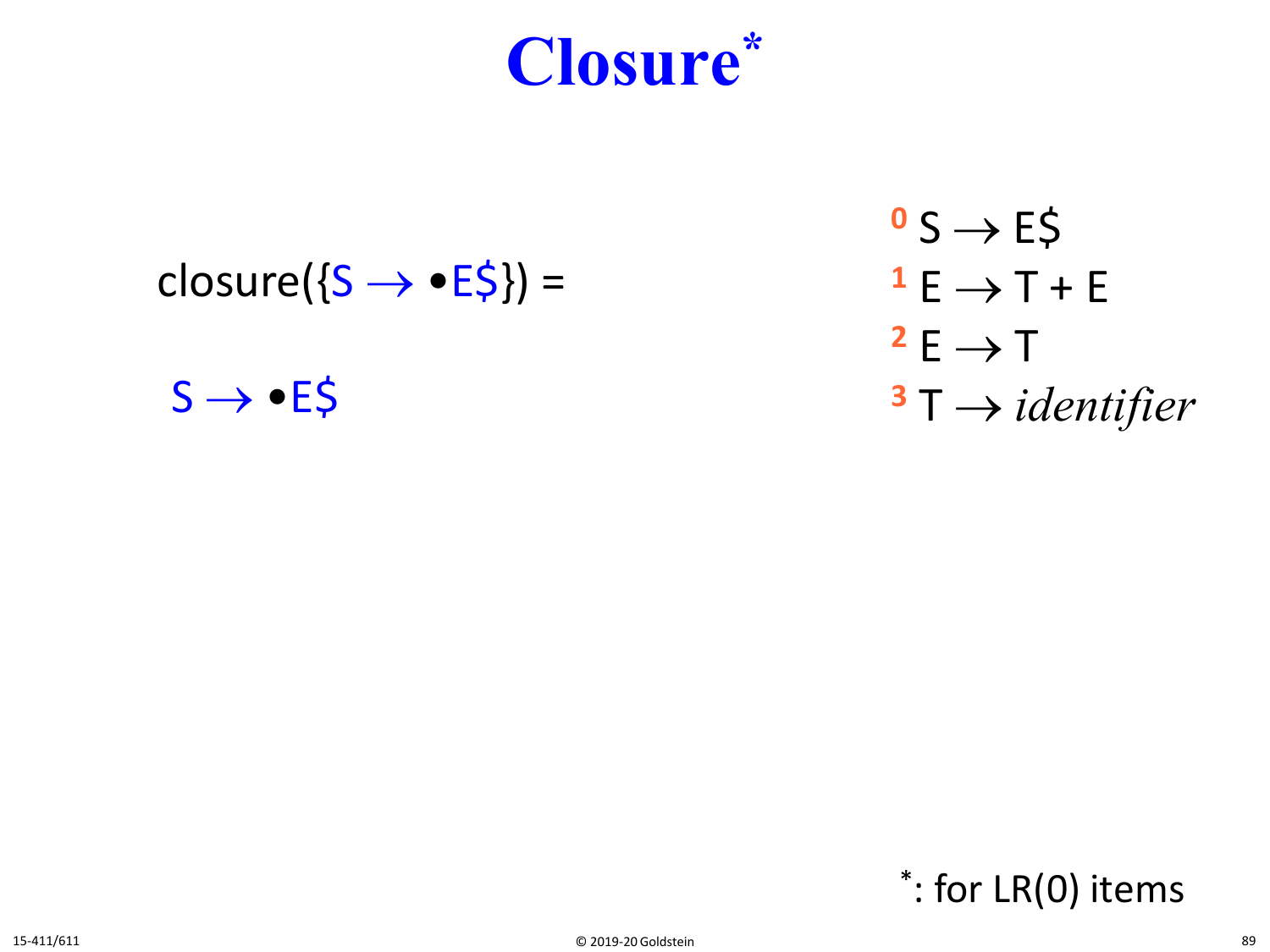

- closure( $\{S \rightarrow \bullet E\$ ) =
	- $S \rightarrow \bullet E5$  $E \rightarrow \bullet T + E$  $E \rightarrow \bullet T$ T → •*identifier*

 $0 S \rightarrow ES$  $1 E \rightarrow T + E$  $2E \rightarrow T$ **<sup>3</sup>** T → *identifier*

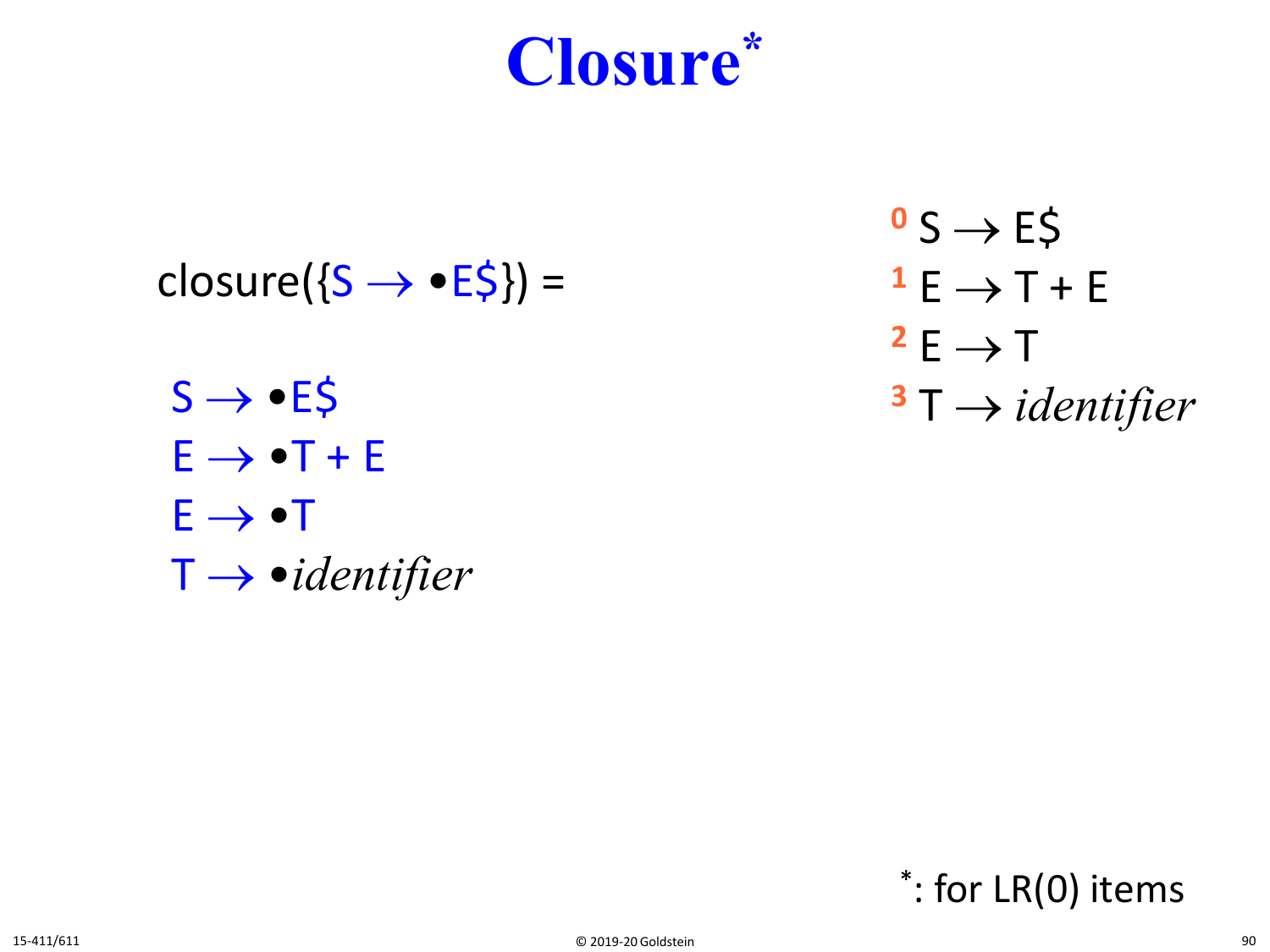#### **Next**

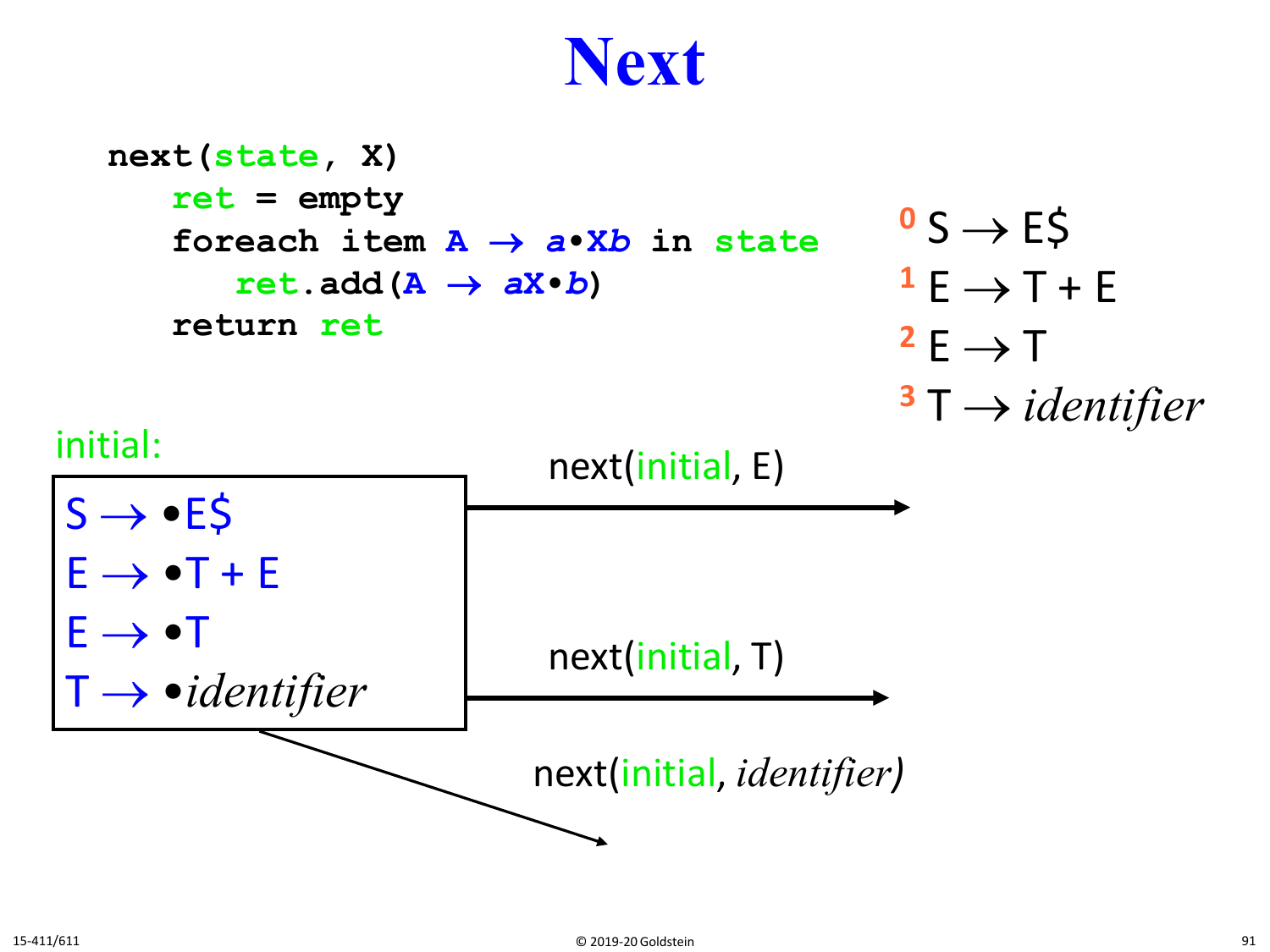

$$
0 S \rightarrow E\$\n1 E \rightarrow T + E\n2 E \rightarrow T\n3 T \rightarrow identityier
$$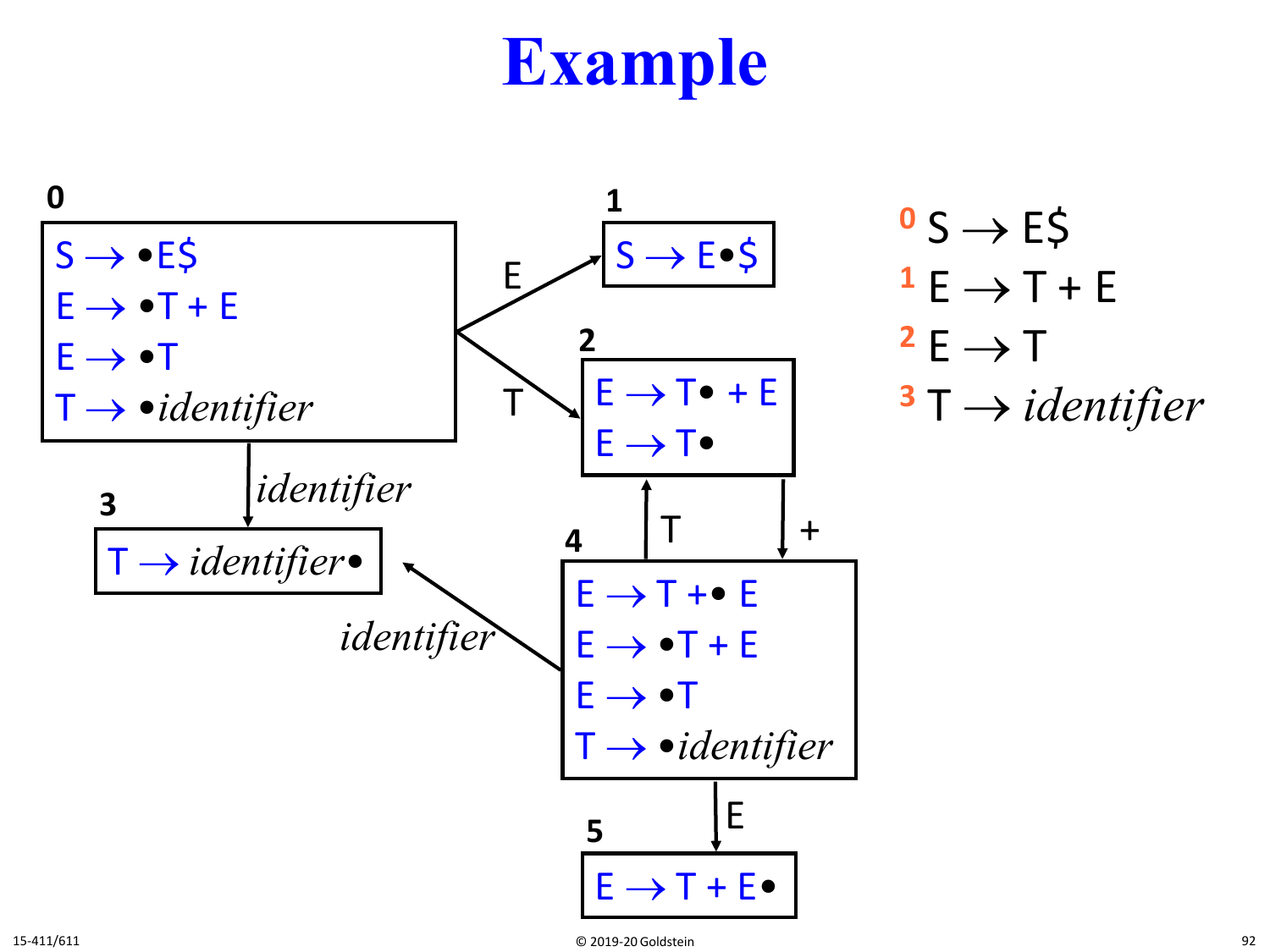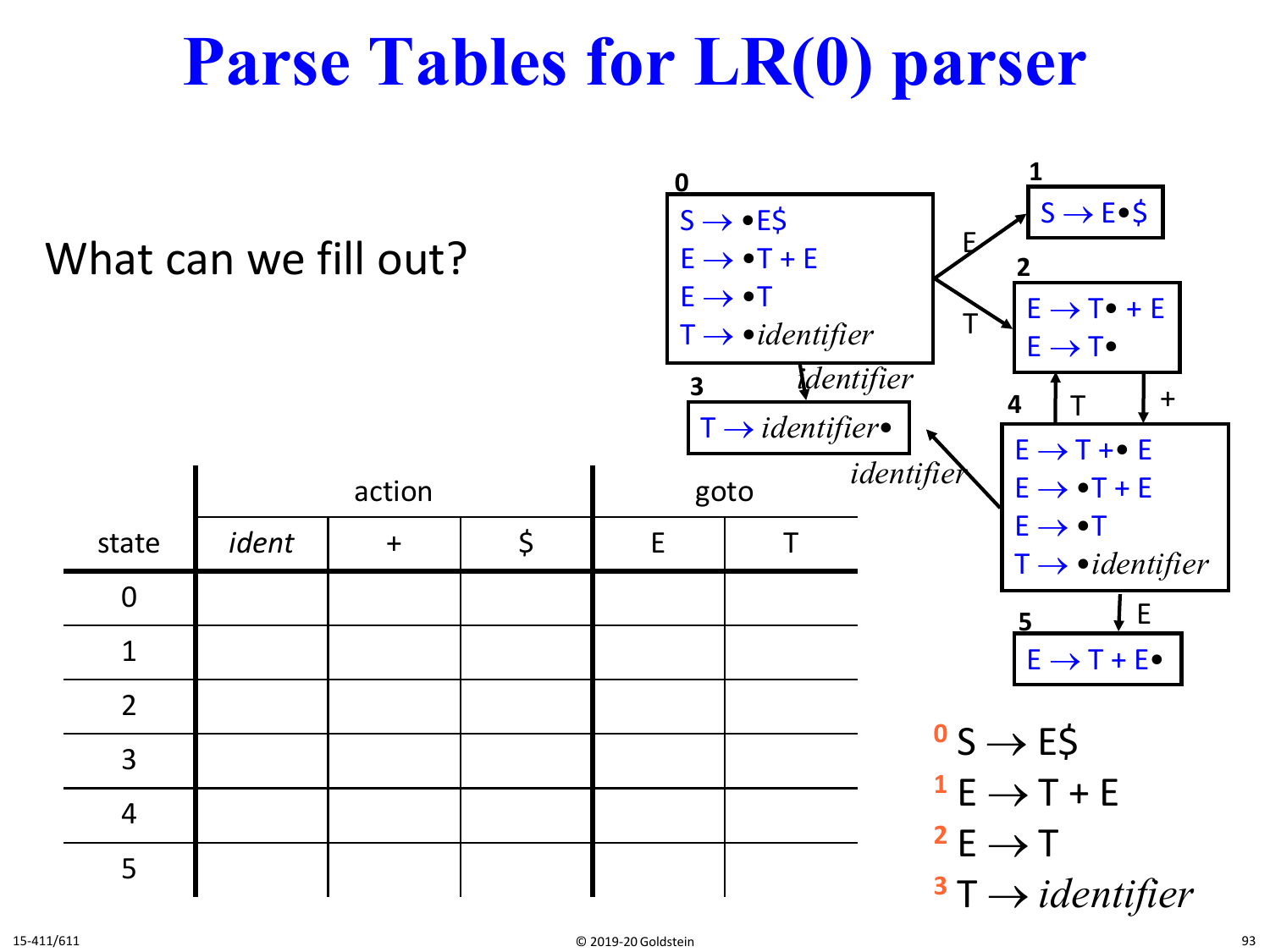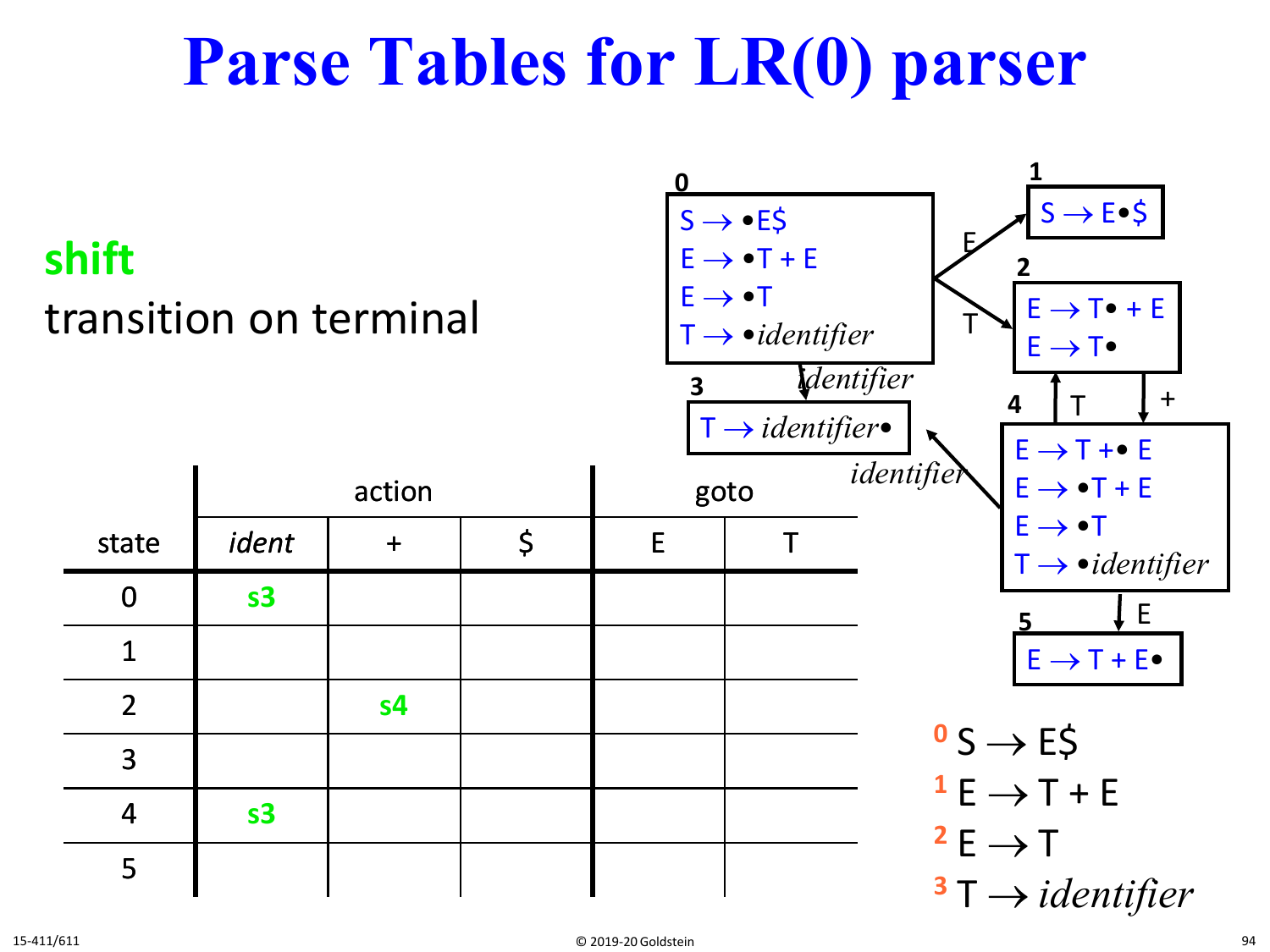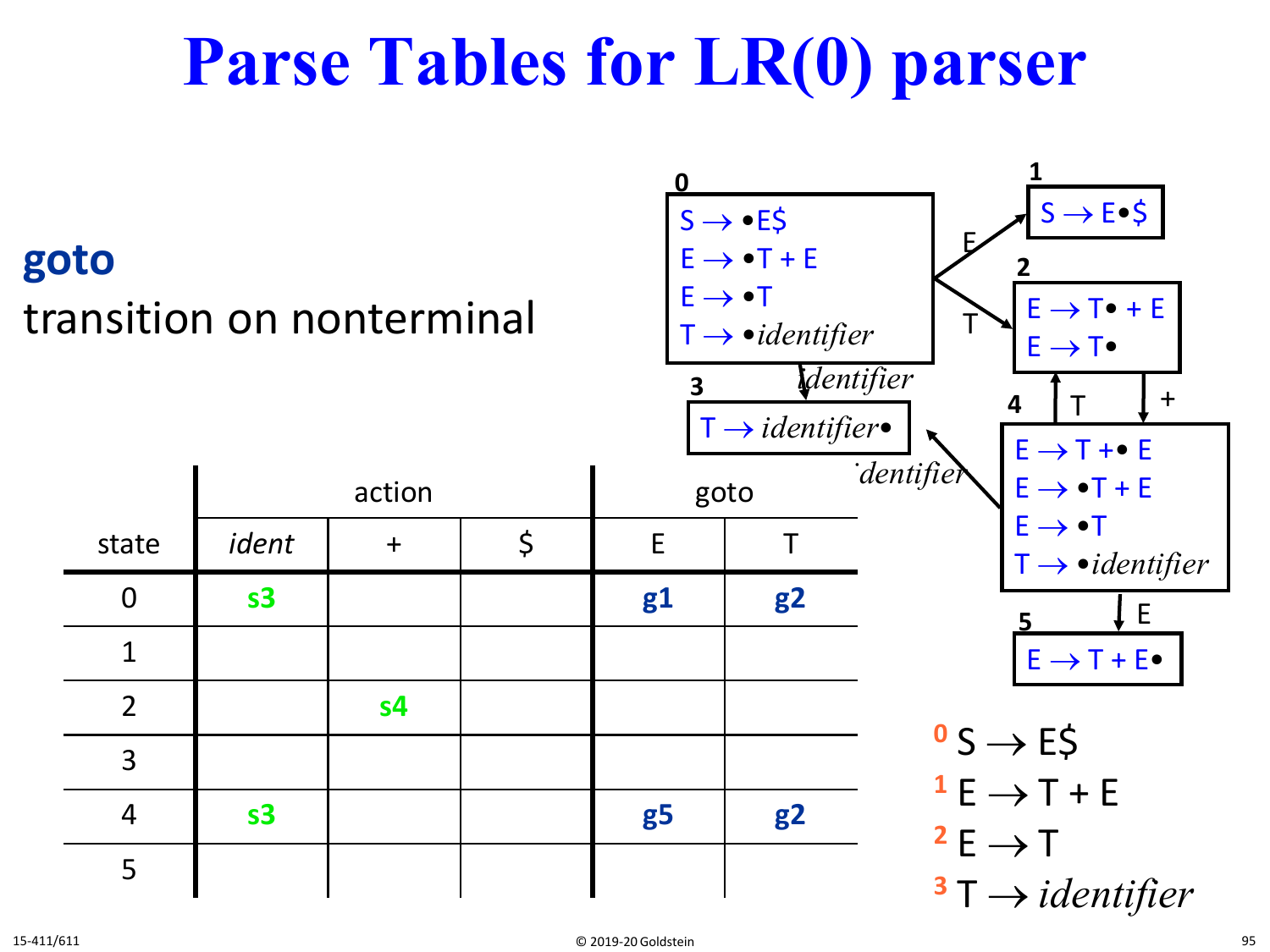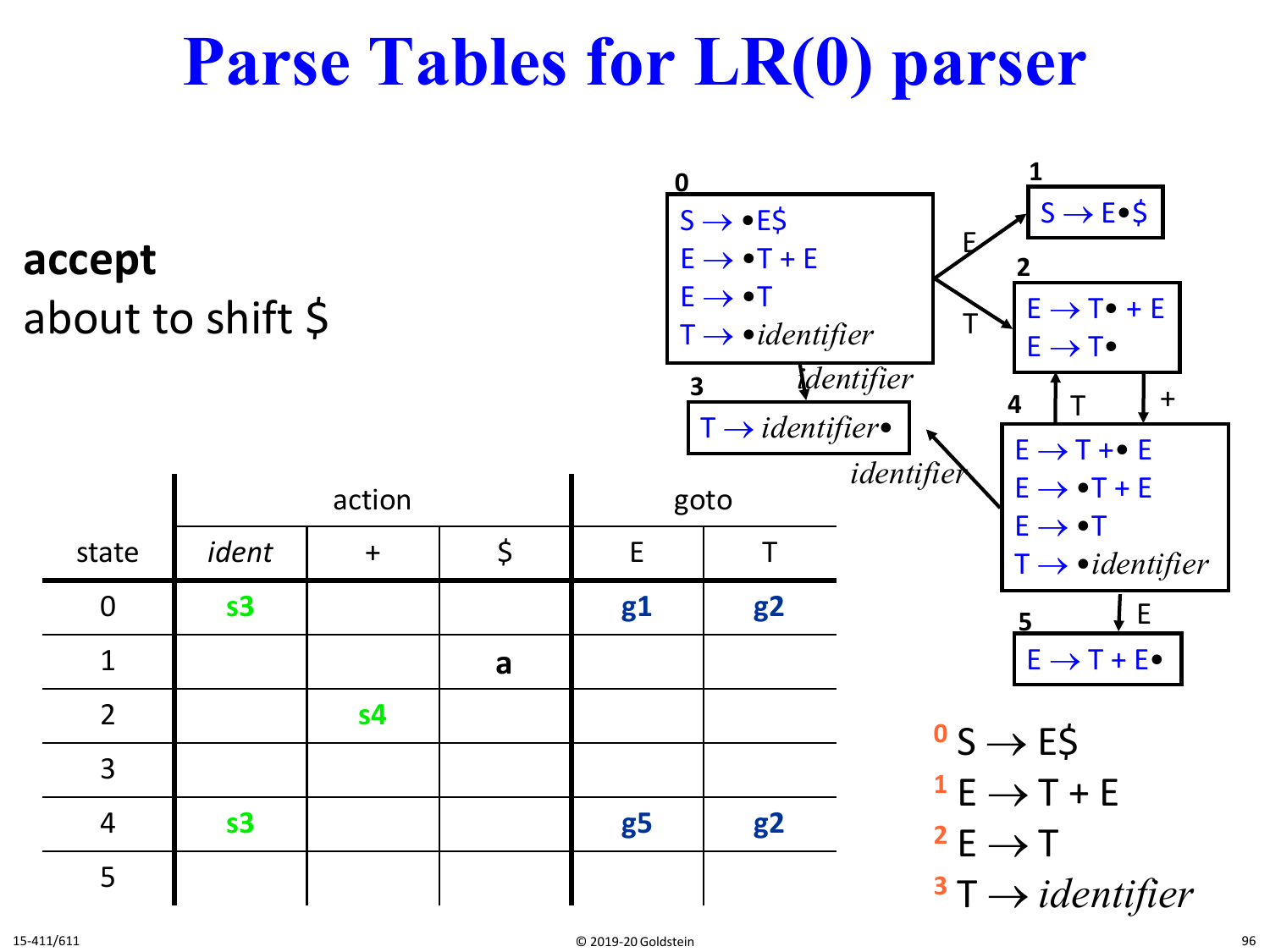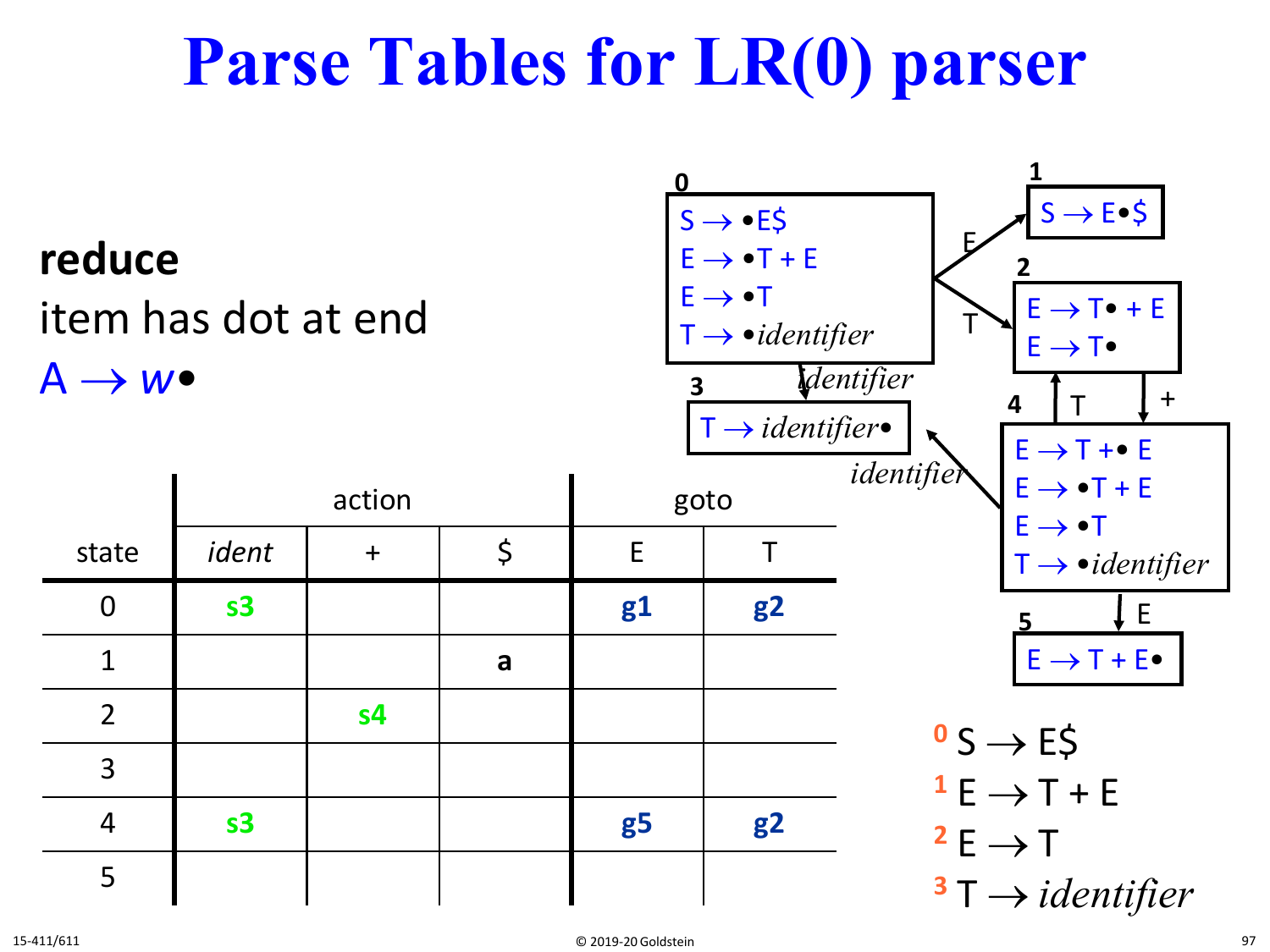# **LR(0)**

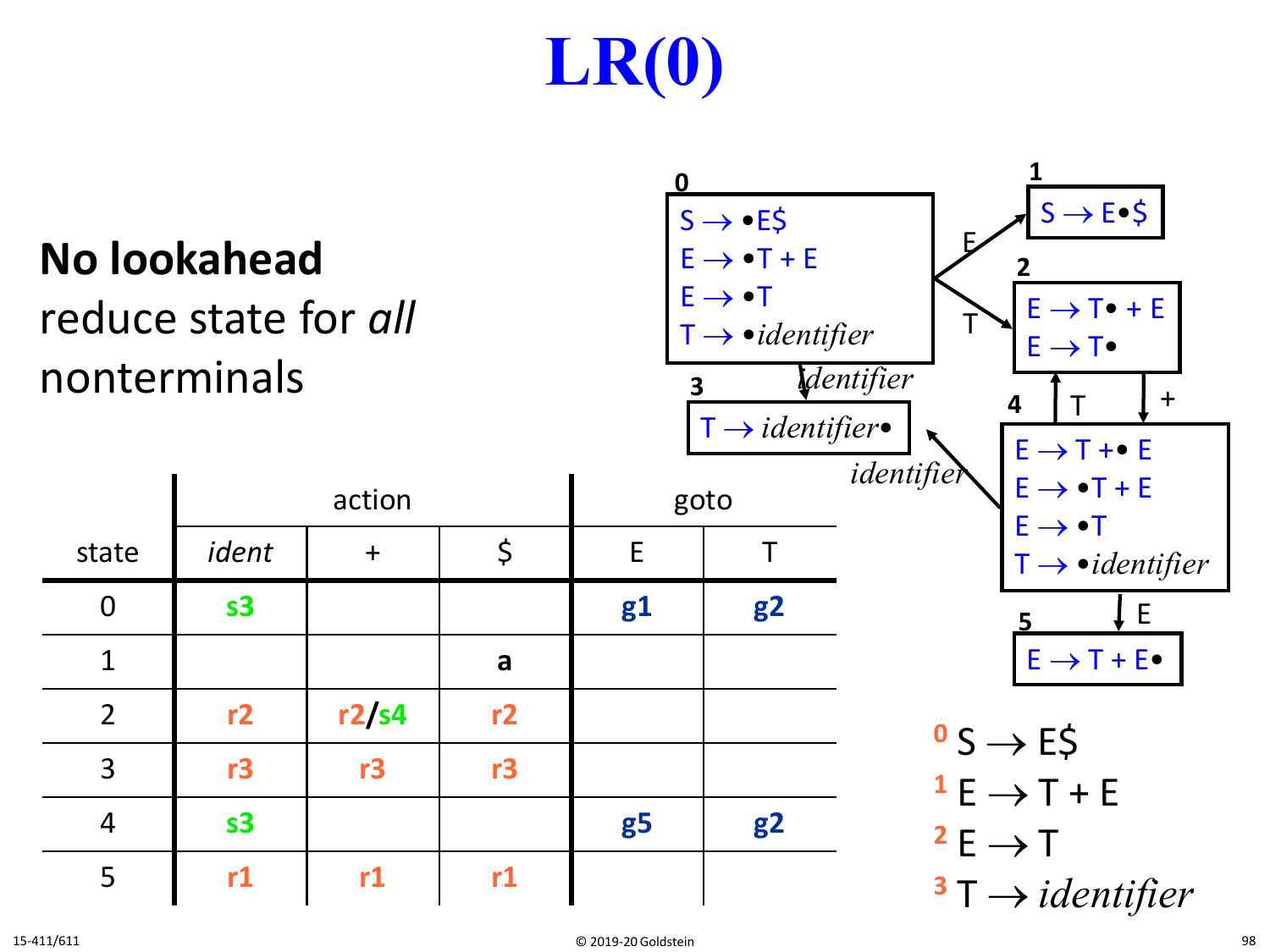# **LR(0)**

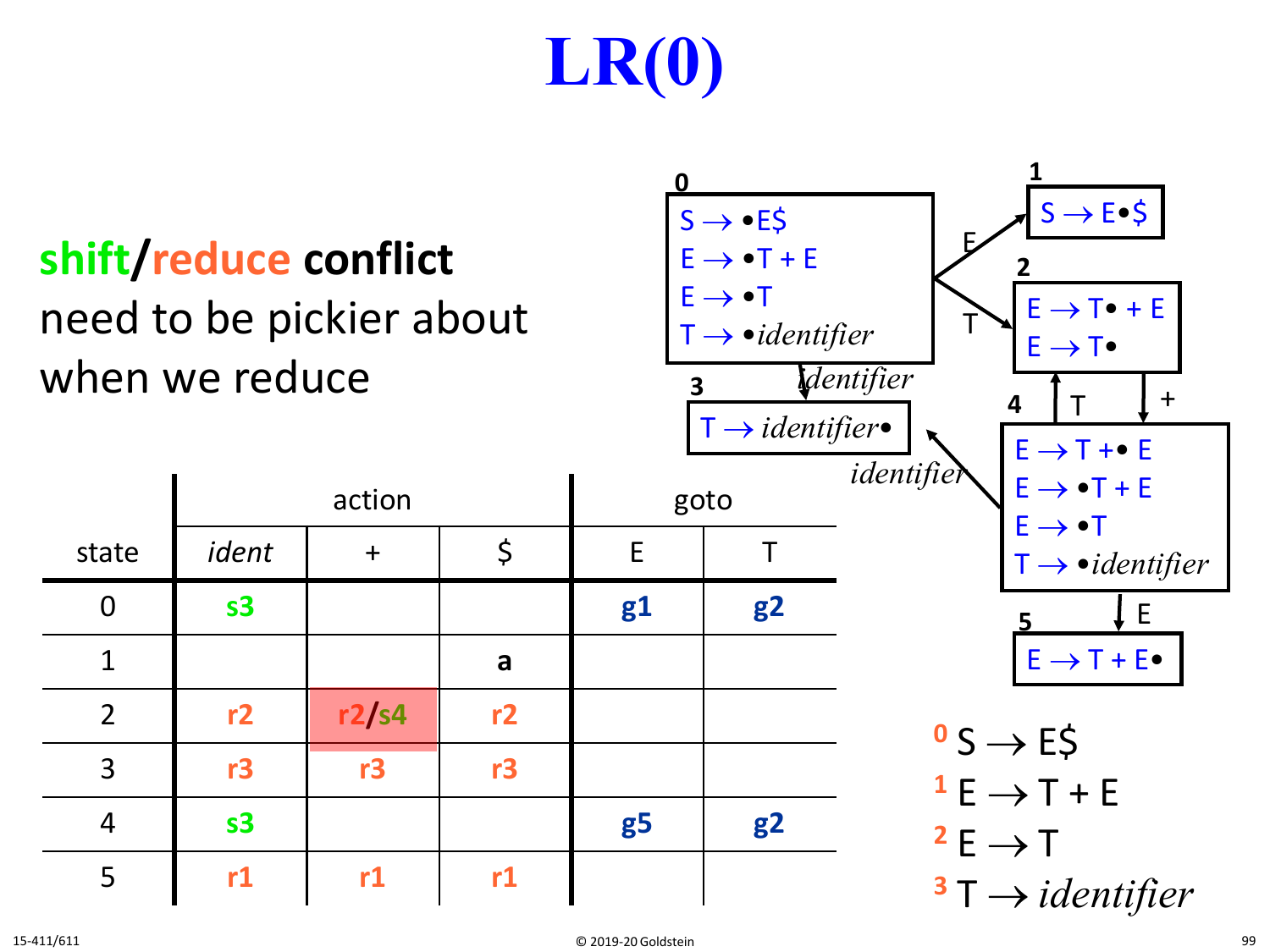## **SLR - Simple LR**

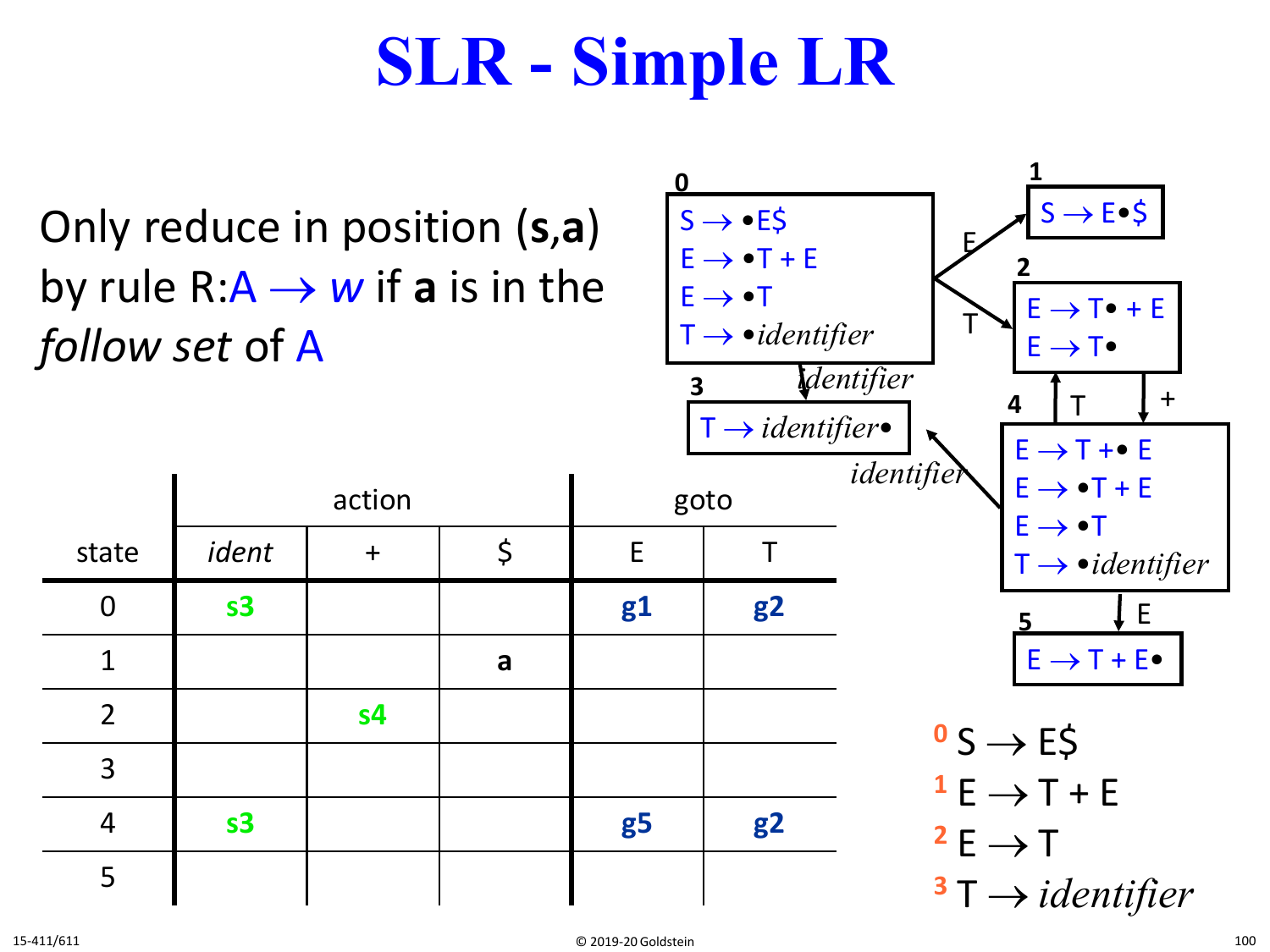#### **Reminder: Follow sets**

#### **follow(X)**

set of terminals that can appear immediately after the nonterminal X in some sentential form

$$
0 S \rightarrow E\zeta
$$
  
\n
$$
1 E \rightarrow T + E
$$
  
\n
$$
2 E \rightarrow T
$$
  
\n
$$
3 T \rightarrow identifier
$$

l.e., t ∈ FOLLOW(X) iff S  $\Rightarrow^* \alpha$ Xtβ for some  $\alpha$  and β

**follow(E)** =  $\{5\}$ **follow(T)** =  $\{+, \zeta\}$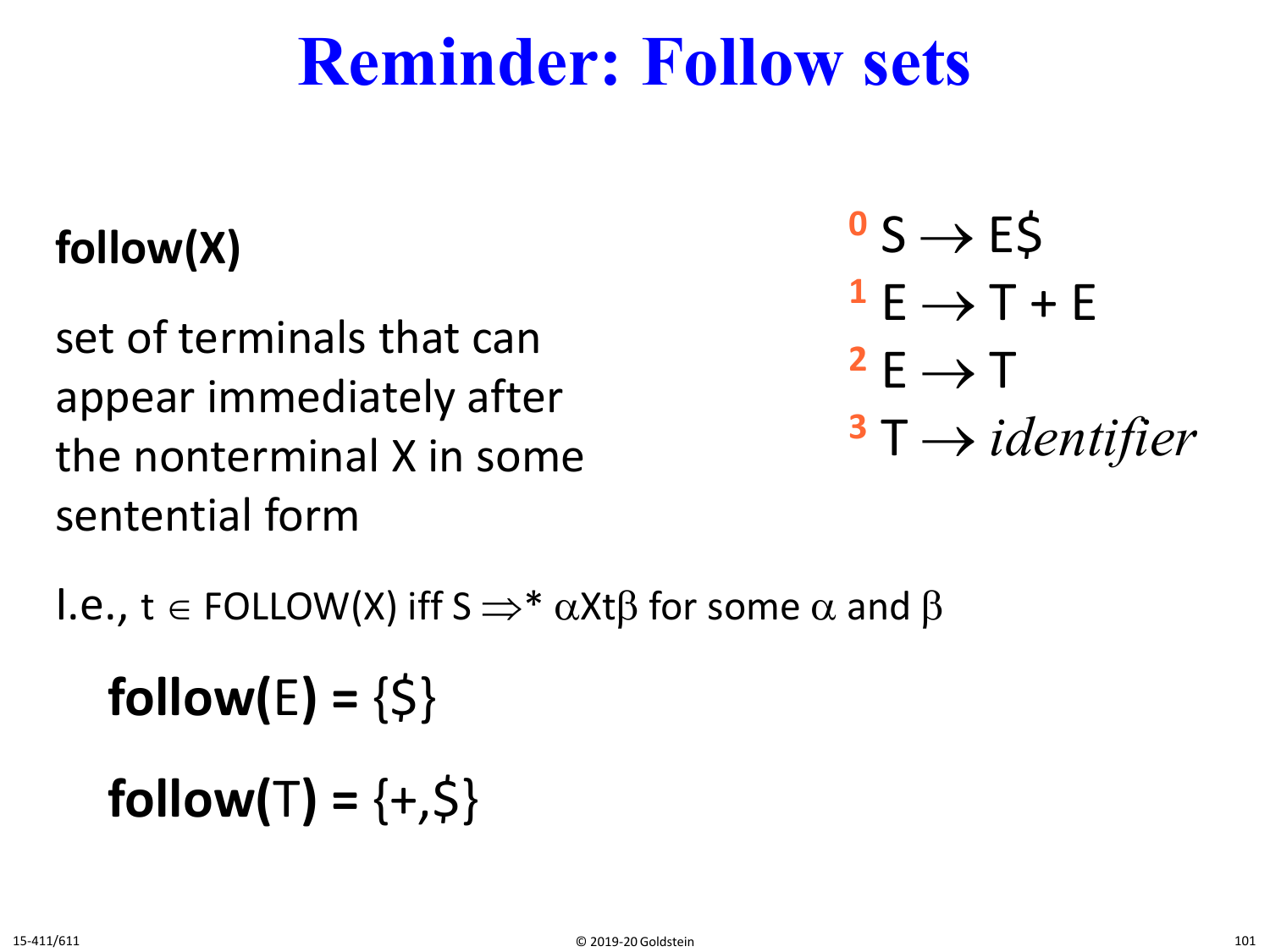#### **SLR - Reduce using follow sets**

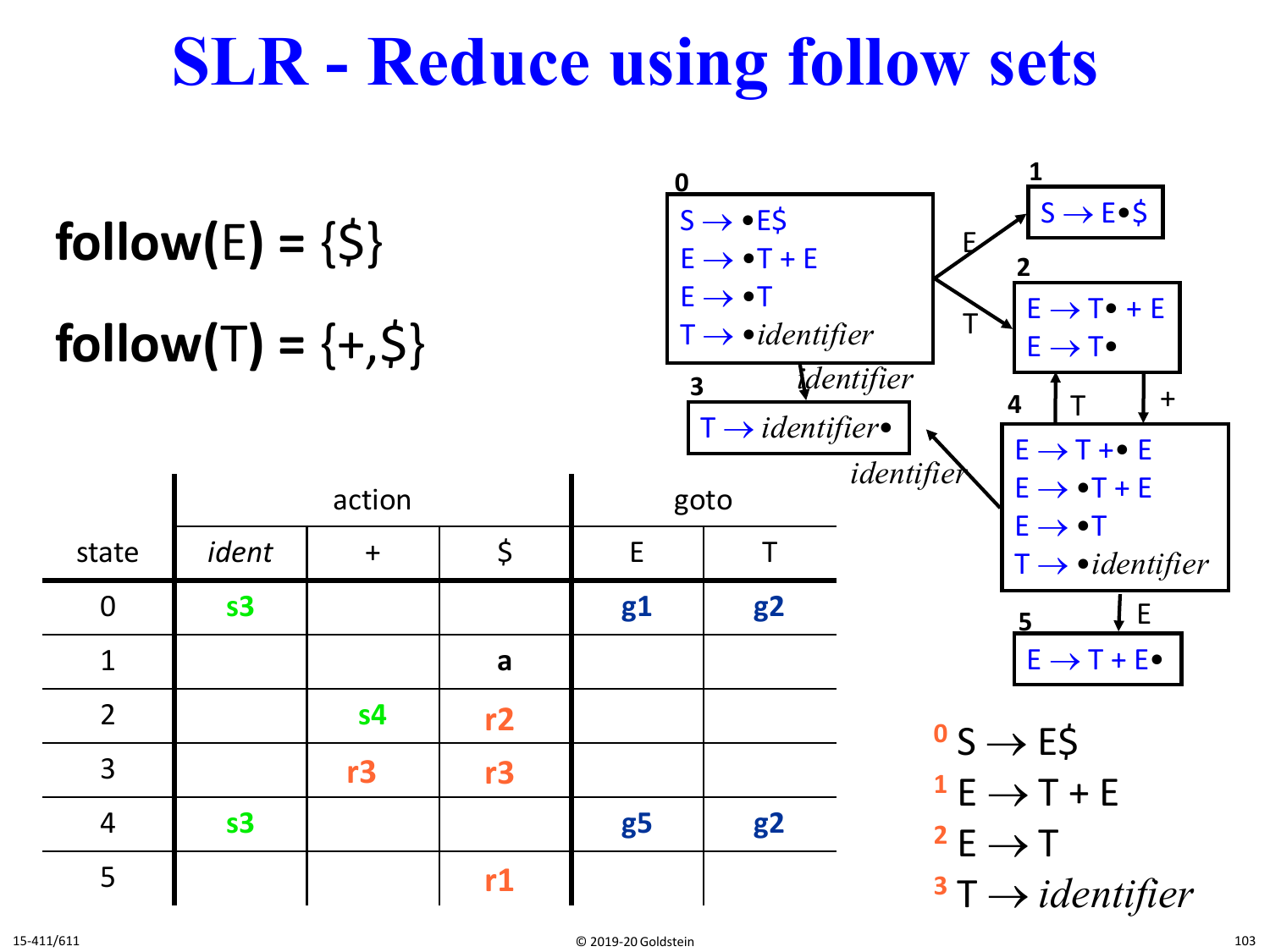#### **SLR Limitations**

- SLR uses LR(0) item sets
- Can remove some (but not all) shift/reduce conflicts using follow set
- Consider

$$
0 S \rightarrow E\zeta
$$
  
\n
$$
1 E \rightarrow L = R
$$
  
\n
$$
2 E \rightarrow R
$$
  
\n
$$
3 L \rightarrow id
$$
  
\n
$$
4 L \rightarrow *R
$$
  
\n
$$
5 R \rightarrow L
$$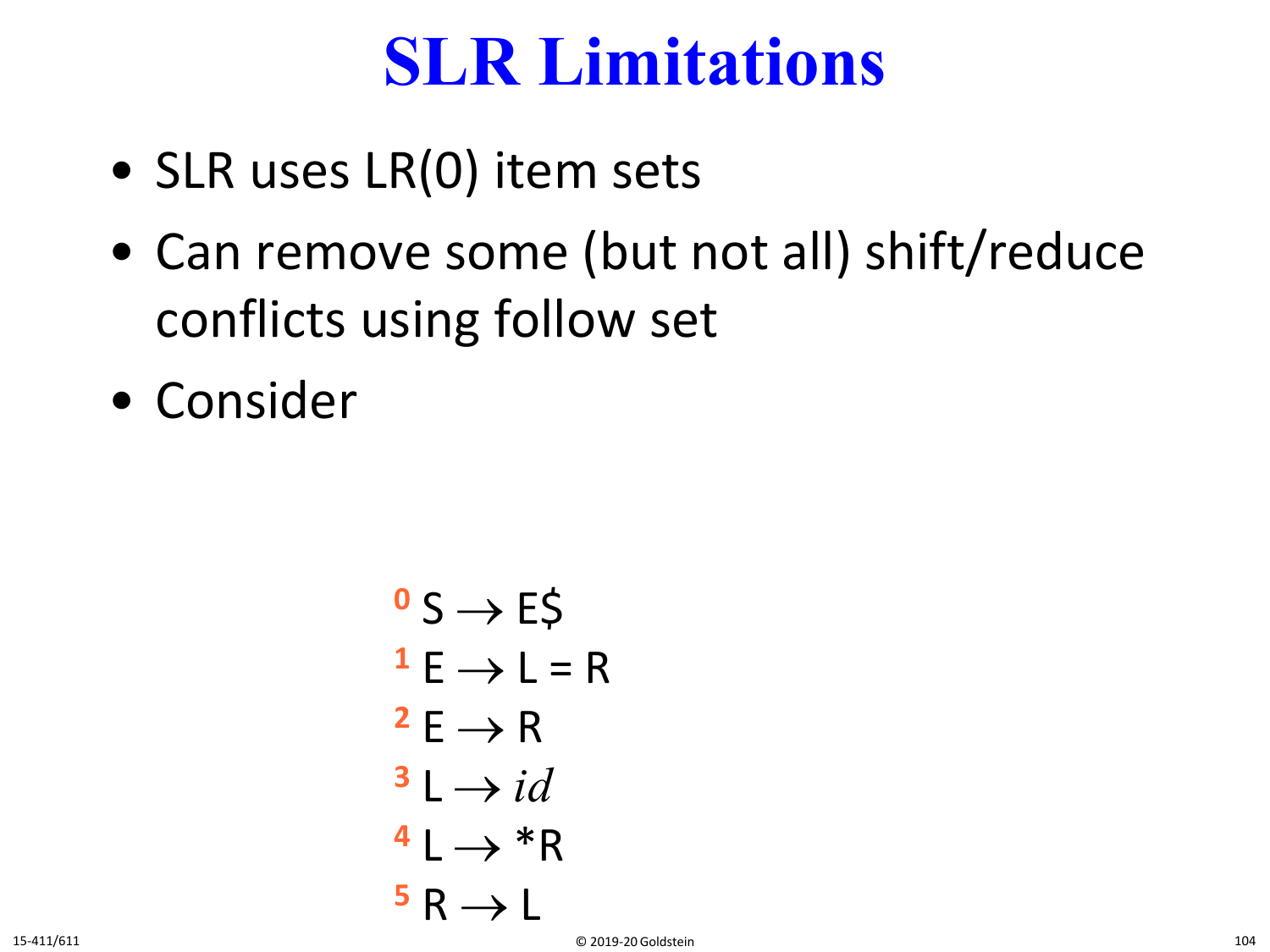$\sim$  S  $\rightarrow$  E\$  $1 E \rightarrow L = R$  $2E \rightarrow R$  $3 \perp \rightarrow id$  $4 L \rightarrow *R$  $\overline{5}$  R  $\rightarrow$  L

> What are the reduce states?

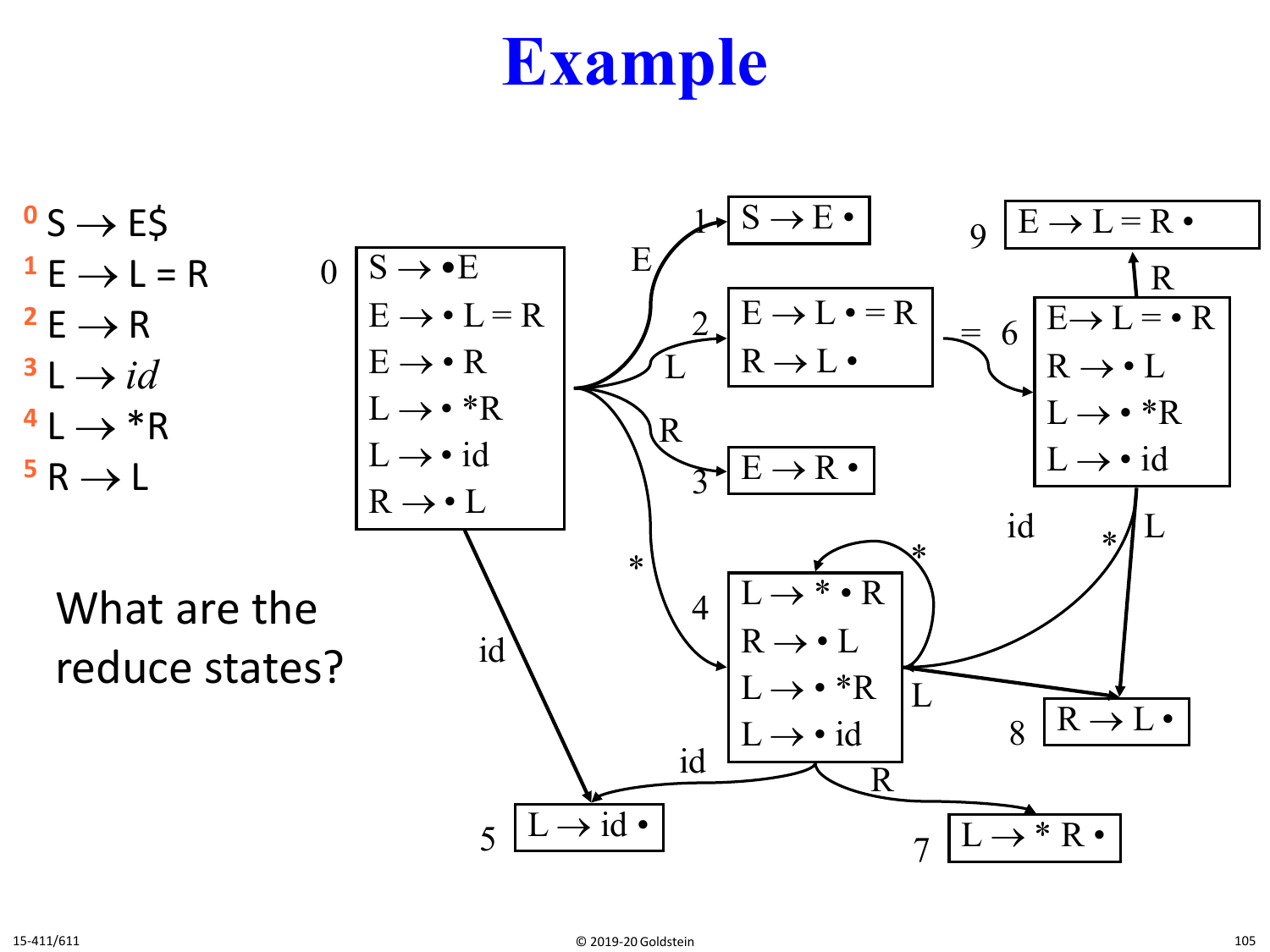$\sim$  S  $\rightarrow$  E\$  $1 E \rightarrow L = R$  $2E \rightarrow R$  $3 \perp \rightarrow id$  $4 L \rightarrow *R$  $5R \rightarrow L$ 

> What are the reduce states?

1,2,3,5,7,8,9

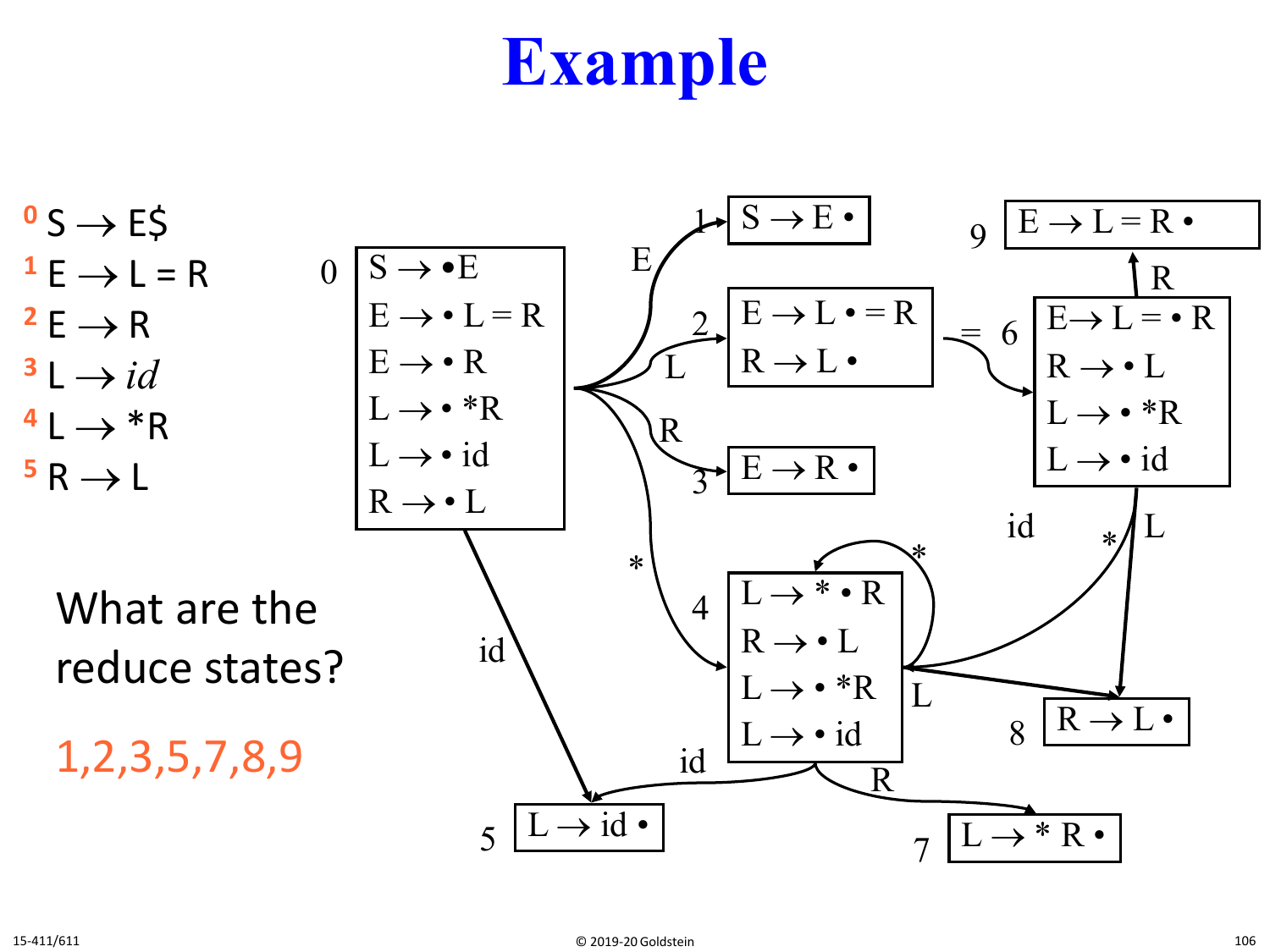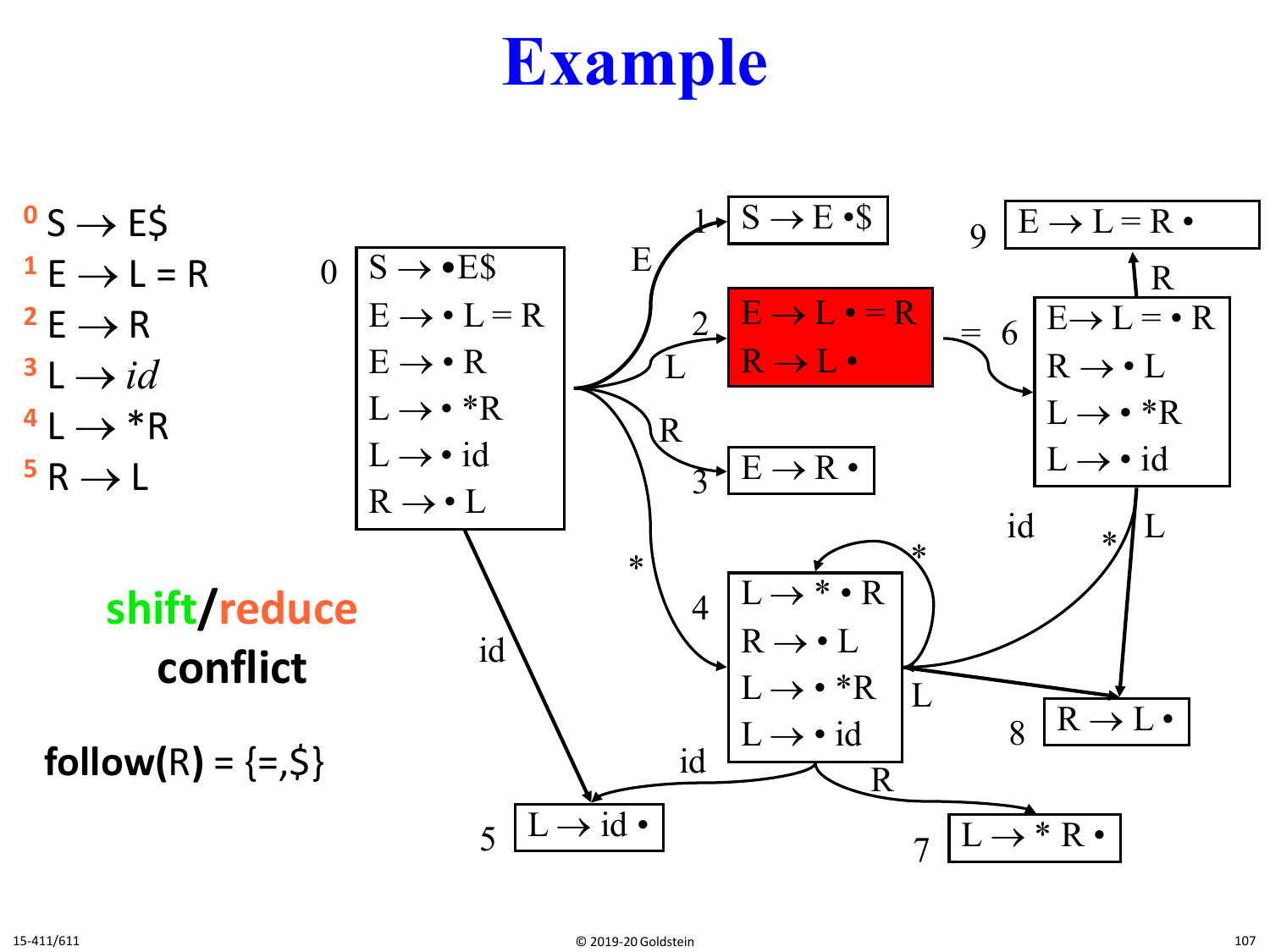## **Problem with SLR**

• Reduce on ALL terminals in FOLLOW set



- $FOLLOW(R) = FOLLOW(L)$
- But, we should never reduce  $R \rightarrow L$  on '=' I.e., R=… is not a viable prefix for a right sentential form
- Thus, there should be no reduction in state 2
- How can we solve this?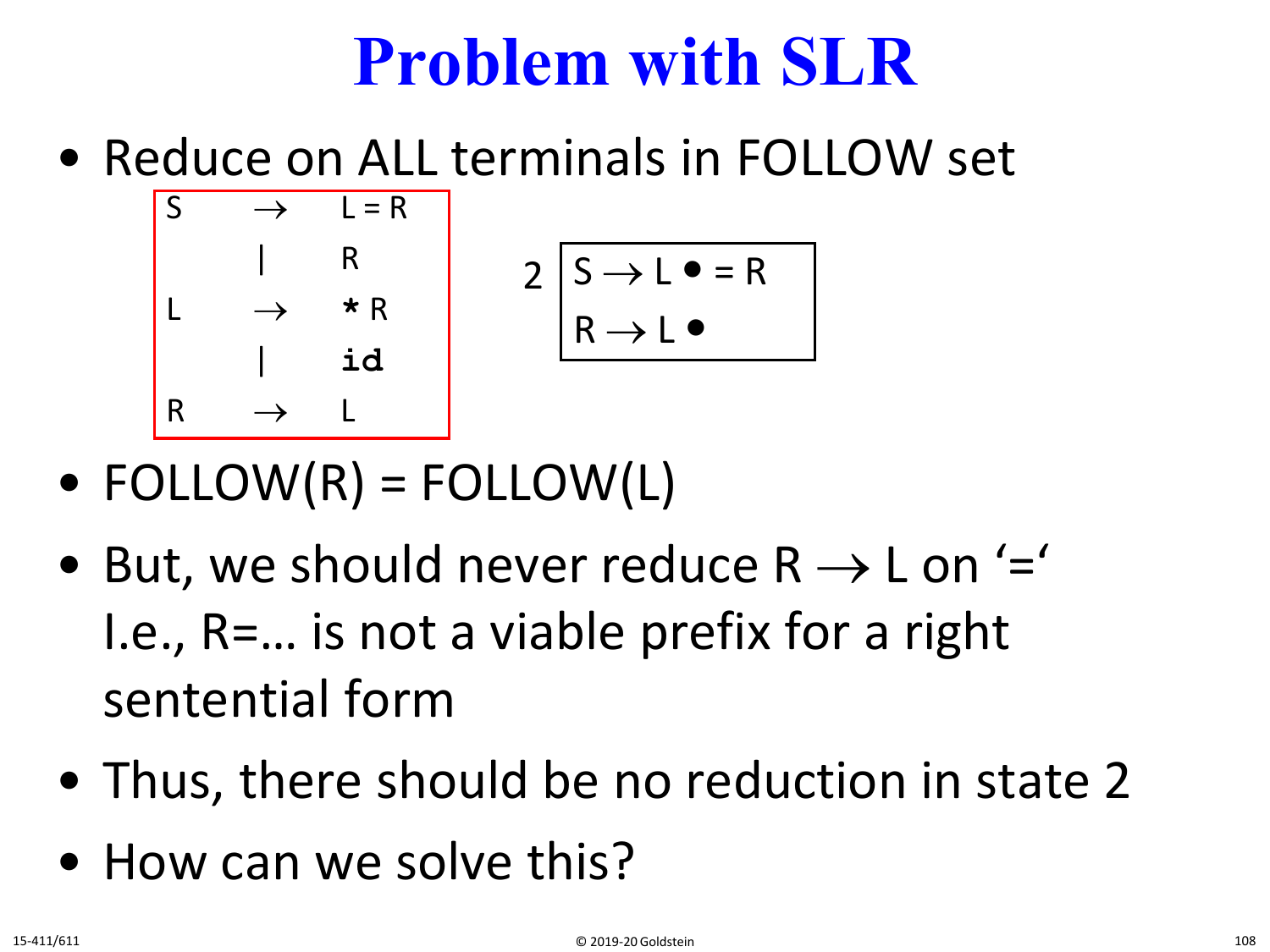# **LR(1) Items**

- An LR(1) item is an LR(0) item combined with a single terminal (the *lookahead*)
- $[X \rightarrow \alpha \bullet \beta, a]$  Means
	- $-\alpha$  is at top of stack
	- $-$  Input string is derivable from  $\beta$ a
- In other words, when we reduce  $X \rightarrow \alpha \beta$ , a had better be the look ahead symbol.
- Or, Only put 'reduce by  $X \rightarrow \alpha \beta'$  in **action** [s,a]
- Can construct states as before, but have to modify closure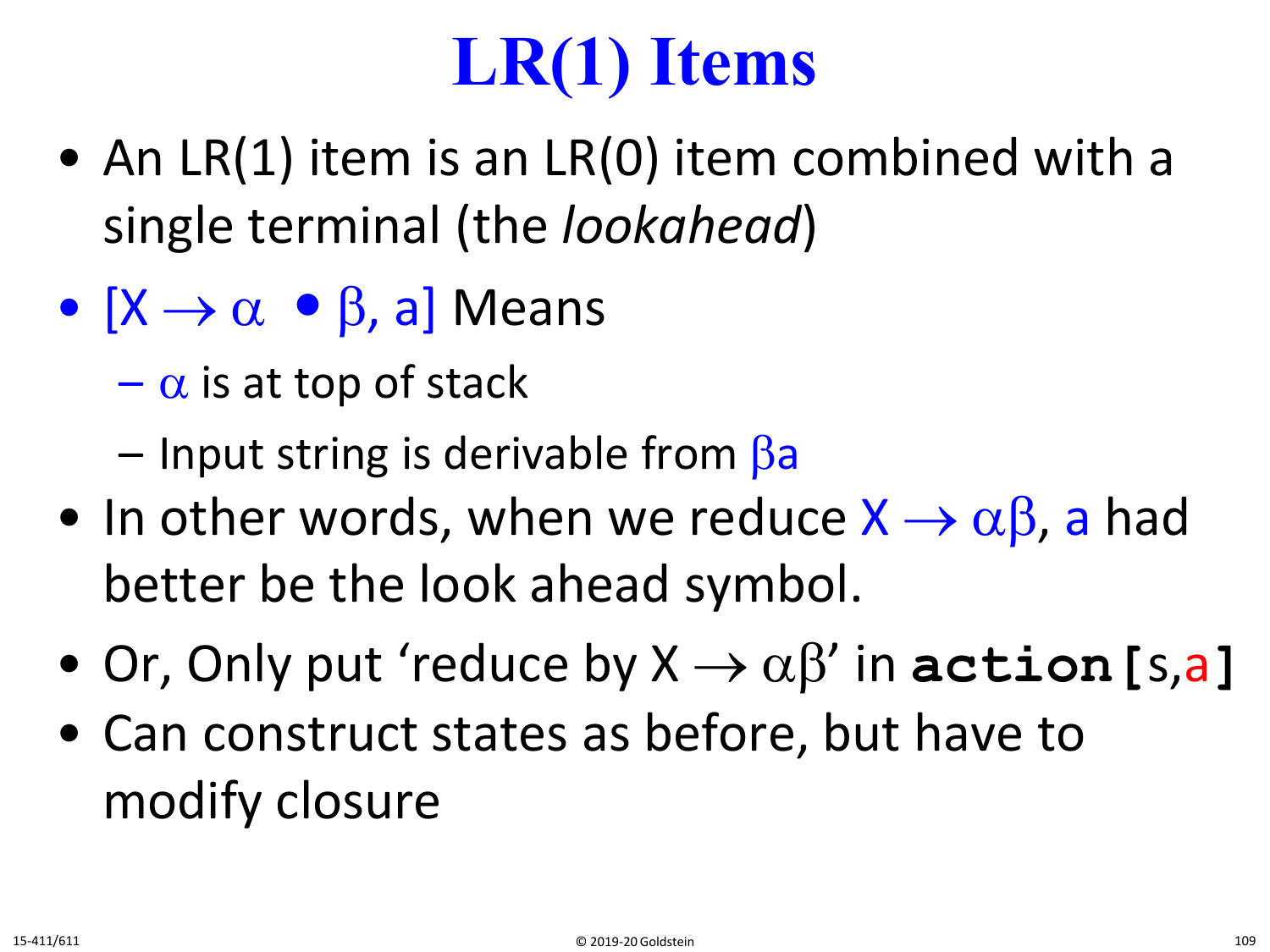# **What LR(1) Items Mean**

- $[X \rightarrow \bullet \alpha \beta \gamma, a]$ input is consistent with  $X \rightarrow \alpha \beta \gamma$
- $[X \rightarrow \alpha \bullet \beta \gamma, a]$ input is consistent with  $X \rightarrow \alpha \beta \gamma$  and we have already recognized  $\alpha$
- $[X \rightarrow \alpha \beta \bullet \gamma, a]$ input is consistent with  $X \rightarrow \alpha \beta \gamma$  and we have already recognized  $\alpha$   $\beta$
- $[X \rightarrow \alpha \beta \gamma$  , a input is consistent with  $X \rightarrow \alpha \beta \gamma$  and if lookahead symbol is a, then we can reduce to X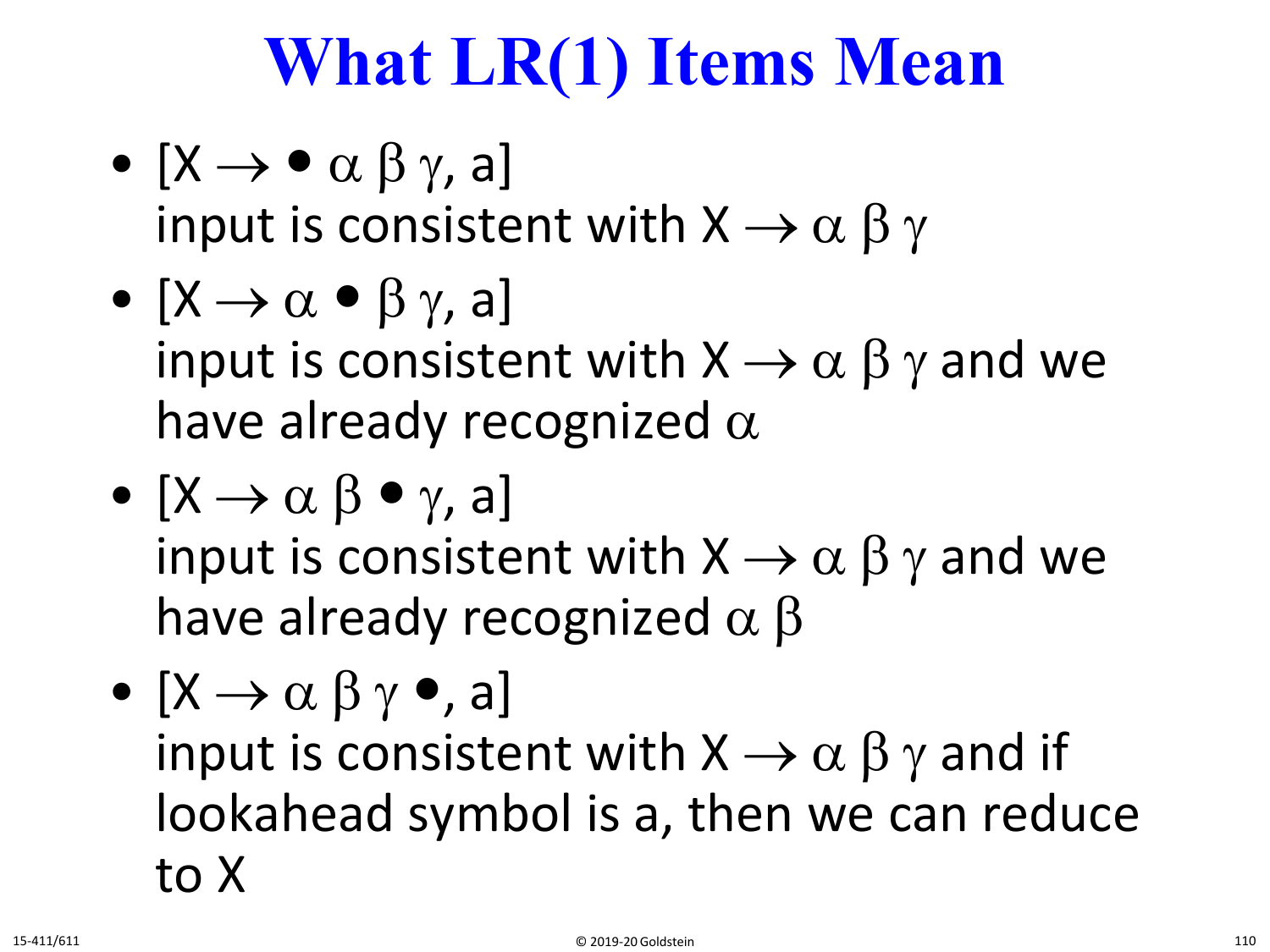## **LR(1) Closure**

**closure(state) repeat foreach item A** → *a***•X***b,* **t in state foreach production X** → *w*  **and each terminal t' in FIRST(***b***t***)* state.add( $X \rightarrow \bullet w$ , t') **until state does not change return state**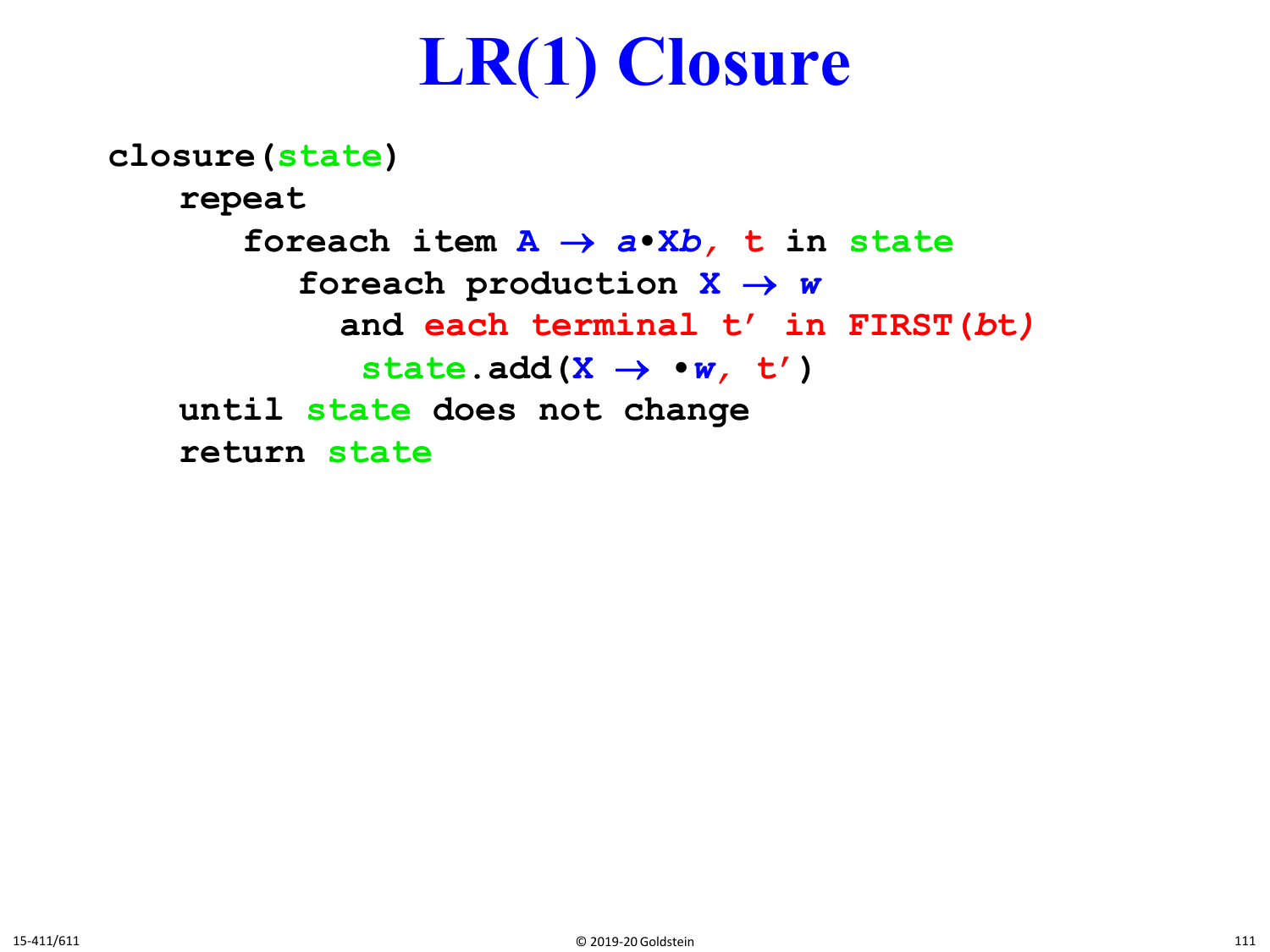#### $closure({S \rightarrow eE\$ , ?}) =

 $S \rightarrow \bullet E\$ , ?

$$
0 S \rightarrow E\zeta
$$
  
\n
$$
1 E \rightarrow L = R
$$
  
\n
$$
2 E \rightarrow R
$$
  
\n
$$
3 L \rightarrow id
$$
  
\n
$$
4 L \rightarrow *R
$$
  
\n
$$
5 R \rightarrow L
$$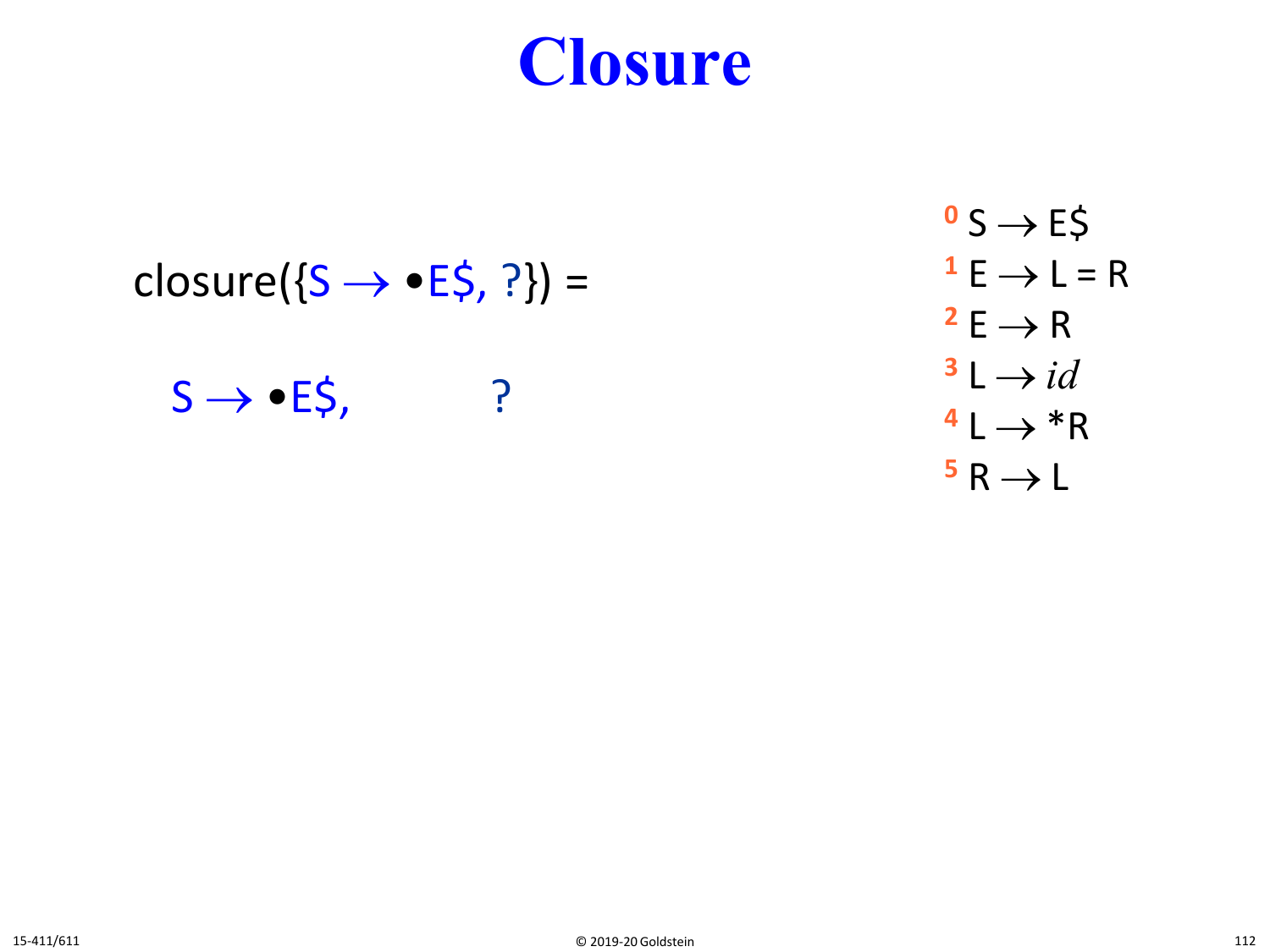- closure( $\{S \rightarrow \bullet E\$ , ?}) =
	- $S \rightarrow \bullet E\$ , ?  $E \rightarrow \bullet L = R$ , \$  $E \rightarrow \bullet R,$  \$

 $0 S \rightarrow E5$  $1 E \rightarrow L = R$  $2E \rightarrow R$  $1\rightarrow id$  $4 L \rightarrow *R$  $5R \rightarrow L$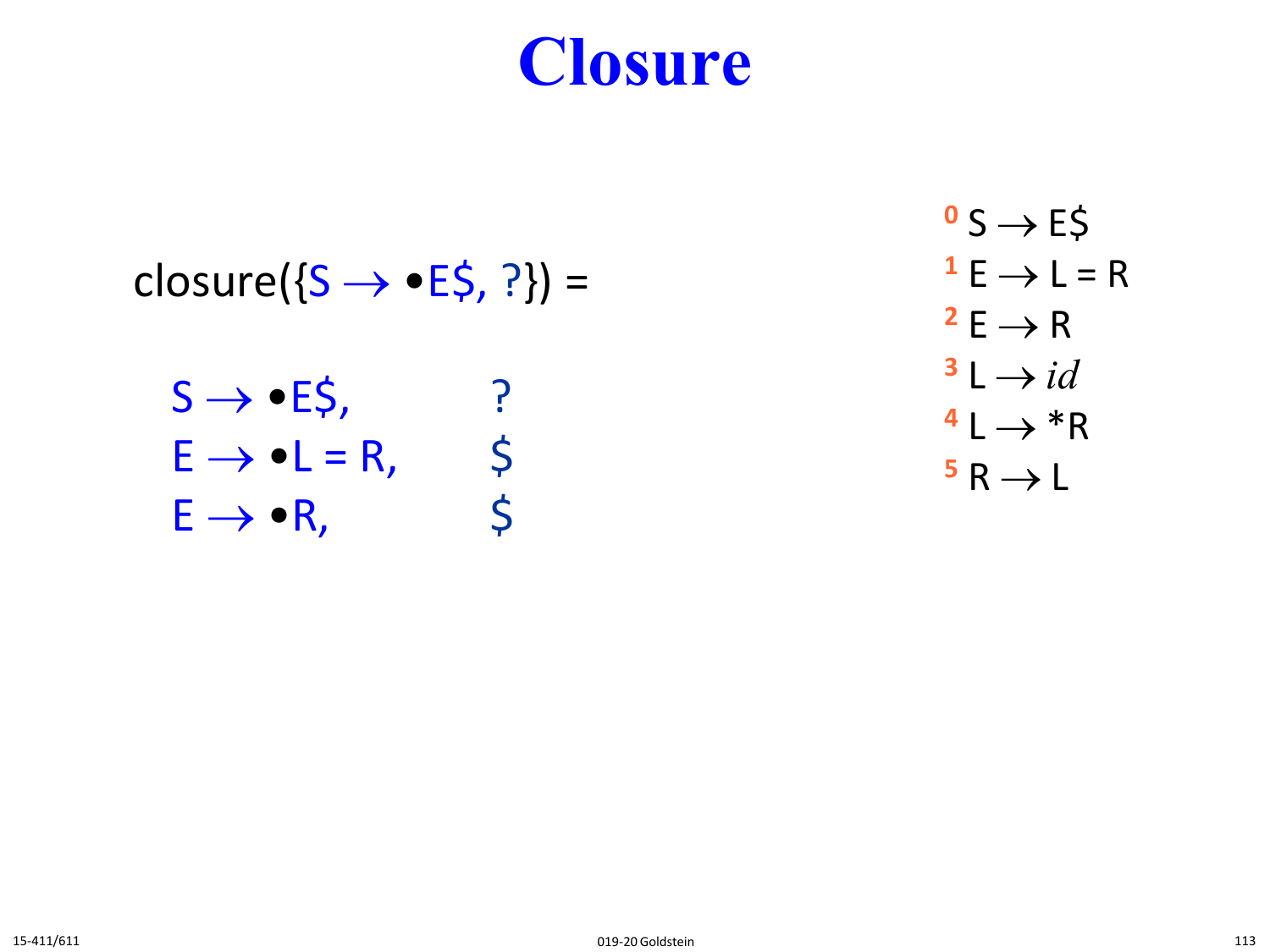closure( $\{S \rightarrow \bullet E\$ , ?}) =

$$
S \rightarrow \bullet E\zeta, \qquad ?
$$
  
\n
$$
E \rightarrow \bullet L = R, \qquad \zeta
$$
  
\n
$$
E \rightarrow \bullet R, \qquad \zeta
$$
  
\n
$$
L \rightarrow \bullet id, \qquad =
$$
  
\n
$$
L \rightarrow \bullet * R, \qquad =
$$

 $0S \rightarrow E\overline{S}$  $1 E \rightarrow L = R$  $2E \rightarrow R$  $1\rightarrow id$  $4 L \rightarrow *R$  $5R \rightarrow L$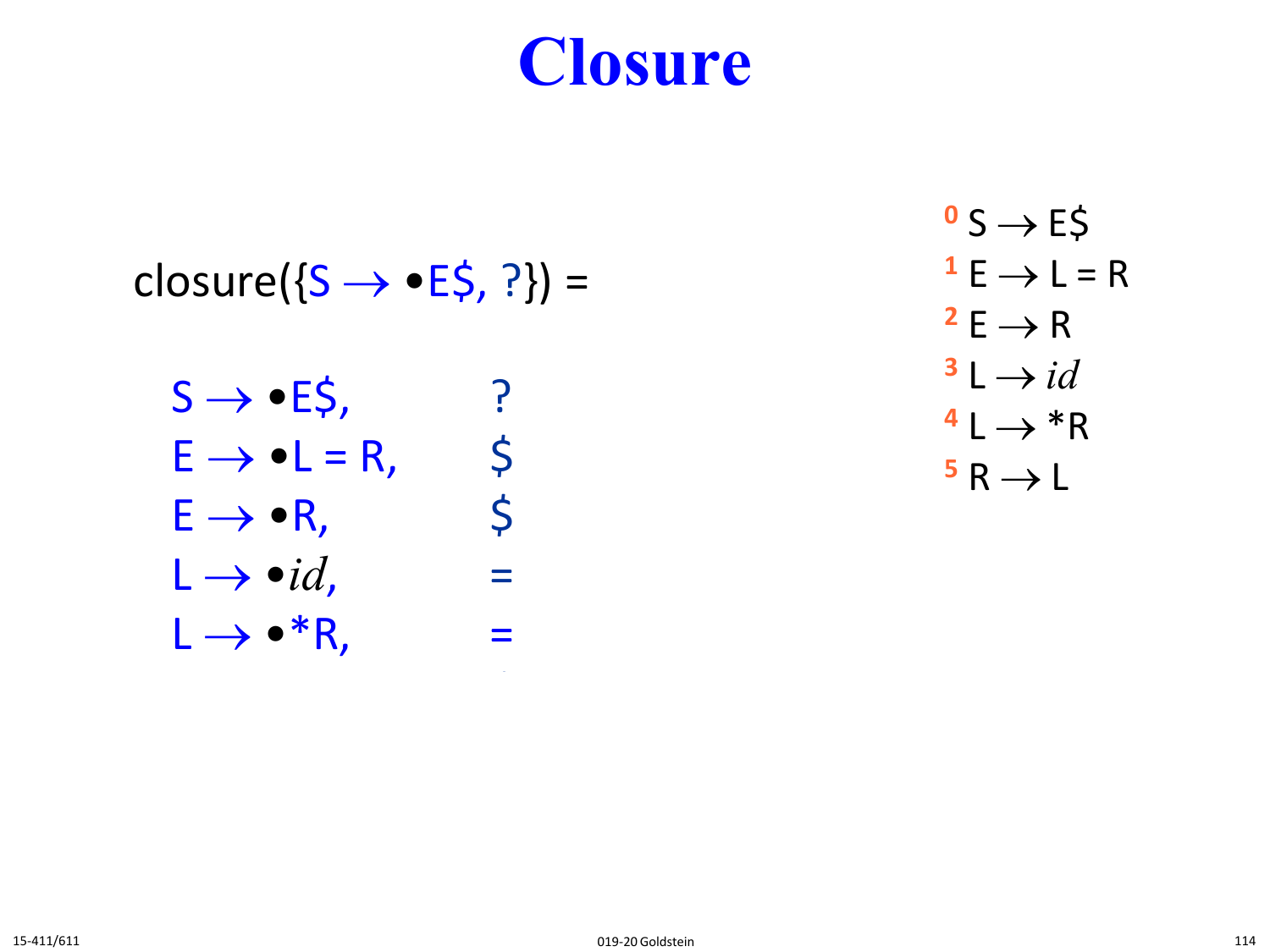closure( $\{S \rightarrow \bullet E\$ , ?}) =

$$
S \rightarrow \bullet E\zeta, \qquad ?
$$
  
\n
$$
E \rightarrow \bullet L = R, \qquad \zeta
$$
  
\n
$$
E \rightarrow \bullet R, \qquad \zeta
$$
  
\n
$$
L \rightarrow \bullet id, \qquad =
$$
  
\n
$$
L \rightarrow \bullet * R, \qquad =
$$
  
\n
$$
R \rightarrow \bullet L, \qquad \zeta
$$

L → •*id*, \$

 $\sim$  S  $\rightarrow$  E\$  $1 E \rightarrow L = R$  $2E \rightarrow R$  $1\rightarrow id$  $4 L \rightarrow *R$  $5R \rightarrow L$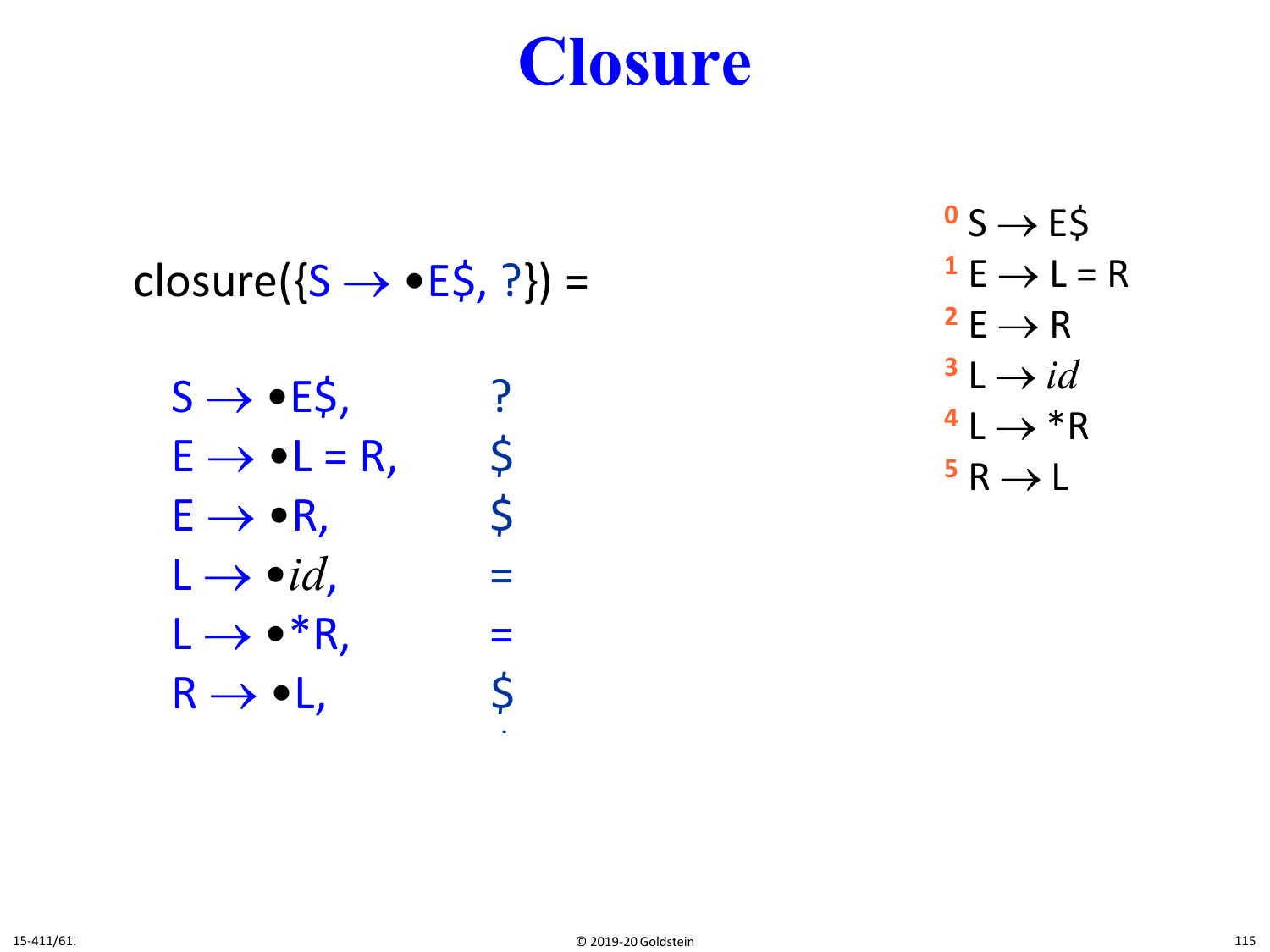$closure({S \rightarrow eE\$ , ?}) =

$$
S \rightarrow \bullet E\, \xi,
$$
\n
$$
E \rightarrow \bullet L = R,
$$
\n
$$
E \rightarrow \bullet R,
$$
\n
$$
L \rightarrow \bullet id,
$$
\n
$$
L \rightarrow \bullet * R,
$$
\n
$$
R \rightarrow \bullet L,
$$
\n
$$
L \rightarrow \bullet id,
$$
\n
$$
L \rightarrow \bullet id,
$$
\n
$$
\rightarrow \bullet * R,
$$
\n
$$
\bullet * R,
$$
\n
$$
\bullet * R,
$$
\n
$$
\bullet
$$

$$
0 S \rightarrow E\frac{S}{L}
$$
  
\n
$$
1 E \rightarrow L = R
$$
  
\n
$$
2 E \rightarrow R
$$
  
\n
$$
3 L \rightarrow id
$$
  
\n
$$
4 L \rightarrow *R
$$
  
\n
$$
5 R \rightarrow L
$$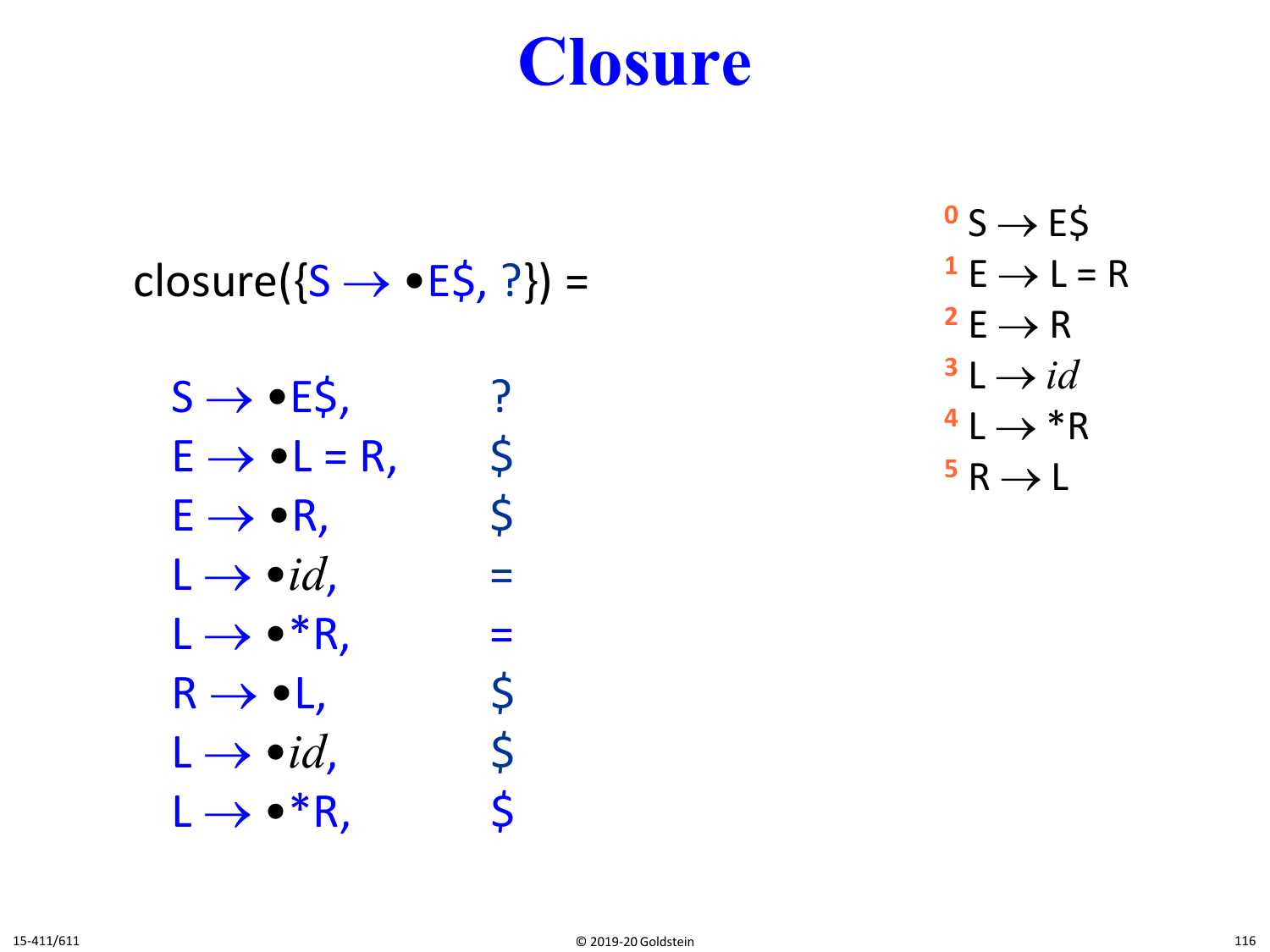# **LR(1) Example**

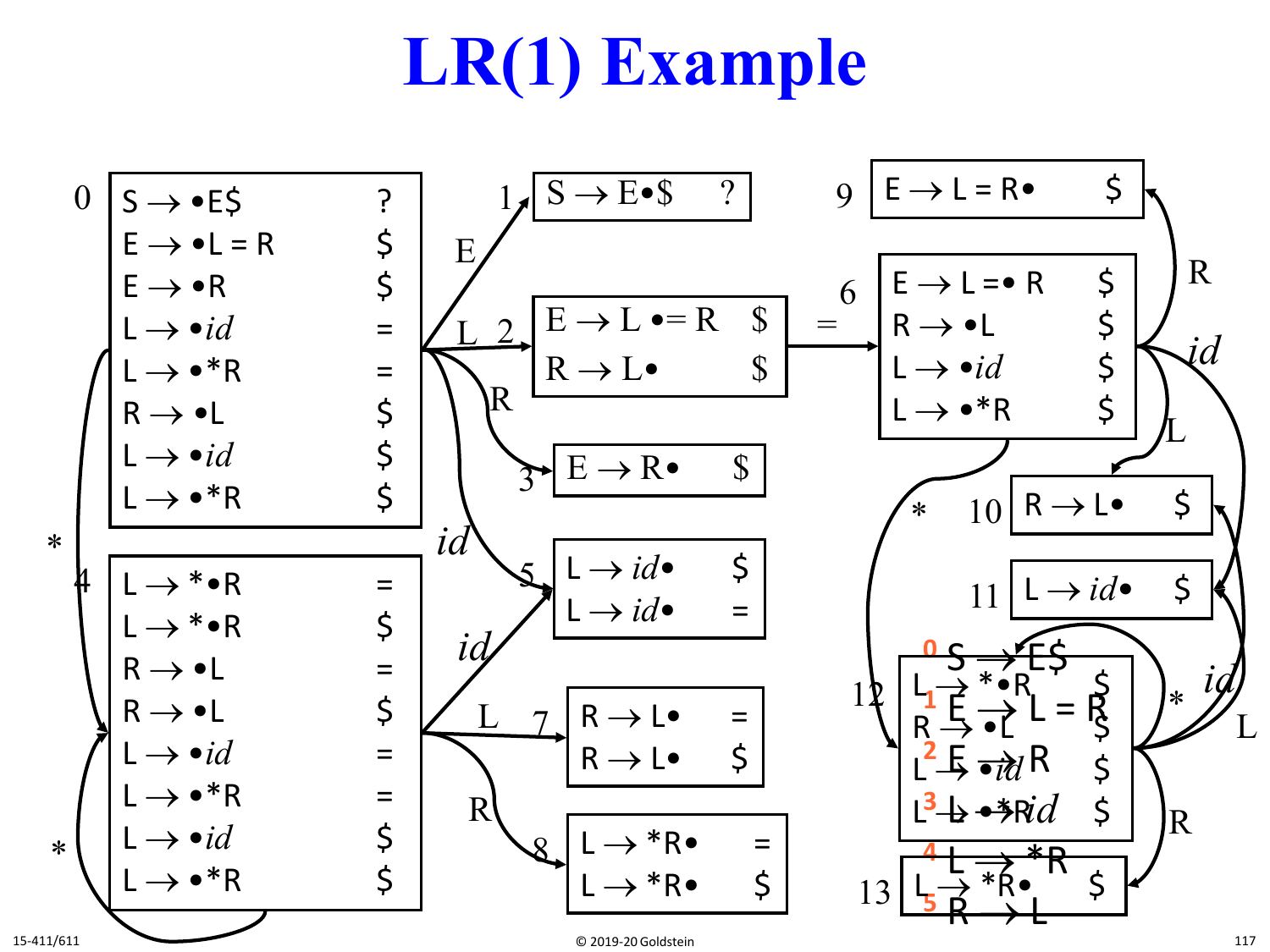# **LR(1) Example**

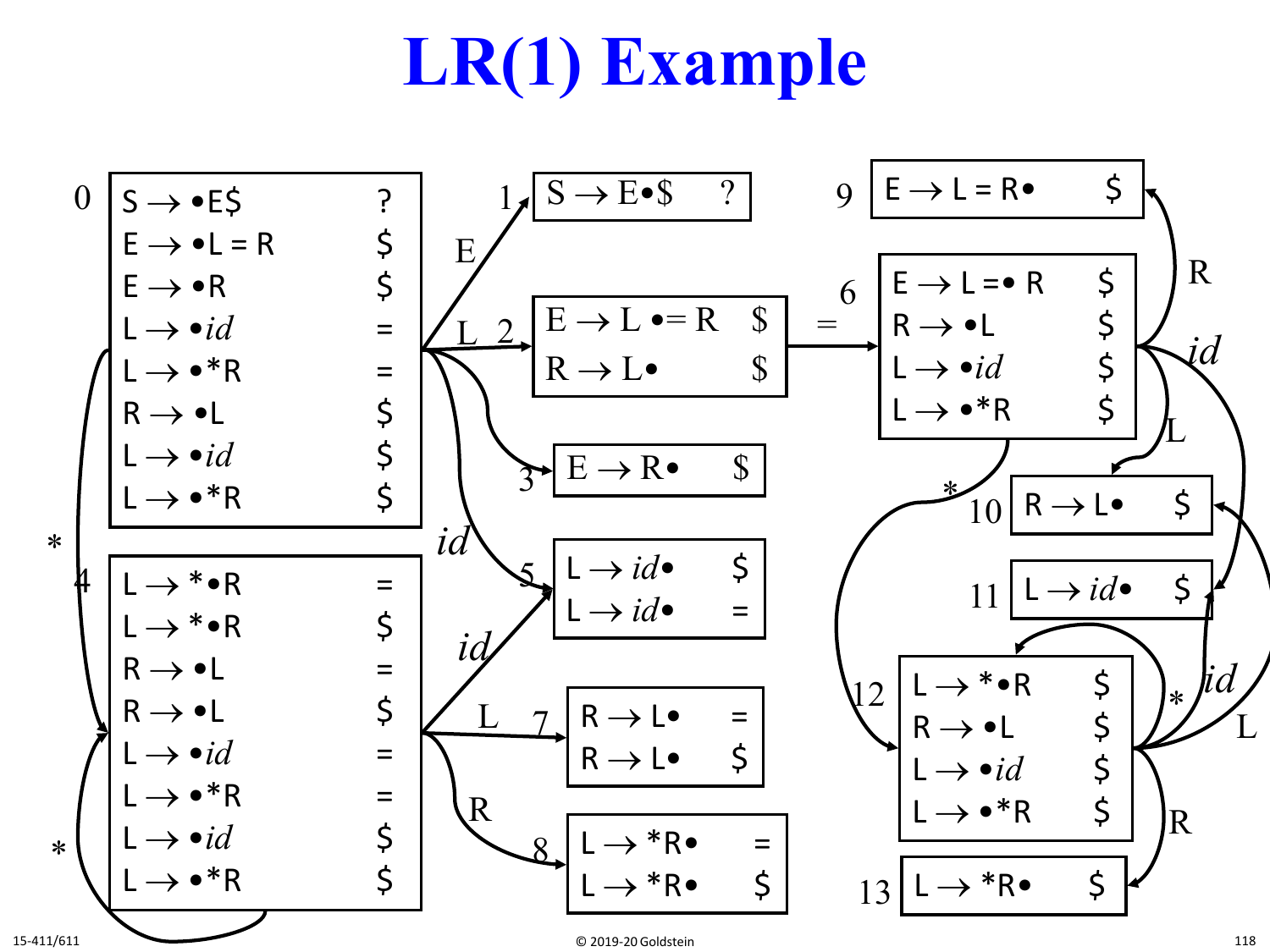# **Parsing Table**

- 14 states versus 10 LR(0) states
- In general, the number of states (and therefore size of the parsing table) is much larger with LR(1) items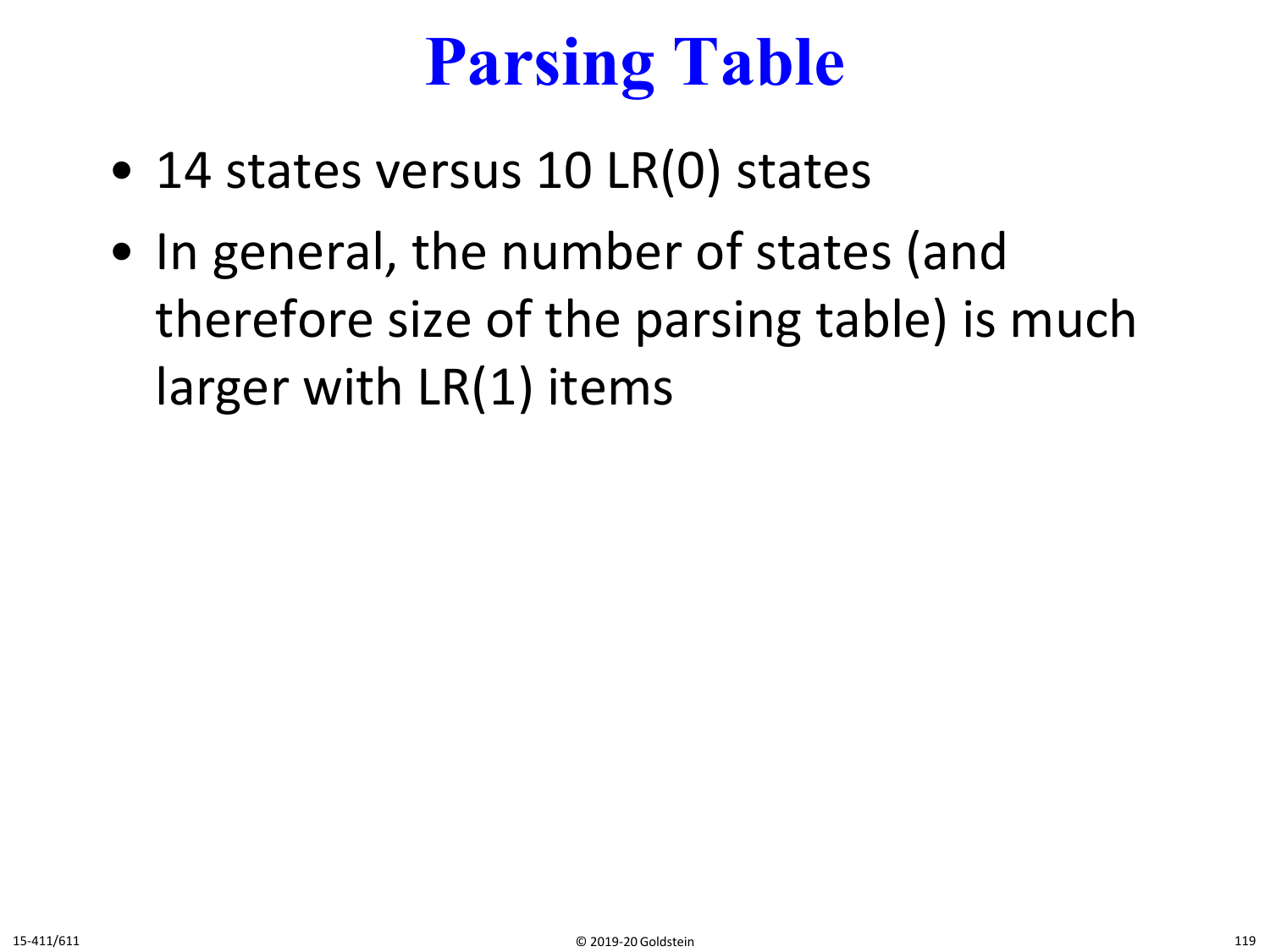### **LALR: Lookahead LR**

- More powerful than SLR
- Given LR(1) states, merge states that are identical except for lookaheads
- End up with same size table as SLR
- Can this introduce conflicts?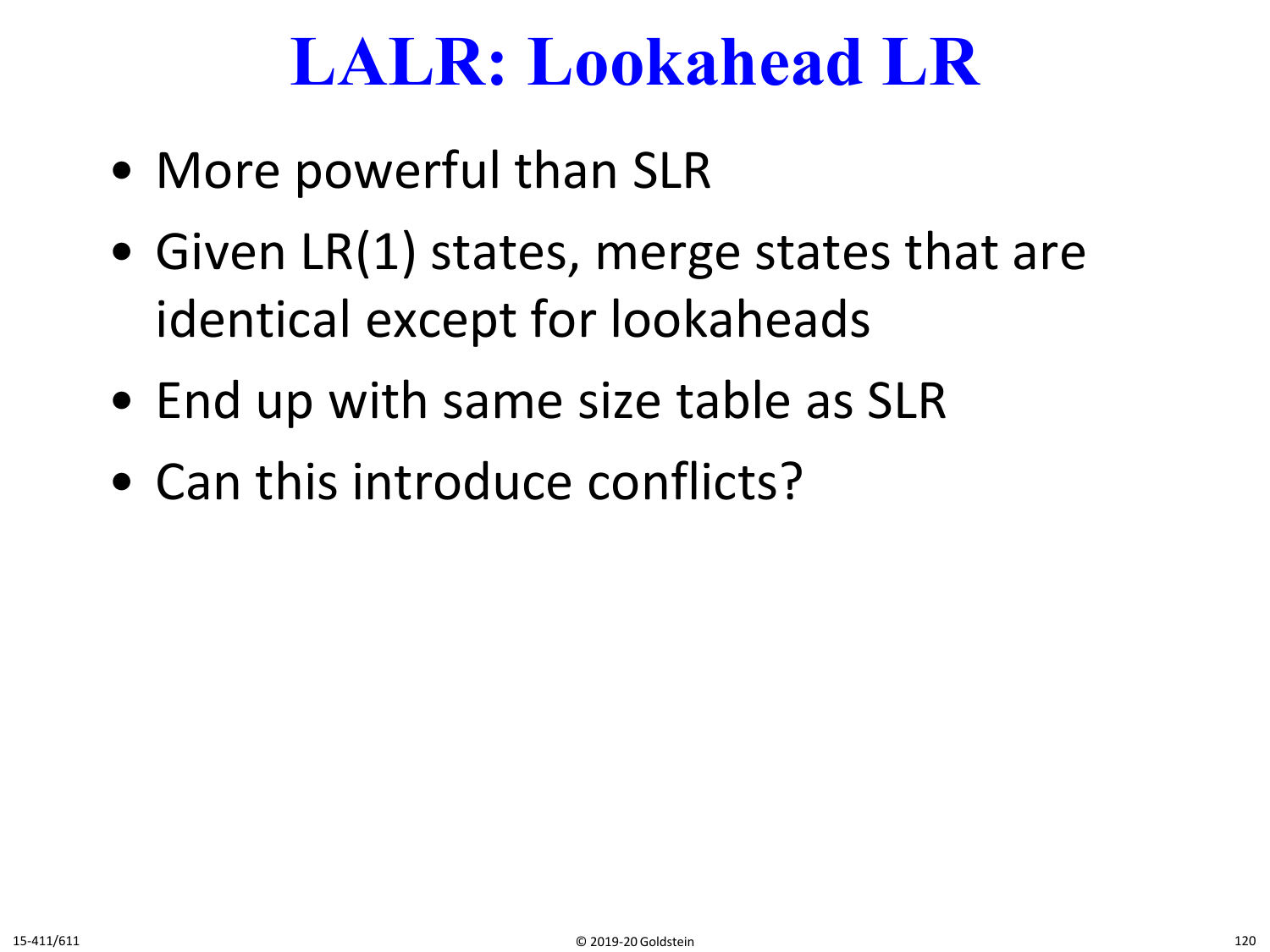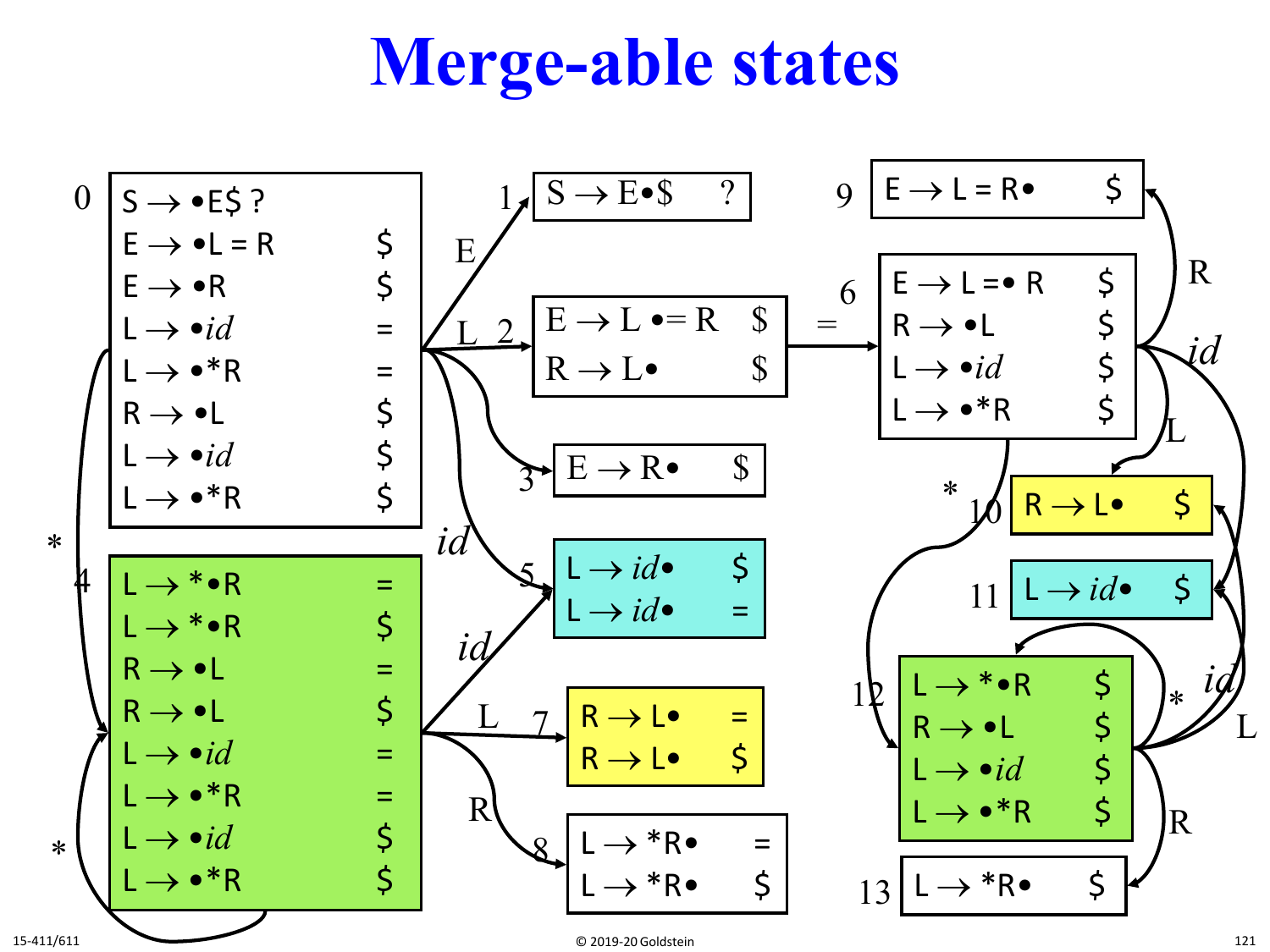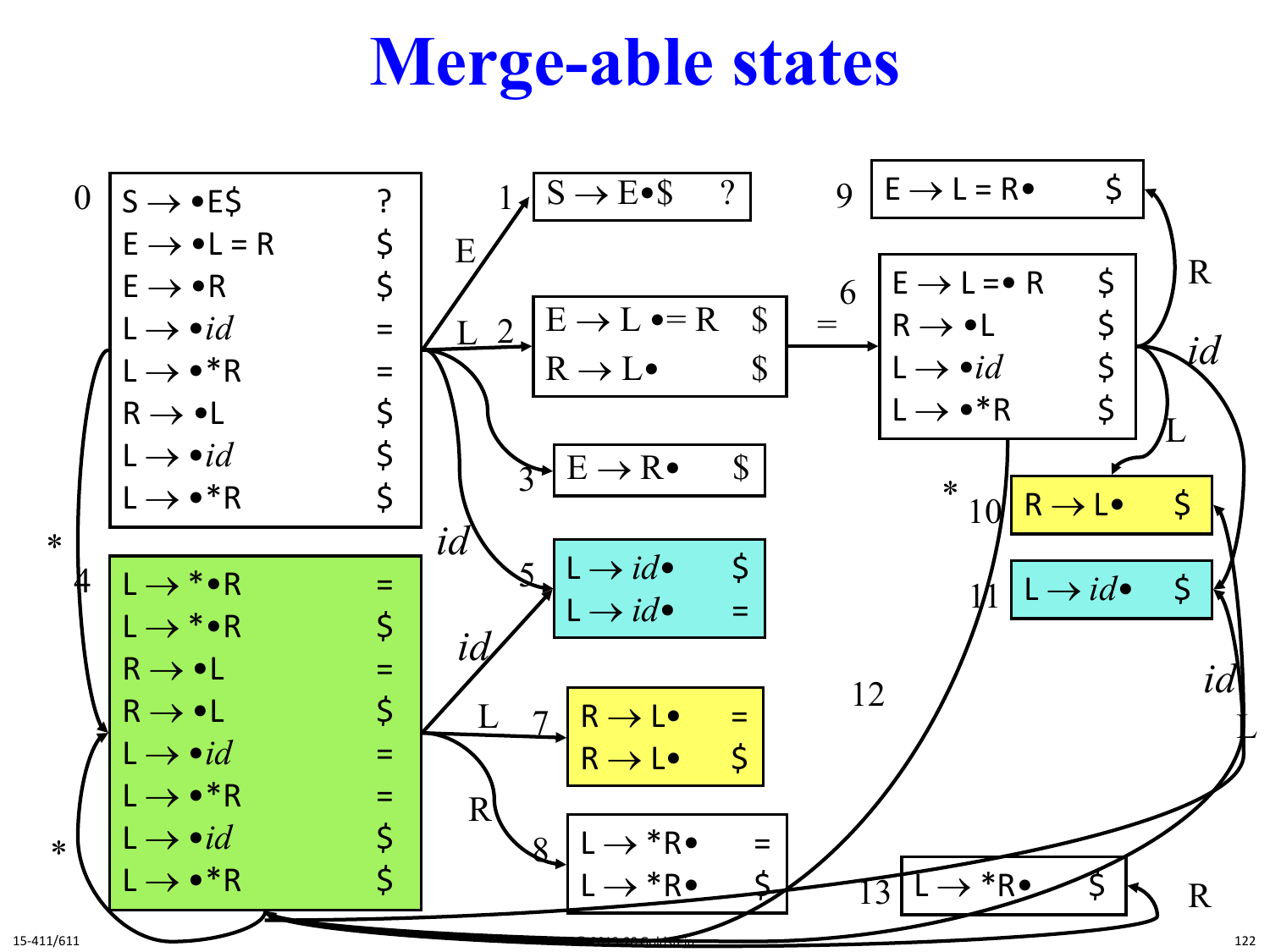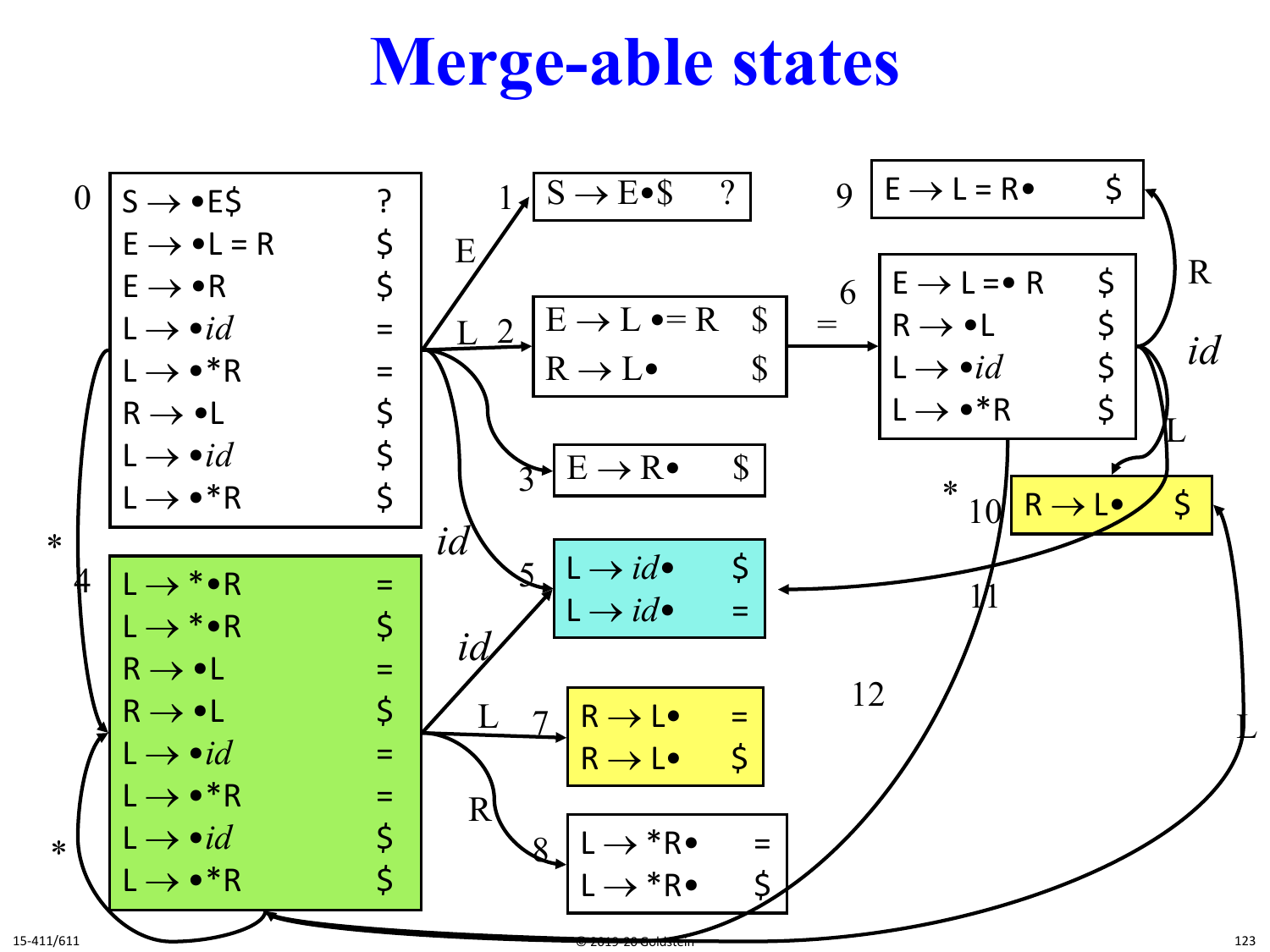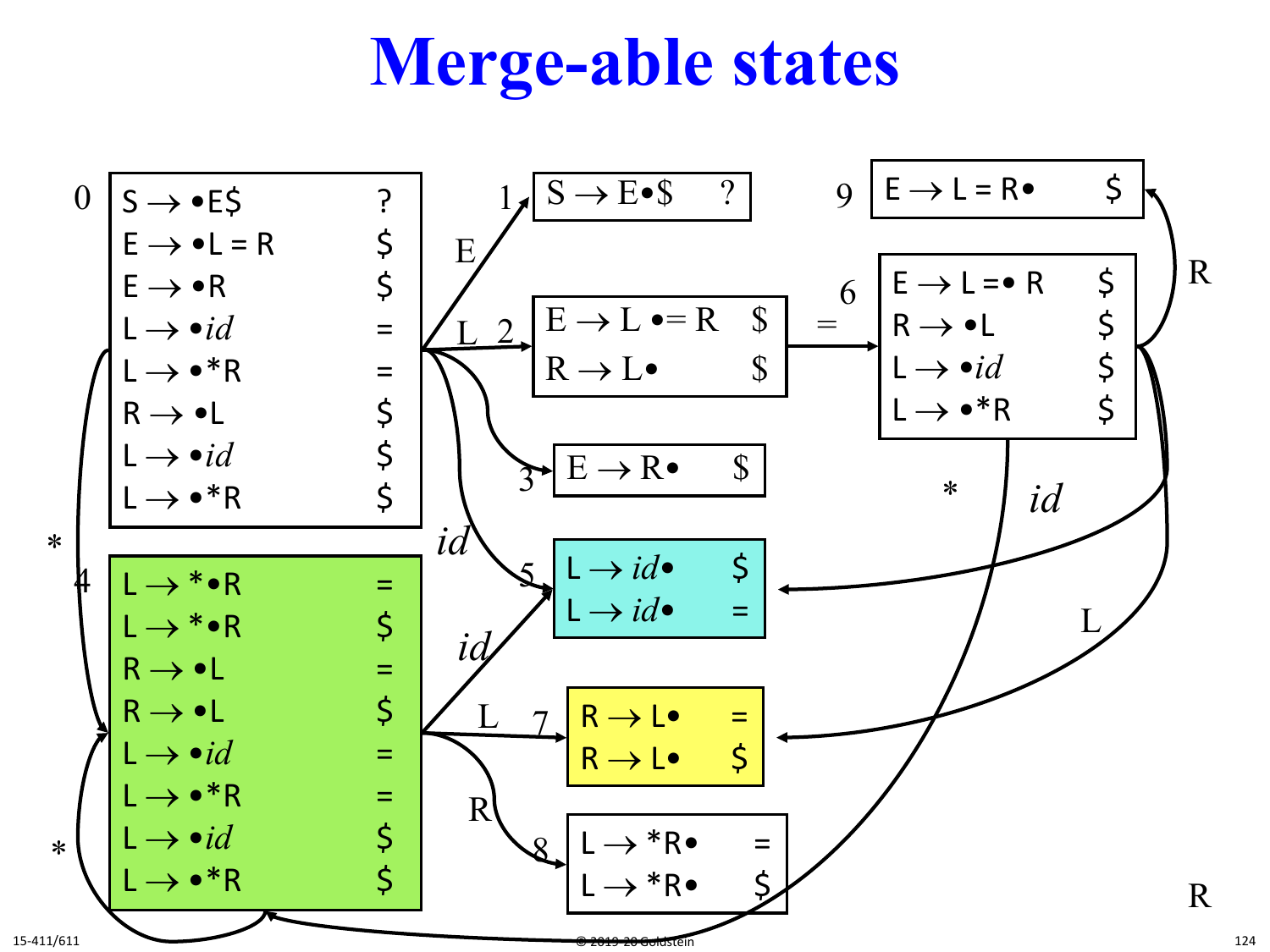## **LALR**

- Can generate parse table without constructing LR(1) item sets
	- construct LR(0) item sets
	- compute *lookahead* sets
		- more precise than follow sets
- LALR is used by most parser generators (e.g., bison)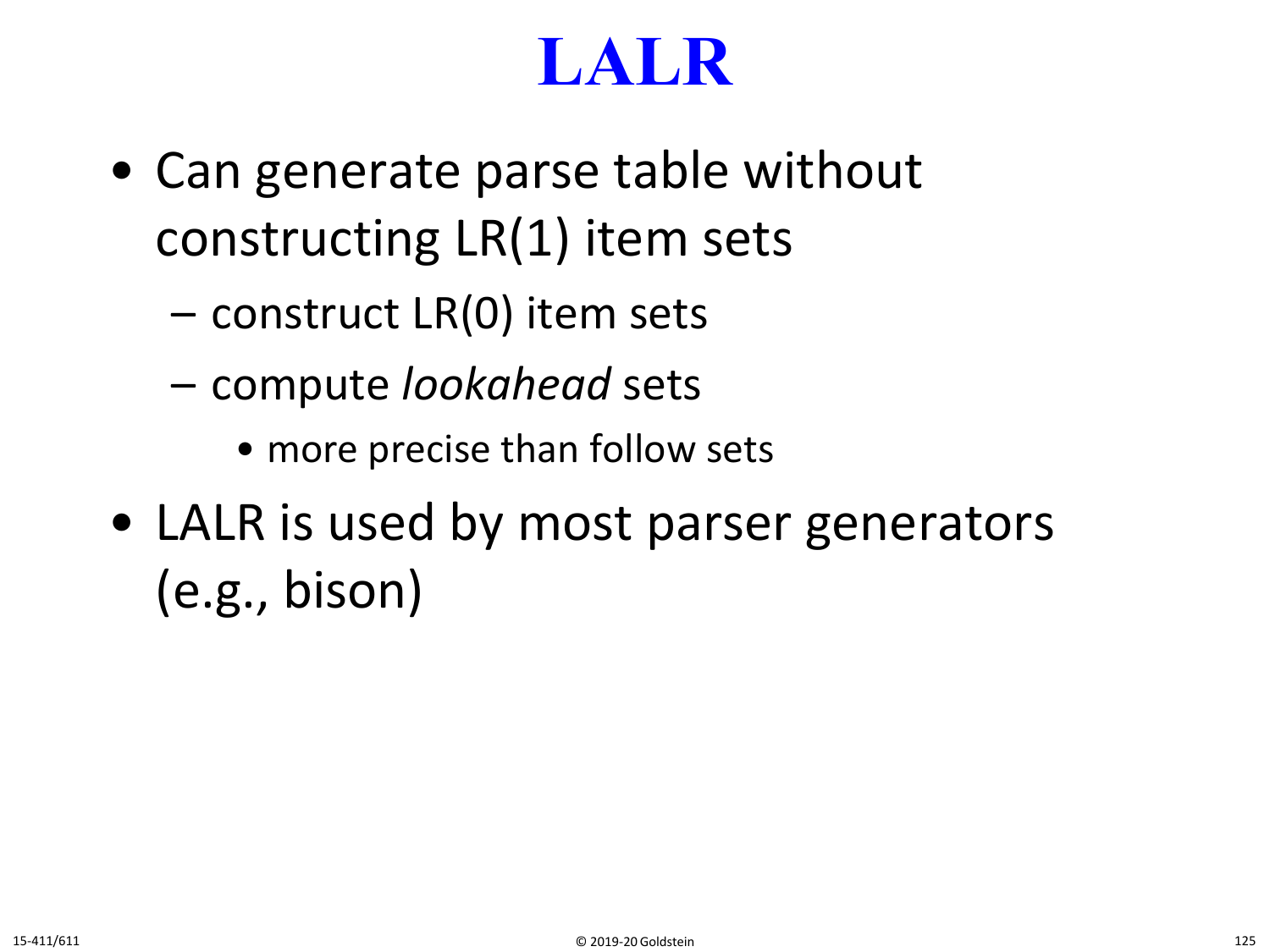# **Recap**

- LR(0) not very useful
- SLR uses follow sets to reduce
- LALR uses lookahead sets
- LR(1) uses full lookahead context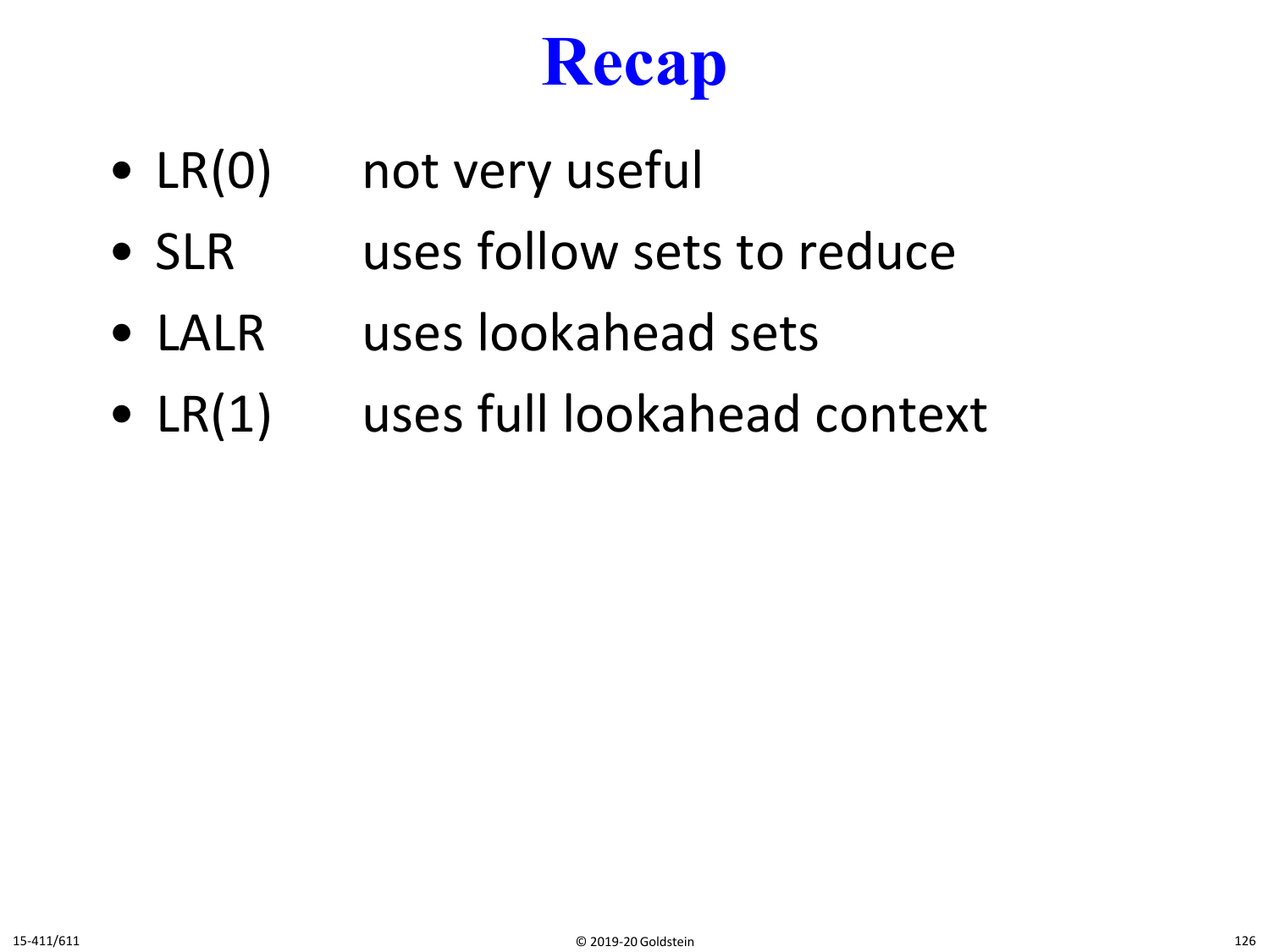## **Power of shift-reduce parsers**

- There are unambiguous grammars which which cannot be parsed with shift-reduce parsers.
- Such grammars can have
	- shift/reduce conflicts
	- reduce/reduce conflicts
- There grammars are not LR(k)
- But, we can often choose shift or reduce to recognize what want.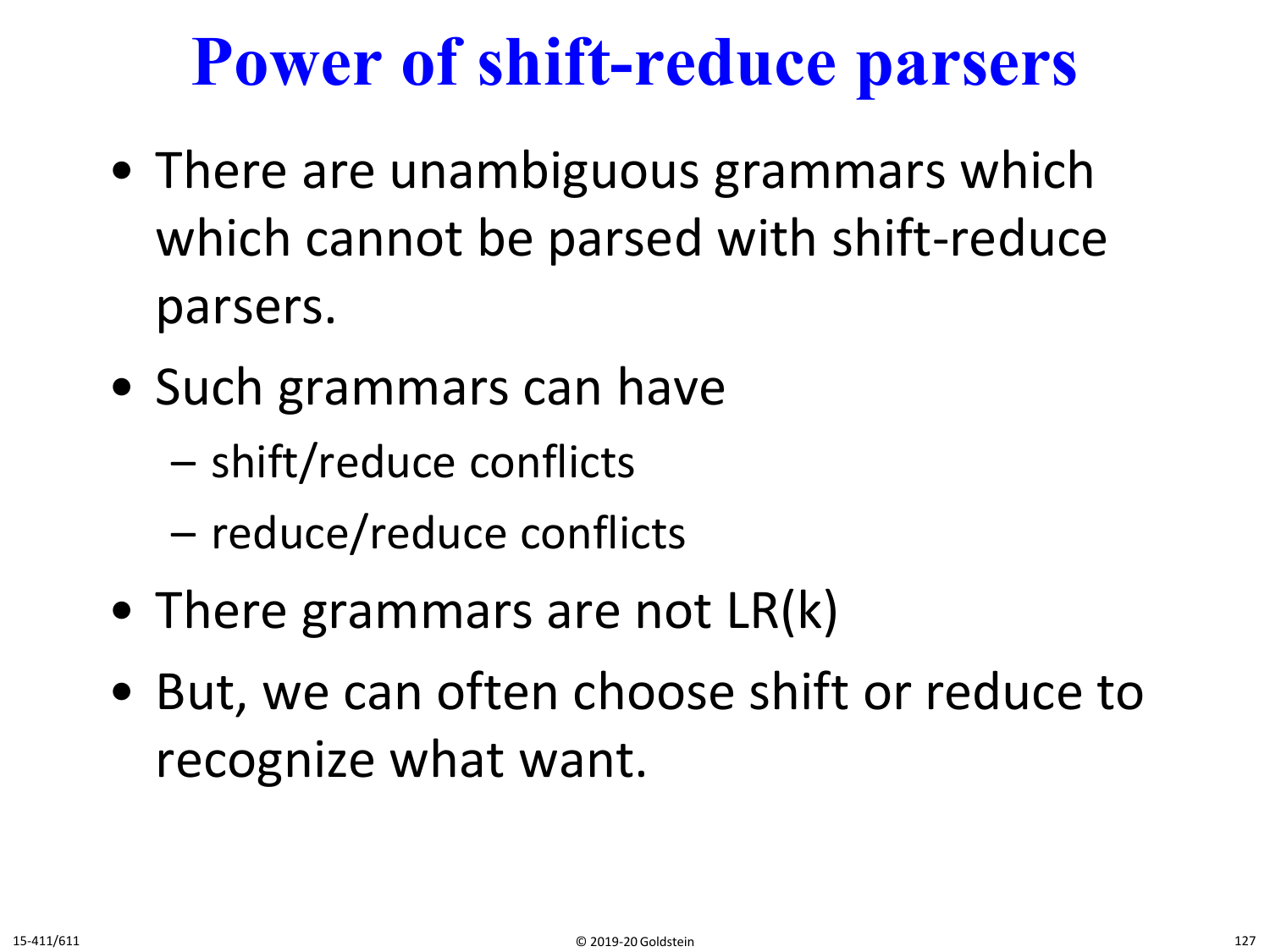**Expression Grammars & Precedence**

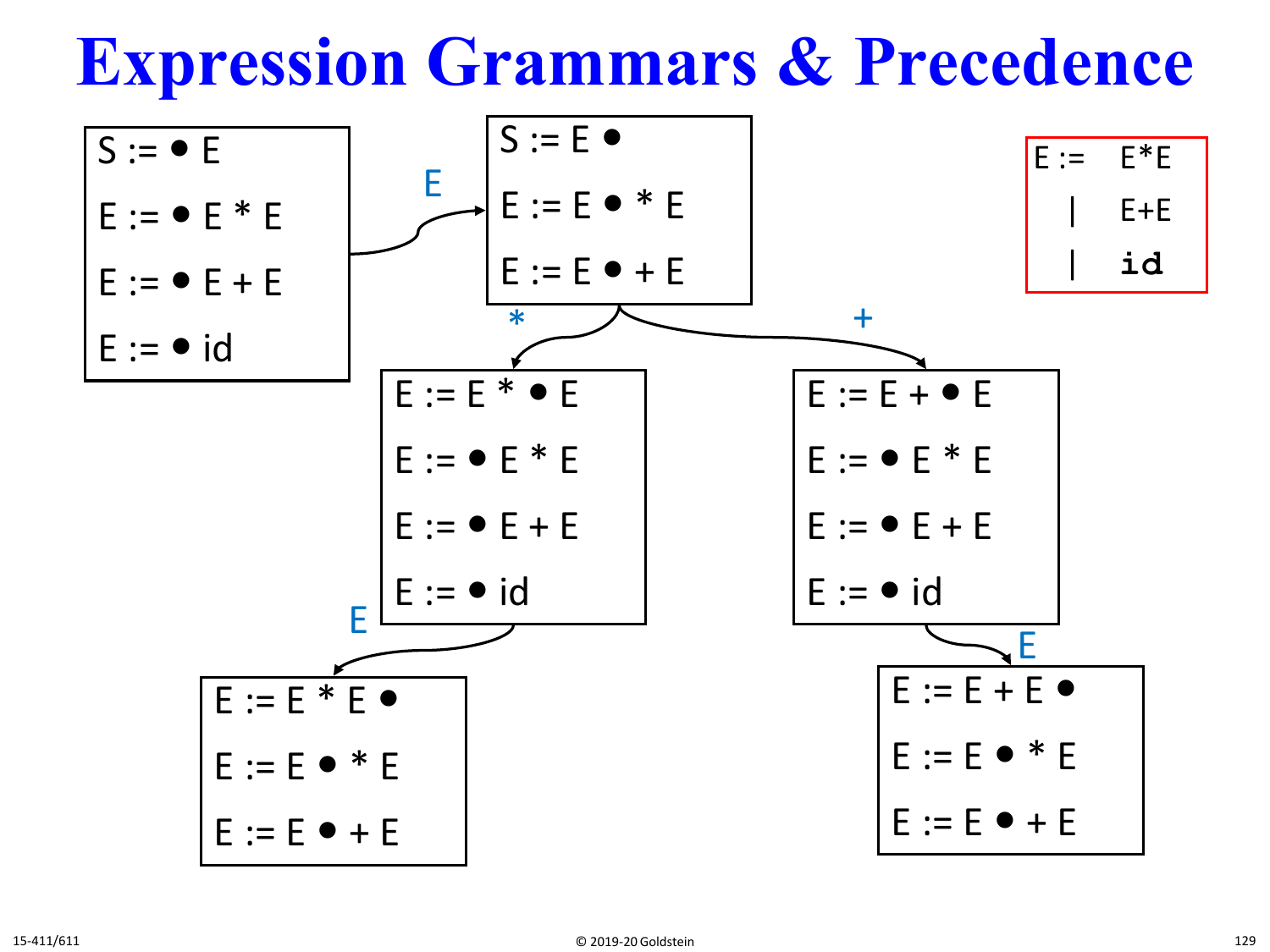### **Expression Grammars & Precedence**

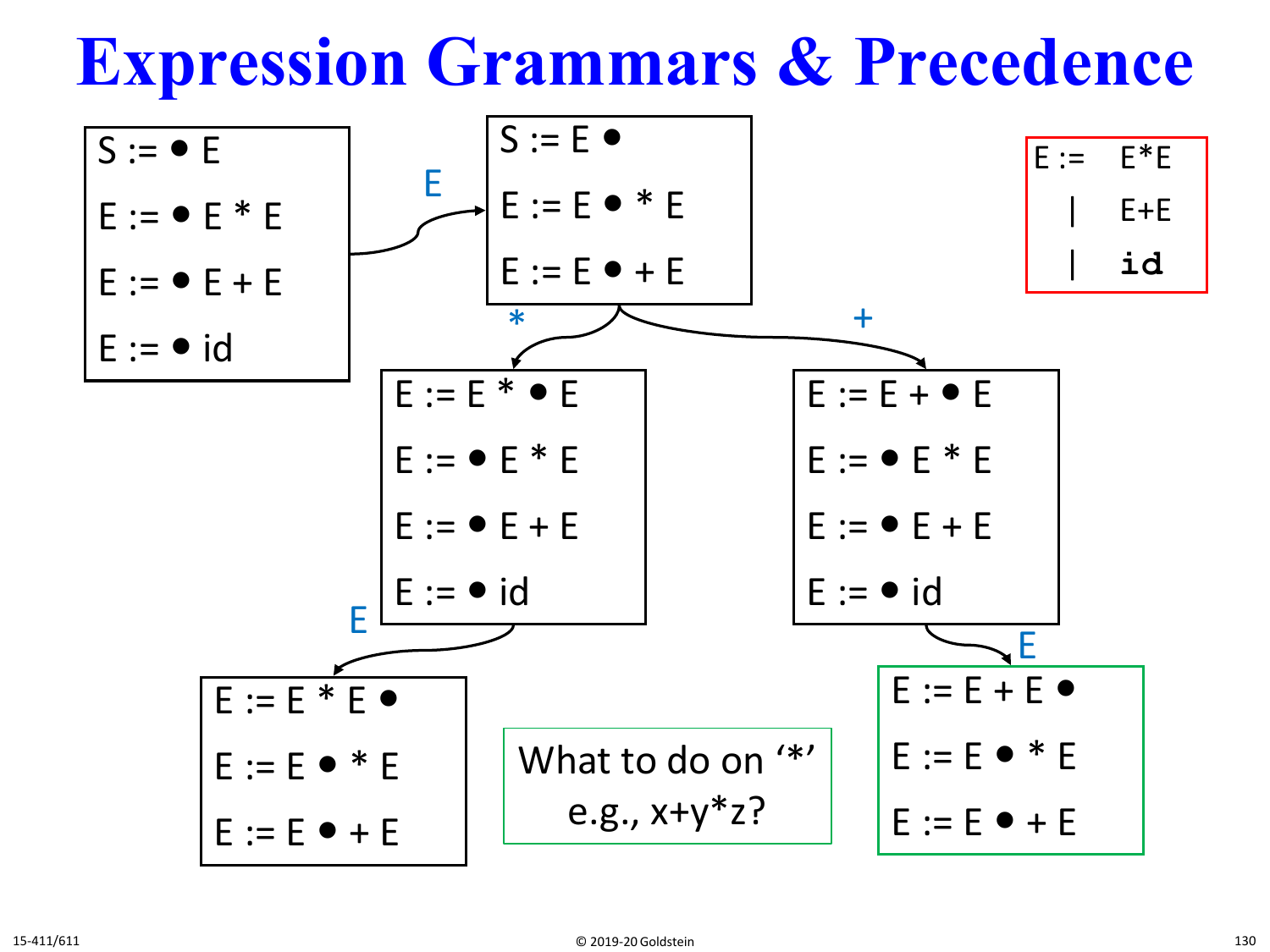**Expression Grammars & Precedence**

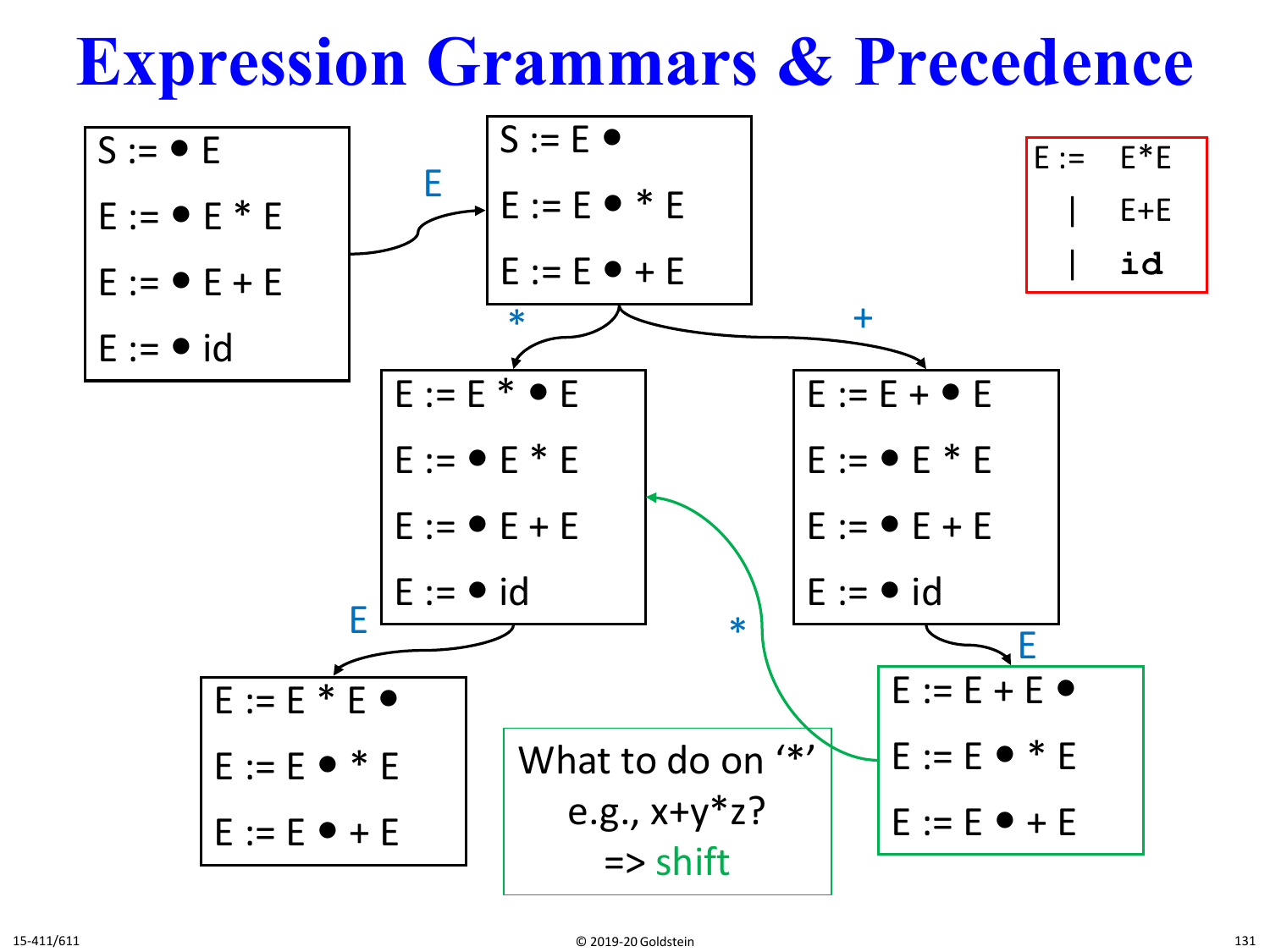**Expression Grammars & Precedence**

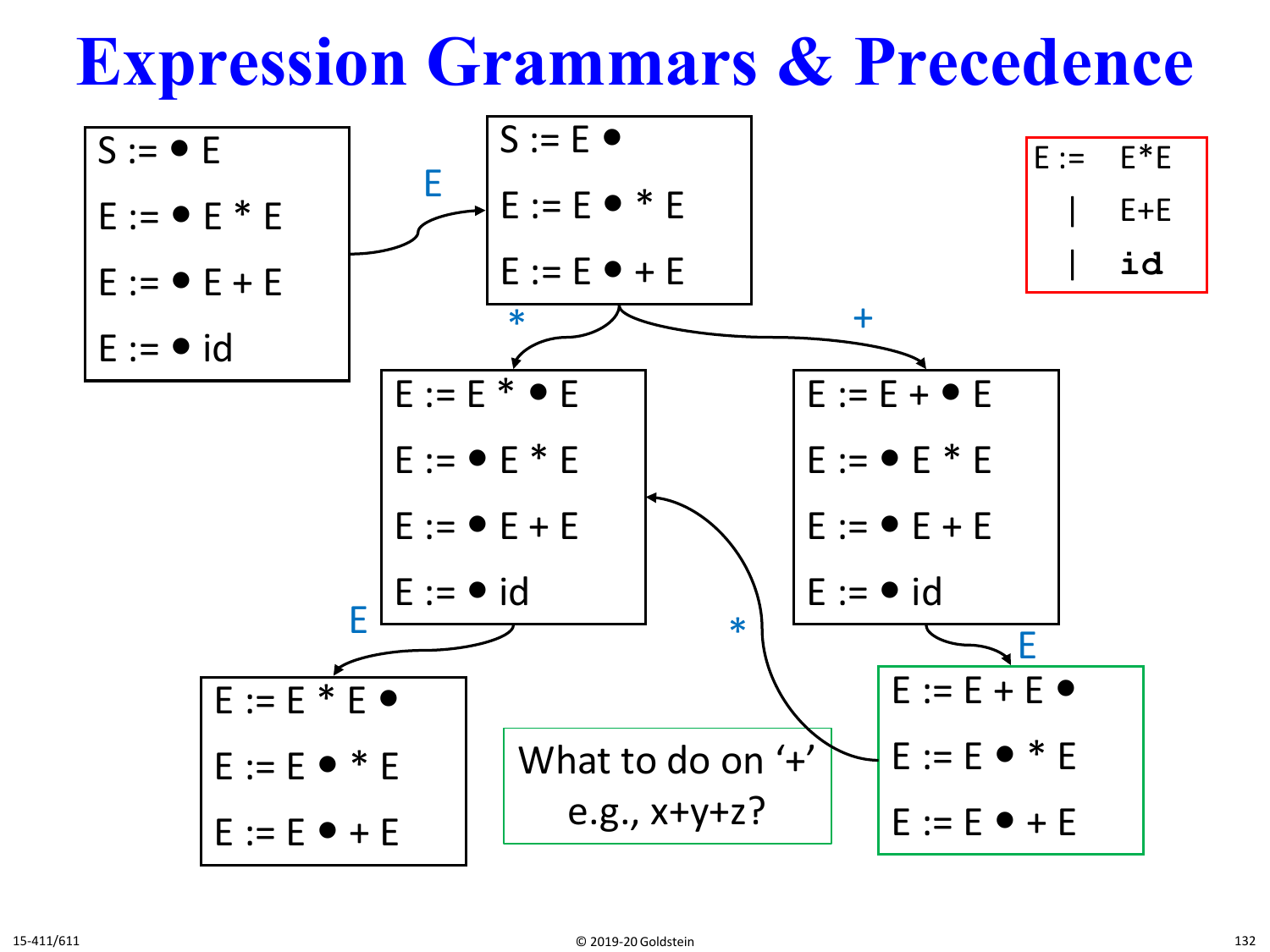**Expression Grammars & Precedence**

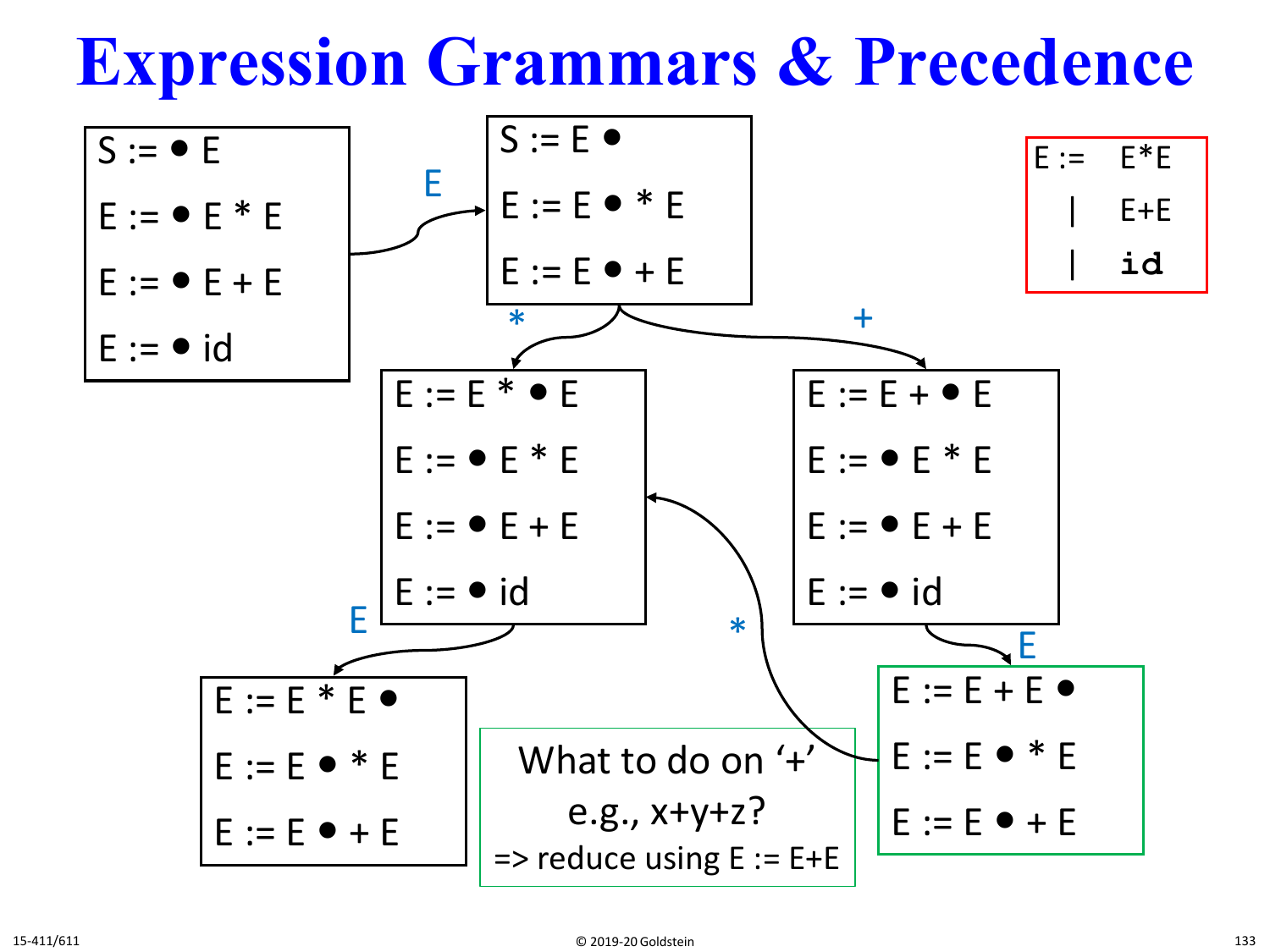**Expression Grammars & Precedence**